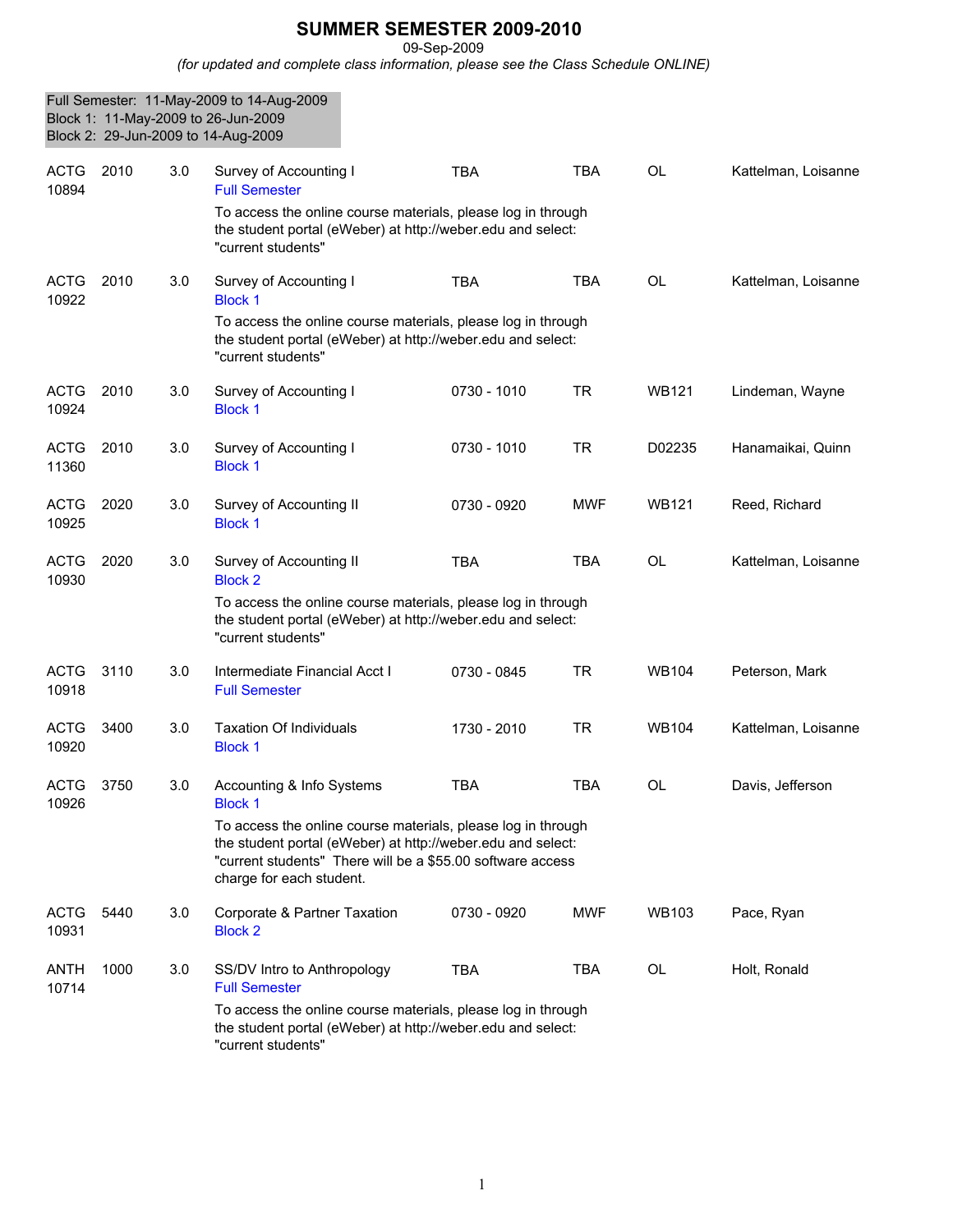| <b>ANTH</b><br>10717 | 1000 | 3.0 | SS/DV Intro to Anthropology<br><b>Full Semester</b>                                                                                               | <b>TBA</b>  | <b>TBA</b> | OL          | Young, Susan         |
|----------------------|------|-----|---------------------------------------------------------------------------------------------------------------------------------------------------|-------------|------------|-------------|----------------------|
|                      |      |     | To access the online course materials, please log in through<br>the student portal (eWeber) at http://weber.edu and select:<br>"current students" |             |            |             |                      |
| <b>ANTH</b><br>10720 | 1000 | 3.0 | SS/DV Intro to Anthropology<br><b>Block 2</b>                                                                                                     | 1730 - 2010 | <b>MW</b>  | D02106      | Young, Susan         |
| <b>ANTH</b><br>10513 | 1020 | 3.0 | LS/DV Biological Anthropology<br><b>Block 1</b>                                                                                                   | 0930 - 1210 | <b>TR</b>  | <b>SS28</b> | Niedzwiecki, Stephen |
| <b>ANTH</b><br>10512 | 2010 | 3.0 | SS/DV Peoples & Cultures World<br><b>Block 1</b>                                                                                                  | 0930 - 1120 | <b>MWF</b> | SS103       | Davies, Legrande     |
| <b>ANTH</b><br>10503 | 3300 | 3.0 | Archaeological Field Technique<br><b>Block 1</b>                                                                                                  | <b>TBA</b>  | <b>TBA</b> |             | Arkush, Brooke       |
| ANTH<br>10504        | 3300 | 3.0 | Archaeological Field Technique<br><b>Block 1</b>                                                                                                  | <b>TBA</b>  | <b>TBA</b> |             | Arkush, Brooke       |
| <b>ANTH</b><br>10505 | 3300 | 3.0 | Archaeological Field Technique<br><b>Block 1</b>                                                                                                  | <b>TBA</b>  | <b>TBA</b> |             | Arkush, Brooke       |
| <b>ANTH</b><br>11028 | 3900 | 3.0 | DV Magic, Shamanism & Religion<br><b>Block 2</b>                                                                                                  | 0830 - 1110 | <b>TR</b>  | SS103       | Young, Susan         |
| <b>ANTH</b><br>10506 | 4830 | 1.0 | Readings and/or Projects<br><b>Block 1</b>                                                                                                        | <b>TBA</b>  | <b>TBA</b> |             | Conover, Rosemary    |
| <b>ANTH</b><br>10507 | 4830 | 1.0 | Readings and/or Projects<br><b>Block 1</b>                                                                                                        | <b>TBA</b>  | <b>TBA</b> |             | Conover, Rosemary    |
| <b>ANTH</b><br>10508 | 4830 | 1.0 | Readings and/or Projects<br><b>Block 1</b>                                                                                                        | <b>TBA</b>  | <b>TBA</b> |             | Conover, Rosemary    |
| <b>ANTH</b><br>10514 | 4830 | 1.0 | Readings and/or Projects<br><b>Block 2</b>                                                                                                        | <b>TBA</b>  | <b>TBA</b> |             | Holt, Ronald         |
| <b>ANTH</b><br>10515 | 4830 | 1.0 | Readings and/or Projects<br><b>Block 2</b>                                                                                                        | <b>TBA</b>  | <b>TBA</b> |             | Holt, Ronald         |
| <b>ANTH</b><br>10516 | 4830 | 1.0 | Readings and/or Projects<br><b>Block 2</b>                                                                                                        | <b>TBA</b>  | <b>TBA</b> |             | Holt, Ronald         |
| <b>ANTH</b><br>10509 | 4890 | 1.0 | Internship in Anthropology<br><b>Block 1</b>                                                                                                      | <b>TBA</b>  | <b>TBA</b> |             | Conover, Rosemary    |
| <b>ANTH</b><br>10510 | 4890 | 1.0 | Internship in Anthropology<br><b>Block 1</b>                                                                                                      | <b>TBA</b>  | <b>TBA</b> |             | Conover, Rosemary    |
| <b>ANTH</b><br>10511 | 4890 | 1.0 | Internship in Anthropology<br><b>Block 1</b>                                                                                                      | <b>TBA</b>  | <b>TBA</b> |             | Conover, Rosemary    |
| <b>ANTH</b><br>10884 | 4890 | 1.0 | Internship in Anthropology<br><b>Block 2</b>                                                                                                      | <b>TBA</b>  | <b>TBA</b> |             | Holt, Ronald         |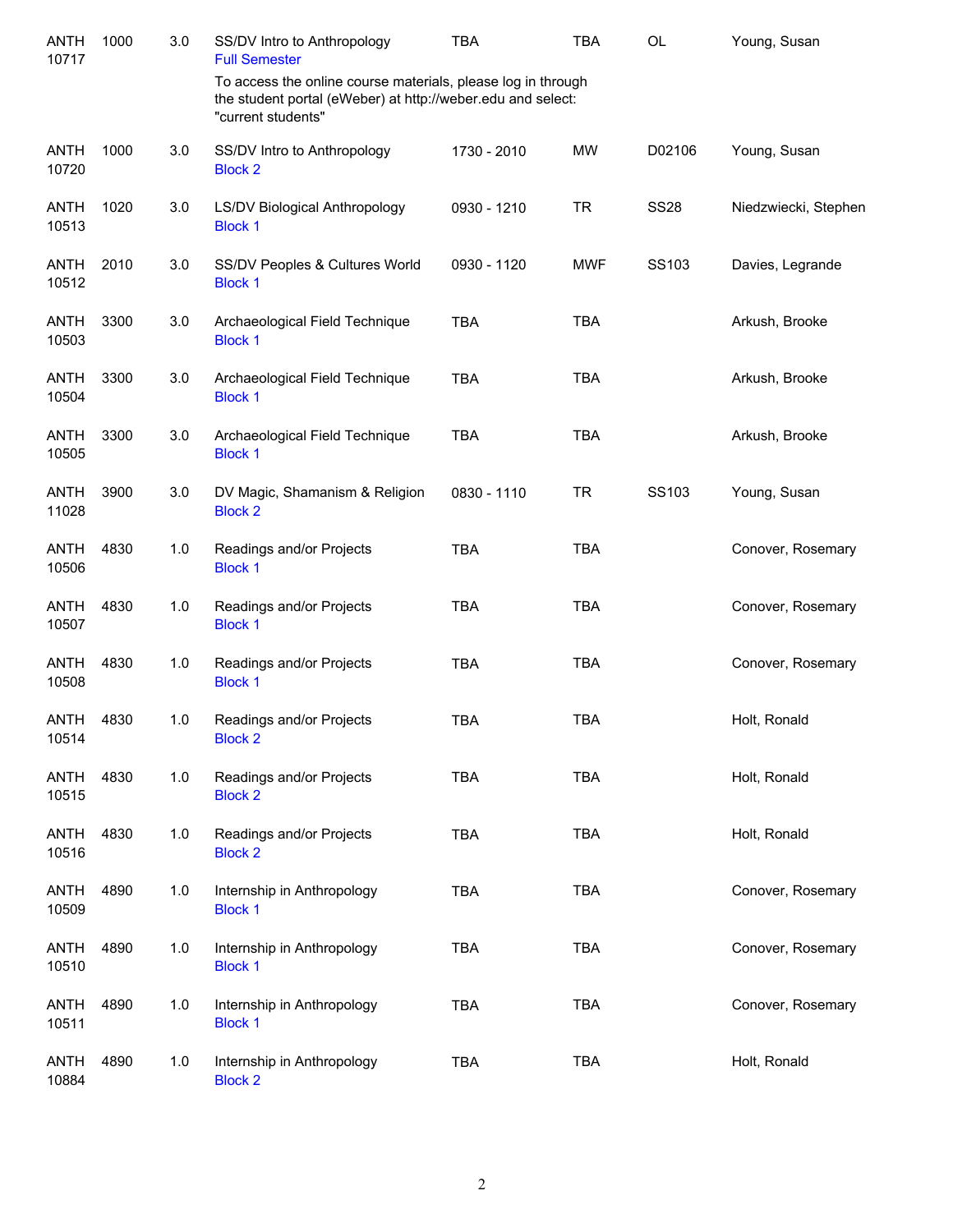| ANTH<br>10886       | 4890 | 1.0 | Internship in Anthropology<br><b>Block 2</b>                                                                                                      | <b>TBA</b>  | <b>TBA</b> |           | Holt, Ronald       |
|---------------------|------|-----|---------------------------------------------------------------------------------------------------------------------------------------------------|-------------|------------|-----------|--------------------|
| ANTH<br>10892       | 4890 | 1.0 | Internship in Anthropology<br><b>Block 2</b>                                                                                                      | <b>TBA</b>  | <b>TBA</b> |           | Holt, Ronald       |
| ART<br>11256        | 1010 | 3.0 | CA Introduction to Visual Arts<br><b>Block 1</b>                                                                                                  | 1030 - 1220 | <b>MW</b>  | KA120     | Dolberg, Daniel    |
| ART<br>11371        | 1010 | 3.0 | CA Introduction to Visual Arts<br><b>Block 1</b>                                                                                                  | <b>TBA</b>  | <b>TBA</b> | OL        | Stones, Steve      |
|                     |      |     | To access the online course materials, please log in through<br>the student portal (eWeber) at http://weber.edu and select:<br>"current students" |             |            |           |                    |
| <b>ART</b><br>11372 | 1010 | 3.0 | CA Introduction to Visual Arts<br><b>Block 1</b>                                                                                                  | <b>TBA</b>  | <b>TBA</b> | <b>OL</b> | Adams, Amy         |
|                     |      |     | To access the online course materials, please log in through<br>the student portal (eWeber) at http://weber.edu and select:<br>"current students" |             |            |           |                    |
| <b>ART</b><br>11373 | 1010 | 3.0 | CA Introduction to Visual Arts<br><b>Block 1</b>                                                                                                  | <b>TBA</b>  | <b>TBA</b> | <b>OL</b> | Simpson, Suzanne   |
|                     |      |     | To access the online course materials, please log in through<br>the student portal (eWeber) at http://weber.edu and select:<br>"current students" |             |            |           |                    |
| <b>ART</b><br>11375 | 1010 | 3.0 | CA Introduction to Visual Arts<br><b>Block 1</b>                                                                                                  | <b>TBA</b>  | <b>TBA</b> | <b>OL</b> | Reynolds, Gretchen |
|                     |      |     | To access the online course materials, please log in through<br>the student portal (eWeber) at http://weber.edu and select:<br>"current students" |             |            |           |                    |
| <b>ART</b><br>11376 | 1010 | 3.0 | CA Introduction to Visual Arts<br><b>Block 1</b>                                                                                                  | <b>TBA</b>  | <b>TBA</b> | <b>OL</b> | Gilson, Franklin   |
|                     |      |     | To access the online course materials, please log in through<br>the student portal (eWeber) at http://weber.edu and select:<br>"current students" |             |            |           |                    |
| ART<br>11377        | 1010 | 3.0 | CA Introduction to Visual Arts<br><b>Block 1</b>                                                                                                  | <b>TBA</b>  | <b>TBA</b> | OL        | Titus, Sarah       |
|                     |      |     | To access the online course materials, please log in through<br>the student portal (eWeber) at http://weber.edu and select:<br>"current students" |             |            |           |                    |
| ART<br>11378        | 1010 | 3.0 | CA Introduction to Visual Arts<br><b>Block 1</b>                                                                                                  | <b>TBA</b>  | <b>TBA</b> | <b>OL</b> | Stones, Steve      |
|                     |      |     | To access the online course materials, please log in through<br>the student portal (eWeber) at http://weber.edu and select:<br>"current students" |             |            |           |                    |
| <b>ART</b><br>11379 | 1010 | 3.0 | CA Introduction to Visual Arts<br><b>Block 1</b>                                                                                                  | <b>TBA</b>  | <b>TBA</b> | <b>OL</b> | Adams, Amy         |
|                     |      |     | To access the online course materials, please log in through<br>the student portal (eWeber) at http://weber.edu and select:<br>"current students: |             |            |           |                    |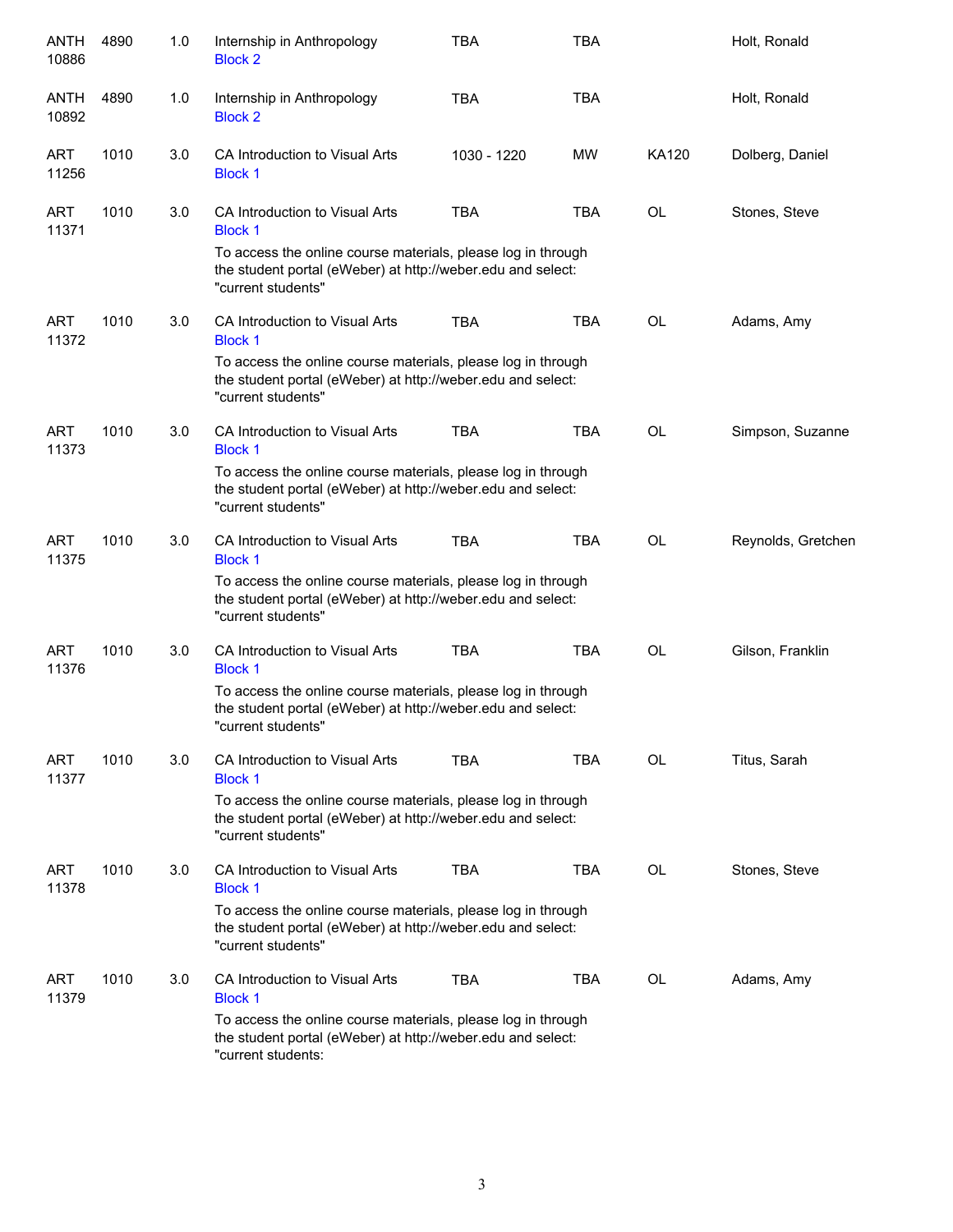| <b>ART</b><br>11380 | 1010  | 3.0 | CA Introduction to Visual Arts<br><b>Block 1</b>                                                                                                  | <b>TBA</b>  | <b>TBA</b>  | <b>OL</b>    | Simpson, Suzanne   |
|---------------------|-------|-----|---------------------------------------------------------------------------------------------------------------------------------------------------|-------------|-------------|--------------|--------------------|
|                     |       |     | To access the online course materials, please log in through<br>the student portal (eWeber) at http://weber.edu and select:<br>"current students" |             |             |              |                    |
| <b>ART</b><br>11384 | 1010  | 3.0 | CA Introduction to Visual Arts<br><b>Block 1</b>                                                                                                  | <b>TBA</b>  | <b>TBA</b>  | OL           | Gilson, Franklin   |
|                     |       |     | To access the online course materials, please log in through<br>the student portal (eWeber) at http://weber.edu and select:<br>"current students" |             |             |              |                    |
| <b>ART</b><br>11248 | 1030  | 3.0 | CA Studio Art for NonArt Major<br><b>Block 1</b>                                                                                                  | 0930 - 1320 | <b>MW</b>   | KA306        | Reynolds, Gretchen |
| <b>ART</b><br>11249 | 1030  | 3.0 | CA Studio Art for NonArt Major<br><b>Block 1</b>                                                                                                  | 1030 - 1420 | <b>TR</b>   | KA306        | Adams, Amy         |
| <b>ART</b><br>11250 | 1030  | 3.0 | CA Studio Art for NonArt Major<br><b>Block 1</b>                                                                                                  | 0830 - 1220 | <b>MW</b>   | KA307        | Stones, Steve      |
| <b>ART</b><br>11252 | 1030  | 3.0 | CA Studio Art for NonArt Major<br><b>Block 1</b>                                                                                                  | 1330 - 1720 | <b>MW</b>   | KA306        | Dolberg, Daniel    |
| <b>ART</b><br>11188 | 1110  | 3.0 | Drawing I<br><b>Block 1</b>                                                                                                                       | 0900 - 1450 | <b>TR</b>   | KA305        | Choberka, Matthew  |
| <b>ART</b><br>11197 | 1130  | 3.0 | Design: 3D<br><b>Block 1</b>                                                                                                                      | 1430 - 2020 | <b>MW</b>   | <b>KA168</b> | McCarrey, Kevin    |
| <b>ART</b><br>11198 | 1150  | 3.0 | <b>Basic Photography</b><br><b>Block 1</b>                                                                                                        | 1500 - 2050 | <b>TR</b>   | <b>KA223</b> | Ripplinger, Kent   |
| <b>ART</b><br>11689 | 2015  | 3.0 | Drawing on the Land<br><b>Block 2</b>                                                                                                             | 0900 - 1545 | <b>MTWR</b> |              | Clarkson, Larry    |
| <b>ART</b><br>11192 | 3420A | 1.0 | <b>Bitmap Imaging</b><br><b>Block 1</b>                                                                                                           | 0830 - 1420 | <b>MW</b>   | KA210        | Stott, Jeremy      |
| <b>ART</b><br>11193 | 3420B | 1.0 | Vector Drawing<br><b>Block 1</b>                                                                                                                  | 0830 - 1420 | <b>MW</b>   | KA210        | Stott, Jeremy      |
| <b>ART</b><br>11194 | 3420C | 1.0 | Digital Page Composition<br><b>Block 1</b>                                                                                                        | 0830 - 1420 | <b>MW</b>   | KA210        | Stott, Jeremy      |
| <b>ART</b><br>11195 | 4415  | 3.0 | Design Production<br><b>Block 1</b>                                                                                                               | 0900 - 1450 | <b>TR</b>   | KA210        | Stott, Jeremy      |
| <b>ART</b><br>11787 | 4900  | 1.0 | <b>Individual Studies</b><br><b>Full Semester</b>                                                                                                 | <b>TBA</b>  | <b>TBA</b>  |              | Clarkson, Larry    |
| <b>ART</b><br>11978 | 4900  | 1.0 | <b>Individual Studies</b><br><b>Full Semester</b>                                                                                                 | <b>TBA</b>  | <b>TBA</b>  |              | Pagel, Angelika    |
| <b>ART</b><br>11979 | 4900  | 1.0 | <b>Individual Studies</b><br><b>Full Semester</b>                                                                                                 | <b>TBA</b>  | <b>TBA</b>  |              | Pagel, Angelika    |
| <b>ART</b><br>12017 | 4900  | 1.0 | <b>Individual Studies</b><br><b>Block 2</b>                                                                                                       | <b>TBA</b>  | <b>TBA</b>  |              | Adams, Amy         |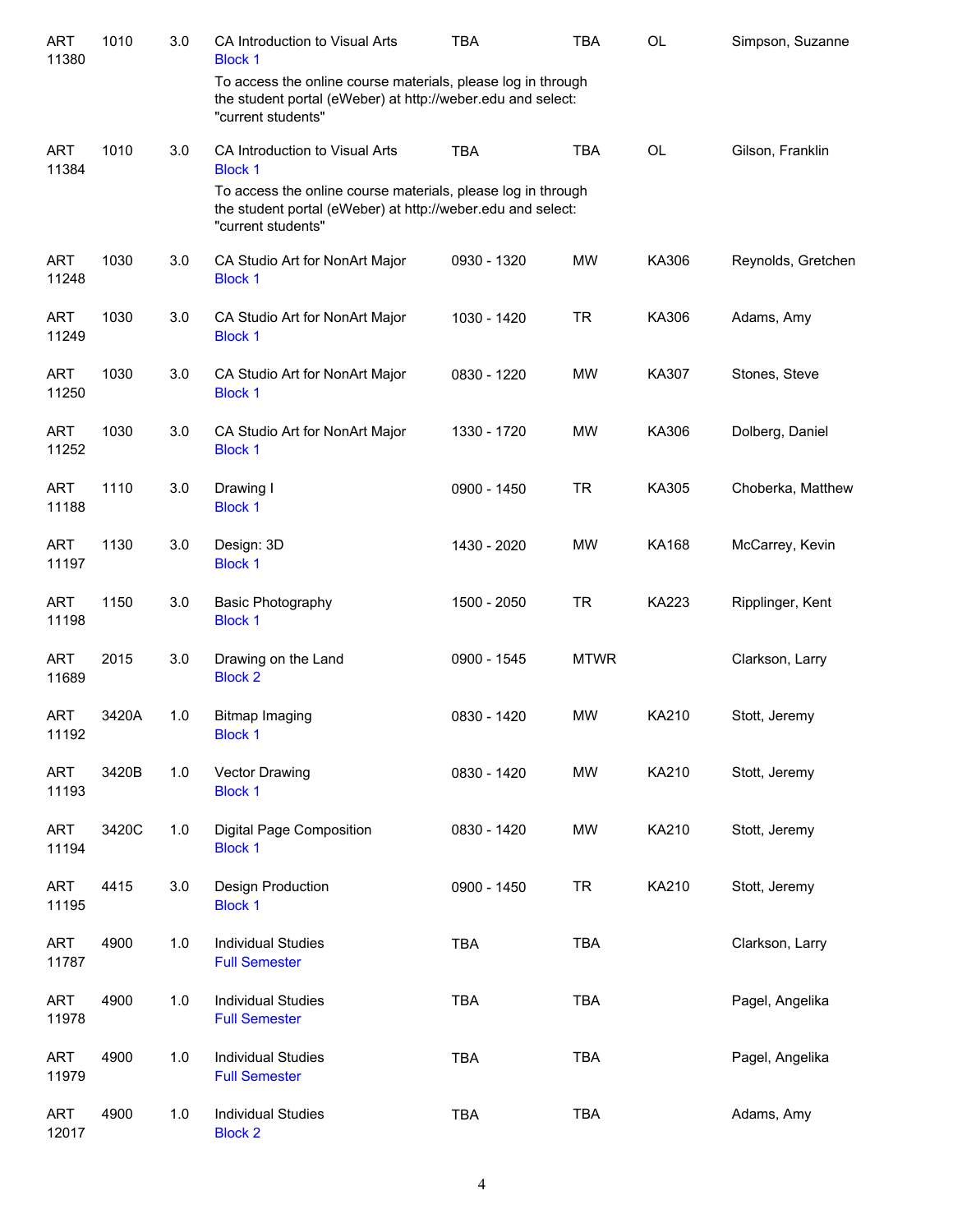| <b>ASL</b><br>10018  | 1010 | 4.0 | First Year Sign Language I<br><b>Block 1</b>                                                                                                      | 1730 - 2100 | <b>TR</b>    | EH118        | Harrop, Robb           |
|----------------------|------|-----|---------------------------------------------------------------------------------------------------------------------------------------------------|-------------|--------------|--------------|------------------------|
| <b>ASL</b><br>10019  | 1020 | 4.0 | First Year Sign Language II<br><b>Block 2</b>                                                                                                     | 1730 - 2100 | <b>TR</b>    | EH118        | Harrop, Scott          |
| AT<br>10883          | 1300 | 2.0 | First Aid: Resp to Emergencies<br><b>Block 2</b><br>\$15 Lab Fee                                                                                  | 1730 - 2100 | Τ            | <b>SW68</b>  | Stone, Lester          |
| AT<br>11322          | 2300 | 3.0 | <b>Emergency Response</b><br><b>Block 1</b><br>\$30 Lab Fee                                                                                       | 0930 - 1120 | <b>MWF</b>   | <b>SW68</b>  | Berry, David           |
| AT<br>11039          | 2430 | 3.0 | <b>Prevention and Care</b><br><b>Block 1</b>                                                                                                      | <b>TBA</b>  | <b>TBA</b>   | OL           | Hamson-Utley, Jennifer |
|                      |      |     | To access the online course materials, please log in through<br>the student portal (eWeber) at http://weber.edu and select:<br>"current students" |             |              |              |                        |
| AT<br>10889          | 3300 | 3.0 | Eval & Care/Lower Extremity<br><b>Block 1</b>                                                                                                     | 0930 - 1210 | <b>TR</b>    | SW117        | Bass, Joel             |
| AT<br>10890          | 3301 | 3.0 | Eval & Care/Upper Extremity<br><b>Block 2</b>                                                                                                     | 0930 - 1210 | <b>TR</b>    | <b>SW117</b> | Berry, David           |
| ATTC<br>10935        | 3000 | 1.0 | Intro to Auto Technology<br><b>Full Semester</b>                                                                                                  | <b>TBA</b>  | <b>TBA</b>   | OL           | Kelly, John            |
|                      |      |     | To access the online course materials, please log in through<br>the student portal (eWeber) at http://weber.edu and select:<br>"current students" |             |              |              |                        |
| ATTC<br>10937        | 3760 | 3.0 | Adv. Automotive Technologies<br><b>Full Semester</b>                                                                                              | <b>TBA</b>  | <b>TBA</b>   | OL           | Kelly, John            |
|                      |      |     | To access the online course materials, please log in through<br>the student portal (eWeber) at http://weber.edu and select:<br>"current students" |             |              |              |                        |
| ATTC<br>10147        | 3880 | 3.0 | Cooperative Practicum<br><b>Full Semester</b>                                                                                                     | 0730 - 1630 | <b>MTWRF</b> |              | Kelly, John            |
| ATTC<br>10938        | 4720 | 2.0 | Capstone Project<br><b>Full Semester</b>                                                                                                          | <b>TBA</b>  | <b>TBA</b>   | OL           | Kelly, John            |
|                      |      |     | To access the online course materials, please log in through<br>the student portal (eWeber) at http://weber.edu and select:<br>"current students" |             |              |              |                        |
| <b>AUSV</b><br>10940 | 1320 | 4.0 | SI Automotive Electronics<br><b>Full Semester</b>                                                                                                 | <b>TBA</b>  | <b>TBA</b>   | OL           | Kelly, John            |
|                      |      |     | To access the online course materials, please log in through<br>the student portal (eWeber) at http://weber.edu and select:<br>"current students" |             |              |              |                        |
| <b>AUSV</b><br>10148 | 2860 | 3.0 | Auto Shop Practice<br><b>Full Semester</b>                                                                                                        | 0730 - 1630 | <b>MTWRF</b> |              | Speigle, William       |
| AUSV<br>10149        | 2860 | 3.0 | Auto Shop Practice<br><b>Full Semester</b>                                                                                                        | 0730 - 1630 | <b>MTWRF</b> |              | Tate, Justin           |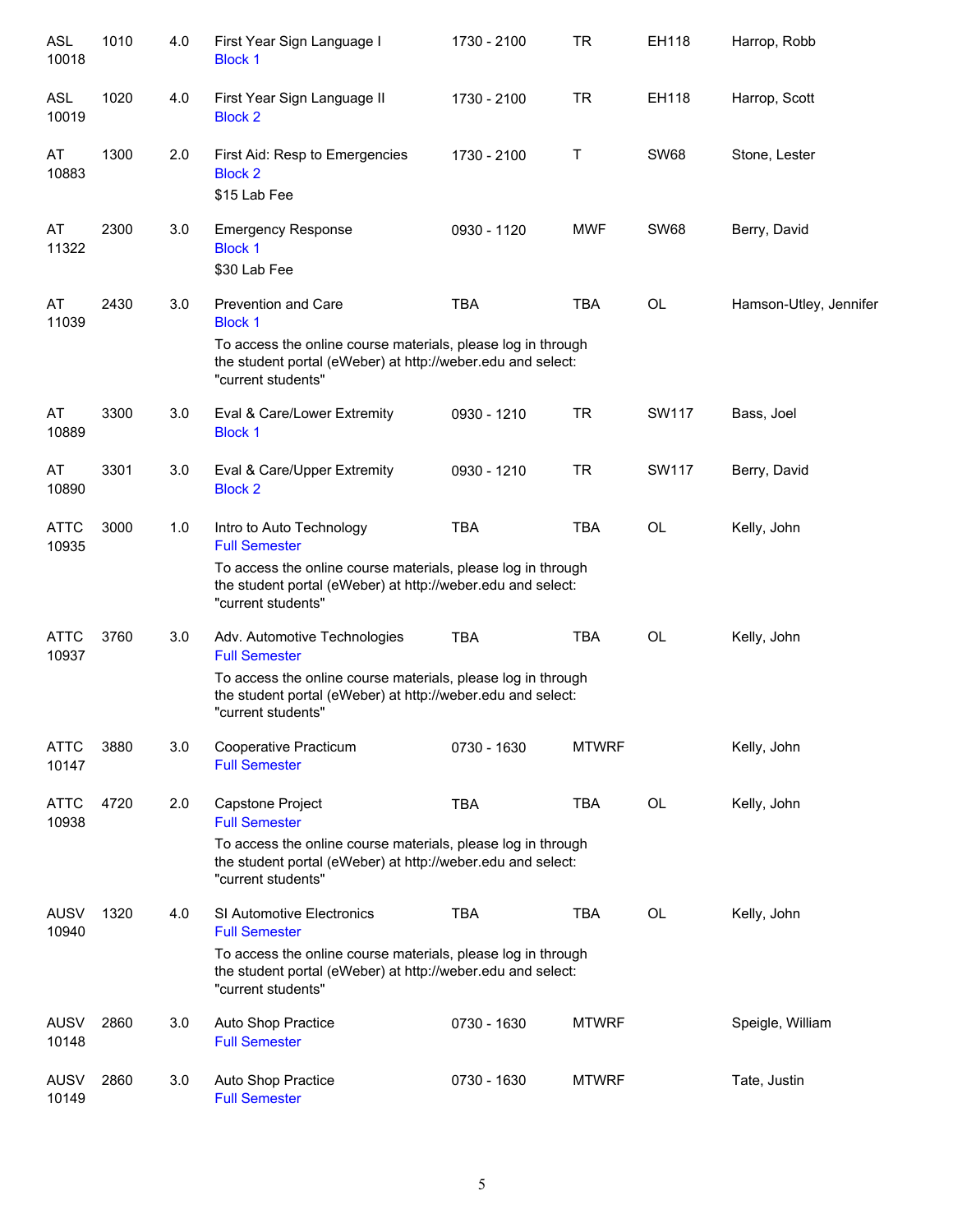| <b>AUSV</b><br>10151 | 2860 | 3.0 | Auto Shop Practice<br><b>Full Semester</b>                                                                                                        | 0730 - 1630 | <b>MTWRF</b> |              | Stuart, Steven    |
|----------------------|------|-----|---------------------------------------------------------------------------------------------------------------------------------------------------|-------------|--------------|--------------|-------------------|
| <b>AUSV</b><br>10154 | 2880 | 3.0 | Cooperative Practicum<br><b>Full Semester</b>                                                                                                     | 0730 - 1630 | <b>MTWRF</b> |              | Gee, Charles      |
| <b>AUSV</b><br>10156 | 2880 | 3.0 | Cooperative Practicum<br><b>Full Semester</b>                                                                                                     | 0730 - 1630 | <b>MTWRF</b> |              | Roner, Kevin      |
| <b>AUSV</b><br>10162 | 2880 | 3.0 | Cooperative Practicum<br><b>Full Semester</b>                                                                                                     | 0730 - 1630 | <b>MTWRF</b> |              | Griffiths, Robert |
| <b>AUSV</b><br>10170 | 2880 | 3.0 | Cooperative Practicum<br><b>Full Semester</b>                                                                                                     | 0730 - 1630 | <b>MTWRF</b> |              | Grundvig, Joseph  |
| <b>BSAD</b><br>11533 | 1010 | 3.0 | Introduction To Business<br><b>Full Semester</b>                                                                                                  | <b>TBA</b>  | <b>TBA</b>   | <b>OL</b>    | Davis, Brian      |
|                      |      |     | To access the online course materials, please log in through<br>the student portal (eWeber) at http://weber.edu and select:<br>"current students" |             |              |              |                   |
| <b>BSAD</b><br>11534 | 3000 | 3.0 | Small Business Management<br><b>Full Semester</b>                                                                                                 | <b>TBA</b>  | <b>TBA</b>   | <b>OL</b>    | Addams, H         |
|                      |      |     | To access the online course materials, please log in through<br>the student portal (eWeber) at http://weber.edu and select:<br>"current students" |             |              |              |                   |
| <b>BSAD</b><br>11044 | 3200 | 3.0 | Legal Environment of Business<br><b>Block 1</b>                                                                                                   | 1730 - 1920 | <b>MWF</b>   | <b>WB103</b> | Dove, Kenyon      |
| <b>BSAD</b><br>11535 | 3200 | 3.0 | <b>Legal Environment of Business</b><br><b>Full Semester</b>                                                                                      | <b>TBA</b>  | <b>TBA</b>   | <b>OL</b>    | Junk, Michael     |
|                      |      |     | To access the online course materials, please log in through<br>the student portal (eWeber) at http://weber.edu and select:<br>"current students" |             |              |              |                   |
| <b>BSAD</b><br>11045 | 3330 | 3.0 | Bus Ethics & Environ Respons<br><b>Block 1</b>                                                                                                    | 0930 - 1210 | <b>TR</b>    | <b>WB104</b> | Powell, Sandra    |
| <b>BSAD</b><br>11536 | 4210 | 3.0 | Survey of Business Law<br><b>Full Semester</b>                                                                                                    | <b>TBA</b>  | <b>TBA</b>   | OL           | Junk, Michael     |
|                      |      |     | To access the online course materials, please log in through<br>the student portal (eWeber) at http://weber.edu and select:<br>"current students" |             |              |              |                   |
| <b>BSAD</b><br>11538 | 4620 | 1.0 | <b>Executive Lectures</b><br><b>Block 2</b>                                                                                                       | <b>TBA</b>  | <b>TBA</b>   | <b>OL</b>    | Gale, Lewis       |
|                      |      |     | To access the online course materials, please log in through<br>the student portal (eWeber) at http://weber.edu and select:<br>"current students" |             |              |              |                   |
| <b>BSAD</b><br>11539 | 4780 | 3.0 | <b>Strategic Management</b><br><b>Block 2</b>                                                                                                     | <b>TBA</b>  | TBA          | OL           | Valentin, Erhard  |
|                      |      |     | To access the online course materials, please log in through<br>the student portal (eWeber) at http://weber.edu and select:<br>"current students" |             |              |              |                   |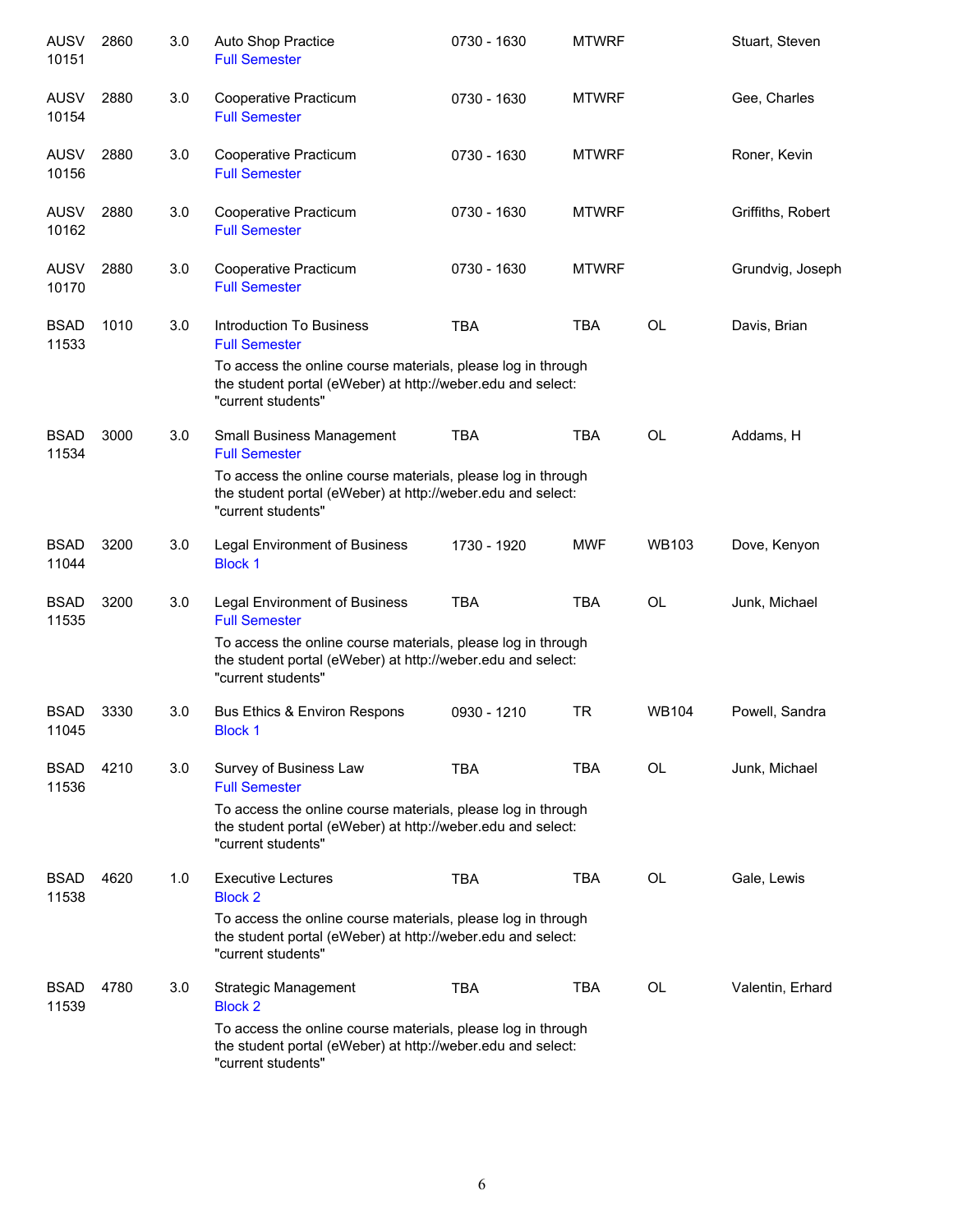| <b>BSAD</b><br>11540 | 4780 | 3.0 | Strategic Management<br><b>Block 2</b>                                                                                                                                                                                                                                                                                                                                                                                                                                                                                                                                                                                                                                                                                                                                                                 | <b>TBA</b>  | <b>TBA</b> | <b>OL</b> | Valentin, Erhard  |
|----------------------|------|-----|--------------------------------------------------------------------------------------------------------------------------------------------------------------------------------------------------------------------------------------------------------------------------------------------------------------------------------------------------------------------------------------------------------------------------------------------------------------------------------------------------------------------------------------------------------------------------------------------------------------------------------------------------------------------------------------------------------------------------------------------------------------------------------------------------------|-------------|------------|-----------|-------------------|
|                      |      |     | To access the online course materials, please log in through<br>the student portal (eWeber) at http://weber.edu and select:<br>"current students"                                                                                                                                                                                                                                                                                                                                                                                                                                                                                                                                                                                                                                                      |             |            |           |                   |
| <b>BTNY</b><br>10143 | 1303 | 3.0 | LS Plants in Human Affairs<br><b>Block 2</b>                                                                                                                                                                                                                                                                                                                                                                                                                                                                                                                                                                                                                                                                                                                                                           | TBA         | <b>TBA</b> | <b>OL</b> | Gatherum, Dawn    |
|                      |      |     | To access the online course materials, please log in through<br>the student portal (eWeber) at http://weber.edu and select:<br>"current students"                                                                                                                                                                                                                                                                                                                                                                                                                                                                                                                                                                                                                                                      |             |            |           |                   |
| <b>BTNY</b><br>10082 | 4800 | 2.0 | <b>Individual Research</b><br><b>Full Semester</b>                                                                                                                                                                                                                                                                                                                                                                                                                                                                                                                                                                                                                                                                                                                                                     | <b>TBA</b>  | <b>TBA</b> |           | Deckert, Ron      |
|                      |      |     | Students must see the instructor for approval to register<br>for this course.                                                                                                                                                                                                                                                                                                                                                                                                                                                                                                                                                                                                                                                                                                                          |             |            |           |                   |
| <b>CHEM</b><br>11261 | 1010 | 3.0 | PS Introductory Chemistry<br><b>Block 1</b>                                                                                                                                                                                                                                                                                                                                                                                                                                                                                                                                                                                                                                                                                                                                                            | 0830 - 1110 | MW         | D02301    | Davidson, Charles |
| <b>CHEM</b><br>11589 | 1010 | 3.0 | PS Introductory Chemistry<br><b>Full Semester</b>                                                                                                                                                                                                                                                                                                                                                                                                                                                                                                                                                                                                                                                                                                                                                      | <b>TBA</b>  | <b>TBA</b> | <b>OL</b> | Davidson, Charles |
|                      |      |     | This course is not intended for Science, Health Science, or<br>Nursing degrees.<br>To access the online course materials, please log in through<br>the student portal (eWeber) at http://weber.edu and select:<br>"current students"                                                                                                                                                                                                                                                                                                                                                                                                                                                                                                                                                                   |             |            |           |                   |
| <b>CHEM</b><br>11590 | 1010 | 3.0 | PS Introductory Chemistry<br><b>Full Semester</b>                                                                                                                                                                                                                                                                                                                                                                                                                                                                                                                                                                                                                                                                                                                                                      | <b>TBA</b>  | <b>TBA</b> | <b>OL</b> | More, Michelle    |
|                      |      |     | Paced course. Log in on the first day of class for<br>course/assignment information. This course is not<br>intended for Science, Health Science, or Nursing degrees.<br>To access the online course materials, please log in through<br>the student portal (eWeber) at http://weber.edu and select:<br>"current students"                                                                                                                                                                                                                                                                                                                                                                                                                                                                              |             |            |           |                   |
| CHEM<br>11822        | 1010 | 3.0 | PS Introductory Chemistry<br><b>Block 2</b>                                                                                                                                                                                                                                                                                                                                                                                                                                                                                                                                                                                                                                                                                                                                                            | 0830 - 1110 | TR         | WW116     | Hartman, Laird    |
| CHEM<br>11591        | 1050 | 5.0 | PS/SI Intro to Gen, Organic<br><b>Full Semester</b>                                                                                                                                                                                                                                                                                                                                                                                                                                                                                                                                                                                                                                                                                                                                                    | <b>TBA</b>  | <b>TBA</b> | <b>OL</b> | Seager, Spencer   |
|                      |      |     | You must also register for Chem 1050L (Lab) course reference<br>number #11592. This Lab is included in the online course<br>and no attendance on campus is necessary. Paced course.<br>Log in on the first day of class for course/assignment<br>information. To access the online course materials, please<br>log in through the student portal (eWeber) at<br>http://weber.edu and select: "current students"<br>Non-Utah residents taking only online courses, and taking<br>no classes within Utah, pay a lower tuition than regular<br>non-residents. You may visit the following website,<br>review criteria, and call the number indicated to be<br>assigned the correct designations for the lower fee:<br>http://wsuonline.weber.edu/Students/costs.asp<br>This course has a \$25.00 Lab fee. |             |            |           |                   |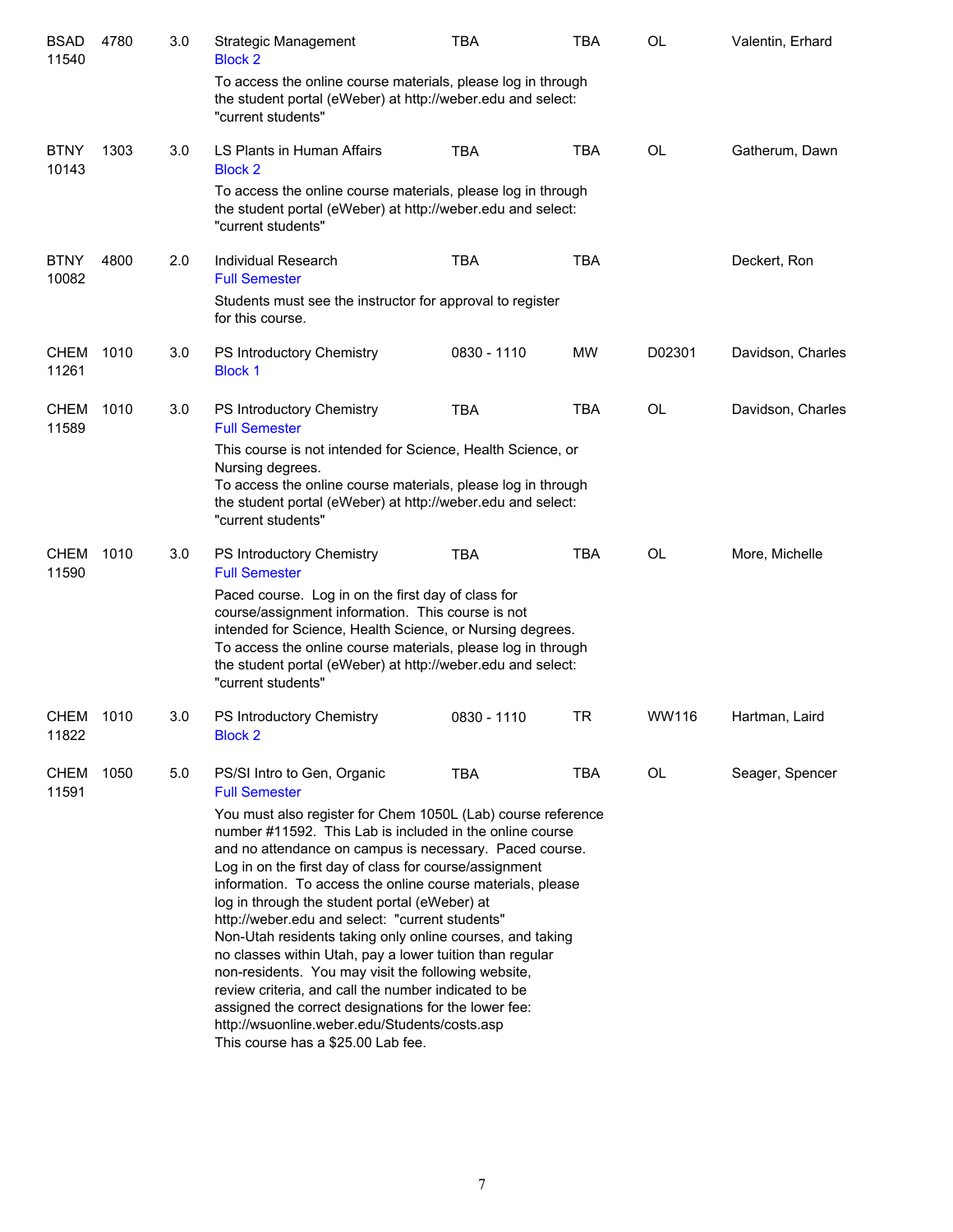| <b>CHEM</b><br>11592 | 1050L | 0.0 | Lab<br><b>Full Semester</b>                                                                                                                                                                                                                                                                                                                                                                                                                                                                                                                                                                                                                                                                                                                         | <b>TBA</b>  | <b>TBA</b>  | OL           | Seager, Spencer |
|----------------------|-------|-----|-----------------------------------------------------------------------------------------------------------------------------------------------------------------------------------------------------------------------------------------------------------------------------------------------------------------------------------------------------------------------------------------------------------------------------------------------------------------------------------------------------------------------------------------------------------------------------------------------------------------------------------------------------------------------------------------------------------------------------------------------------|-------------|-------------|--------------|-----------------|
|                      |       |     | This Lab section is ONLY for online course Chem 1050,<br>course reference number #11591.<br>To access the online course materials, please log in through<br>the student portal (eWeber) at http://weber.edu and select:<br>"current students"                                                                                                                                                                                                                                                                                                                                                                                                                                                                                                       |             |             |              |                 |
| <b>CHEM</b><br>10051 | 1110  | 5.0 | <b>PS/SI Elementary Chemistry</b><br><b>Block 1</b><br>You MUST register for a lab with this class. Lab fee \$35.                                                                                                                                                                                                                                                                                                                                                                                                                                                                                                                                                                                                                                   | 0930 - 1120 | <b>MTWR</b> | <b>LL122</b> | More, Michelle  |
| <b>CHEM</b><br>11593 | 1110  | 5.0 | <b>PS/SI Elementary Chemistry</b><br><b>Full Semester</b><br>You must also register for Chem 1110L (Lab) course                                                                                                                                                                                                                                                                                                                                                                                                                                                                                                                                                                                                                                     | <b>TBA</b>  | <b>TBA</b>  | OL           | Seager, Spencer |
|                      |       |     | reference number #11594. This Lab is included in the online<br>course and no attendance on campus is necessary.<br>Paced course. Log in on the first day of class for<br>course/assignment information.<br>To access the online course materials, please log in through<br>the student portal (eWeber) at http://weber.edu and select:<br>"current students"<br>Non-Utah residents taking only online courses, and taking<br>no classes within Utah, pay a lower tuition than regular<br>non-residents. You may visit the following website, review<br>criteria, and call the number indicated to be assigned the<br>correct designations for the lower fee:<br>http://wsuonline.weber.edu/Students/costs.asp<br>This course has a \$25.00 Lab fee. |             |             |              |                 |
| <b>CHEM</b><br>10569 | 1110L | 0.0 | Lab<br><b>Block 1</b><br>Lab fee \$35.                                                                                                                                                                                                                                                                                                                                                                                                                                                                                                                                                                                                                                                                                                              | 1130 - 1420 | TR          | <b>SL525</b> | More, Michelle  |
| <b>CHEM</b><br>10610 | 1110L | 0.0 | Lab<br><b>Block 1</b><br>Lab fee \$35.                                                                                                                                                                                                                                                                                                                                                                                                                                                                                                                                                                                                                                                                                                              | 1200 - 1500 | TR          | SL526        | More, Michelle  |
| CHEM 1110L<br>11594  |       | 0.0 | Lab<br><b>Full Semester</b><br>This Lab section is ONLY for online course Chem 1110, course<br>reference number #11593.<br>To access the online course materials, please log in through<br>the student portal (eWeber) at http://weber.edu and select:<br>"current students"                                                                                                                                                                                                                                                                                                                                                                                                                                                                        | <b>TBA</b>  | <b>TBA</b>  | OL           | Seager, Spencer |
| <b>CHEM</b><br>11595 | 1115  | 1.0 | Elementary Chemistry Lab<br><b>Full Semester</b><br>To register, please call the Chemistry Department<br>secretary at 801-626-6952.<br>To access the online course materials, please log in through<br>the student portal (eWeber) at http://weber.edu and select:<br>"current students"                                                                                                                                                                                                                                                                                                                                                                                                                                                            | <b>TBA</b>  | TBA         | OL           | Seager, Spencer |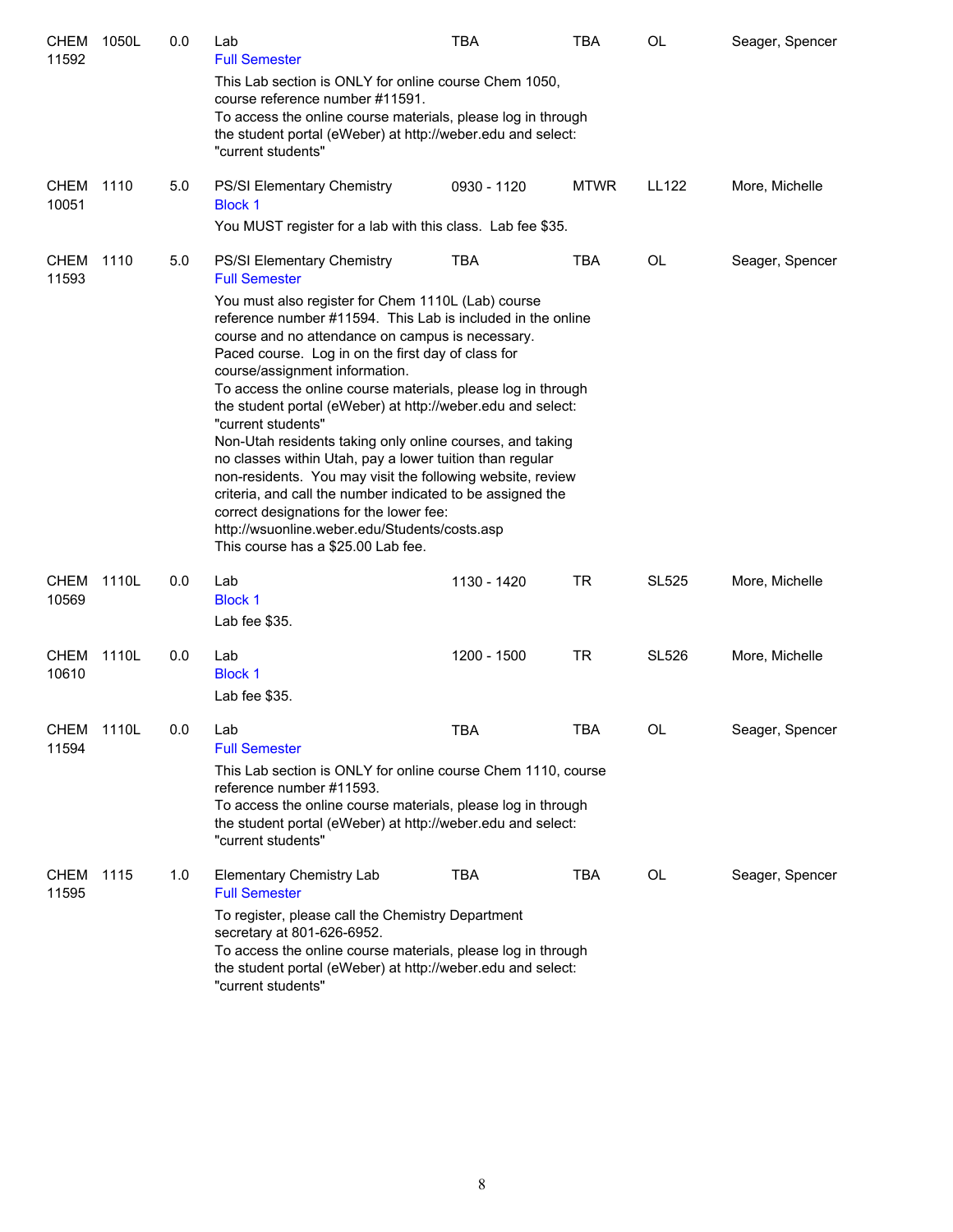| <b>CHEM</b><br>11596 | 1120  | 5.0 | SI Elem Organic Bio-Chemistry<br><b>Full Semester</b>                                                                                                                                                                                                                                                                                                                                                                                                                                                                                                                                                                                                                                                                                                                | <b>TBA</b>  | TBA         | OL           | Seager, Spencer   |
|----------------------|-------|-----|----------------------------------------------------------------------------------------------------------------------------------------------------------------------------------------------------------------------------------------------------------------------------------------------------------------------------------------------------------------------------------------------------------------------------------------------------------------------------------------------------------------------------------------------------------------------------------------------------------------------------------------------------------------------------------------------------------------------------------------------------------------------|-------------|-------------|--------------|-------------------|
|                      |       |     | You must also register for Chem 1120L (Lab), course<br>reference number #11597. This Lab is included in the<br>online course and no attendance on campus is necessary.<br>Paced course. Log in on the first day of class for<br>course/assignment information.<br>To access the online course materials, please log in through<br>the student portal (eWeber) at http://weber.edu and select:<br>"current students"<br>Non-Utah residents taking only online courses, and taking<br>no classes within Utah, pay a lower tuition than regular<br>non-residents. You may visit the following website,<br>review criteria, and call the number indicated to be<br>assigned the correct designations for the lower fee:<br>http://wsuonline.weber.edu/Students/costs.asp |             |             |              |                   |
| <b>CHEM</b>          | 1120L | 0.0 | This course has a \$25.00 Lab fee.<br>Lab                                                                                                                                                                                                                                                                                                                                                                                                                                                                                                                                                                                                                                                                                                                            | TBA         | <b>TBA</b>  | OL           | Seager, Spencer   |
| 11597                |       |     | <b>Full Semester</b><br>This Lab section is ONLY for online course Chem 1120,<br>course reference number #11596.<br>To access the online course materials, please log in through<br>the student portal (eWeber) at http://weber.edu and select:<br>"current students"                                                                                                                                                                                                                                                                                                                                                                                                                                                                                                |             |             |              |                   |
| <b>CHEM</b><br>11227 | 1200  | 3.0 | Preparation for College Chem<br><b>Block 2</b>                                                                                                                                                                                                                                                                                                                                                                                                                                                                                                                                                                                                                                                                                                                       | 0830 - 1030 | <b>MTW</b>  | <b>SL540</b> | Berghout, Henry   |
| <b>CHEM</b><br>11263 | 1200  | 3.0 | Preparation for College Chem<br><b>Block 1</b>                                                                                                                                                                                                                                                                                                                                                                                                                                                                                                                                                                                                                                                                                                                       | 0930 - 1120 | <b>MTR</b>  | D02222       | Ashby, Kyle       |
| CHEM<br>11627        | 1200  | 3.0 | Preparation for College Chem<br><b>Full Semester</b><br>To access the online course materials, please log in through<br>the student portal (eWeber) at http://weber.edu and select:                                                                                                                                                                                                                                                                                                                                                                                                                                                                                                                                                                                  | TBA         | <b>TBA</b>  | OL           | Johnson, Todd     |
|                      |       |     | "current students"                                                                                                                                                                                                                                                                                                                                                                                                                                                                                                                                                                                                                                                                                                                                                   |             |             |              |                   |
| CHEM<br>10614        | 1210  | 5.0 | PS/SI Principles of Chem I<br><b>Block 1</b><br>You MUST register for a lab with this class. Lab fee \$35.                                                                                                                                                                                                                                                                                                                                                                                                                                                                                                                                                                                                                                                           | 0700 - 0945 | <b>MTWR</b> | LL123        | Stoker, H         |
| CHEM<br>11466        | 1210  | 5.0 | PS/SI Principles of Chem I<br><b>Full Semester</b><br>You MUST register for a lab with this class. Lab Fee: \$35                                                                                                                                                                                                                                                                                                                                                                                                                                                                                                                                                                                                                                                     | 1700 - 1750 | W           | <b>SL526</b> | Davidson, Charles |
| <b>CHEM</b><br>10618 | 1210L | 0.0 | Lab<br><b>Block 1</b><br>Lab fee \$35                                                                                                                                                                                                                                                                                                                                                                                                                                                                                                                                                                                                                                                                                                                                | 1000 - 1450 | <b>TR</b>   | SL531        | Stoker, H         |
| <b>CHEM</b><br>10619 | 1210L | 0.0 | Lab<br><b>Block 1</b><br>Lab fee \$35.                                                                                                                                                                                                                                                                                                                                                                                                                                                                                                                                                                                                                                                                                                                               | 1000 - 1450 | <b>TR</b>   | <b>SL532</b> | Stoker, H         |
| <b>CHEM</b><br>11468 | 1210L | 0.0 | Lab<br><b>Full Semester</b><br>Lab fee \$35                                                                                                                                                                                                                                                                                                                                                                                                                                                                                                                                                                                                                                                                                                                          | 1800 - 2050 | W           | <b>SL526</b> | Davidson, Charles |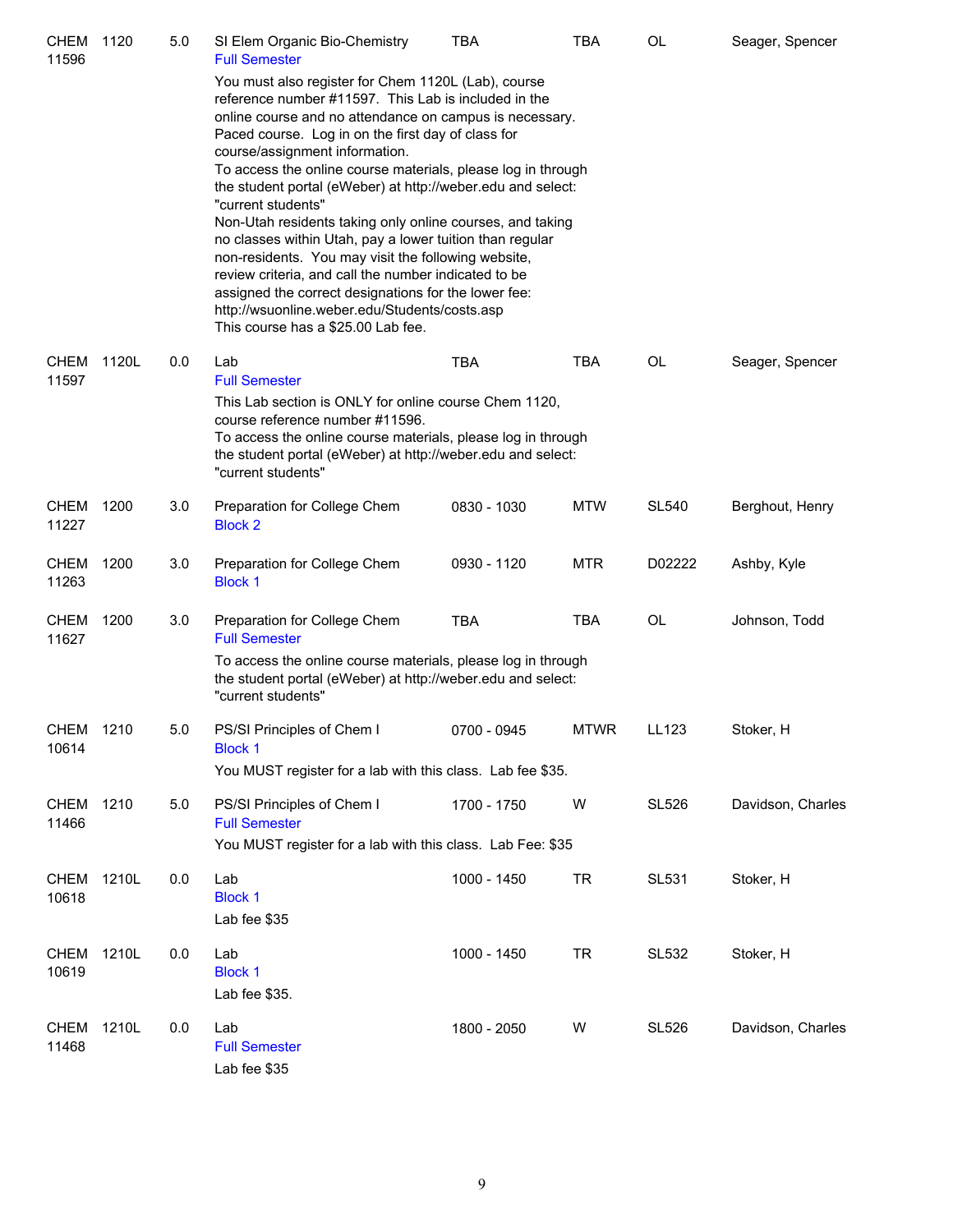| <b>CHEM</b><br>11469 | 1210L | $0.0\,$ | Lab<br><b>Full Semester</b><br>Lab fee \$35                                                                                                                                                           | 1800 - 2050 | W            | <b>SL527</b> | Davidson, Charles |
|----------------------|-------|---------|-------------------------------------------------------------------------------------------------------------------------------------------------------------------------------------------------------|-------------|--------------|--------------|-------------------|
| CHEM<br>10622        | 1220  | 5.0     | SI Principles of Chemistry II<br><b>Block 2</b><br>You MUST register for a lab with this class. Lab fee \$35.                                                                                         | 0700 - 0945 | <b>MTWR</b>  | LL123        | Stoker, H         |
| CHEM<br>10625        | 1220L | 0.0     | Lab<br><b>Block 2</b><br>Lab fee \$35                                                                                                                                                                 | 1000 - 1450 | <b>TR</b>    | <b>SL531</b> | Stoker, H         |
| CHEM<br>10627        | 1220L | 0.0     | Lab<br><b>Block 2</b><br>Lab fee \$35                                                                                                                                                                 | 1000 - 1450 | <b>TR</b>    | <b>SL532</b> | Stoker, H         |
| CHEM<br>10630        | 2310  | 5.0     | Organic Chemistry I<br><b>Block 1</b><br>You MUST register for a lab with this class. Lab fee \$35                                                                                                    | 0730 - 0920 | <b>MTWR</b>  | <b>LL122</b> | Davies, Don       |
| CHEM<br>10631        | 2310L | 0.0     | Lab<br><b>Block 1</b><br>Lab fee \$35                                                                                                                                                                 | 0930 - 1220 | MW           | <b>SL621</b> | Davies, Don       |
| CHEM<br>10632        | 2310L | 0.0     | Lab<br><b>Block 1</b><br>Lab fee \$35                                                                                                                                                                 | 0930 - 1220 | <b>TR</b>    | <b>SL621</b> | Davies, Don       |
| <b>CHEM</b><br>10633 | 2320  | 5.0     | Organic Chemistry II<br><b>Block 2</b><br>You must register for a lab with this class. Lab fee \$35<br>Minimum of 15 registrants for the class to be taught.                                          | 0730 - 0920 | <b>MTWRF</b> | LL122        | Lloyd, Barry      |
| <b>CHEM</b><br>10634 | 2320L | 0.0     | Lab<br><b>Block 2</b><br>Lab fee \$35.                                                                                                                                                                | 0930 - 1220 | <b>MW</b>    | <b>SL621</b> | Lloyd, Barry      |
| CHEM<br>11875        | 2320L | 0.0     | Lab<br><b>Block 2</b>                                                                                                                                                                                 | 0930 - 1220 | <b>MWF</b>   | SL621        | Lloyd, Barry      |
| <b>CHEM</b><br>11229 | 3000  | 4.0     | Quantitative Analysis<br><b>Block 1</b><br>You MUST register for a lab with this class. Lab fee \$25                                                                                                  |             |              |              |                   |
| <b>CHEM</b><br>11232 | 3000L | 0.0     | Lab<br><b>Block 1</b><br>Lab fee \$25                                                                                                                                                                 |             |              |              |                   |
| <b>CHF</b><br>10747  | 1400  | 3.0     | Marriage as Interpersonal Proc<br><b>Block 1</b><br>To access the online course materials, please log in through<br>the student portal (eWeber) at http://weber.edu and select:<br>"current students" | <b>TBA</b>  | <b>TBA</b>   | OL           | Merrill, Chloe    |
| <b>CHF</b><br>10749  | 1500  | 3.0     | SS Human Development<br><b>Block 2</b><br>To access the online course materials, please log in through<br>the student portal (eWeber) at http://weber.edu and select:<br>"current students"           | <b>TBA</b>  | TBA          | OL           | Day, Tom          |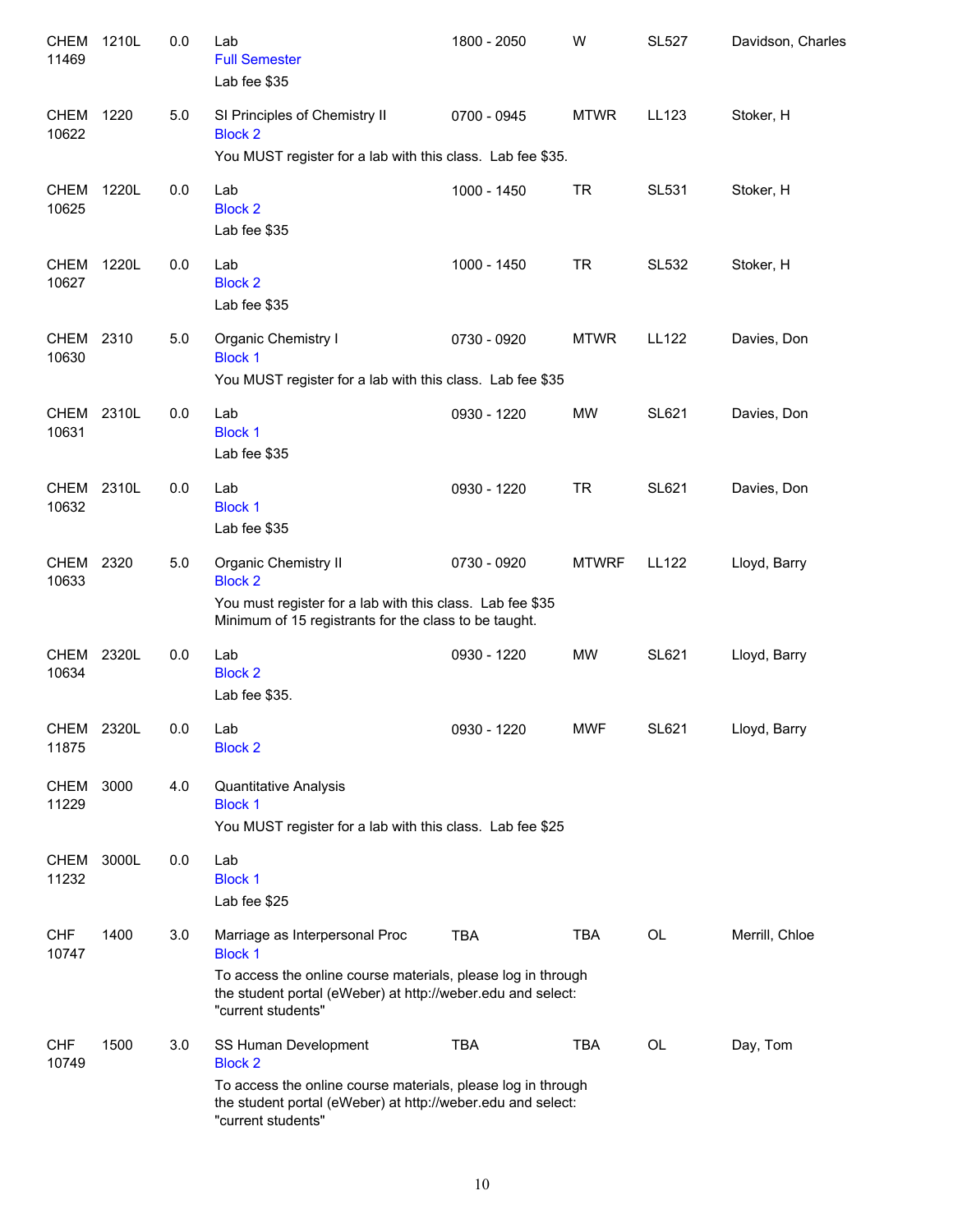| <b>CHF</b><br>10784 | 1500 | 3.0 | SS Human Development<br><b>Block 1</b>                                                                                                            | 1730 - 2010 | <b>MW</b>  | WW103     | Sahin, Volkan      |
|---------------------|------|-----|---------------------------------------------------------------------------------------------------------------------------------------------------|-------------|------------|-----------|--------------------|
| <b>CHF</b><br>11264 | 1500 | 3.0 | SS Human Development<br><b>Block 1</b>                                                                                                            | 0830 - 1110 | <b>MW</b>  | ED207     | Sahin, Volkan      |
| <b>CHF</b><br>10752 | 2100 | 3.0 | Family Resource Management<br><b>Block 1</b>                                                                                                      | <b>TBA</b>  | <b>TBA</b> | OL        | Buck, Joyce        |
|                     |      |     | To access the online course materials, please log in through<br>the student portal (eWeber) at http://weber.edu and select:<br>"current students" |             |            |           |                    |
| <b>CHF</b><br>10756 | 2400 | 3.0 | <b>Family Relations</b><br><b>Block 1</b>                                                                                                         | <b>TBA</b>  | <b>TBA</b> | <b>OL</b> | Schvaneveldt, Paul |
|                     |      |     | To access the online course materials, please log in through<br>the student portal (eWeber) at http://weber.edu and select:<br>"current students" |             |            |           |                    |
| <b>CHF</b><br>10782 | 2500 | 3.0 | Develop of Child Birth - 8<br><b>Block 2</b>                                                                                                      | 0830 - 1110 | <b>MW</b>  | D02105    | Qiu, Wei           |
| <b>CHF</b><br>10757 | 2600 | 3.0 | Early Childhood Education<br><b>Block 1</b>                                                                                                       | <b>TBA</b>  | <b>TBA</b> | <b>OL</b> | Sahin, Volkan      |
|                     |      |     | To access the online course materials, please log in through<br>the student portal (eWeber) at http://weber.edu and select:<br>"current students" |             |            |           |                    |
| <b>CHF</b><br>11938 | 2830 | 1.0 | <b>Directed Readings</b><br><b>Full Semester</b>                                                                                                  | <b>TBA</b>  | <b>TBA</b> |           | Merrill, Chloe     |
| <b>CHF</b><br>12014 | 2830 | 1.0 | <b>Directed Readings</b><br><b>Full Semester</b>                                                                                                  | <b>TBA</b>  | <b>TBA</b> |           | Buck, Joyce        |
| <b>CHF</b><br>10758 | 2900 | 2.0 | Career Development<br><b>Block 1</b>                                                                                                              | <b>TBA</b>  | <b>TBA</b> | <b>OL</b> | Henson, Larry      |
|                     |      |     | To access the online course materials, please log in through<br>the student portal (eWeber) at http://weber.edu and select:<br>"current students" |             |            |           |                    |
| <b>CHF</b><br>10777 | 3150 | 3.0 | Consumer Rights & Responsibil<br><b>Block 1</b>                                                                                                   | <b>TBA</b>  | TBA        | OL        | Buck, Joyce        |
|                     |      |     | To access the online course materials, please log in through<br>the student portal (eWeber) at http://weber.edu and select:<br>"current students" |             |            |           |                    |
| <b>CHF</b><br>10778 | 3550 | 3.0 | <b>Parenting Education</b><br><b>Block 1</b>                                                                                                      | TBA         | TBA        | <b>OL</b> | Schvaneveldt, Paul |
|                     |      |     | To access the online course materials, please log in through<br>the student portal (eWeber) at http://weber.edu and select:<br>"current students" |             |            |           |                    |
| <b>CHF</b><br>10779 | 4400 | 3.0 | The Family in Stress<br><b>Block 1</b>                                                                                                            | <b>TBA</b>  | TBA        | <b>OL</b> | Merrill, Chloe     |
|                     |      |     | To access the online course materials, please log in through<br>the student portal (eWeber) at http://weber.edu and select:<br>"current students" |             |            |           |                    |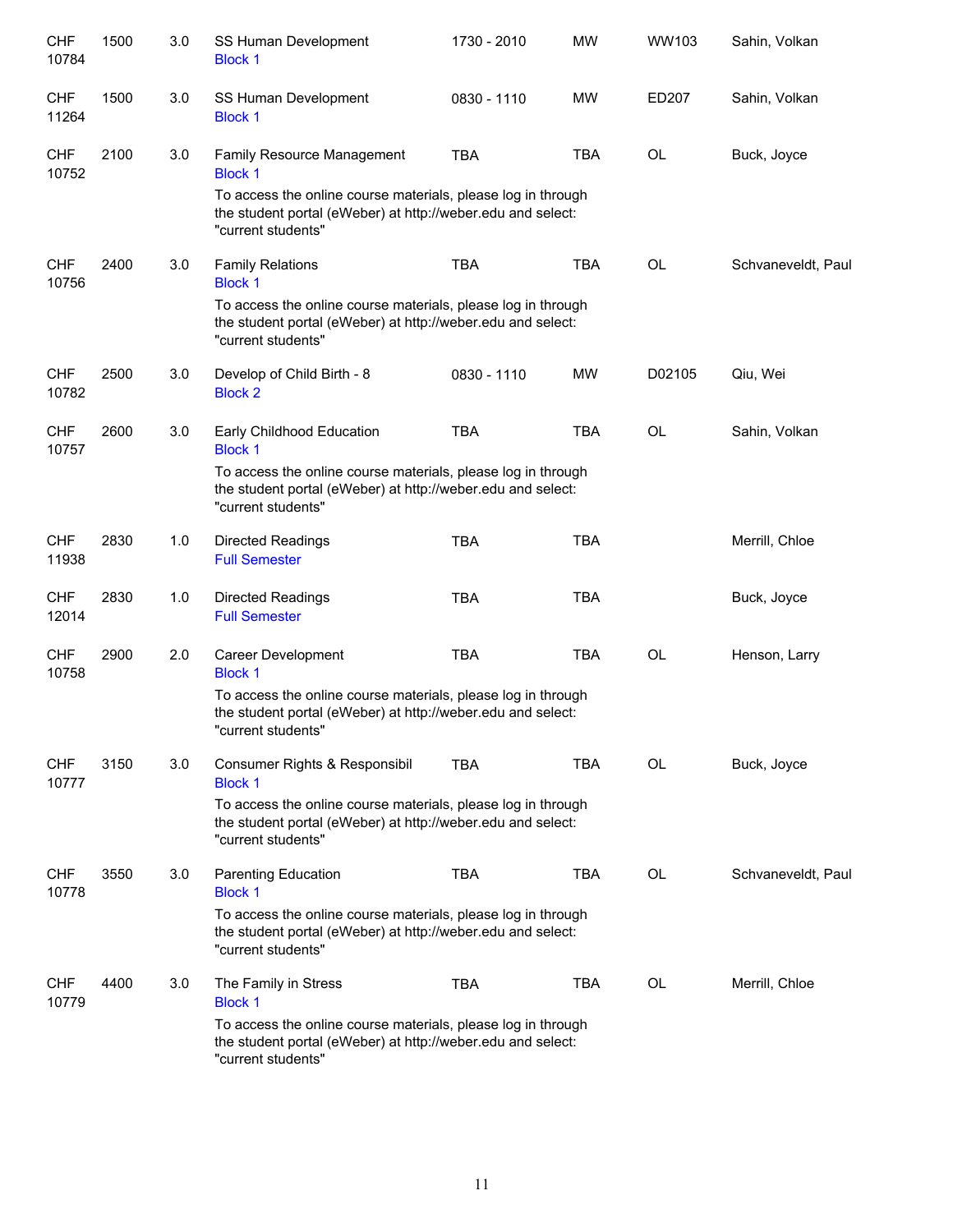| <b>CHF</b><br>10780 | 4500 | 3.0 | Comp Study of Childhood/Adoles<br><b>Block 1</b>                                                                                                  | <b>TBA</b>  | <b>TBA</b>  | <b>OL</b>    | Schvaneveldt, Paul   |
|---------------------|------|-----|---------------------------------------------------------------------------------------------------------------------------------------------------|-------------|-------------|--------------|----------------------|
|                     |      |     | To access the online course materials, please log in through<br>the student portal (eWeber) at http://weber.edu and select:<br>"current students" |             |             |              |                      |
| <b>CHF</b><br>11618 | 4860 | 2.0 | Practicum<br><b>Full Semester</b>                                                                                                                 | <b>TBA</b>  | <b>TBA</b>  |              | Buck, Joyce          |
| <b>CHF</b><br>11688 | 4890 | 1.0 | Cooperative Work Experience<br><b>Full Semester</b>                                                                                               | <b>TBA</b>  | <b>TBA</b>  |              | Qiu, Wei             |
| CJ<br>10705         | 1010 | 3.0 | SS Intro to Criminal Justice<br><b>Full Semester</b>                                                                                              | 0830 - 0920 | <b>MWF</b>  | SS215        | Gaskill, James       |
| CJ<br>10823         | 1010 | 3.0 | SS Intro to Criminal Justice<br><b>Full Semester</b><br>Upward Bound students.                                                                    | 0800 - 0850 | <b>MTWR</b> | <b>SS226</b> | Gillespie, L         |
| CJ<br>11640         | 1010 | 3.0 | SS Intro to Criminal Justice<br><b>Full Semester</b>                                                                                              | 0900 - 1015 | <b>TR</b>   | D02233       | McBride, Lavarr      |
| CJ<br>11641         | 1330 | 3.0 | <b>Criminal Law</b><br><b>Full Semester</b>                                                                                                       | <b>TBA</b>  | <b>TBA</b>  | <b>OL</b>    | Senjo, Scott         |
|                     |      |     | To access the online course materials, please log in through<br>the student portal (eWeber) at http://weber.edu and select:<br>"current students" |             |             |              |                      |
| CJ<br>10706         | 1350 | 3.0 | <b>Introduction Forensic Science</b><br><b>Full Semester</b>                                                                                      | 0900 - 1015 | <b>TR</b>   | <b>SS226</b> | Horn, Brent          |
| CJ<br>11643         | 3020 | 3.0 | Criminal Justice Management<br><b>Full Semester</b><br>To access the online course materials, please log in through                               | <b>TBA</b>  | <b>TBA</b>  | <b>OL</b>    | Chabries, Michael    |
|                     |      |     | the student portal (eWeber) at http://weber.edu and select:<br>"current students"                                                                 |             |             |              |                      |
| CJ<br>11629         | 3060 | 3.0 | Corrections in the Community<br><b>Full Semester</b>                                                                                              | 1700 - 2000 | Т           | <b>TB105</b> | McBride, Lavarr      |
| CJ<br>11645         | 3130 | 3.0 | <b>Investigation Computer Crime</b><br><b>Full Semester</b>                                                                                       | <b>TBA</b>  | <b>TBA</b>  | OL           | Senjo, Scott         |
|                     |      |     | To access the online course materials, please log in through<br>the student portal (eWeber) at http://weber.edu and select:<br>"current students" |             |             |              |                      |
| CJ<br>11630         | 3140 | 3.0 | <b>Corrections Law</b><br><b>Full Semester</b>                                                                                                    | 1700 - 2000 | W           | <b>TB105</b> | Welch, Teresa        |
| CJ<br>10707         | 3270 | 3.0 | Theories - Crime & Delinquency<br><b>Full Semester</b>                                                                                            | 0900 - 1015 | <b>TR</b>   | SS215        | Pilkington, Mitchell |
| CJ<br>11646         | 3270 | 3.0 | Theories - Crime & Delinquency<br><b>Full Semester</b>                                                                                            | 0730 - 0820 | <b>MWF</b>  | D02233       | McBride, Lavarr      |
| CJ<br>11647         | 3300 | 3.0 | Victimology<br><b>Full Semester</b>                                                                                                               | 0930 - 1020 | <b>MWF</b>  | D02233       | McBride, Lavarr      |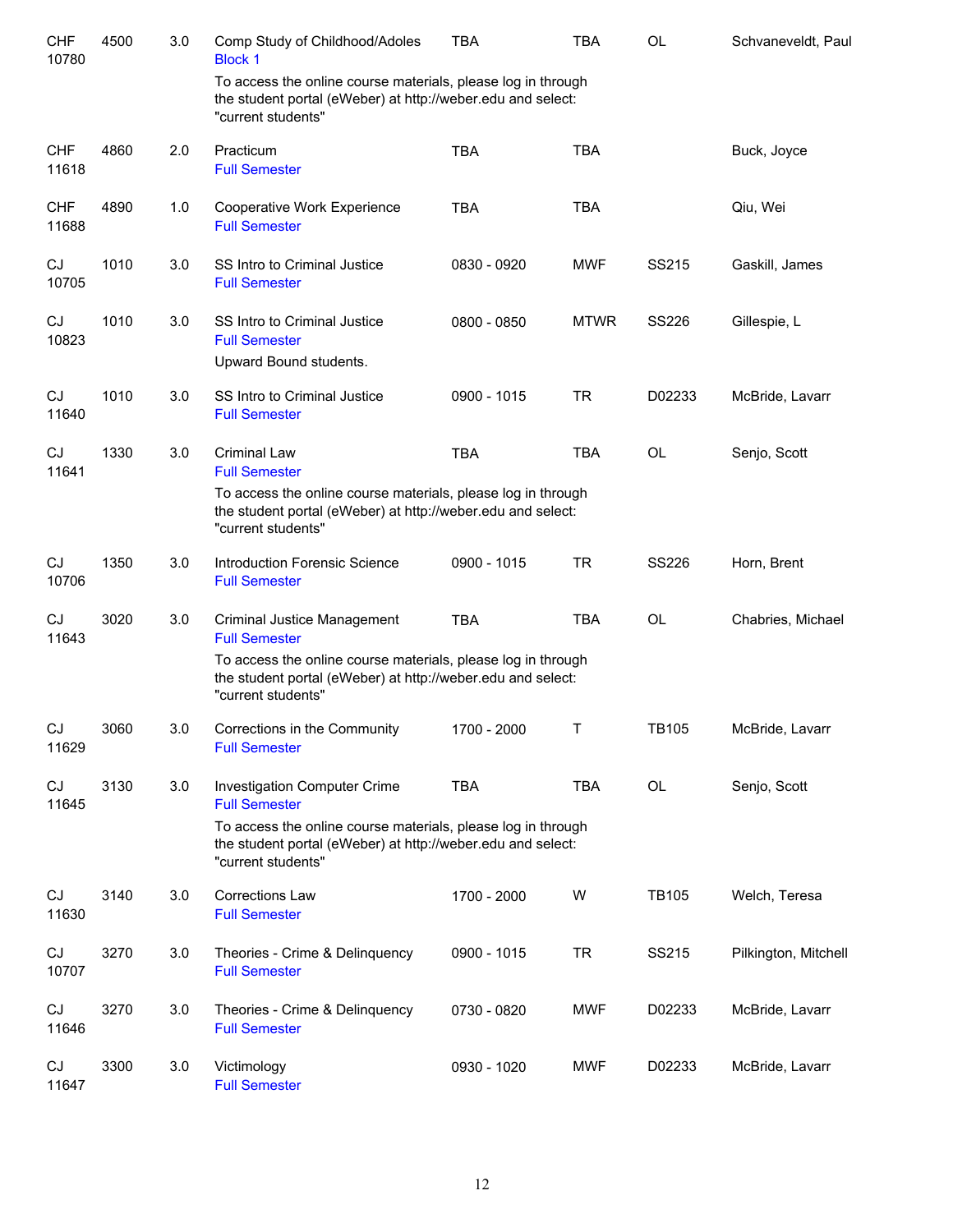| CJ<br>11628         | 3600 | 3.0 | <b>SI Criminal Justice Statistics</b><br><b>Full Semester</b>                                                                                                         | 1700 - 2000 | M          | TB403        | Haddon, Michael        |
|---------------------|------|-----|-----------------------------------------------------------------------------------------------------------------------------------------------------------------------|-------------|------------|--------------|------------------------|
| CJ<br>11648         | 4200 | 3.0 | Ethical Issues in CJ<br><b>Full Semester</b>                                                                                                                          | <b>TBA</b>  | <b>TBA</b> | OL           | Bayley, Bruce          |
|                     |      |     | To access the online course materials, please log in through<br>the student portal (eWeber) at http://weber.edu and select:<br>"current students"                     |             |            |              |                        |
| CJ<br>10708         | 4860 | 3.0 | Crim Justice Field Experience<br><b>Full Semester</b>                                                                                                                 | 1730 - 2010 | W          | <b>SS226</b> | Heward, Carol Michelle |
| CJ<br>11649         | 4900 | 3.0 | Current Issues in CJ<br><b>Full Semester</b>                                                                                                                          | <b>TBA</b>  | <b>TBA</b> | <b>OL</b>    | Chabries, Michael      |
|                     |      |     | To access the online course materials, please log in through<br>the student portal (eWeber) at http://weber.edu and select:<br>"current students"                     |             |            |              |                        |
| <b>CJ</b><br>11651  | 4900 | 3.0 | Current Issues in CJ<br><b>Full Semester</b>                                                                                                                          | <b>TBA</b>  | <b>TBA</b> | OL           | Gillespie, L           |
|                     |      |     | To access the online course materials, please log in through<br>the student portal (eWeber) at http://weber.edu and select:<br>"current students"                     |             |            |              |                        |
| <b>CJ</b><br>11665  | 4980 | 3.0 | SI Research Methods in CJ<br><b>Full Semester</b>                                                                                                                     | <b>TBA</b>  | <b>TBA</b> | <b>OL</b>    | Senjo, Scott           |
|                     |      |     | To access the online course materials, please log in through<br>the student portal (eWeber) at http://weber.edu and select:<br>"current students"                     |             |            |              |                        |
| CJ<br>10709         | 4990 | 3.0 | <b>Criminal Justice Seminar</b><br><b>Full Semester</b>                                                                                                               | 1330 - 1610 | M          | <b>SS226</b> | Chabries, Michael      |
| CJ<br>11631         | 4990 | 3.0 | <b>Criminal Justice Seminar</b><br><b>Full Semester</b>                                                                                                               | 1700 - 2000 | R          | <b>TB105</b> | Chabries, Michael      |
| <b>CLS</b><br>10647 | 1000 | 3.0 | <b>Core Clinical Lab Skills</b><br><b>Full Semester</b>                                                                                                               | <b>TBA</b>  | <b>TBA</b> | OL           | Guillot, Heather       |
|                     |      |     | To access the online course material, please log in through<br>the student portal (eWeber) at http://weber.edu and select:<br>"current students"                      |             |            |              |                        |
| <b>CLS</b><br>10650 | 1001 | 1.0 | Online Orientation for AAS Deg<br><b>Full Semester</b>                                                                                                                | <b>TBA</b>  | <b>TBA</b> | <b>OL</b>    | Clawson, Amie          |
|                     |      |     | To access the online course materials, please log in through<br>the student portal (eWeber) at http://weber.edu and select:<br>"current students"                     |             |            |              |                        |
| <b>CLS</b><br>10652 | 1113 | 4.0 | Intro - Clinical Lab Practices<br><b>Full Semester</b>                                                                                                                | <b>TBA</b>  | <b>TBA</b> | <b>OL</b>    | Price, Travis          |
|                     |      |     | To access the online course materials, please log in through<br>the student portal (eWeber) at http://weber.edu and select:<br>"current students"<br>CLS Majors only. |             |            |              |                        |
| <b>CLS</b><br>10932 | 1113 | 4.0 | Intro - Clinical Lab Practices<br><b>Block 1</b>                                                                                                                      | 0930 - 1120 | <b>TWR</b> | MH117        | Price, Travis          |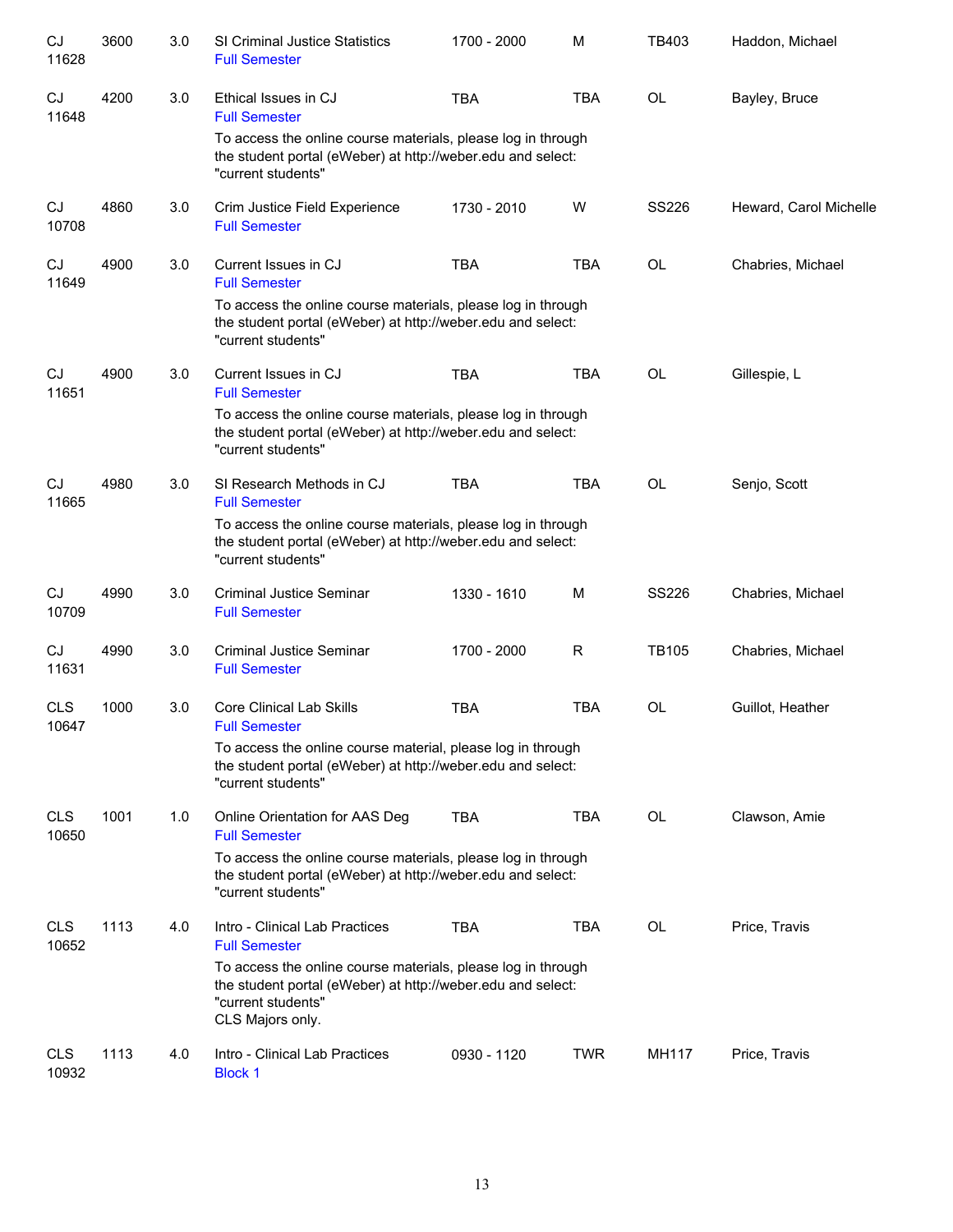| <b>CLS</b><br>10654 | 1113L | 0.0 | Intro - Clinical Practices Lab<br><b>Full Semester</b>                                                                                                                                                                               | <b>TBA</b>  | <b>TBA</b> | OL        | Price, Travis      |
|---------------------|-------|-----|--------------------------------------------------------------------------------------------------------------------------------------------------------------------------------------------------------------------------------------|-------------|------------|-----------|--------------------|
|                     |       |     | CLS Majors only.<br>To access the online course materials, please log in through<br>the student portal (eWeber) at http://weber.edu and select:<br>"current students"                                                                |             |            |           |                    |
| <b>CLS</b><br>10936 | 1113L | 0.0 | Intro - Clinical Practices Lab<br><b>Block 1</b>                                                                                                                                                                                     | 1230 - 1450 | <b>TR</b>  | MH211     | Price, Travis      |
| <b>CLS</b><br>10656 | 1123  | 5.0 | Prin of Hematolgy & Hemostasis<br><b>Full Semester</b><br>For CLS Major's only.<br>To access the online course materials, please log in through<br>the student portal (eWeber) at http://weber.edu and select:<br>"current students" | <b>TBA</b>  | <b>TBA</b> | OL        | Hansen-Suchy, Kara |
| <b>CLS</b><br>10934 | 1123  | 5.0 | Prin of Hematolgy & Hemostasis<br><b>Block 2</b>                                                                                                                                                                                     | 0930 - 1120 | <b>TWR</b> | MH222     | Hansen-Suchy, Kara |
| <b>CLS</b><br>10658 | 1123L | 0.0 | Lab<br><b>Full Semester</b><br>For CLS Major's only.<br>To access the online course materials, please log in through<br>the student portal (eWeber) at http://weber.edu and select:<br>"current students"                            | <b>TBA</b>  | <b>TBA</b> | <b>OL</b> | Hansen-Suchy, Kara |
| <b>CLS</b><br>10939 | 1123L | 0.0 | Lab<br><b>Block 2</b>                                                                                                                                                                                                                | 1230 - 1520 | <b>TWR</b> | MH211     | Hansen-Suchy, Kara |
| <b>CLS</b><br>10659 | 2215  | 4.0 | Clinical Immunohematology<br><b>Full Semester</b><br>For CLS Major's only.<br>To access the online course materials, please log in through<br>the student portal (eWeber) at http://weber.edu and select:<br>"current students"      | <b>TBA</b>  | <b>TBA</b> | <b>OL</b> | Wariner, Lisa      |
| <b>CLS</b><br>10660 | 2215L | 0.0 | Lab<br><b>Full Semester</b><br>For CLS Major's only.<br>To access the online course materials, please log in through<br>the student portal (eWeber) at http://weber.edu and select:<br>"current students"                            | <b>TBA</b>  | <b>TBA</b> | <b>OL</b> | Wariner, Lisa      |
| <b>CLS</b><br>11780 | 2256  | 1.0 | Sup Clinical Experience I<br><b>Full Semester</b>                                                                                                                                                                                    | <b>TBA</b>  | <b>TBA</b> |           | Hansen-Suchy, Kara |
| <b>CLS</b><br>11781 | 2257  | 1.0 | <b>Clinical Experience II</b><br><b>Full Semester</b>                                                                                                                                                                                | <b>TBA</b>  | <b>TBA</b> |           | Hansen-Suchy, Kara |
| <b>CLS</b><br>11784 | 2830  | 1.0 | <b>Directed Readings</b><br><b>Full Semester</b>                                                                                                                                                                                     | <b>TBA</b>  | <b>TBA</b> |           | Hansen-Suchy, Kara |
| <b>CLS</b><br>10661 | 3301  | 1.0 | Online Orientation for BS Degr<br><b>Full Semester</b><br>To access the online course materials, please log in through<br>the student portal (eWeber) at http://weber.edu and select:<br>"current students"                          | <b>TBA</b>  | <b>TBA</b> | OL        | Clawson, Amie      |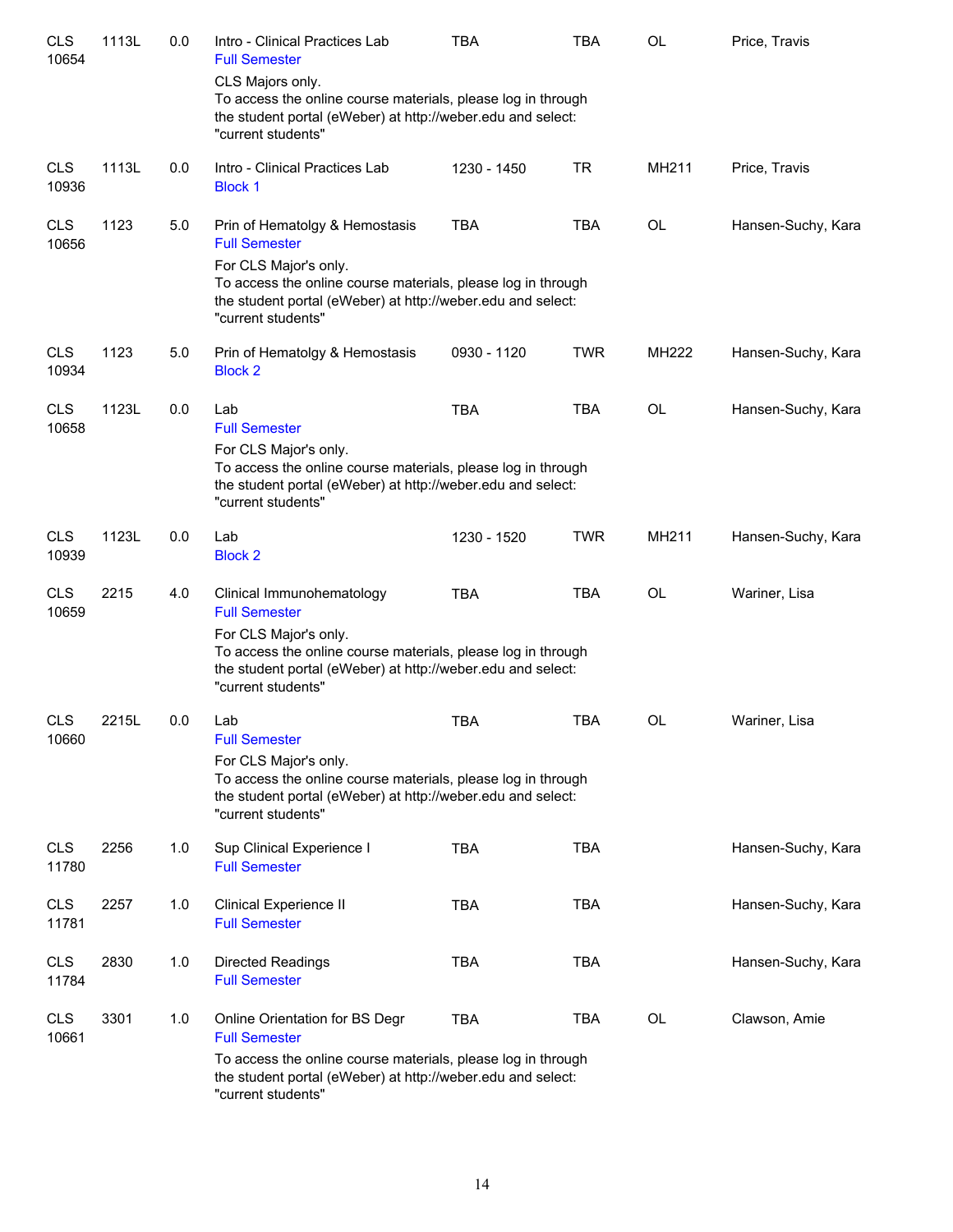| <b>CLS</b><br>10662 | 4409 | 1.0 | <b>Clinical Correlation</b><br><b>Full Semester</b>                                                                                                                        | <b>TBA</b> | <b>TBA</b> | OL        | Simonian, Yasmen    |
|---------------------|------|-----|----------------------------------------------------------------------------------------------------------------------------------------------------------------------------|------------|------------|-----------|---------------------|
|                     |      |     | For CLS Major's only.<br>To access the online course materials, please log in through<br>the student portal (eWeber) at http://weber.edu and select:<br>"current students" |            |            |           |                     |
| <b>CLS</b><br>10665 | 4414 | 2.0 | Lab Teaching & Supervision I<br><b>Full Semester</b>                                                                                                                       | <b>TBA</b> | <b>TBA</b> | OL        | Maciel, Megan       |
|                     |      |     | For CLS Major's only.<br>To access the online course materials, please log in through<br>the student portal (eWeber) at http://weber.edu and select:<br>"current students" |            |            |           |                     |
| <b>CLS</b><br>10668 | 4417 | 1.0 | Lab Teaching & Supervision II<br><b>Full Semester</b>                                                                                                                      | <b>TBA</b> | <b>TBA</b> | <b>OL</b> | Maciel, Megan       |
|                     |      |     | For CLS Major's only.<br>To access the online course materials, please log in through<br>the student portal (eWeber) at http://weber.edu and select:<br>"current students" |            |            |           |                     |
| <b>CLS</b><br>11782 | 4453 | 1.0 | Supervised Clinical Exp I<br><b>Full Semester</b>                                                                                                                          | <b>TBA</b> | <b>TBA</b> |           | Wright, Scott       |
| <b>CLS</b><br>11783 | 4454 | 1.0 | Supervised Clinical Exp II<br><b>Full Semester</b>                                                                                                                         | <b>TBA</b> | <b>TBA</b> |           | Wright, Scott       |
| <b>CLS</b><br>11785 | 4830 | 1.0 | <b>Directed Readings</b><br><b>Full Semester</b>                                                                                                                           | <b>TBA</b> | <b>TBA</b> |           | Price, Travis       |
| <b>CLS</b><br>10669 | 5101 | 4.0 | Analytical Chemistry Appl/CLS<br><b>Full Semester</b>                                                                                                                      | <b>TBA</b> | <b>TBA</b> | <b>OL</b> | Rostamkhani, Masoud |
|                     |      |     | To access the online course materials, please log in through<br>the student portal (eWeber) at http://weber.edu and select:<br>"current students"                          |            |            |           |                     |
| <b>CLS</b><br>10703 | 5102 | 3.0 | Clin Appl/Hematology/Hemostasi<br><b>Full Semester</b>                                                                                                                     | <b>TBA</b> | <b>TBA</b> | OL        | Thomas, Janice      |
|                     |      |     | To access the online course materials, please log in through<br>the student portal (eWeber) at http://weber.edu and select:<br>"current students"                          |            |            |           |                     |
| <b>CLS</b><br>11774 | 5810 | 3.0 | Experimental<br><b>Full Semester</b>                                                                                                                                       | <b>TBA</b> | <b>TBA</b> | <b>OL</b> | Wariner, Lisa       |
|                     |      |     | To access the online course materials, please log in through<br>the student portal (eWeber) at http://weber.edu and select:<br>"current students"                          |            |            |           |                     |
| <b>CMT</b><br>11014 | 1100 | 1.0 | <b>Construction Manag Orientation</b><br><b>Block 1</b>                                                                                                                    | <b>TBA</b> | <b>TBA</b> | OL        | Soelberg, Chris     |
|                     |      |     | To access the online course materials, please log in through<br>the student portal (eWeber) at http://weber.edu and select:<br>"current students"                          |            |            |           |                     |
| <b>CMT</b><br>11016 | 1150 | 3.0 | <b>Construction Graphics</b><br><b>Block 1</b>                                                                                                                             | <b>TBA</b> | <b>TBA</b> | OL        | Peterson, Steven    |
|                     |      |     | To access the online course materials, please log in through<br>the student portal (eWeber) at http://weber.edu and select:<br>"current students"                          |            |            |           |                     |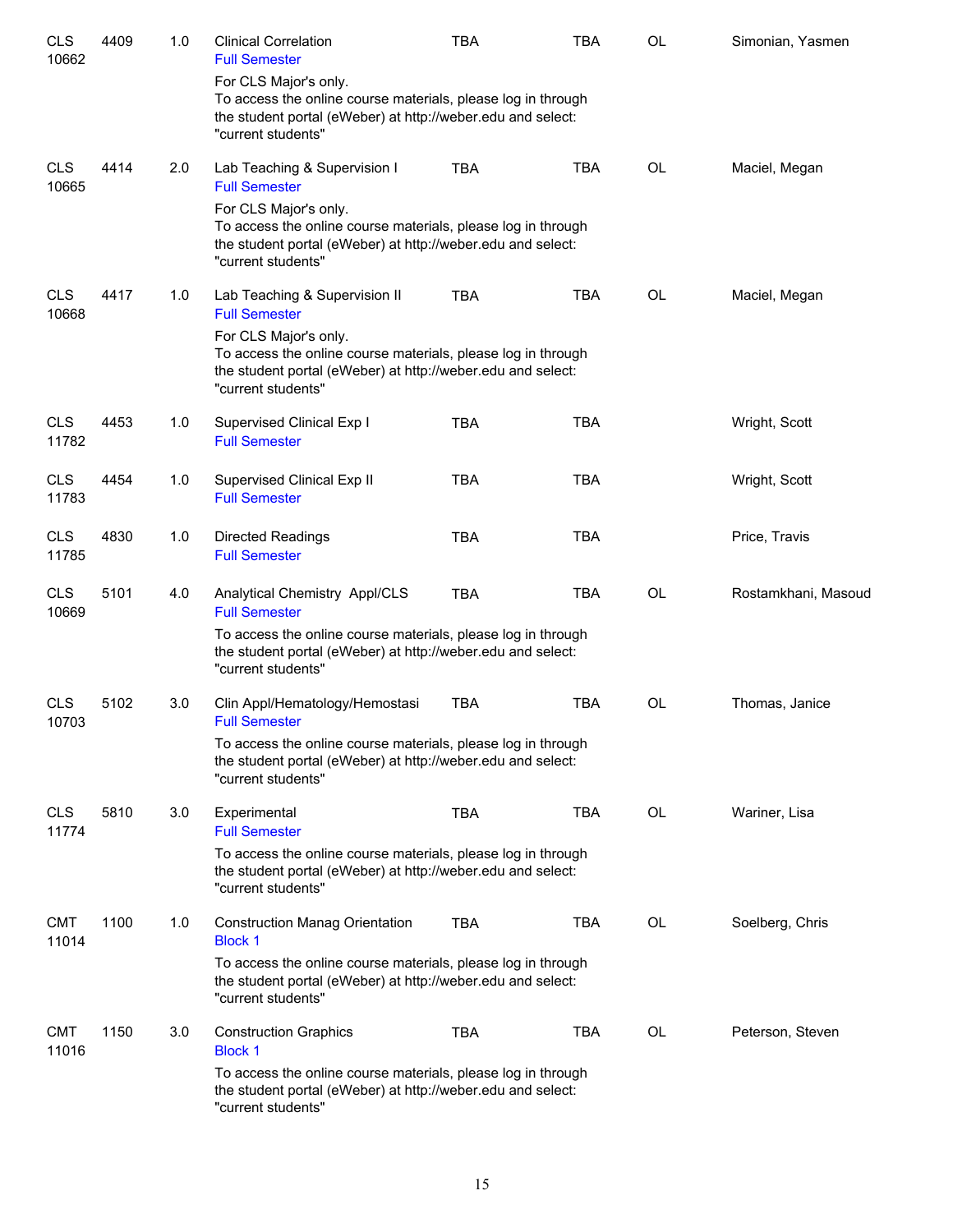| <b>CMT</b><br>11017 | 1210 | 3.0 | <b>Residential Constr Materials/M</b><br><b>Block 1</b>                                                                                           | <b>TBA</b>  | <b>TBA</b>  | <b>OL</b> | McGuire, Ken           |
|---------------------|------|-----|---------------------------------------------------------------------------------------------------------------------------------------------------|-------------|-------------|-----------|------------------------|
|                     |      |     | To access the online course materials, please log in through<br>the student portal (eWeber) at http://weber.edu and select:<br>"current students" |             |             |           |                        |
| <b>CMT</b><br>11018 | 1310 | 3.0 | <b>Commercial Constru Methods/Mat</b><br><b>Block 1</b>                                                                                           | TBA         | <b>TBA</b>  | OL        | Soelberg, Chris        |
|                     |      |     | To access the online course materials, please log in through<br>the student portal (eWeber) at http://weber.edu and select:<br>"current students" |             |             |           |                        |
| <b>CMT</b><br>11020 | 2360 | 2.0 | <b>Building Codes &amp; Inspection</b><br><b>Block 1</b>                                                                                          | <b>TBA</b>  | <b>TBA</b>  | <b>OL</b> | Peterson, Steven       |
|                     |      |     | To access the online course materials, please log in through<br>the student portal (eWeber) at http://weber.edu and select:<br>"current students" |             |             |           |                        |
| <b>CMT</b><br>11022 | 2640 | 2.0 | <b>Architectural Estimating</b><br><b>Block 1</b>                                                                                                 | <b>TBA</b>  | <b>TBA</b>  | <b>OL</b> | Peterson, Steven       |
|                     |      |     | To access the online course materials, please log in through<br>the student portal (eWeber) at http://weber.edu and select:<br>"current students" |             |             |           |                        |
| <b>CMT</b><br>11024 | 2880 | 3.0 | Internship<br><b>Full Semester</b>                                                                                                                | <b>TBA</b>  | <b>TBA</b>  | <b>OL</b> | Soelberg, Chris        |
|                     |      |     | To access the online course materials, please log in through<br>the student portal (eWeber) at http://weber.edu and select:<br>"current students" |             |             |           |                        |
| <b>CMT</b><br>11026 | 3260 | 4.0 | Mechanical/Electrical Systems<br><b>Block 1</b>                                                                                                   | <b>TBA</b>  | <b>TBA</b>  | <b>OL</b> | Peterson, Steven       |
|                     |      |     | To access the online course materials, please log in through<br>the student portal (eWeber) at http://weber.edu and select:<br>"current students" |             |             |           |                        |
| <b>CMT</b><br>11027 | 4890 | 2.0 | Practicum<br><b>Full Semester</b>                                                                                                                 | <b>TBA</b>  | <b>TBA</b>  | OL        | Soelberg, Chris        |
|                     |      |     | To access the online course materials, please log in through<br>the student portal (eWeber) at http://weber.edu and select:<br>"current students" |             |             |           |                        |
| COMM 1020<br>11046  |      | 3.0 | HU Princip Of Public Speaking<br><b>Block 1</b>                                                                                                   | 0930 - 1120 | <b>MWF</b>  | EH304     | Tews, Richard          |
| COMM<br>11174       | 1020 | 3.0 | HU Princip Of Public Speaking<br><b>Full Semester</b>                                                                                             | 0830 - 1100 | $\mathbf S$ | WW108     | Berg, David            |
| COMM<br>11180       | 1020 | 3.0 | HU Princip Of Public Speaking<br><b>Block 1</b>                                                                                                   | 0730 - 1010 | <b>TR</b>   | EH305     | Packer, Colleen        |
| COMM 1020<br>11233  |      | 3.0 | HU Princip Of Public Speaking<br><b>Block 2</b>                                                                                                   | 1730 - 2010 | <b>MW</b>   | EH304     | Guevara, Omar          |
| COMM 1020<br>11237  |      | 3.0 | HU Princip Of Public Speaking<br><b>Block 2</b>                                                                                                   | 1030 - 1310 | <b>TR</b>   | EH314     | Reddout-Sanders, Terri |
| COMM 1020<br>11453  |      | 3.0 | HU Princip Of Public Speaking<br><b>Block 1</b>                                                                                                   | 1030 - 1310 | <b>TR</b>   | D02318    | Bishop, Cynthia        |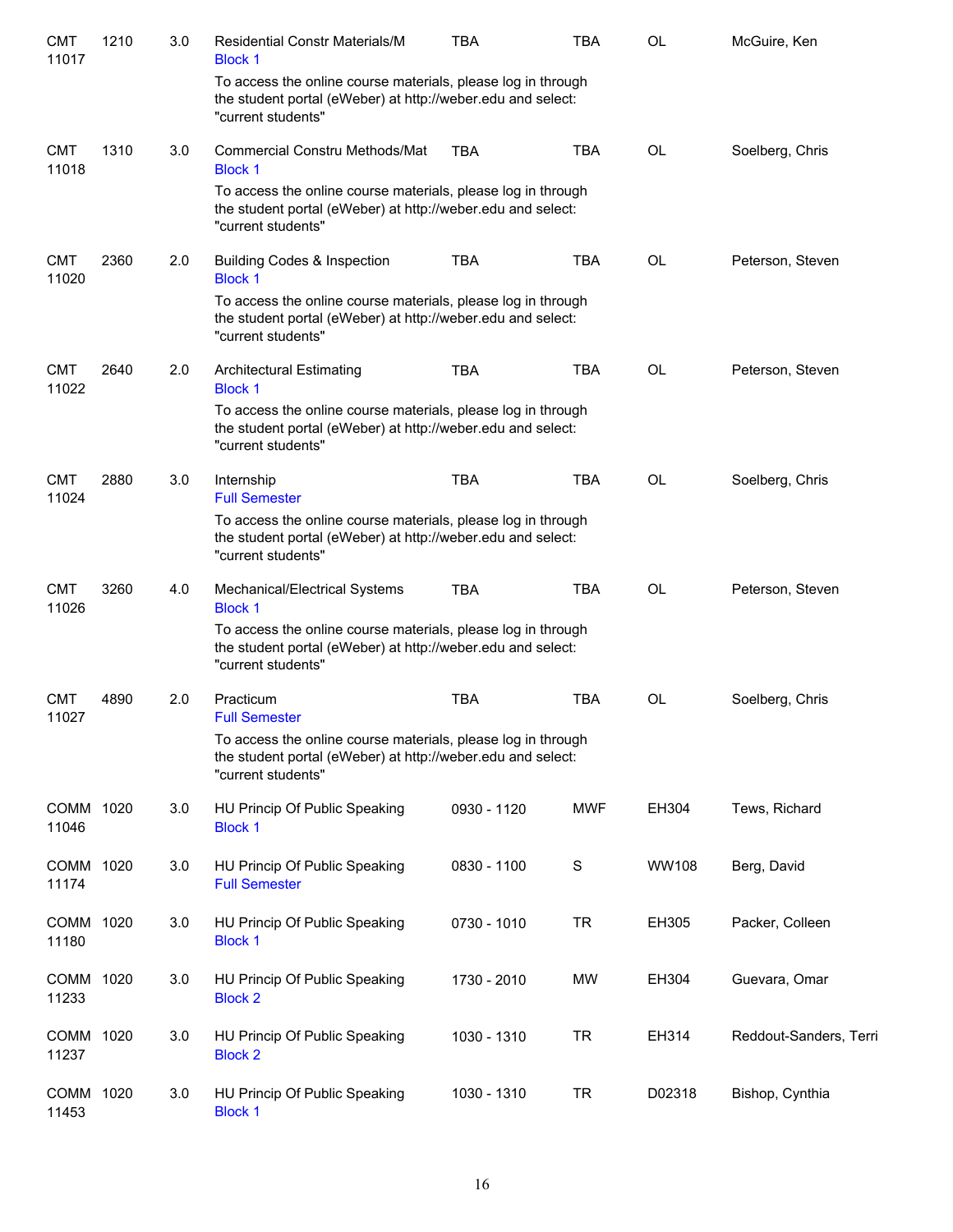| <b>COMM</b><br>11454 | 1020 | $3.0\,$ | HU Princip Of Public Speaking<br><b>Block 2</b>                                                                                                                                                                | 0730 - 1010 | <b>TR</b>  | D02318    | Rampton, Russ          |
|----------------------|------|---------|----------------------------------------------------------------------------------------------------------------------------------------------------------------------------------------------------------------|-------------|------------|-----------|------------------------|
| <b>COMM</b><br>11457 | 1020 | 3.0     | HU Princip Of Public Speaking<br><b>Block 1</b>                                                                                                                                                                | <b>TBA</b>  | <b>TBA</b> | <b>OL</b> | Johns, Rebecca         |
|                      |      |         | To access the online course materials, please log in through<br>the student portal (eWeber) at http://weber.edu and select:<br>"current students".<br>Speaking presentations are required. Contact the teacher |             |            |           |                        |
|                      |      |         | for further information.                                                                                                                                                                                       |             |            |           |                        |
| <b>COMM</b><br>11458 | 1020 | 3.0     | HU Princip Of Public Speaking<br><b>Full Semester</b>                                                                                                                                                          | <b>TBA</b>  | <b>TBA</b> | <b>OL</b> | Merkley, Mark          |
|                      |      |         | To access the online course materials, please log in through<br>the student portal (eWeber) at http://weber.edu and select:<br>"current students"                                                              |             |            |           |                        |
|                      |      |         | Speaking presentations are required. Contact the teacher<br>for further information.                                                                                                                           |             |            |           |                        |
| <b>COMM</b><br>11181 | 1130 | 3.0     | <b>Media Writing</b><br><b>Block 1</b>                                                                                                                                                                         | 0830 - 1110 | <b>TR</b>  | EH307     | Noel, Howard           |
| <b>COMM</b><br>11452 | 1500 | 3.0     | Intro to Mass Communication<br><b>Full Semester</b>                                                                                                                                                            | <b>TBA</b>  | <b>TBA</b> | <b>OL</b> | Sanders, Anthony       |
|                      |      |         | To access the online course materials, please log in through<br>the student portal (eWeber) at http://weber.edu and select:<br>"current students"                                                              |             |            |           |                        |
| COMM 2110<br>11236   |      | 3.0     | HU CBL Intrprsnl/Sm Group Comm<br><b>Block 2</b>                                                                                                                                                               | 0730 - 1010 | <b>TR</b>  | EH406     | Reddout-Sanders, Terri |
| <b>COMM</b><br>11455 | 2110 | 3.0     | HU CBL Intrprsnl/Sm Group Comm<br><b>Block 2</b>                                                                                                                                                               | 1030 - 1310 | <b>TR</b>  | D02318    | Rampton, Russ          |
| COMM<br>11459        | 2110 | 3.0     | HU CBL Intrprsnl/Sm Group Comm<br><b>Block 1</b>                                                                                                                                                               | 0730 - 1010 | <b>TR</b>  | D02318    | Bishop, Cynthia        |
| COMM 2110<br>12026   |      | 3.0     | HU CBL Intrprsnl/Sm Group Comm<br><b>Block 2</b>                                                                                                                                                               | 0730 - 0920 | <b>MWF</b> | EH406     | Rampton, Russ          |
| COMM 2730<br>11185   |      | 1.0     | Radio Production Workshop<br><b>Full Semester</b>                                                                                                                                                              | 1330 - 1520 | Т          | EH323     | Sanders, Anthony       |
|                      |      |         | Prerequisite: Comm 1560 or permission of instructor.                                                                                                                                                           |             |            |           |                        |
| COMM<br>11219        | 3000 | 3.0     | <b>Communication Theory</b><br><b>Block 1</b>                                                                                                                                                                  | 1030 - 1310 | TR         | EH305     | Hafen, Susan           |
|                      |      |         | Prerequisite for Comm majors, minors & BIS students: Comm<br>1020, 1130, 2110 & acceptance in program. Prerequisites for<br>non-Communication students: advanced standing.                                     |             |            |           |                        |
| COMM<br>11183        | 3150 | 3.0     | SI Comm. Research Methods<br><b>Block 1</b>                                                                                                                                                                    | 0730 - 1010 | <b>TR</b>  | EH410     | Singh, Mukhbir         |
|                      |      |         | Prerequisites for Comm majors, minors, and BIS students;<br>Comm 1020, 1130, 2110 & acceptance in program;<br>Pre/co-requisite, Comm 3000                                                                      |             |            |           |                        |
|                      |      |         | Prerequisites for non-communication students; quantitative<br>literacy and advanced standing.                                                                                                                  |             |            |           |                        |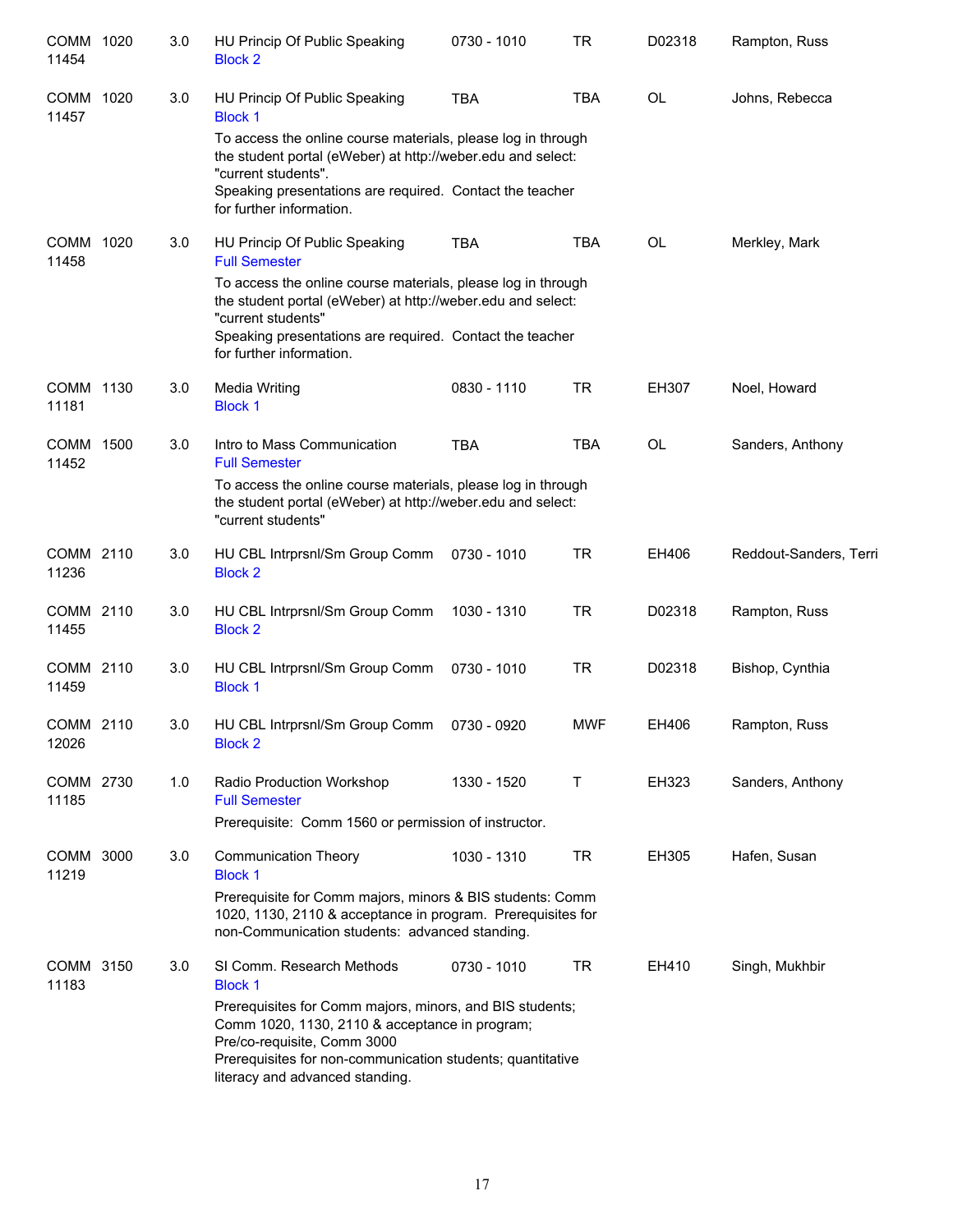| COMM 3440<br>11228 | 3.0 | <b>Public Relations Writing</b><br><b>Block 1</b>                                                                                                                                                                                                                   | 1130 - 1410 | TR         | EH410        | Noel, Howard      |
|--------------------|-----|---------------------------------------------------------------------------------------------------------------------------------------------------------------------------------------------------------------------------------------------------------------------|-------------|------------|--------------|-------------------|
|                    |     | Prerequisites for Comm majors, minors and BIS students; Comm<br>1020, 1130, 2110, 3400 & acceptance in program; pre/co-requi<br>site; Comm 3000. Prerequisite for non-Communication students:<br>Comm 1130 or permission of instructor.                             |             |            |              |                   |
| COMM 3650<br>11225 | 3.0 | <b>Communication Law</b><br><b>Block 1</b>                                                                                                                                                                                                                          | 1730 - 2010 | TR         | EH304        | Guevara, Omar     |
|                    |     | Prerequisites for Comm majors, minors and BIS students:<br>Comm 1020, 1130, 2110 & acceptance in program; pre/co-<br>requisite, Comm 3000. Prerequisite for non-Comm students;<br>advanced standing.                                                                |             |            |              |                   |
| COMM 3810<br>11349 | 3.0 | Persuasive Communication<br><b>Block 1</b>                                                                                                                                                                                                                          | 0930 - 1120 | <b>MWF</b> | EH307        | Scott, Randolph   |
|                    |     | Prerequisites for Comm major, minors & BIS students:<br>Comm 1020, 1130, 2110 & acceptance in program; pre/co-<br>requisites, Comm 3000. Prerequisite for non-Communication<br>students: advanced standing.                                                         |             |            |              |                   |
| COMM 4800<br>11364 | 1.0 | Spec Study/Indiv Projects<br><b>Full Semester</b>                                                                                                                                                                                                                   | 1330 - 1610 | Т          | <b>EH305</b> | Josephson, Sheree |
|                    |     | Prerequisites for Comm majors: Comm 1020, 1130, 2110, 3000,<br>3150, acceptance in program and permission of instructor.<br>Class for Communication majors only.<br>Initially, class meets once for instructions. Other meetings<br>by appointment with instructor. |             |            |              |                   |
| COMM 4800<br>11365 | 1.0 | Spec Study/Indiv Projects<br><b>Full Semester</b>                                                                                                                                                                                                                   | 1330 - 1610 | Т          | <b>EH305</b> | Josephson, Sheree |
|                    |     | Initially, class meets once for instructions. Other meetings<br>by appointment with instructor. Prerequisites for comm<br>majors: Comm 1020, 1130, 2110, 3000, 3150 and acceptance in<br>program, and permission of instructor.                                     |             |            |              |                   |
| COMM 4800<br>11366 | 1.0 | Spec Study/Indiv Projects<br><b>Full Semester</b>                                                                                                                                                                                                                   | 1330 - 1610 | т          | EH305        | Josephson, Sheree |
|                    |     | Comm majors only. Class meets initially one time for instru<br>ctions. Other meetings by appointment with instructor. Pre<br>requisites: Comm 1020, 1130, 2110, 3000, 3150, acceptance in<br>program, and permission of instructor.                                 |             |            |              |                   |
| COMM 4890<br>11367 | 1.0 | Co-op Work Exper<br><b>Full Semester</b>                                                                                                                                                                                                                            | 1330 - 1610 | т          | <b>EH305</b> | Josephson, Sheree |
|                    |     | Comm majors only. Class meets one time for instructions.<br>Other meetings with instructor are by appointment.<br>Prerequisites: Comm major with junior or senior standing.<br>Pre/co-requisites: Comm 3000.                                                        |             |            |              |                   |
| COMM 4890<br>11368 | 1.0 | Co-op Work Exper<br><b>Full Semester</b>                                                                                                                                                                                                                            | 1330 - 1610 | Τ          | EH305        | Josephson, Sheree |
|                    |     | Comm majors only. Class meets once for instructions. Other<br>meetings with instructor are by appointment. Prerequisites:<br>Comm major with junior or senior standing. Pre/co-requisite:<br>Comm 3000.                                                             |             |            |              |                   |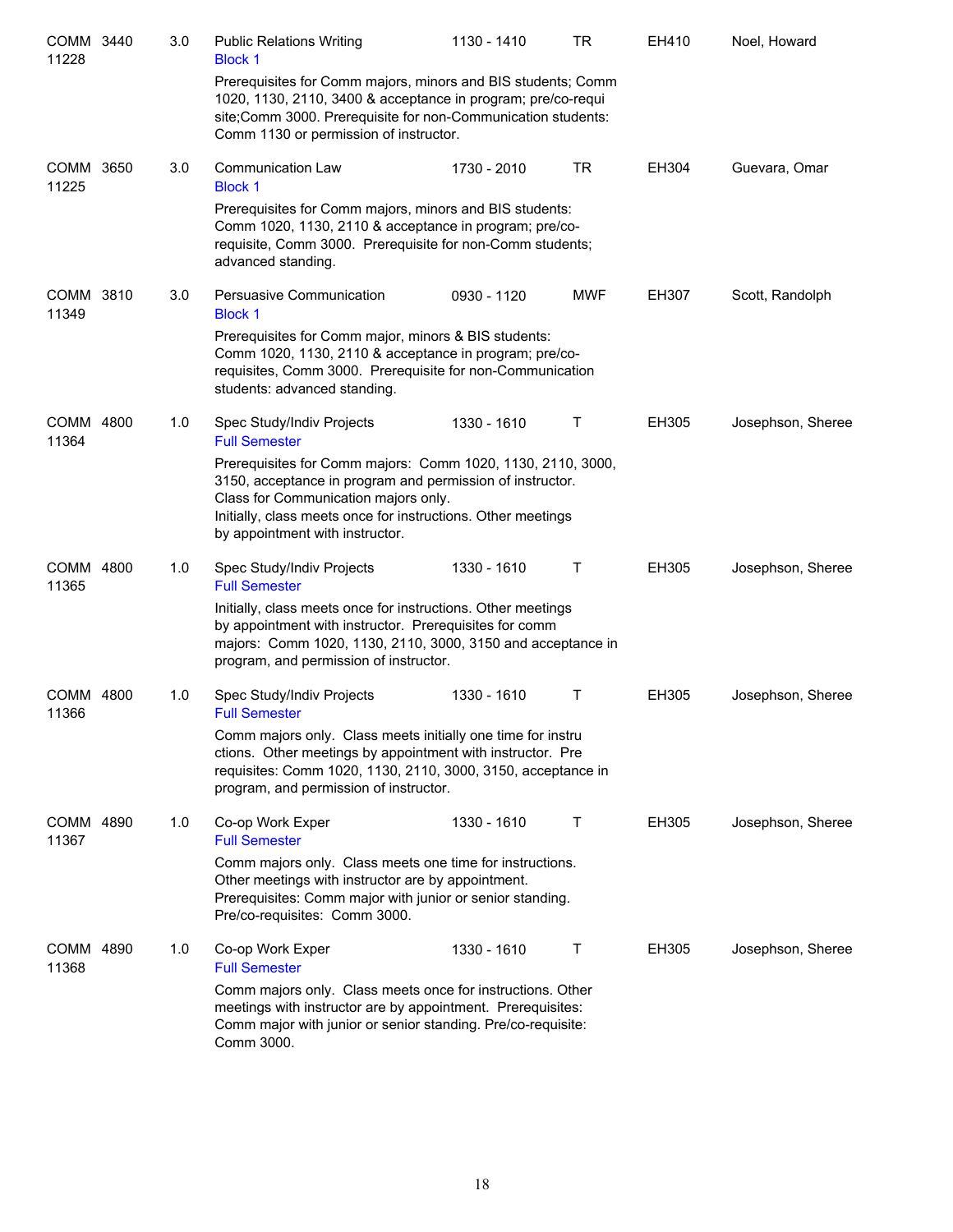| COMM 4890<br>11369   |      | 1.0 | Co-op Work Exper<br><b>Full Semester</b>                                                                                                                                                                | 1330 - 1610 | Τ          | EH305     | Josephson, Sheree |
|----------------------|------|-----|---------------------------------------------------------------------------------------------------------------------------------------------------------------------------------------------------------|-------------|------------|-----------|-------------------|
|                      |      |     | Comm majors only. Class meets once for instructions. Other<br>meetings with instructor are by appointment. Prerequisites:<br>Comm major with junior or senior standing. Pre/co-requisite:<br>Comm 3000. |             |            |           |                   |
| COMM 4990<br>11351   |      | 3.0 | <b>Senior Seminar</b><br><b>Full Semester</b>                                                                                                                                                           | 0730 - 0820 | <b>MWF</b> | EH304     | Packer, Colleen   |
|                      |      |     | Prerequisites: Comm major, Comm 3000, Comm SI3150, and<br>senior-level standing                                                                                                                         |             |            |           |                   |
| <b>CONC</b><br>11983 | 0001 | 1.0 | <b>Concurrent Nursing</b><br><b>Full Semester</b>                                                                                                                                                       | <b>TBA</b>  | <b>TBA</b> |           | Stevens, Candace  |
| <b>CONC</b><br>11984 | 0002 | 1.0 | Off Campus Programs<br><b>Full Semester</b>                                                                                                                                                             | <b>TBA</b>  | <b>TBA</b> |           | Stevens, Candace  |
| CS<br>10958          | 1030 | 4.0 | Foundations - Computer Science<br><b>Full Semester</b>                                                                                                                                                  | 1930 - 2120 | <b>TR</b>  | D02314    | Hilton, Spencer   |
| CS<br>10995          | 1030 | 4.0 | Foundations - Computer Science<br><b>Full Semester</b>                                                                                                                                                  | <b>TBA</b>  | <b>TBA</b> | <b>OL</b> | Hilton, Spencer   |
|                      |      |     | To access the online course materials, please log in through<br>the student portal (eWeber) at http://weber.edu and select:<br>"current students"                                                       |             |            |           |                   |
| <b>CS</b><br>10997   | 1400 | 4.0 | SI Fundamentals of Programng<br><b>Full Semester</b>                                                                                                                                                    | TBA         | <b>TBA</b> | <b>OL</b> | Anderson, Gregory |
|                      |      |     | To access the online course materials, please log in through<br>the student portal (eWeber) at http://weber.edu and select:<br>"current students"                                                       |             |            |           |                   |
| <b>CS</b><br>11002   | 1410 | 4.0 | SI Object-Oriented Programming<br><b>Full Semester</b>                                                                                                                                                  | <b>TBA</b>  | <b>TBA</b> | <b>OL</b> | Rague, Brian      |
|                      |      |     | To access the online course materials, please log in through<br>the student portal (eWeber) at http://weber.edu and select:<br>"current students"                                                       |             |            |           |                   |
| CS<br>11717          | 2350 | 4.0 | World Wide Web & Internet<br><b>Full Semester</b>                                                                                                                                                       | 1730 - 1920 | <b>MW</b>  | D02312    | Austin, Heather   |
| CS<br>10968          | 2420 | 4.0 | SI Data Structures & Algorithm<br><b>Full Semester</b>                                                                                                                                                  | 1730 - 1920 | <b>TR</b>  | D02312    | Peterson, Bradley |
| CS<br>10991          | 2450 | 4.0 | Obj Oriented Analysis & Design<br><b>Full Semester</b>                                                                                                                                                  | <b>TBA</b>  | TBA        | OL        | Fry, Richard      |
|                      |      |     | To access the online course materials, please log in through<br>the student portal (eWeber) at http://weber.edu and select:<br>"current students"                                                       |             |            |           |                   |
| CS<br>11004          | 2550 | 4.0 | Database Design & Application<br><b>Full Semester</b>                                                                                                                                                   | <b>TBA</b>  | TBA        | OL        | Hilton, Robert    |
|                      |      |     | To access the online course materials, please log in through<br>the student portal (eWeber) at http://weber.edu and select:<br>"current students"                                                       |             |            |           |                   |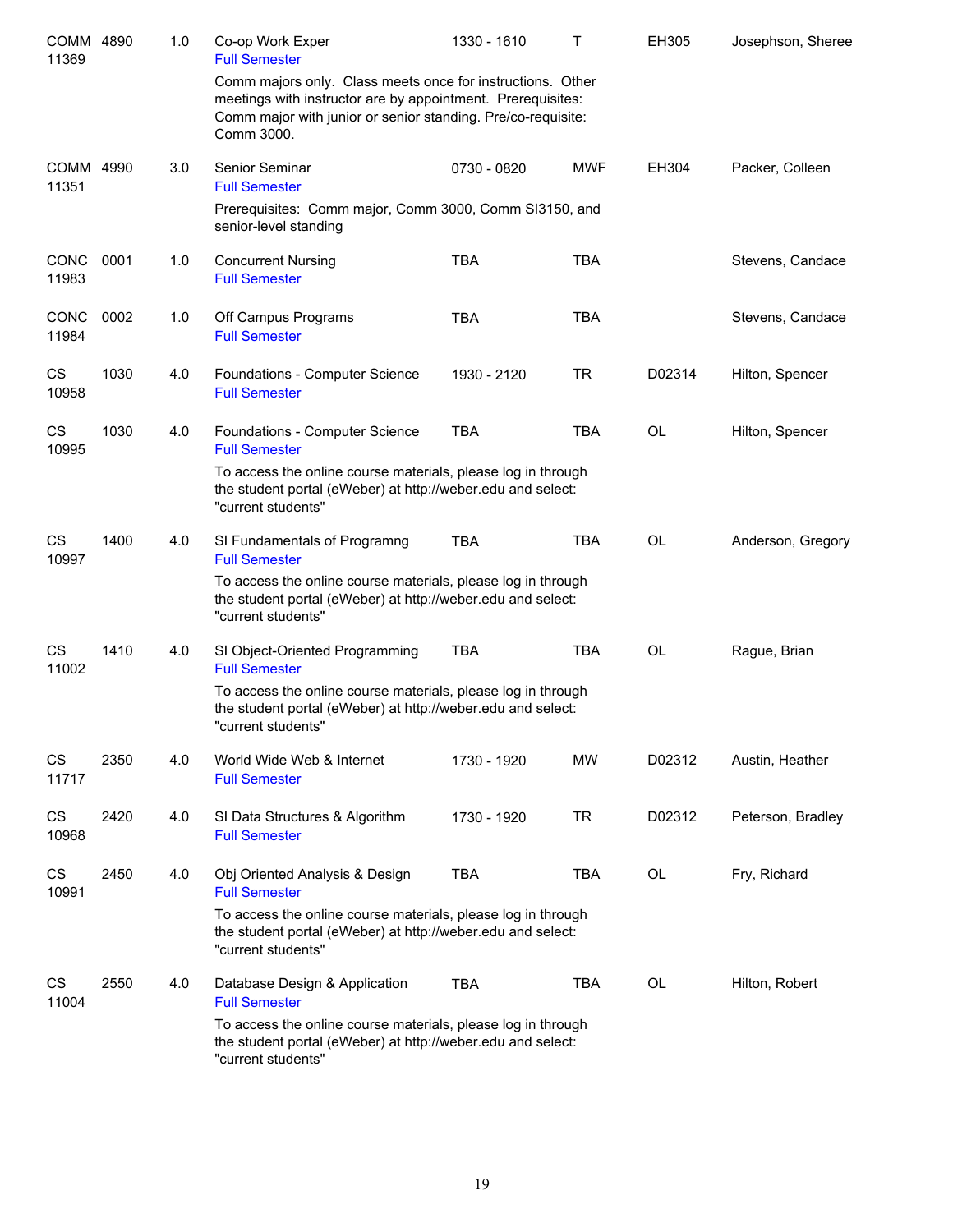| CS<br>11005        | 2650 | 4.0 | SI Comp Architecture/Organiz<br><b>Full Semester</b>                                                                                              | <b>TBA</b>  | <b>TBA</b> | <b>OL</b> | Hilton, Robert    |
|--------------------|------|-----|---------------------------------------------------------------------------------------------------------------------------------------------------|-------------|------------|-----------|-------------------|
|                    |      |     | To access the online course materials, please log in through<br>the student portal (eWeber) at http://weber.edu and select:<br>"current students" |             |            |           |                   |
| <b>CS</b><br>11003 | 2705 | 4.0 | Network Fundamentals/Design<br><b>Full Semester</b>                                                                                               | <b>TBA</b>  | <b>TBA</b> | <b>OL</b> | Weidman, Drew     |
|                    |      |     | To access the online course materials, please log in through<br>the student portal (eWeber) at http://weber.edu and select:<br>"current students" |             |            |           |                   |
| <b>CS</b><br>10086 | 2800 | 1.0 | Individual Projects and Resear<br><b>Full Semester</b>                                                                                            | <b>TBA</b>  | <b>TBA</b> |           | Peterson, Bradley |
| CS<br>10087        | 2800 | 1.0 | Individual Projects and Resear<br><b>Full Semester</b>                                                                                            | <b>TBA</b>  | <b>TBA</b> |           | Peterson, Bradley |
| CS<br>10090        | 2800 | 1.0 | Individual Projects and Resear<br><b>Full Semester</b>                                                                                            | <b>TBA</b>  | <b>TBA</b> |           | Peterson, Bradley |
| CS<br>10091        | 2800 | 1.0 | Individual Projects and Resear<br><b>Full Semester</b>                                                                                            | <b>TBA</b>  | <b>TBA</b> |           | Peterson, Bradley |
| CS<br>10096        | 2890 | 1.0 | Coop Work Experience<br><b>Full Semester</b>                                                                                                      | <b>TBA</b>  | <b>TBA</b> |           | Peterson, Bradley |
| CS<br>10097        | 2890 | 1.0 | Coop Work Experience<br><b>Full Semester</b>                                                                                                      | <b>TBA</b>  | <b>TBA</b> |           | Peterson, Bradley |
| CS<br>10098        | 2890 | 1.0 | Coop Work Experience<br><b>Full Semester</b>                                                                                                      | <b>TBA</b>  | <b>TBA</b> |           | Peterson, Bradley |
| CS<br>10099        | 2890 | 1.0 | Coop Work Experience<br><b>Full Semester</b>                                                                                                      | <b>TBA</b>  | <b>TBA</b> |           | Peterson, Bradley |
| CS<br>10983        | 3040 | 4.0 | Windows/Unix/Linux Infra/Admin<br><b>Full Semester</b>                                                                                            | 1830 - 2020 | <b>TR</b>  | <b>SM</b> | Trappett, Leon    |
| CS<br>10977        | 3230 | 4.0 | Internet Multimedia Serv Java<br><b>Full Semester</b><br>SLCC MeadowBrooke campus.                                                                | 1730 - 1920 | <b>MW</b>  | <b>SM</b> | Taft, Adam        |
| CS<br>11718        | 3550 | 4.0 | Distrib Database Architecture<br><b>Full Semester</b>                                                                                             | <b>TBA</b>  | <b>TBA</b> | OL        | Fry, Richard      |
|                    |      |     | To access the online course materials, please log in through<br>the student portal (eWeber) at http://weber.edu and select:<br>"current students" |             |            |           |                   |
| CS<br>10966        | 4780 | 4.0 | <b>Object Oriented Windows</b><br><b>Full Semester</b>                                                                                            | 1930 - 2120 | MW         | D02314    | Cowder, Shawn     |
| CS<br>10092        | 4800 | 1.0 | Individual Projects & Research<br><b>Full Semester</b>                                                                                            | <b>TBA</b>  | <b>TBA</b> |           | Peterson, Bradley |
| CS<br>10093        | 4800 | 1.0 | Individual Projects & Research<br><b>Full Semester</b>                                                                                            | <b>TBA</b>  | <b>TBA</b> |           | Peterson, Bradley |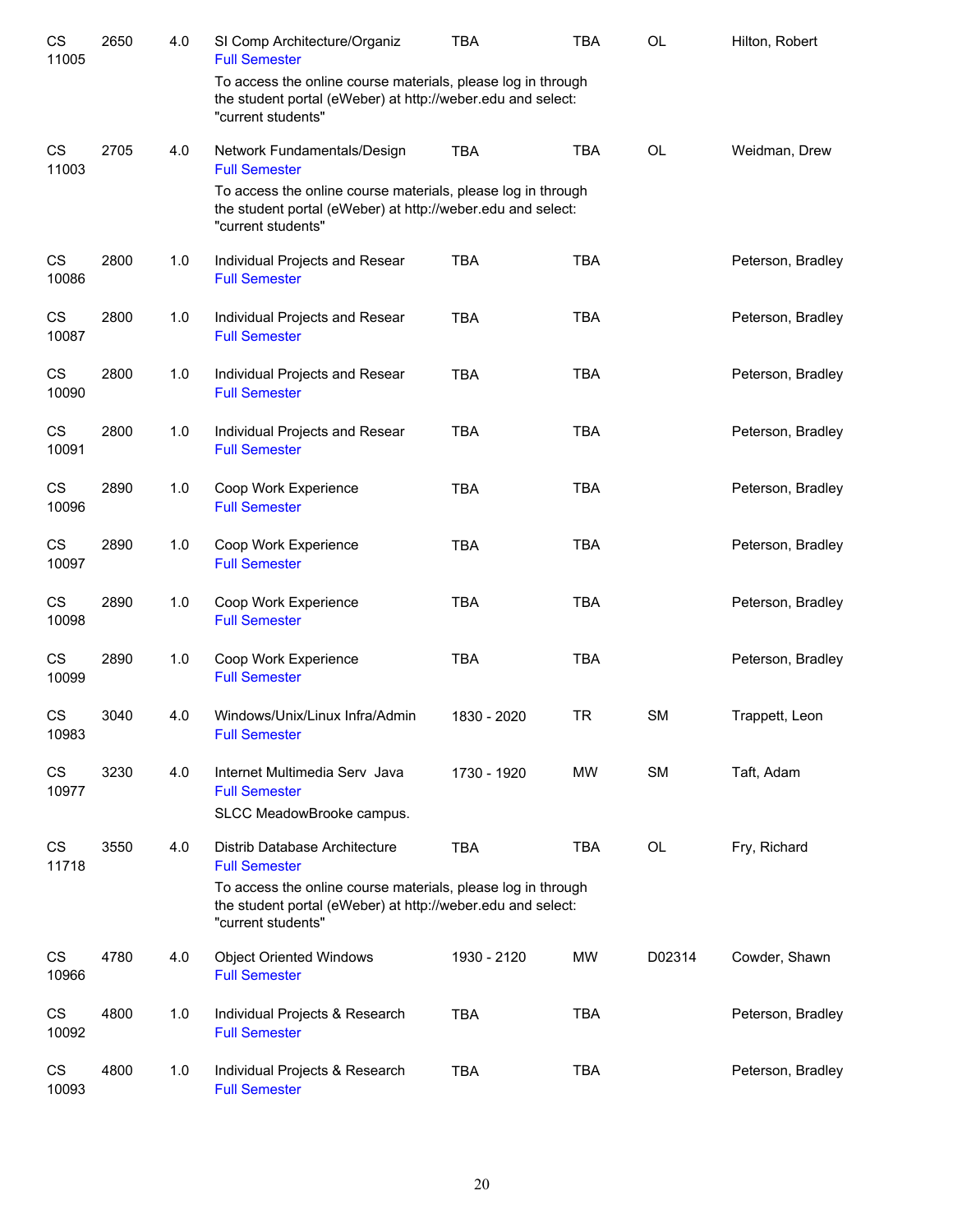| CS<br>10094          | 4800 | 1.0 | Individual Projects & Research<br><b>Full Semester</b>                                                                              | <b>TBA</b>                 | <b>TBA</b>               |                            | Peterson, Bradley |
|----------------------|------|-----|-------------------------------------------------------------------------------------------------------------------------------------|----------------------------|--------------------------|----------------------------|-------------------|
| CS<br>10095          | 4800 | 1.0 | Individual Projects & Research<br><b>Full Semester</b>                                                                              | <b>TBA</b>                 | <b>TBA</b>               |                            | Peterson, Bradley |
| CS<br>10979          | 4830 | 1.0 | Adv Topics in Computer Science<br><b>Full Semester</b>                                                                              | 1930 - 2120                | MW                       | <b>SM</b>                  | Thornell, Richard |
| CS<br>10100          | 4890 | 1.0 | Cooperative Work Experience<br><b>Full Semester</b>                                                                                 | <b>TBA</b>                 | <b>TBA</b>               |                            | Peterson, Bradley |
| CS<br>10101          | 4890 | 1.0 | Cooperative Work Experience<br><b>Full Semester</b>                                                                                 | <b>TBA</b>                 | <b>TBA</b>               |                            | Peterson, Bradley |
| CS<br>10102          | 4890 | 1.0 | Cooperative Work Experience<br><b>Full Semester</b>                                                                                 | <b>TBA</b>                 | <b>TBA</b>               |                            | Peterson, Bradley |
| CS<br>10103          | 4890 | 1.0 | Cooperative Work Experience<br><b>Full Semester</b>                                                                                 | <b>TBA</b>                 | <b>TBA</b>               |                            | Peterson, Bradley |
| <b>DANC</b><br>10085 | 1010 | 3.0 | CA/DV Introduction to Dance<br><b>Block 1</b><br>This class will meet during the 1st seven-week block,<br>May 11 to June 26th.      | 1730 - 1920<br>1730 - 1920 | <b>MWF</b><br><b>MWF</b> | <b>SG72</b><br><b>SG71</b> | Sowerby, Amanda   |
| <b>DANC</b><br>10104 | 1010 | 3.0 | CA/DV Introduction to Dance<br><b>Block 2</b><br>This class will meet during the 2nd seven-week block,<br>June 29th to August 14th. | 1730 - 2010<br>1730 - 2010 | <b>TR</b><br><b>TR</b>   | <b>SG72</b><br><b>SG71</b> | Hamblin, Michael  |
| <b>DANC</b><br>11993 | 3860 | 1.0 | <b>Field Experience</b><br><b>Block 1</b>                                                                                           | <b>TBA</b>                 | <b>TBA</b>               |                            | Sowerby, Amanda   |
| <b>DANC</b><br>10105 | 4800 | 1.0 | <b>Individual Study</b><br><b>Full Semester</b>                                                                                     | <b>TBA</b>                 | <b>TBA</b>               |                            | Lawrence, Joanne  |
| <b>DANC</b><br>10107 | 4800 | 1.0 | Individual Study<br><b>Full Semester</b>                                                                                            | TBA                        | <b>TBA</b>               |                            | Lawrence, Joanne  |
| <b>DMS</b><br>10742  | 4120 | 3.0 | SI Quality Assurance<br><b>Full Semester</b>                                                                                        | <b>TBA</b>                 | <b>TBA</b>               | MH                         | Kawamura, Diane   |
| <b>DMS</b><br>10811  | 4120 | 3.0 | SI Quality Assurance<br><b>Full Semester</b>                                                                                        | <b>TBA</b>                 | <b>TBA</b>               |                            | Kawamura, Diane   |
| <b>DMS</b><br>10832  | 4120 | 3.0 | SI Quality Assurance<br><b>Full Semester</b>                                                                                        | <b>TBA</b>                 | <b>TBA</b>               |                            | Kawamura, Diane   |
| <b>DMS</b><br>10833  | 4230 | 3.0 | Cardiac Sonography III<br><b>Full Semester</b>                                                                                      | <b>TBA</b>                 | <b>TBA</b>               |                            | Kawamura, Diane   |
| <b>DMS</b><br>10744  | 4801 | 1.0 | Individualized Research<br><b>Full Semester</b>                                                                                     | <b>TBA</b>                 | <b>TBA</b>               | MH                         | Kawamura, Diane   |
| <b>DMS</b><br>10813  | 4801 | 1.0 | Individualized Research<br><b>Full Semester</b>                                                                                     | <b>TBA</b>                 | <b>TBA</b>               |                            | Kawamura, Diane   |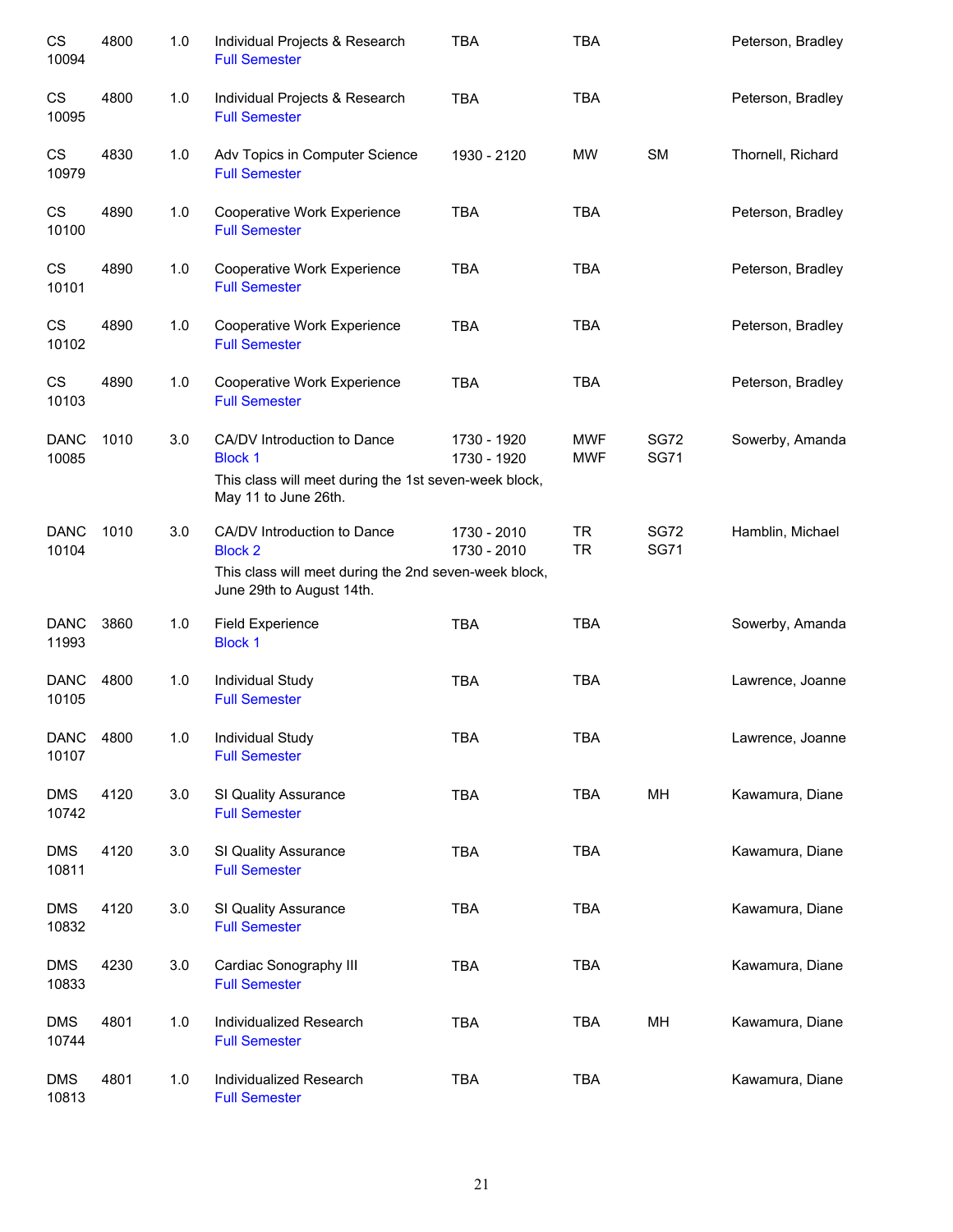| <b>DMS</b><br>10835  | 4801 | 1.0 | Individualized Research<br><b>Full Semester</b>                                                                                                   | <b>TBA</b>  | <b>TBA</b>  |                 | Kawamura, Diane   |
|----------------------|------|-----|---------------------------------------------------------------------------------------------------------------------------------------------------|-------------|-------------|-----------------|-------------------|
| <b>DMS</b><br>10834  | 4812 | 3.0 | Cardiac Clinical II<br><b>Full Semester</b>                                                                                                       | <b>TBA</b>  | <b>TBA</b>  |                 | Kawamura, Diane   |
| <b>DMS</b><br>10743  | 4822 | 3.0 | Medical Clincal II<br><b>Full Semester</b>                                                                                                        | <b>TBA</b>  | <b>TBA</b>  | MH              | Kawamura, Diane   |
| <b>DMS</b><br>10812  | 4822 | 3.0 | <b>Medical Clincal II</b><br><b>Full Semester</b>                                                                                                 | <b>TBA</b>  | <b>TBA</b>  |                 | Kawamura, Diane   |
| <b>ECON</b><br>11262 | 1010 | 3.0 | SS Econ as a Social Science<br><b>Full Semester</b>                                                                                               | 1030 - 1145 | <b>TR</b>   | <b>WB114</b>    | Froerer, Deana    |
| <b>ECON</b><br>11266 | 2010 | 3.0 | SS Principles of Microeconomic<br><b>Block 1</b>                                                                                                  | 1730 - 2010 | MW          | <b>WB110</b>    | Palmer, Stanley   |
| <b>ECON</b><br>11269 | 2020 | 3.0 | SS Principles of Macroeconomic<br><b>Block 2</b>                                                                                                  | 0830 - 1020 | <b>MWF</b>  | <b>WB104</b>    | Skocki, Ronald    |
| <b>EDUC</b><br>10312 | 1010 | 3.0 | <b>Exploring Teaching</b><br><b>Block 1</b>                                                                                                       | 0930 - 1210 | <b>TR</b>   | <b>ED15</b>     | Rasmussen, Jack   |
| <b>EDUC</b><br>10850 | 1010 | 3.0 | <b>Exploring Teaching</b><br><b>Block 2</b>                                                                                                       | <b>TBA</b>  | <b>TBA</b>  | <b>OL</b>       | Hadley, Kristin   |
|                      |      |     | To access the online course materials, please log in through<br>the student portal (eWeber) at http://weber.edu and select:<br>"current students" |             |             |                 |                   |
| <b>EDUC</b><br>10852 | 1010 | 3.0 | <b>Exploring Teaching</b><br><b>Block 2</b>                                                                                                       | <b>TBA</b>  | <b>TBA</b>  | <b>OL</b>       | Alexander, Melina |
|                      |      |     | To access the online course materials, please log in through<br>the student portal (eWeber) at http://weber.edu and select:<br>"current students" |             |             |                 |                   |
| <b>EDUC</b><br>11626 | 1105 | 3.0 | Introduction to the University<br><b>Block 2</b>                                                                                                  | 0930 - 1210 | <b>TR</b>   | D02324          | Drake, Lori       |
| <b>EDUC</b><br>11942 | 1105 | 3.0 | Introduction to the University<br><b>Block 2</b>                                                                                                  | 1100 - 1250 | <b>TWR</b>  | LI31            | Busby, Candace    |
| <b>EDUC</b><br>12016 | 1105 | 3.0 | Introduction to the University<br><b>Block 2</b>                                                                                                  | 1100 - 1250 | <b>TWR</b>  | LI31            | Busby, Candace    |
| <b>EDUC</b><br>10323 | 2000 | 3.0 | Soc Studies for Elem Teachers<br><b>Block 2</b>                                                                                                   | 1030 - 1220 | <b>MWF</b>  | ED330           | Bittner, Nancy    |
| <b>EDUC</b><br>10324 | 2010 | 3.0 | Human Exceptionality<br><b>Block 2</b>                                                                                                            | 0730 - 1010 | <b>MW</b>   | ED <sub>6</sub> | Williams, Natalie |
| <b>EDUC</b><br>11668 | 3170 | 0.0 | FYE Mentor Leadership<br><b>Block 2</b>                                                                                                           | 1330 - 1420 | $\mathsf F$ | <b>SC140</b>    | Grob, Jill        |
| <b>EDUC</b><br>11964 | 3170 | 0.0 | FYE Mentor Leadership<br><b>Block 2</b>                                                                                                           | 1330 - 1420 | F           | <b>SC140</b>    | Grob, Jill        |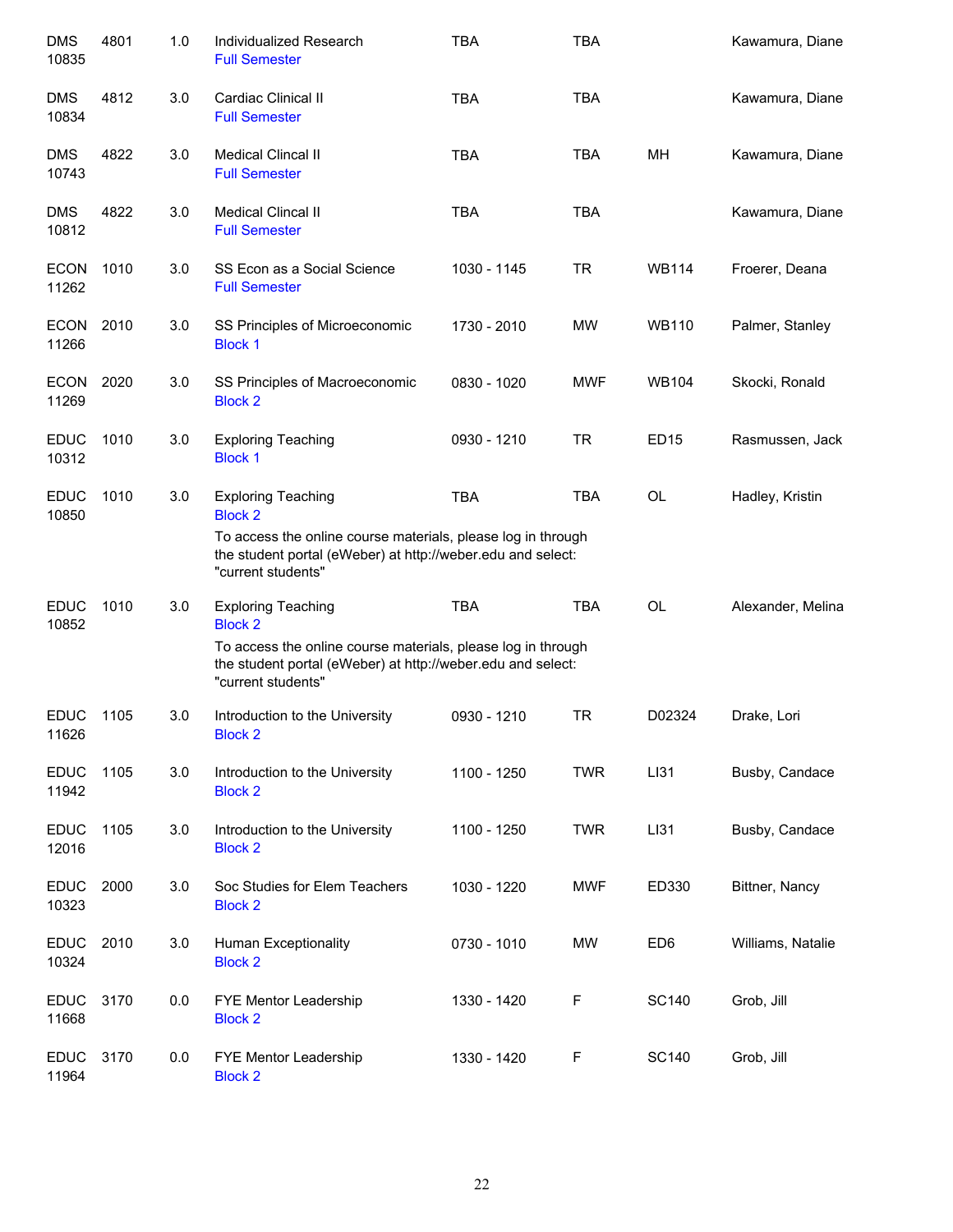| <b>EDUC</b><br>11702 | 3200S | 3.0 | DV Foundations of Diversity<br><b>Full Semester</b>                                                                                               | 1600 - 1900                | M                | <b>ED15</b>     | Alexander, Melina |
|----------------------|-------|-----|---------------------------------------------------------------------------------------------------------------------------------------------------|----------------------------|------------------|-----------------|-------------------|
|                      |       |     | FOR SPECIAL EDUCATION MAJORS ONLY                                                                                                                 |                            |                  |                 |                   |
| <b>EDUC</b><br>11775 | 3390  | 2.0 | Literacy in the Primary Grades<br><b>Block 1</b>                                                                                                  | 0830 - 1020                | <b>MWF</b>       | ED330           | Pitts, Paul       |
| <b>EDUC</b><br>10536 | 3430  | 3.0 | Creat Processes - Elem School<br><b>Full Semester</b>                                                                                             | 0800 - 1600                | <b>MTWRF</b>     | ED317           | Walker, Loretta   |
|                      |       |     | Prereq: Admission to T. Ed. or w/ permission of Instru.                                                                                           |                            |                  |                 |                   |
| <b>EDUC</b><br>10144 | 3800  | 1.0 | <b>Bis Capstone/Grad Preparation</b><br><b>Full Semester</b>                                                                                      | <b>TBA</b>                 | <b>TBA</b>       | <b>OL</b>       | Sitzman, Kathleen |
|                      |       |     | To access the online course materials, please log in through<br>the student portal (eWeber) at http://weber.edu and select:<br>"current students" |                            |                  |                 |                   |
| <b>EDUC</b><br>10320 | 3850  | 1.0 | <b>BIS Internship</b><br><b>Full Semester</b>                                                                                                     | <b>TBA</b>                 | <b>TBA</b>       |                 | Sitzman, Kathleen |
| <b>EDUC</b><br>10321 | 3850  | 1.0 | <b>BIS Internship</b><br><b>Full Semester</b>                                                                                                     | <b>TBA</b>                 | <b>TBA</b>       |                 | Sitzman, Kathleen |
| <b>EDUC</b><br>10322 | 3850  | 1.0 | <b>BIS Internship</b><br><b>Full Semester</b>                                                                                                     | <b>TBA</b>                 | <b>TBA</b>       |                 | Sitzman, Kathleen |
| <b>EDUC</b><br>10327 | 4250  | 3.0 | Second Language Acquisition<br><b>Block 1</b>                                                                                                     | 1600 - 1900                | <b>MW</b>        | ED319           | Byrd, David       |
| <b>EDUC</b><br>10328 | 4530  | 3.0 | SI Princip Special Ed Assess<br><b>Block 2</b>                                                                                                    | 1015 - 1245                | <b>TR</b>        | <b>ED15</b>     | Mayhew, John      |
| <b>EDUC</b><br>10856 | 4740  | 1.0 | Partnerships ESL/Bilingual<br><b>Block 1</b>                                                                                                      | <b>TBA</b>                 | <b>TBA</b>       | OL              | Byrd, David       |
|                      |       |     | To access the online course materials, please log in through<br>the student portal (eWeber) at http://weber.edu and select:<br>"current students" |                            |                  |                 |                   |
| <b>EDUC</b><br>10016 | 4800  | 3.0 | <b>BIS Senior Capstone</b><br><b>Full Semester</b>                                                                                                | <b>TBA</b>                 | <b>TBA</b>       |                 | Sitzman, Kathleen |
| <b>EDUC</b><br>10329 | 4800  | 3.0 | <b>BIS Senior Capstone</b><br><b>Full Semester</b>                                                                                                | <b>TBA</b>                 | <b>TBA</b>       |                 | Sitzman, Kathleen |
| <b>EDUC</b><br>11949 | 4830  | 1.0 | Individ Prescribed Program<br><b>Full Semester</b>                                                                                                | <b>TBA</b>                 | <b>TBA</b>       |                 | Mayhew, John      |
| <b>EDUC</b><br>11271 | 4920  | 1.0 | Workshop<br><b>Block 1</b><br>Note: June 12, & 13, 2009                                                                                           | 0800 - 1600<br>0800 - 1300 | F<br>S           | SK<br><b>SK</b> | Mitchell, Judith  |
| <b>EDUC</b><br>11801 | 5770  | 2.0 | Field Exp in ESL/Bilingual Ed<br><b>Full Semester</b>                                                                                             | <b>TBA</b>                 | <b>TBA</b>       |                 | Byrd, David       |
| <b>EDUC</b><br>10330 | 5860  | 1.0 | Practicum in Education<br><b>Full Semester</b>                                                                                                    | <b>TBA</b>                 | M                |                 | Eliason, Claudia  |
| <b>EDUC</b><br>11295 | 5920  | 0.5 | Workshop<br><b>Block 1</b>                                                                                                                        | 0800 - 1600<br>0800 - 1300 | F<br>$\mathbf S$ | SK<br>SK        | Mitchell, Judith  |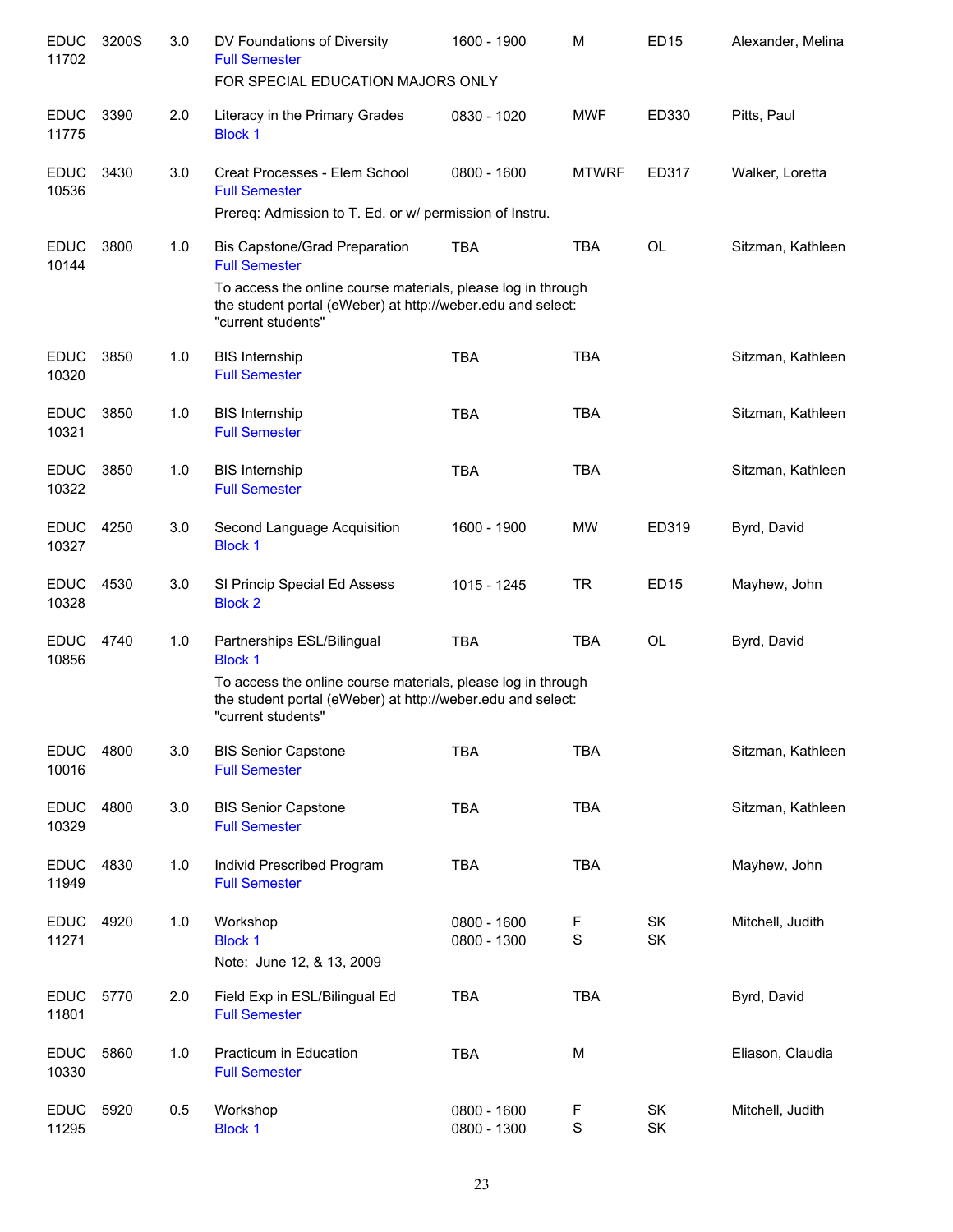| <b>ENGL</b><br>10137 | 0955 | 6.0 | Dev College Reading/Writing<br><b>Full Semester</b>                                                                                                                                                      | 0730 - 0945 | <b>TR</b>  | EH218     | Porter, Carl     |
|----------------------|------|-----|----------------------------------------------------------------------------------------------------------------------------------------------------------------------------------------------------------|-------------|------------|-----------|------------------|
| <b>ENGL</b><br>10138 | 0955 | 6.0 | Dev College Reading/Writing<br><b>Full Semester</b>                                                                                                                                                      | 0830 - 1045 | <b>TR</b>  | EH219     | Asay, Toni       |
| <b>ENGL</b><br>10139 | 0955 | 6.0 | Dev College Reading/Writing<br><b>Full Semester</b>                                                                                                                                                      | 0930 - 1145 | <b>TR</b>  | EH316     | Call, Christy    |
| ENGL<br>10140        | 0955 | 6.0 | Dev College Reading/Writing<br><b>Full Semester</b>                                                                                                                                                      | 1730 - 1945 | <b>TR</b>  | EH218     | Mason, Marilee   |
| ENGL<br>10141        | 0955 | 6.0 | Dev College Reading/Writing<br><b>Full Semester</b><br>Class is for Smart Start students. Will need to sign up<br>with Yvette Rosenberg and then eventually through<br>the English Dept.                 | 1030 - 1245 | <b>MW</b>  | EH218     | Call, Christy    |
| <b>ENGL</b><br>10142 | 0955 | 6.0 | Dev College Reading/Writing<br><b>Full Semester</b><br>For Smart Starts students. Must be signed up with<br>Yvette Rosenberg and then eventually through the<br>English Dept.                            | 1030 - 1245 | MW         | EH219     | Marchant, Becky  |
| <b>ENGL</b><br>10419 | 0955 | 6.0 | Dev College Reading/Writing<br><b>Full Semester</b><br>To access the online course materials, please log in through<br>the student portal (eWeber) at http://weber.edu and select:<br>"current students" | <b>TBA</b>  | <b>TBA</b> | <b>OL</b> | Kelly, Brooke    |
| <b>ENGL</b><br>10420 | 0955 | 6.0 | Dev College Reading/Writing<br><b>Full Semester</b><br>To access the online course materials, please log in through<br>the student portal (eWeber) at http://weber.edu and select:<br>"current students" | <b>TBA</b>  | <b>TBA</b> | <b>OL</b> | Asay, Toni       |
| <b>ENGL</b><br>10421 | 0955 | 6.0 | Dev College Reading/Writing<br><b>Full Semester</b><br>To access the online course materials, please log in through<br>the student portal (eWeber) at http://weber.edu and select:<br>"current students" | <b>TBA</b>  | <b>TBA</b> | OL        | Marchant, Becky  |
| <b>ENGL</b><br>10168 | 1010 | 3.0 | <b>EN Introduct College Writing</b><br><b>Block 2</b>                                                                                                                                                    | 0730 - 1010 | MW         | EH203     | Wade, Leslie     |
| <b>ENGL</b><br>10176 | 1010 | 3.0 | <b>EN Introduct College Writing</b><br><b>Block 2</b>                                                                                                                                                    | 0730 - 1010 | <b>TR</b>  | EH203     | Schaffer, Edward |
| <b>ENGL</b><br>10177 | 1010 | 3.0 | <b>EN Introduct College Writing</b><br><b>Block 2</b>                                                                                                                                                    | 1030 - 1310 | MW         | EH203     | Vause, Sarah     |
| <b>ENGL</b><br>10180 | 1010 | 3.0 | <b>EN Introduct College Writing</b><br><b>Block 2</b>                                                                                                                                                    | 1030 - 1310 | TR         | EH203     | Wilkinson, Sunni |
| <b>ENGL</b><br>10181 | 1010 | 3.0 | <b>EN Introduct College Writing</b><br><b>Block 2</b>                                                                                                                                                    | 1730 - 2010 | <b>TR</b>  | EH203     | Wilkinson, Sunni |
| ENGL<br>10386        | 1010 | 3.0 | <b>EN Introduct College Writing</b><br><b>Block 2</b>                                                                                                                                                    | 0730 - 1010 | MW         | D02321    | Borup, Byron     |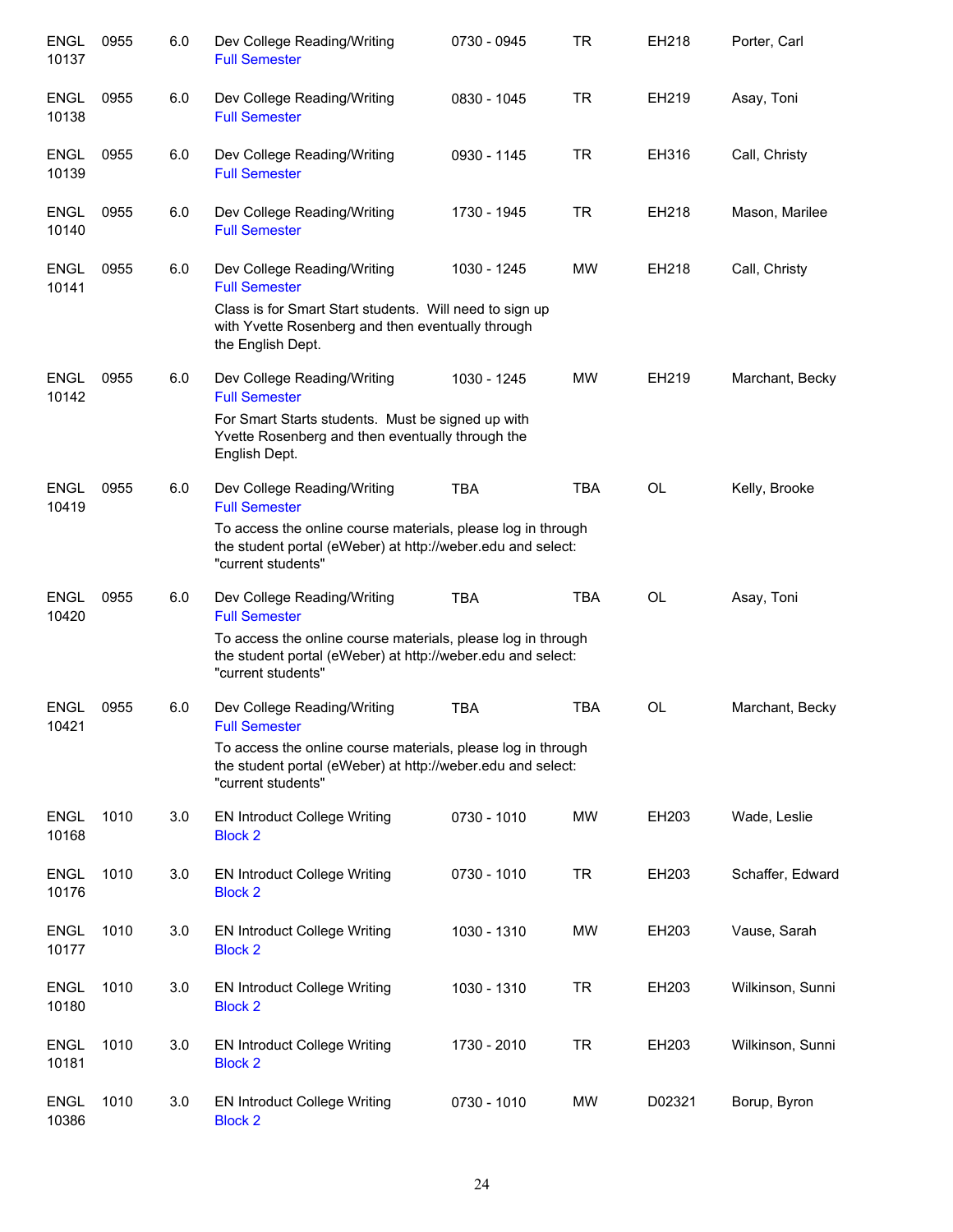| <b>ENGL</b><br>10388 | 1010 | 3.0 | <b>EN Introduct College Writing</b><br><b>Block 2</b>                                                                                             | 1030 - 1310 | <b>TR</b>  | D02321    | Carper, Donald   |
|----------------------|------|-----|---------------------------------------------------------------------------------------------------------------------------------------------------|-------------|------------|-----------|------------------|
| <b>ENGL</b><br>10390 | 1010 | 3.0 | <b>EN Introduct College Writing</b><br><b>Block 2</b>                                                                                             | 1730 - 2010 | MW         | D02321    | Borup, Byron     |
| <b>ENGL</b><br>10415 | 1010 | 3.0 | EN Introduct College Writing<br><b>Block 2</b>                                                                                                    | 1730 - 2010 | <b>TR</b>  | WW108     | Pollett, William |
| <b>ENGL</b><br>10423 | 1010 | 3.0 | <b>EN Introduct College Writing</b><br><b>Full Semester</b>                                                                                       | <b>TBA</b>  | <b>TBA</b> | OL        | Triplett, Joan   |
|                      |      |     | To access the online course materials, please log in through<br>the student portal (eWeber) at http://weber.edu and select:<br>"current students" |             |            |           |                  |
| <b>ENGL</b><br>10424 | 1010 | 3.0 | <b>EN Introduct College Writing</b><br><b>Full Semester</b>                                                                                       | <b>TBA</b>  | <b>TBA</b> | OL        | Harper, Gavin    |
|                      |      |     | To access the online course materials, please log in through<br>the student portal (eWeber) at http://weber.edu and select:<br>"current students" |             |            |           |                  |
| <b>ENGL</b><br>10425 | 1010 | 3.0 | <b>EN Introduct College Writing</b><br><b>Full Semester</b>                                                                                       | <b>TBA</b>  | <b>TBA</b> | OL        | Smith, Brigette  |
|                      |      |     | To access the online course materials, please log in through<br>the student portal (eWeber) at http://weber.edu and select:<br>"current students" |             |            |           |                  |
| <b>ENGL</b><br>10426 | 1010 | 3.0 | <b>EN Introduct College Writing</b><br><b>Full Semester</b>                                                                                       | <b>TBA</b>  | <b>TBA</b> | <b>OL</b> | Triplett, Joan   |
|                      |      |     | To access the online course materials, please log in through<br>the student portal (eWeber) at http://weber.edu and select"<br>"current students" |             |            |           |                  |
| <b>ENGL</b><br>10427 | 1010 | 3.0 | <b>EN Introduct College Writing</b><br><b>Full Semester</b>                                                                                       | <b>TBA</b>  | <b>TBA</b> | <b>OL</b> | Smith, Brigette  |
|                      |      |     | To access the online course materials, please log in through<br>the student portal (eWeber) at http://weber.edu and select:<br>"current students" |             |            |           |                  |
| <b>ENGL</b><br>10793 | 1010 | 3.0 | <b>EN Introduct College Writing</b><br><b>Full Semester</b>                                                                                       | <b>TBA</b>  | <b>TBA</b> | <b>OL</b> | Luper, A         |
|                      |      |     | To access the online course materials, please log in through<br>the student portal (eWeber) at http://weber.edu and select:<br>"current students" |             |            |           |                  |
| <b>ENGL</b><br>10184 | 2010 | 3.0 | <b>EN Intermed College Writing</b><br><b>Block 2</b>                                                                                              | 0730 - 1010 | MW         | EH204     | Curtis, Giana    |
| <b>ENGL</b><br>10186 | 2010 | 3.0 | <b>EN Intermed College Writing</b><br><b>Block 2</b>                                                                                              | 0730 - 1010 | TR         | EH204     | Curtis, Giana    |
| <b>ENGL</b><br>10188 | 2010 | 3.0 | EN Intermed College Writing<br><b>Block 2</b>                                                                                                     | 1030 - 1310 | MW         | EH204     | Brown, Teri      |
| <b>ENGL</b><br>10190 | 2010 | 3.0 | EN Intermed College Writing<br><b>Block 2</b>                                                                                                     | 1030 - 1310 | TR         | EH204     | Marchant, Rodney |
| <b>ENGL</b><br>10191 | 2010 | 3.0 | <b>EN Intermed College Writing</b><br><b>Block 2</b>                                                                                              | 1730 - 2010 | MW         | EH204     | LeTourneau, Mark |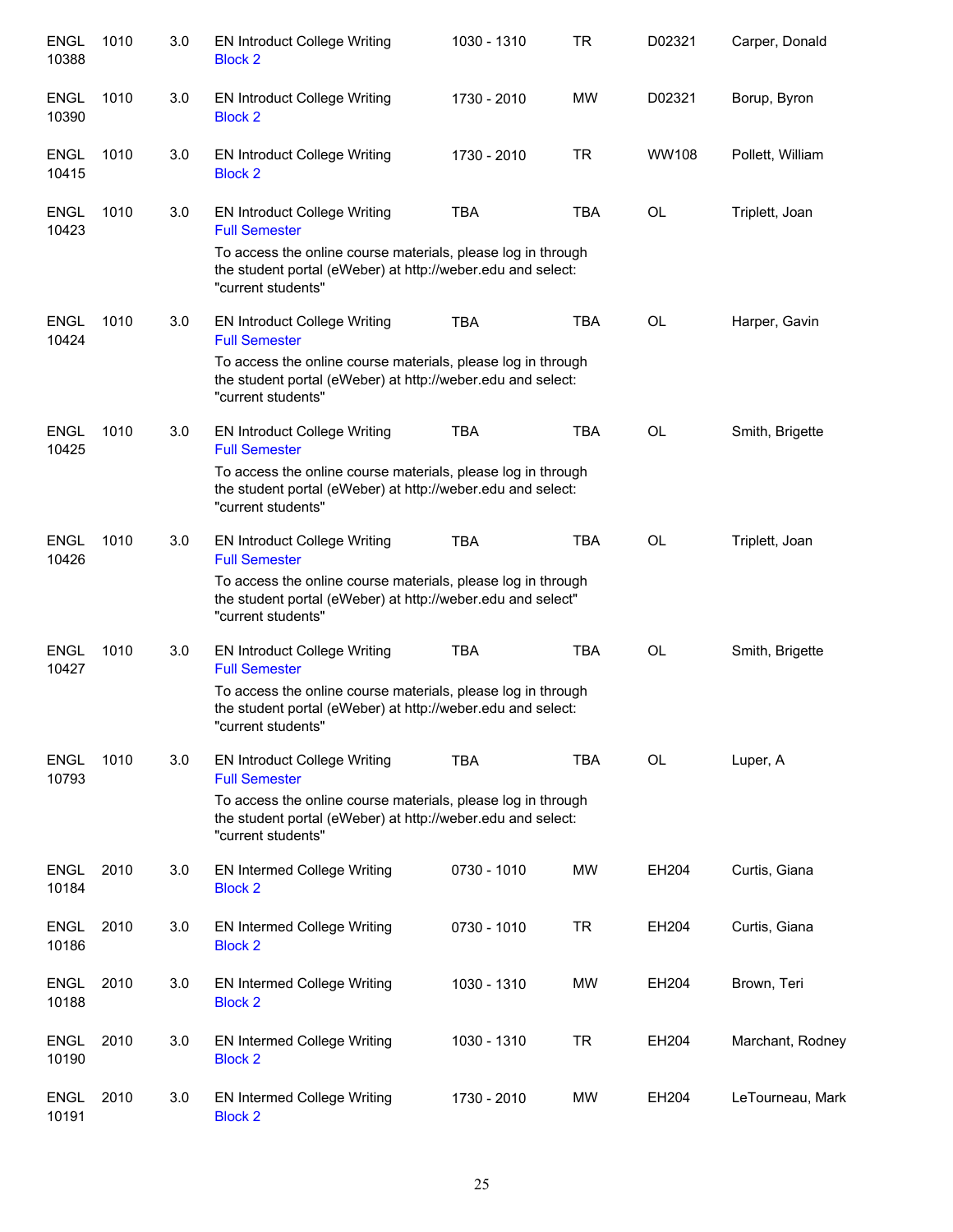| <b>ENGL</b><br>10192 | 2010 | 3.0 | <b>EN Intermed College Writing</b><br><b>Block 2</b>                                                                                              | 1730 - 2010 | <b>TR</b>  | EH204        | Bentley, C        |
|----------------------|------|-----|---------------------------------------------------------------------------------------------------------------------------------------------------|-------------|------------|--------------|-------------------|
| <b>ENGL</b><br>10394 | 2010 | 3.0 | EN Intermed College Writing<br><b>Block 2</b>                                                                                                     | 0730 - 1010 | MW         | D02112       | Luper, A          |
| <b>ENGL</b><br>10404 | 2010 | 3.0 | <b>EN Intermed College Writing</b><br><b>Block 2</b>                                                                                              | 1730 - 2010 | <b>TR</b>  | D02232       | Summers, Kaydee   |
| <b>ENGL</b><br>10418 | 2010 | 3.0 | EN Intermed College Writing<br><b>Block 2</b>                                                                                                     | 1730 - 2010 | MW         | <b>WW108</b> | Vause, Sarah      |
| <b>ENGL</b><br>10428 | 2010 | 3.0 | <b>EN Intermed College Writing</b><br><b>Full Semester</b>                                                                                        | <b>TBA</b>  | <b>TBA</b> | OL           | Hamer, Jan        |
|                      |      |     | To access the online course materials, please log in through<br>the student portal (eWeber) at http://weber.edu and select:<br>"current students" |             |            |              |                   |
| <b>ENGL</b><br>10429 | 2010 | 3.0 | <b>EN Intermed College Writing</b><br><b>Full Semester</b>                                                                                        | <b>TBA</b>  | <b>TBA</b> | <b>OL</b>    | Hudson, Kyra      |
|                      |      |     | To access the online course materials, please log in through<br>the student portal (eWeber) at http://weber.edu and select:<br>"current students" |             |            |              |                   |
| <b>ENGL</b><br>10430 | 2010 | 3.0 | <b>EN Intermed College Writing</b><br><b>Full Semester</b>                                                                                        | <b>TBA</b>  | <b>TBA</b> | <b>OL</b>    | Sheridan, Deborah |
|                      |      |     | To access the online course materials, please log in through<br>the student portal (eWeber) at http://weber.edu and select:<br>"current students" |             |            |              |                   |
| <b>ENGL</b><br>10431 | 2010 | 3.0 | <b>EN Intermed College Writing</b><br><b>Full Semester</b>                                                                                        | <b>TBA</b>  | <b>TBA</b> | <b>OL</b>    | Luper, A          |
|                      |      |     | To access the online course materials, please log in through<br>the student portal (eWeber) at http://weber.edu and select:<br>"current students" |             |            |              |                   |
| <b>ENGL</b><br>10432 | 2010 | 3.0 | <b>EN Intermed College Writing</b><br><b>Full Semester</b>                                                                                        | <b>TBA</b>  | <b>TBA</b> | OL           | Peterson, Levi    |
|                      |      |     | To access the online course materials, please log in through<br>the student portal (eWeber) at http://weber.edu and select:<br>"current students" |             |            |              |                   |
| <b>ENGL</b><br>10433 | 2010 | 3.0 | <b>EN Intermed College Writing</b><br><b>Full Semester</b>                                                                                        | <b>TBA</b>  | <b>TBA</b> | OL           | Reddy, Prasanna   |
|                      |      |     | To access the online course materials, please log in through<br>the student portal (eWeber) at http://weber.edu and select:<br>"current students" |             |            |              |                   |
| <b>ENGL</b><br>10434 | 2010 | 3.0 | EN Intermed College Writing<br><b>Full Semester</b>                                                                                               | <b>TBA</b>  | <b>TBA</b> | <b>OL</b>    | Hamer, Jan        |
|                      |      |     | To access the online course materials, please log in through<br>the student portal (eWeber) at http://weber.edu and select:<br>"current students" |             |            |              |                   |
| <b>ENGL</b><br>10435 | 2010 | 3.0 | <b>EN Intermed College Writing</b><br><b>Full Semester</b>                                                                                        | <b>TBA</b>  | <b>TBA</b> | <b>OL</b>    | Sheridan, Deborah |
|                      |      |     | To access the online course materials, please log in through<br>the student portal (eWeber) at http://weber.edu and select:<br>"current students" |             |            |              |                   |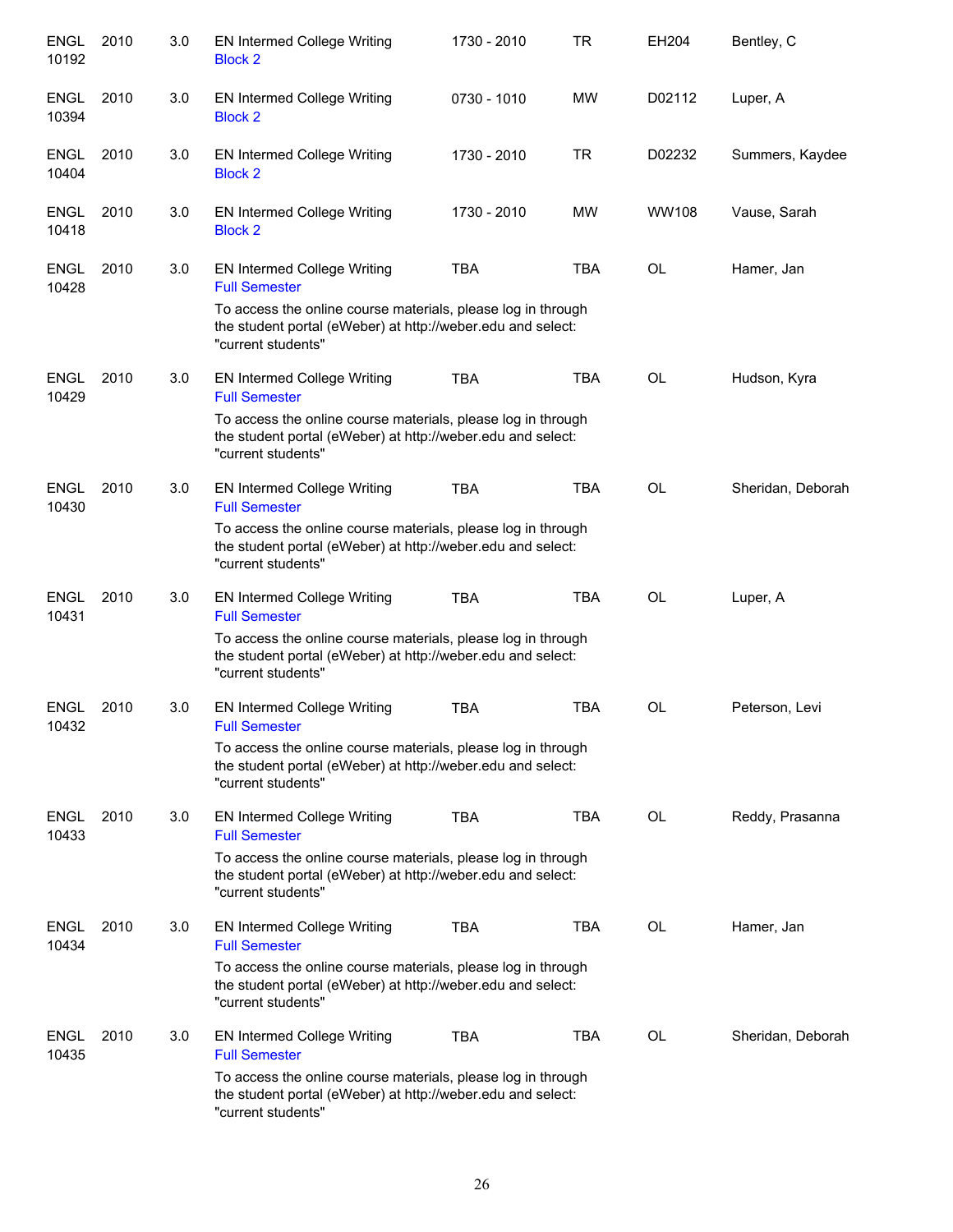| <b>ENGL</b><br>10436 | 2100 | 3.0 | <b>Technical Writing</b><br><b>Full Semester</b>                                                                                                  | <b>TBA</b>  | <b>TBA</b> | OL        | McShane, Becky    |
|----------------------|------|-----|---------------------------------------------------------------------------------------------------------------------------------------------------|-------------|------------|-----------|-------------------|
|                      |      |     | To access the online course materials, please log in through<br>the student portal (eWeber) at http://weber.edu and select:<br>"current students" |             |            |           |                   |
| <b>ENGL</b><br>10193 | 2200 | 3.0 | HU/DV Intro to Literature<br><b>Block 2</b>                                                                                                       | 0730 - 1010 | <b>MW</b>  | EH217     | Houtz, Susan      |
| <b>ENGL</b><br>10437 | 2200 | 3.0 | HU/DV Intro to Literature<br><b>Full Semester</b>                                                                                                 | <b>TBA</b>  | <b>TBA</b> | <b>OL</b> | Reddy, Prasanna   |
|                      |      |     | To access the online course materials, please log in through<br>the student portal (eWeber) at http://weber.edu and select:<br>"current students" |             |            |           |                   |
| <b>ENGL</b><br>10195 | 2220 | 3.0 | HU/DV Introduction to Fiction<br><b>Block 2</b>                                                                                                   | 0730 - 1010 | <b>TR</b>  | EH217     | Prothero, Walter  |
| <b>ENGL</b><br>10438 | 2220 | 3.0 | HU/DV Introduction to Fiction<br><b>Full Semester</b>                                                                                             | <b>TBA</b>  | <b>TBA</b> | <b>OL</b> | Deeter, Ronald    |
|                      |      |     | To access the online course materials, please log in through<br>the student portal (eWeber) at http://weber.edu and select:<br>"current students" |             |            |           |                   |
| <b>ENGL</b><br>10196 | 2830 | 1.0 | <b>Directed Readings</b><br><b>Block 2</b>                                                                                                        | <b>TBA</b>  | <b>TBA</b> |           | Herndon, Kathleen |
|                      |      |     | WILL NEED TO GET CONTRACT FROM ENGLISH DEPT. LOCATED<br>IN EH 413. DEPT. CHAIR HAS TO GIVE APPROVAL.                                              |             |            |           |                   |
| <b>ENGL</b><br>10197 | 2830 | 1.0 | <b>Directed Readings</b><br><b>Block 2</b>                                                                                                        | <b>TBA</b>  | <b>TBA</b> |           | Herndon, Kathleen |
|                      |      |     | WILL NEED TO GET CONTRACT FROM ENGLISH DEPT. LOCATED<br>IN EH 413. DEPT. CHAIR HAS TO GIVE APPROVAL.                                              |             |            |           |                   |
| <b>ENGL</b><br>10198 | 2830 | 1.0 | <b>Directed Readings</b><br><b>Block 2</b>                                                                                                        | <b>TBA</b>  | <b>TBA</b> |           | Herndon, Kathleen |
|                      |      |     | WILLL NEED TO GET CONTRACT FROM ENGLISH DEPT. LOCATED<br>IN EH 413. DEPT. CHAIR HAS TO GIVE APPROVAL                                              |             |            |           |                   |
| <b>ENGL</b><br>10199 | 3010 | 3.0 | SI Intro to Linguistics<br><b>Block 2</b>                                                                                                         | 1030 - 1310 | MW         | EH217     | LeTourneau, Mark  |
| <b>ENGL</b><br>10200 | 3030 | 3.0 | Structure of English<br><b>Block 2</b>                                                                                                            | 1330 - 1610 | MW         | SS231     | McKay, Susan      |
| <b>ENGL</b><br>10201 | 3080 | 3.0 | Critical Approaches to Literat<br><b>Block 2</b>                                                                                                  | 1030 - 1310 | MW         | EH215     | Cheney, Donna     |
| <b>ENGL</b><br>11494 | 3100 | 3.0 | Professional/Technical Writing<br><b>Full Semester</b>                                                                                            | <b>TBA</b>  | <b>TBA</b> | OL        | Egan, Stacie      |
|                      |      |     | To access the online course materials, please log in through<br>the student portal (eWeber) at http://weber.edu and select:<br>"current students" |             |            |           |                   |
| <b>ENGL</b><br>11495 | 3100 | 3.0 | Professional/Technical Writing<br><b>Full Semester</b>                                                                                            | <b>TBA</b>  | <b>TBA</b> | <b>OL</b> | Egan, Stacie      |
|                      |      |     | To access the online course materials, please log in through<br>the student portal (eWeber) at http://weber.edu and select:<br>"current students" |             |            |           |                   |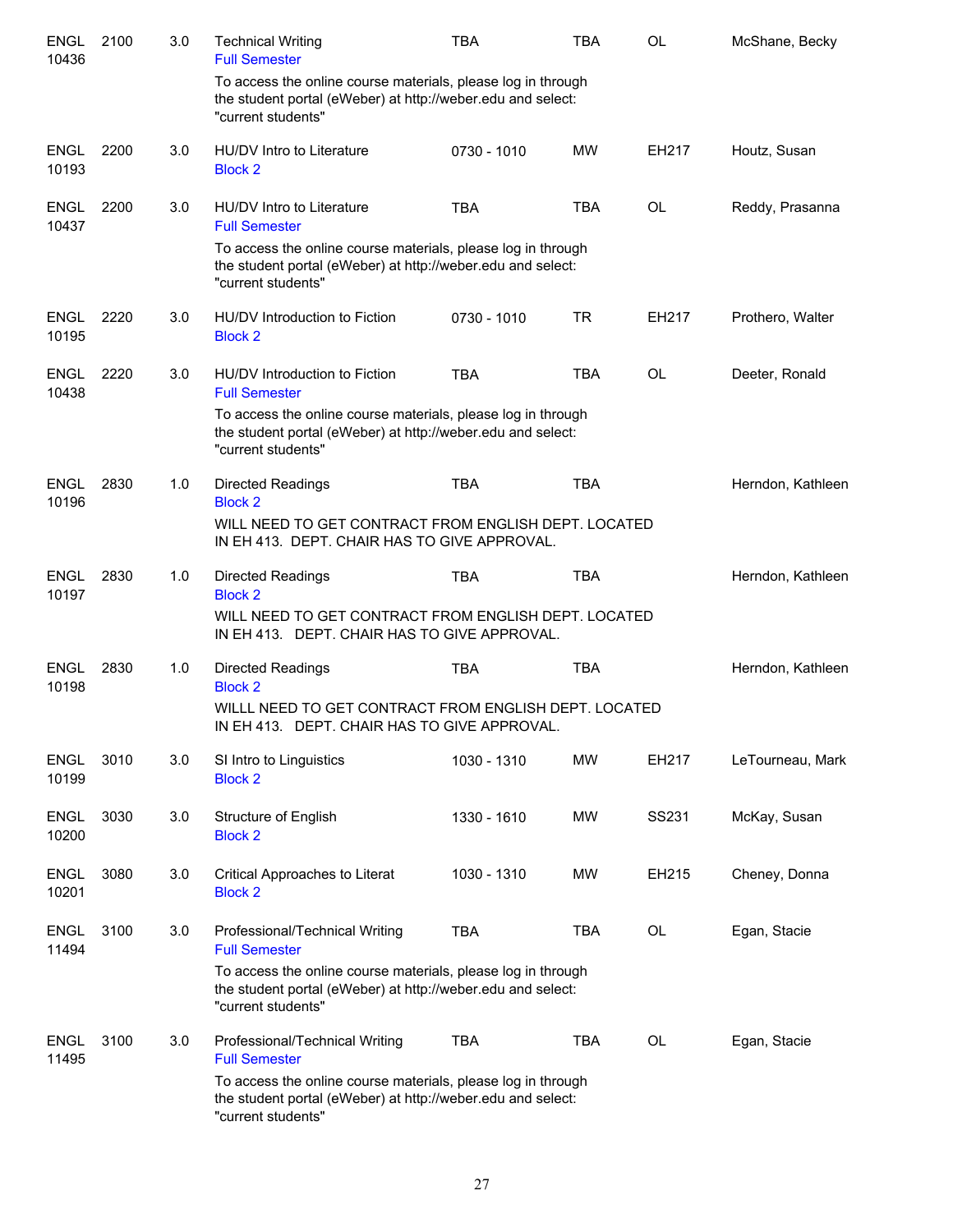| ENGL<br>10203        | 3250 | 3.0 | <b>Advanced Fiction Writng</b><br><b>Block 2</b>                                                                                                                                                            | 1730 - 2010 | <b>MW</b>  | EH205     | Deeter, Ronald    |
|----------------------|------|-----|-------------------------------------------------------------------------------------------------------------------------------------------------------------------------------------------------------------|-------------|------------|-----------|-------------------|
| <b>ENGL</b><br>10205 | 3270 | 3.0 | Magazine Article Writing<br><b>Block 2</b>                                                                                                                                                                  | 1030 - 1310 | <b>TR</b>  | EH205     | Prothero, Walter  |
| <b>ENGL</b><br>10207 | 3300 | 3.0 | <b>Childrens Literature</b><br><b>Block 2</b>                                                                                                                                                               | 0730 - 1010 | <b>TR</b>  | EH206     | Olson, Eleanor    |
| <b>ENGL</b><br>10211 | 3300 | 3.0 | <b>Childrens Literature</b><br><b>Block 2</b>                                                                                                                                                               | 1030 - 1310 | <b>TR</b>  | EH206     | Olson, Eleanor    |
| <b>ENGL</b><br>10212 | 3510 | 3.0 | <b>HU/DV World Literature</b><br><b>Block 2</b>                                                                                                                                                             | 1030 - 1310 | <b>TR</b>  | EH215     | Roghaar, Brad     |
| <b>ENGL</b><br>10439 | 3520 | 3.0 | HU Literature of Natural World<br><b>Full Semester</b><br>To access the online course materials, please log in through<br>the student portal (eWeber) at http://weber.edu and select:<br>"current students" | <b>TBA</b>  | <b>TBA</b> | <b>OL</b> | Vause, L          |
| <b>ENGL</b><br>10440 | 3750 | 3.0 | HU Themes & Ideas - Literature<br><b>Full Semester</b><br>To access the online course materials, please log in through<br>the student portal (eWeber) at http://weber.edu and select:<br>"current students" | <b>TBA</b>  | <b>TBA</b> | <b>OL</b> | Vause, L          |
| <b>ENGL</b><br>10215 | 4420 | 3.0 | Phonology/Syntax for ESL Teach<br><b>Block 2</b>                                                                                                                                                            | 1330 - 1610 | <b>MW</b>  | EH215     | Conrad, Timothy   |
| <b>ENGL</b><br>10216 | 4450 | 3.0 | <b>ESL/Bilin Assessment: Theory</b><br><b>Block 2</b>                                                                                                                                                       | 1330 - 1610 | <b>TR</b>  | EH218     | Curtis, Giana     |
| <b>ENGL</b><br>10220 | 4520 | 3.0 | American Lit: Early & Romantic<br><b>Block 2</b>                                                                                                                                                            | 1030 - 1310 | <b>MW</b>  | EH403     | Burrows, J        |
| <b>ENGL</b><br>10217 | 4540 | 3.0 | American Lit: Modern<br><b>Block 2</b>                                                                                                                                                                      | 0730 - 1010 | <b>TR</b>  | EH215     | Roghaar, Brad     |
| <b>ENGL</b><br>10222 | 4630 | 3.0 | British Lit: Neoclassic/Romant<br><b>Block 2</b>                                                                                                                                                            | 1030 - 1310 | <b>TR</b>  | EH220     | Vause, L          |
| <b>ENGL</b><br>10228 | 4640 | 3.0 | <b>British Lit: Victorian</b><br><b>Block 2</b>                                                                                                                                                             | 1030 - 1310 | MW         | EH220     | Cheney, Merlin    |
| <b>ENGL</b><br>10495 | 4710 | 3.0 | <b>Eminent Authors</b><br><b>Full Semester</b><br>To access the online course materials, please log in through<br>the student portal (eWeber) at http://weber.edu and select:<br>"current students"         | <b>TBA</b>  | <b>TBA</b> | <b>OL</b> | Vause, L          |
| <b>ENGL</b><br>10229 | 4830 | 1.0 | Directed Readings<br><b>Block 2</b><br>WILL NEED TO GET CONTRACT FROM ENGLISH DEPT. LOCATED<br>IN EH 413. DEPT. CHAIR NEEDS TO GIVE APPROVAL.                                                               | <b>TBA</b>  | <b>TBA</b> |           | Herndon, Kathleen |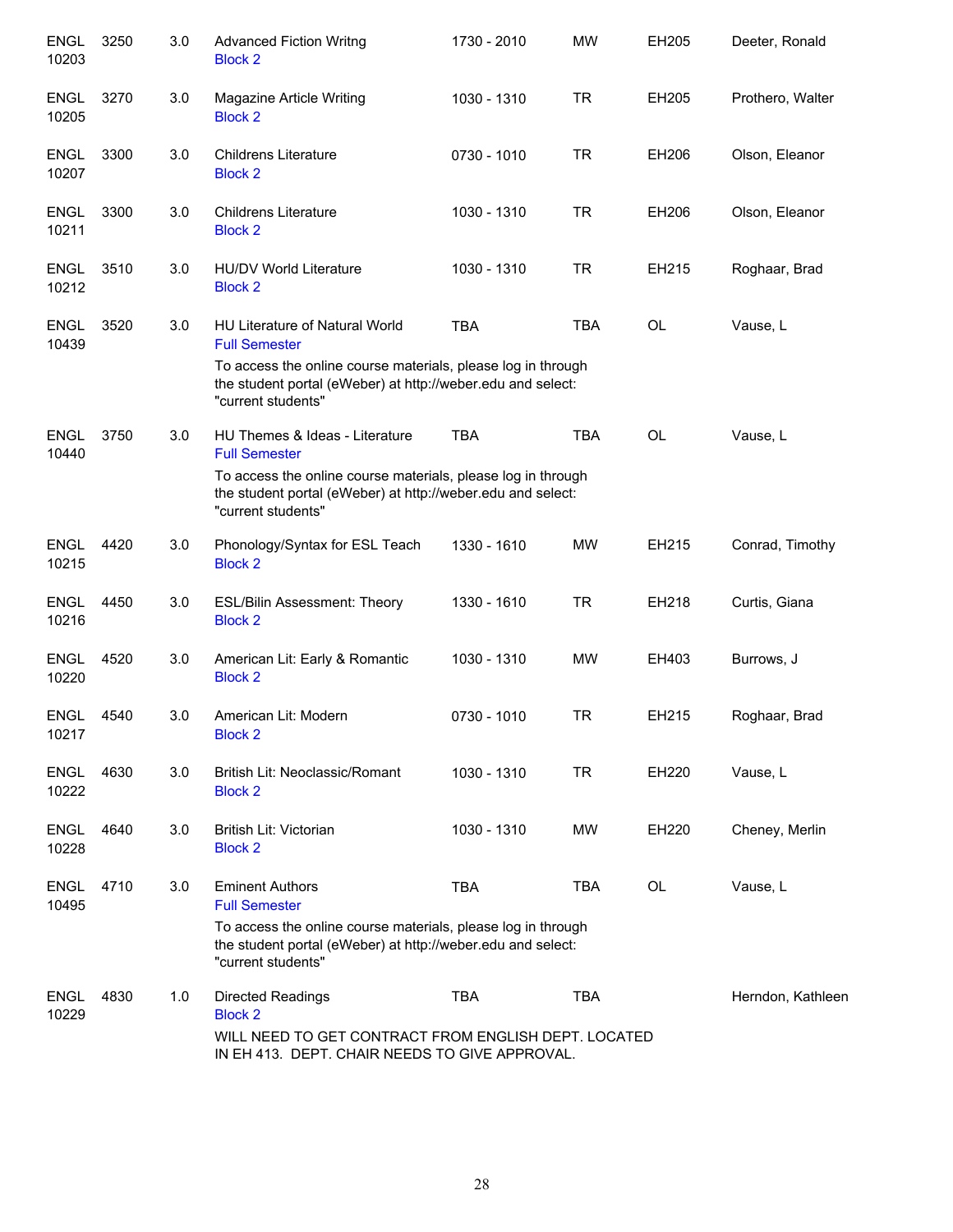| <b>ENGL</b><br>10230 | 4830 | 1.0   | <b>Directed Readings</b><br><b>Block 2</b>                                                             | <b>TBA</b>  | <b>TBA</b>  |       | Herndon, Kathleen    |
|----------------------|------|-------|--------------------------------------------------------------------------------------------------------|-------------|-------------|-------|----------------------|
|                      |      |       | WILL NEED TO GET CONTRACT FROM ENGLISH DEPT. LOCATED<br>IN EH 413. DEPT. CHAIR NEEDS TO GIVE APPROVAL. |             |             |       |                      |
| <b>ENGL</b><br>10231 | 4830 | 1.0   | <b>Directed Readings</b><br><b>Block 2</b>                                                             | <b>TBA</b>  | <b>TBA</b>  |       | Herndon, Kathleen    |
|                      |      |       | WILL NEED TO GET CONTRACT FROM ENGLISH DEPT. LOCATED<br>IN EH 413. DEPT. CHAIR NEEDS TO GIVE APPROVAL. |             |             |       |                      |
| <b>ESL</b><br>11277  | 0110 | 2.0   | Written Communication I<br><b>Block 1</b>                                                              | 0930 - 1030 | <b>MTWR</b> | EH216 | Huerta, Colleen      |
| <b>ESL</b><br>11703  | 0110 | 2.0   | Written Communication I<br><b>Block 1</b>                                                              | 0930 - 1030 | <b>MTWR</b> | EH115 | Sheridan, Deborah    |
| <b>ESL</b><br>11285  | 0120 | 2.0   | Topics In English<br><b>Block 1</b>                                                                    | 1040 - 1140 | <b>MTWR</b> | EH216 | Huerta, Colleen      |
| <b>ESL</b><br>11704  | 0120 | 2.0   | Topics In English<br><b>Block 1</b>                                                                    | 1230 - 1330 | <b>MTWR</b> | EH115 | Sheridan, Deborah    |
| <b>ESL</b><br>11286  | 0130 | 2.0   | <b>Basic English Communication</b><br><b>Block 1</b>                                                   | 1230 - 1330 | <b>MTWR</b> | EH315 | Rivera, Ada          |
| <b>ESL</b><br>11705  | 0130 | 2.0   | <b>Basic English Communication</b><br><b>Block 1</b>                                                   | 1230 - 1330 | <b>MTWR</b> | EH115 | Quiroz-Whisler, Mary |
| <b>ESL</b><br>11287  | 0141 | 2.0   | <b>Grammar Foundations I</b><br><b>Block 1</b>                                                         | 1340 - 1440 | <b>MTWR</b> | EH315 | McKay, Susan         |
| <b>ESL</b><br>11706  | 0141 | 2.0   | <b>Grammar Foundations I</b><br><b>Block 1</b>                                                         | 1440 - 1540 | <b>MTWR</b> | EH115 | Szalay, Eva          |
| <b>ESL</b><br>11288  | 0150 | 1.0   | Pronunciation I<br><b>Block 1</b>                                                                      | 1450 - 1550 | <b>TR</b>   | EH216 | Day, Bryce           |
| <b>ESL</b><br>11707  | 0150 | $1.0$ | Pronunciation I<br><b>Block 1</b>                                                                      | 1450 - 1550 | <b>MW</b>   | EH115 | Wheelwright, Cheyney |
| <b>ESL</b><br>11346  | 0810 | 2.0   | Experimental<br><b>Block 1</b>                                                                         | 0830 - 0925 | <b>MTWR</b> | EH315 | Sheridan, Deborah    |
| <b>ESL</b><br>11347  | 0810 | 2.0   | Experimental<br><b>Block 1</b>                                                                         | 1230 - 1330 | <b>MTWR</b> | EH107 | McKay, Susan         |
| <b>ESL</b><br>11415  | 0810 | 2.0   | Experimental<br><b>Block 1</b>                                                                         | 1040 - 1140 | <b>MTWR</b> | EH107 | Curtis, Giana        |
| <b>ESL</b><br>11434  | 0810 | 2.0   | Experimental<br><b>Block 2</b>                                                                         | 1230 - 1330 | <b>MTWR</b> | EH107 | McKay, Susan         |
| <b>ESL</b><br>11435  | 0810 | 2.0   | Experimental<br><b>Block 2</b>                                                                         | 0930 - 1030 | <b>MTWR</b> | EH216 | Sheridan, Deborah    |
| <b>ESL</b><br>11436  | 0810 | 2.0   | Experimental<br><b>Block 2</b>                                                                         | 1040 - 1140 | <b>MTWR</b> | EH216 | Curtis, Giana        |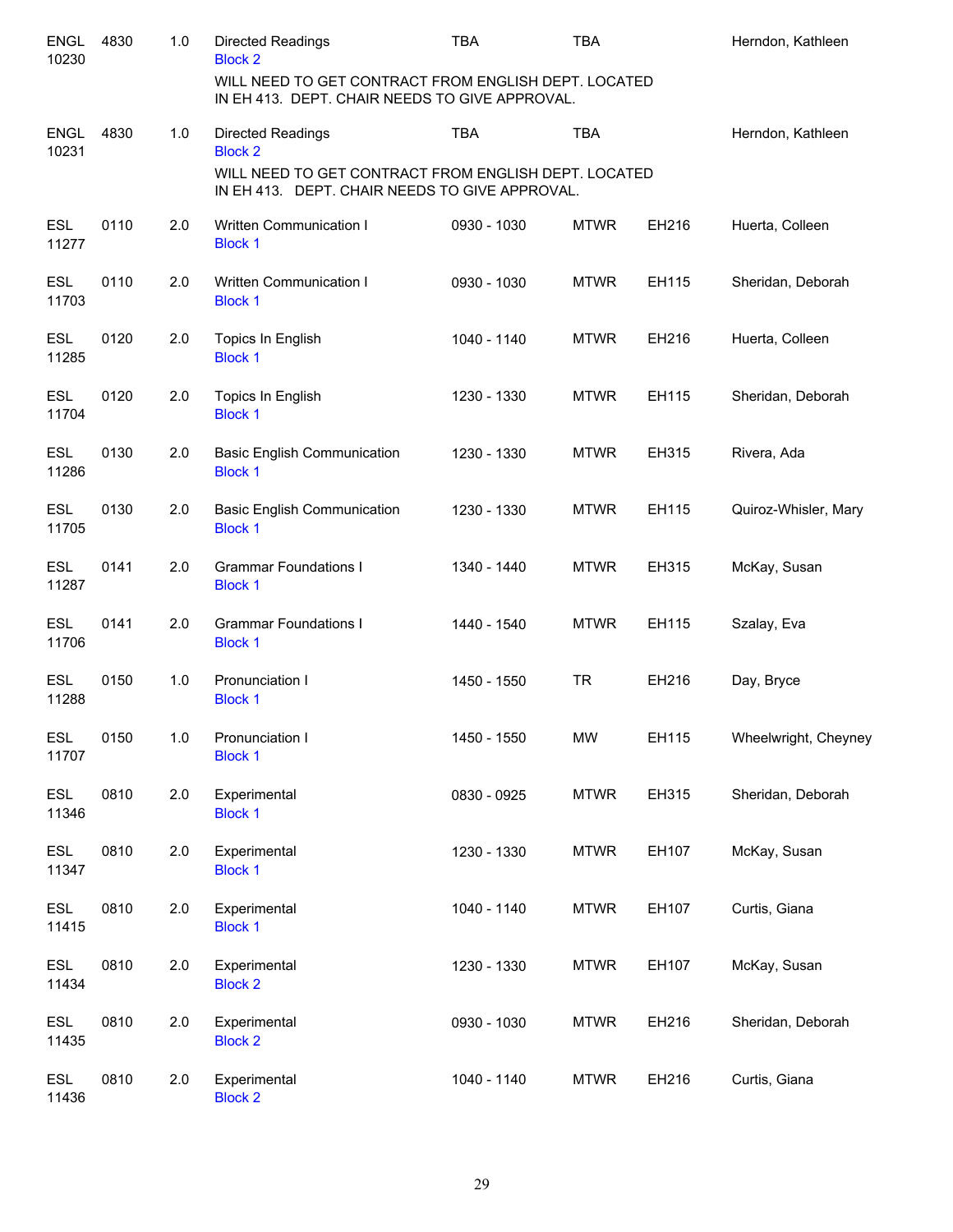| <b>ESL</b><br>11985 | 0810 | 2.0 | Experimental<br><b>Block 1</b>                   | 1300 - 1400 | <b>MTWR</b> | EH270 | Tanaka, Darla          |
|---------------------|------|-----|--------------------------------------------------|-------------|-------------|-------|------------------------|
| <b>ESL</b><br>11986 | 0810 | 2.0 | Experimental<br><b>Block 1</b>                   | 1500 - 1600 | <b>MTWR</b> | EH270 | Rivera, Ada            |
| <b>ESL</b><br>11987 | 0810 | 2.0 | Experimental<br><b>Block 1</b>                   | 1630 - 1730 | <b>MTWR</b> | EH270 | Rodriguez Mesa, Monica |
| <b>ESL</b><br>11988 | 0810 | 2.0 | Experimental<br><b>Block 2</b>                   | 1300 - 1400 | <b>MTWR</b> | EH270 | Tanaka, Darla          |
| <b>ESL</b><br>11989 | 0810 | 2.0 | Experimental<br><b>Block 2</b>                   | 1500 - 1600 | <b>MTWR</b> | EH270 | Rivera, Ada            |
| <b>ESL</b><br>11990 | 0810 | 2.0 | Experimental<br><b>Block 2</b>                   | 1630 - 1730 | <b>MTWR</b> | EH270 | Rodriguez Mesa, Monica |
| <b>ESL</b><br>11293 | 1210 | 2.0 | Written Communication II<br><b>Block 2</b>       | 0930 - 1030 | <b>MTWR</b> | EH315 | Conrad, Timothy        |
| <b>ESL</b><br>11712 | 1210 | 2.0 | Written Communication II<br><b>Block 2</b>       | 0930 - 1030 | <b>MTWR</b> | EH115 | McKay, Susan           |
| <b>ESL</b><br>11294 | 1220 | 2.0 | Topics In Learning English<br><b>Block 2</b>     | 1040 - 1140 | <b>MTWR</b> | EH315 | Conrad, Timothy        |
| <b>ESL</b><br>11713 | 1220 | 2.0 | Topics In Learning English<br><b>Block 2</b>     | 1040 - 1140 | <b>MTWR</b> | EH115 | Szalay, Eva            |
| <b>ESL</b><br>11296 | 1230 | 2.0 | Interpersonal Communication<br><b>Block 2</b>    | 1230 - 1330 | <b>MTWR</b> | EH216 | Peterson, Mark         |
| <b>ESL</b><br>11714 | 1230 | 2.0 | Interpersonal Communication<br><b>Block 2</b>    | 1230 - 1330 | <b>MTWR</b> | EH115 | Sheridan, Deborah      |
| ESL<br>11297        | 1241 | 2.0 | <b>Grammar Foundations II</b><br><b>Block 2</b>  | 1340 - 1440 | <b>MTWR</b> | EH216 | Szalay, Eva            |
| <b>ESL</b><br>11715 | 1241 | 2.0 | <b>Grammar Foundations II</b><br><b>Block 2</b>  | 1340 - 1440 | <b>MTWR</b> | EH115 | Day, Bryce             |
| <b>ESL</b><br>11419 | 1250 | 1.0 | Pronunciation II<br><b>Block 2</b>               | 1450 - 1550 | MW          | EH315 | Conrad, Timothy        |
| <b>ESL</b><br>11289 | 2310 | 2.0 | Written Communication III<br><b>Block 1</b>      | 0930 - 1030 | <b>MTWR</b> | EH315 | Quiroz-Whisler, Mary   |
| <b>ESL</b><br>11708 | 2310 | 2.0 | Written Communication III<br><b>Block 1</b>      | 0930 - 1030 | <b>MTWR</b> | EH116 | McKay, Susan           |
| <b>ESL</b><br>11290 | 2320 | 2.0 | Topics for Academic Purposes I<br><b>Block 1</b> | 1040 - 1140 | <b>MTWR</b> | EH315 | Quiroz-Whisler, Mary   |
| <b>ESL</b><br>11709 | 2320 | 2.0 | Topics for Academic Purposes I<br><b>Block 1</b> | 1040 - 1140 | <b>MTWR</b> | EH116 | Szalay, Eva            |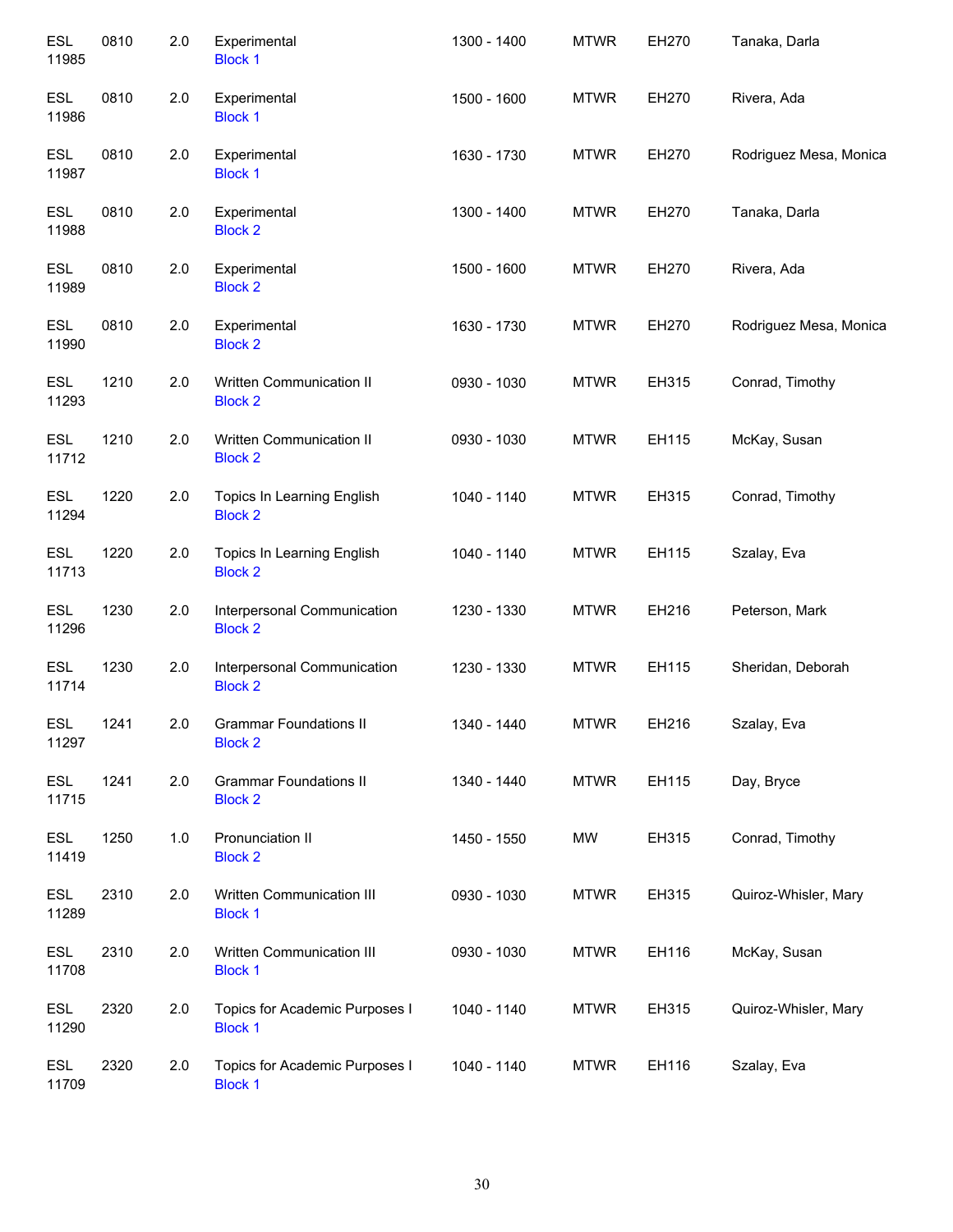| <b>ESL</b><br>11291 | 2330 | 2.0 | Academic Communication I<br><b>Block 1</b>       | 1230 - 1330 | <b>MTWR</b> | EH216 | Curtis, Giana        |
|---------------------|------|-----|--------------------------------------------------|-------------|-------------|-------|----------------------|
| <b>ESL</b><br>11710 | 2330 | 2.0 | Academic Communication I<br><b>Block 1</b>       | 1230 - 1330 | <b>MTWR</b> | EH116 | Lifferth, Lara       |
| <b>ESL</b><br>11292 | 2341 | 2.0 | Advanced Grammar I<br><b>Block 1</b>             | 1340 - 1440 | <b>MTWR</b> | EH216 | Huerta, Colleen      |
| ESL<br>11298        | 2410 | 2.0 | Written Communication IV<br><b>Block 2</b>       | 0930 - 1030 | <b>MTWR</b> | EH107 | Peterson, Mark       |
| <b>ESL</b><br>11750 | 2410 | 2.0 | Written Communication IV<br><b>Block 2</b>       | 0930 - 1030 | <b>MTWR</b> | EH116 | Smith, Brigette      |
| ESL<br>11299        | 2420 | 2.0 | Topics - Academic Purposes II<br><b>Block 2</b>  | 1040 - 1140 | <b>MTWR</b> | EH107 | Peterson, Mark       |
| <b>ESL</b><br>11751 | 2420 | 2.0 | Topics - Academic Purposes II<br><b>Block 2</b>  | 1040 - 1140 | <b>MTWR</b> | EH116 | Smith, Brigette      |
| <b>ESL</b><br>11301 | 2430 | 2.0 | Academic Communication II<br><b>Block 2</b>      | 0830 - 0925 | <b>MTWR</b> | EH315 | Sheridan, Deborah    |
| <b>ESL</b><br>11752 | 2430 | 2.0 | Academic Communication II<br><b>Block 2</b>      | 0830 - 0930 | <b>MTWR</b> | EH116 | Conrad, Timothy      |
| <b>ESL</b><br>11300 | 2441 | 2.0 | <b>Advanced Grammar II</b><br><b>Block 2</b>     | 1230 - 1330 | <b>MTWR</b> | EH315 | Szalay, Eva          |
| <b>ESL</b><br>11302 | 2510 | 3.0 | Written Communication V<br><b>Block 1</b>        | 1330 - 1610 | <b>MWF</b>  | EH107 | Curtis, Giana        |
| <b>ESL</b><br>11416 | 2510 | 3.0 | Written Communication V<br><b>Block 1</b>        | 1730 - 2030 | <b>MW</b>   | EH315 | Huerta, Colleen      |
| <b>ESL</b><br>11417 | 2520 | 3.0 | Variable Topics-Academic Study<br><b>Block 1</b> | 1730 - 2030 | <b>TR</b>   | EH107 | Huerta, Colleen      |
| <b>ESL</b><br>11418 | 2520 | 3.0 | Variable Topics-Academic Study<br><b>Block 1</b> | 1330 - 1610 | <b>TR</b>   | EH107 | Sheridan, Deborah    |
| <b>ESL</b><br>11303 | 2750 | 1.0 | <b>Special Projects</b><br><b>Block 1</b>        | <b>TBA</b>  | <b>TBA</b>  |       | Quiroz-Whisler, Mary |
| ESL<br>11305        | 2750 | 1.0 | <b>Special Projects</b><br><b>Block 1</b>        | TBA         | <b>TBA</b>  |       | Quiroz-Whisler, Mary |
| <b>ESL</b><br>11306 | 2750 | 1.0 | <b>Special Projects</b><br><b>Block 1</b>        | <b>TBA</b>  | <b>TBA</b>  |       | Curtis, Giana        |
| ESL<br>11307        | 2750 | 1.0 | <b>Special Projects</b><br><b>Block 1</b>        | <b>TBA</b>  | <b>TBA</b>  |       | Curtis, Giana        |
| <b>ESL</b><br>11308 | 2750 | 1.0 | <b>Special Projects</b><br><b>Block 1</b>        | <b>TBA</b>  | <b>TBA</b>  |       | Curtis, Giana        |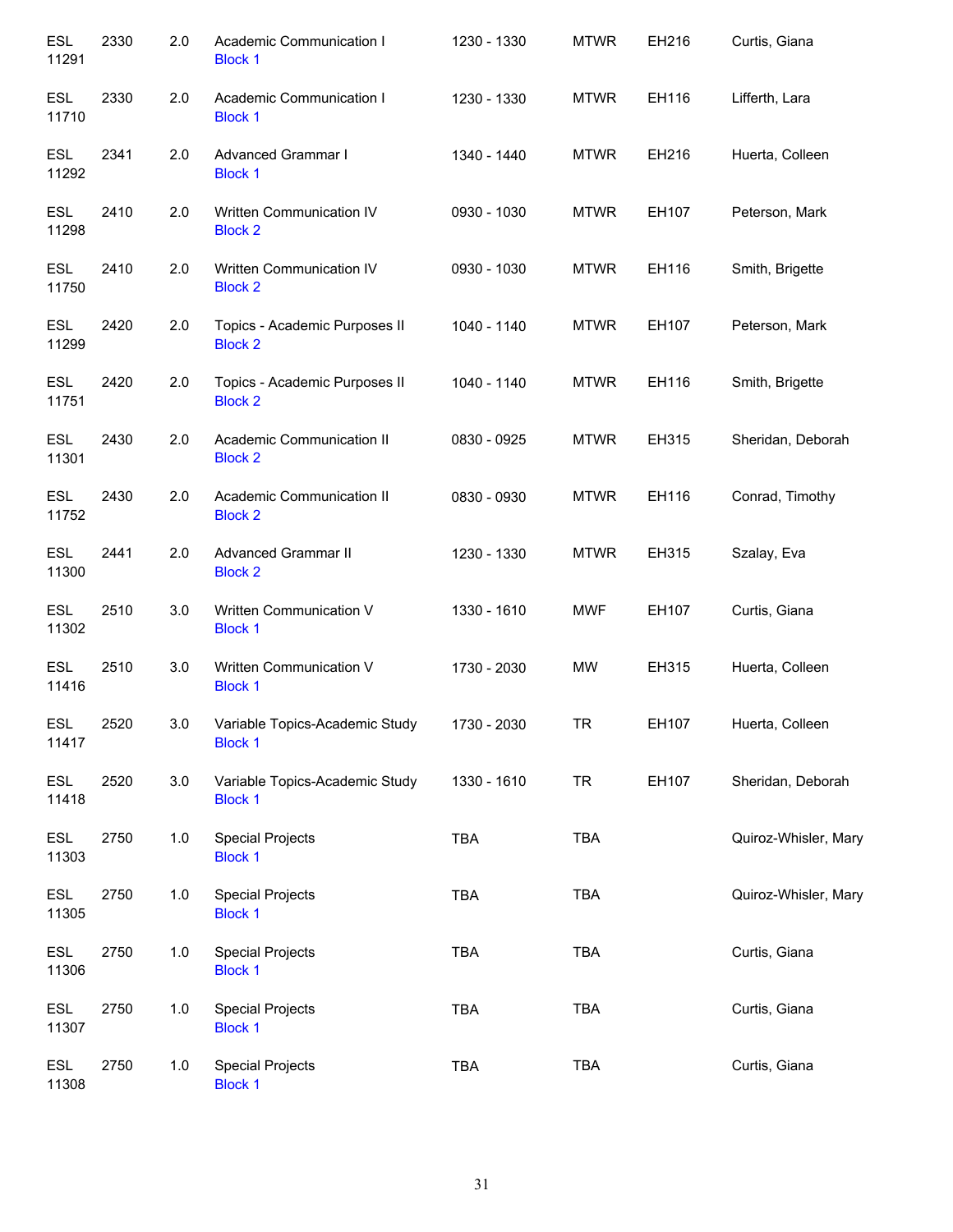| ESL<br>11309        | 2750 | 1.0   | <b>Special Projects</b><br><b>Block 1</b>                                                                                                         | <b>TBA</b>  | <b>TBA</b> |              | Curtis, Giana        |
|---------------------|------|-------|---------------------------------------------------------------------------------------------------------------------------------------------------|-------------|------------|--------------|----------------------|
| <b>ESL</b><br>11310 | 2750 | $1.0$ | <b>Special Projects</b><br><b>Block 1</b>                                                                                                         | <b>TBA</b>  | <b>TBA</b> |              | Curtis, Giana        |
| <b>ESL</b><br>11311 | 2750 | $1.0$ | <b>Special Projects</b><br><b>Block 1</b>                                                                                                         | <b>TBA</b>  | <b>TBA</b> |              | Curtis, Giana        |
| <b>ESL</b><br>11312 | 2750 | $1.0$ | <b>Special Projects</b><br><b>Block 1</b>                                                                                                         | <b>TBA</b>  | <b>TBA</b> |              | Curtis, Giana        |
| <b>ESL</b><br>11313 | 2750 | $1.0$ | <b>Special Projects</b><br><b>Block 2</b>                                                                                                         | <b>TBA</b>  | <b>TBA</b> |              | Quiroz-Whisler, Mary |
| <b>ESL</b><br>11314 | 2750 | 1.0   | <b>Special Projects</b><br><b>Block 2</b>                                                                                                         | <b>TBA</b>  | <b>TBA</b> |              | Quiroz-Whisler, Mary |
| ESL<br>11315        | 2750 | $1.0$ | <b>Special Projects</b><br><b>Block 2</b>                                                                                                         | <b>TBA</b>  | <b>TBA</b> |              | Quiroz-Whisler, Mary |
| ESL<br>11316        | 2750 | 1.0   | <b>Special Projects</b><br><b>Block 2</b>                                                                                                         | <b>TBA</b>  | <b>TBA</b> |              | Curtis, Giana        |
| ESL<br>11317        | 2750 | 1.0   | <b>Special Projects</b><br><b>Block 2</b>                                                                                                         | <b>TBA</b>  | <b>TBA</b> |              | Curtis, Giana        |
| <b>ESL</b><br>11318 | 2750 | $1.0$ | <b>Special Projects</b><br><b>Block 2</b>                                                                                                         | TBA         | <b>TBA</b> |              | Curtis, Giana        |
| <b>ESL</b><br>11319 | 2750 | 1.0   | <b>Special Projects</b><br><b>Block 2</b>                                                                                                         | <b>TBA</b>  | <b>TBA</b> |              | Curtis, Giana        |
| <b>ESL</b><br>11320 | 2750 | $1.0$ | <b>Special Projects</b><br><b>Block 2</b>                                                                                                         | <b>TBA</b>  | <b>TBA</b> |              | Curtis, Giana        |
| <b>ESL</b><br>11321 | 2750 | 1.0   | <b>Special Projects</b><br><b>Block 2</b>                                                                                                         | <b>TBA</b>  | <b>TBA</b> |              | Curtis, Giana        |
| <b>FIN</b><br>11545 | 1010 | 3.0   | <b>Personal Finance</b><br><b>Full Semester</b>                                                                                                   | <b>TBA</b>  | <b>TBA</b> | <b>OL</b>    | Livingston, E        |
|                     |      |       | To access the online course materials, please log in through<br>the student portal (eWeber) at http://weber.edu and select:<br>"current students" |             |            |              |                      |
| <b>FIN</b><br>11048 | 3200 | 3.0   | <b>Financial Management</b><br><b>Block 1</b>                                                                                                     | 1030 - 1310 | <b>TR</b>  | <b>WB121</b> | Morgan, Terrilyn     |
| <b>FIN</b><br>11049 | 3200 | 3.0   | <b>Financial Management</b><br><b>Block 1</b>                                                                                                     | 1730 - 1920 | <b>MWF</b> | <b>WB121</b> | Morgan, Terrilyn     |
| <b>FIN</b><br>11050 | 3350 | 3.0   | <b>Financial Institutions</b><br><b>Block 1</b>                                                                                                   | 0730 - 1010 | <b>TR</b>  | <b>WB120</b> | Morgan, Terrilyn     |
| <b>FIN</b><br>11546 | 3400 | 3.0   | Real Estate Principles & Pract<br><b>Full Semester</b>                                                                                            | <b>TBA</b>  | <b>TBA</b> | <b>OL</b>    | Handley, William     |
|                     |      |       | To access the online course materials, please log in through<br>the student portal (eWeber) at http://weber.edu and select:<br>"current students" |             |            |              |                      |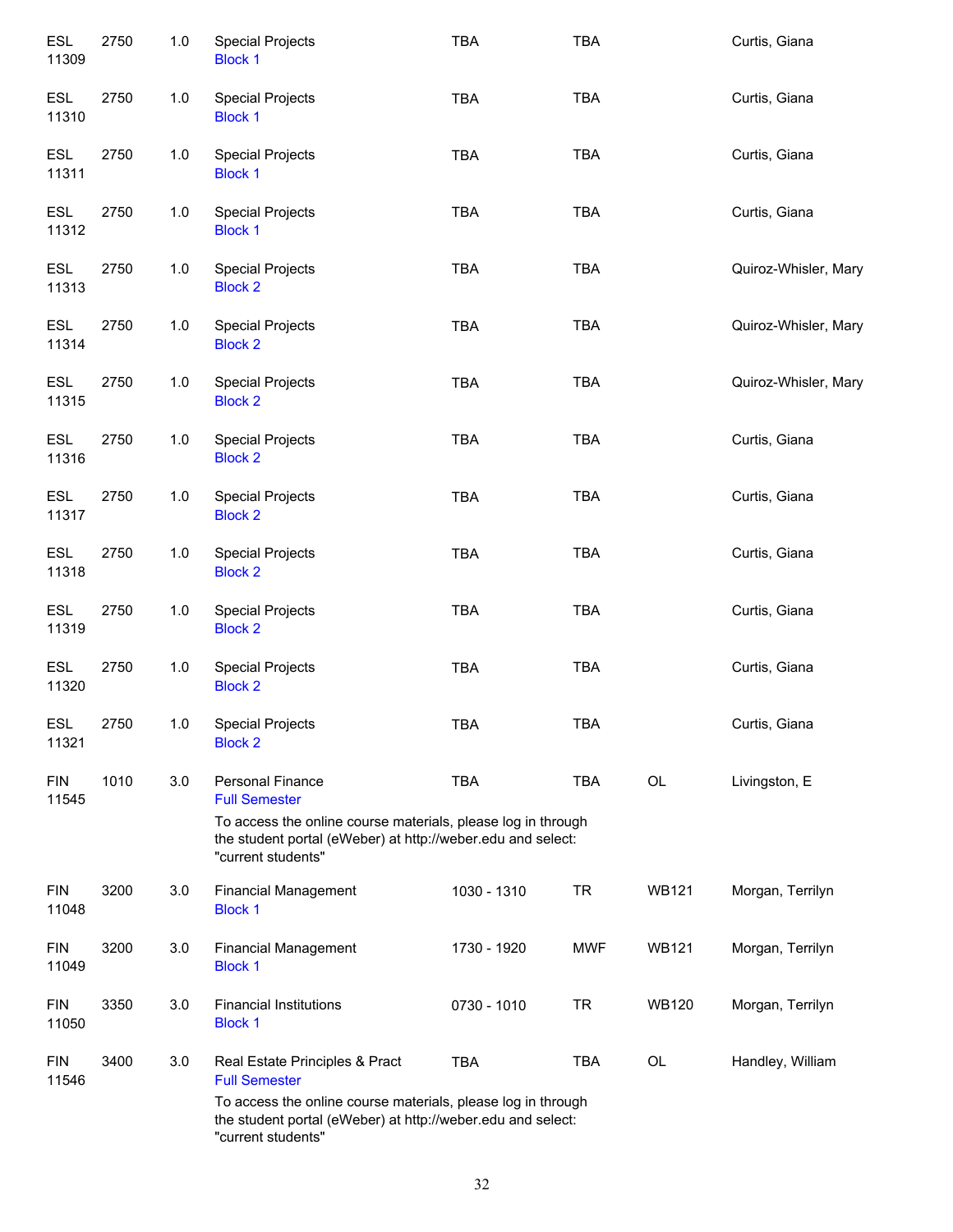| <b>FIN</b><br>11832  | 4860 | 3.0 | Finance Internship<br><b>Full Semester</b>                                                                                                        | <b>TBA</b>  | <b>TBA</b> |             | Russell, Stephen   |
|----------------------|------|-----|---------------------------------------------------------------------------------------------------------------------------------------------------|-------------|------------|-------------|--------------------|
| FL.<br>11897         | 4830 | 1.0 | <b>Directed Readings</b><br><b>Full Semester</b>                                                                                                  | <b>TBA</b>  | <b>TBA</b> |             | Mathews, Thomas    |
| FL.<br>10037         | 4990 | 0.5 | Senior Assessment<br><b>Full Semester</b>                                                                                                         | <b>TBA</b>  | <b>TBA</b> |             | Mathews, Thomas    |
|                      |      |     | This course will not meet formally. Please talk to instruct<br>or.                                                                                |             |            |             |                    |
| GEO<br>10517         | 1030 | 3.0 | PS/SI Earthquakes & Volcanoes<br><b>Block 2</b>                                                                                                   | 1730 - 2010 | <b>TR</b>  | D02321      | Larsen, David      |
| <b>GEO</b><br>10519  | 1060 | 3.0 | <b>PS Environmental Geosciences</b><br><b>Full Semester</b>                                                                                       | <b>TBA</b>  | <b>TBA</b> | <b>OL</b>   | Matyjasik, Marek   |
|                      |      |     | To access the online course materials, please log in through<br>the student portal (eWeber) at http://weber.edu and select:<br>"current students" |             |            |             |                    |
| <b>GEO</b><br>10521  | 1110 | 3.0 | PS/SI Dynam Earth: Physical Geo<br><b>Full Semester</b>                                                                                           | <b>TBA</b>  | <b>TBA</b> | <b>OL</b>   | Matyjasik, Marek   |
|                      |      |     | To access the online course materials, please log in through<br>the student portal (eWeber) at http://weber.edu and select:<br>"current students" |             |            |             |                    |
| <b>GEO</b><br>10518  | 1130 | 3.0 | PS/SI Intro to Meteorology<br><b>Block 1</b>                                                                                                      | 0930 - 1210 | <b>TR</b>  | D02105      | Ford, Richard      |
| GEO<br>11757         | 4800 | 1.0 | Independent Research<br><b>Full Semester</b>                                                                                                      | <b>TBA</b>  | <b>TBA</b> |             | Matyjasik, Marek   |
| <b>GEO</b><br>11966  | 4800 | 1.0 | Independent Research<br><b>Full Semester</b>                                                                                                      | <b>TBA</b>  | <b>TBA</b> |             | Ford, Richard      |
| GEO<br>11827         | 4890 | 1.0 | Cooperative Work Experience<br><b>Full Semester</b>                                                                                               | <b>TBA</b>  | <b>TBA</b> |             | Hernandez, Michael |
| <b>GEOG</b><br>10233 | 1000 | 3.0 | PS/SI Natural Envmnts of Earth<br><b>Block 2</b>                                                                                                  | 0930 - 1210 | <b>TR</b>  | D02322      | Hadfield, Kimball  |
| <b>GEOG</b><br>10965 | 1000 | 3.0 | PS/SI Natural Envmnts of Earth<br><b>Block 1</b>                                                                                                  | 0830 - 1110 | <b>MW</b>  | LL125       | Lang, Anna         |
| <b>GEOG</b><br>10969 | 1000 | 3.0 | PS/SI Natural Envmnts of Earth<br><b>Block 2</b>                                                                                                  | 0830 - 1110 | MW         | <b>SS48</b> | Callahan, Heather  |
| <b>GEOG</b><br>10970 | 1300 | 3.0 | SS/DV Places & Peoples World<br><b>Block 1</b>                                                                                                    | 0830 - 1110 | <b>TR</b>  | <b>SS48</b> | Dickie, Wendy      |
| <b>GEOG</b><br>11032 | 1300 | 3.0 | SS/DV Places & Peoples World<br><b>Block 2</b>                                                                                                    | 1630 - 1910 | <b>MW</b>  | WW103       | Richards, Paul     |
| <b>GEOG</b><br>10973 | 4800 | 1.0 | <b>Individual Research</b><br><b>Full Semester</b>                                                                                                | <b>TBA</b>  | <b>TBA</b> |             | Elliott, Harold    |
| <b>GEOG</b><br>10975 | 4800 | 1.0 | Individual Research<br><b>Full Semester</b>                                                                                                       | <b>TBA</b>  | <b>TBA</b> |             | Elliott, Harold    |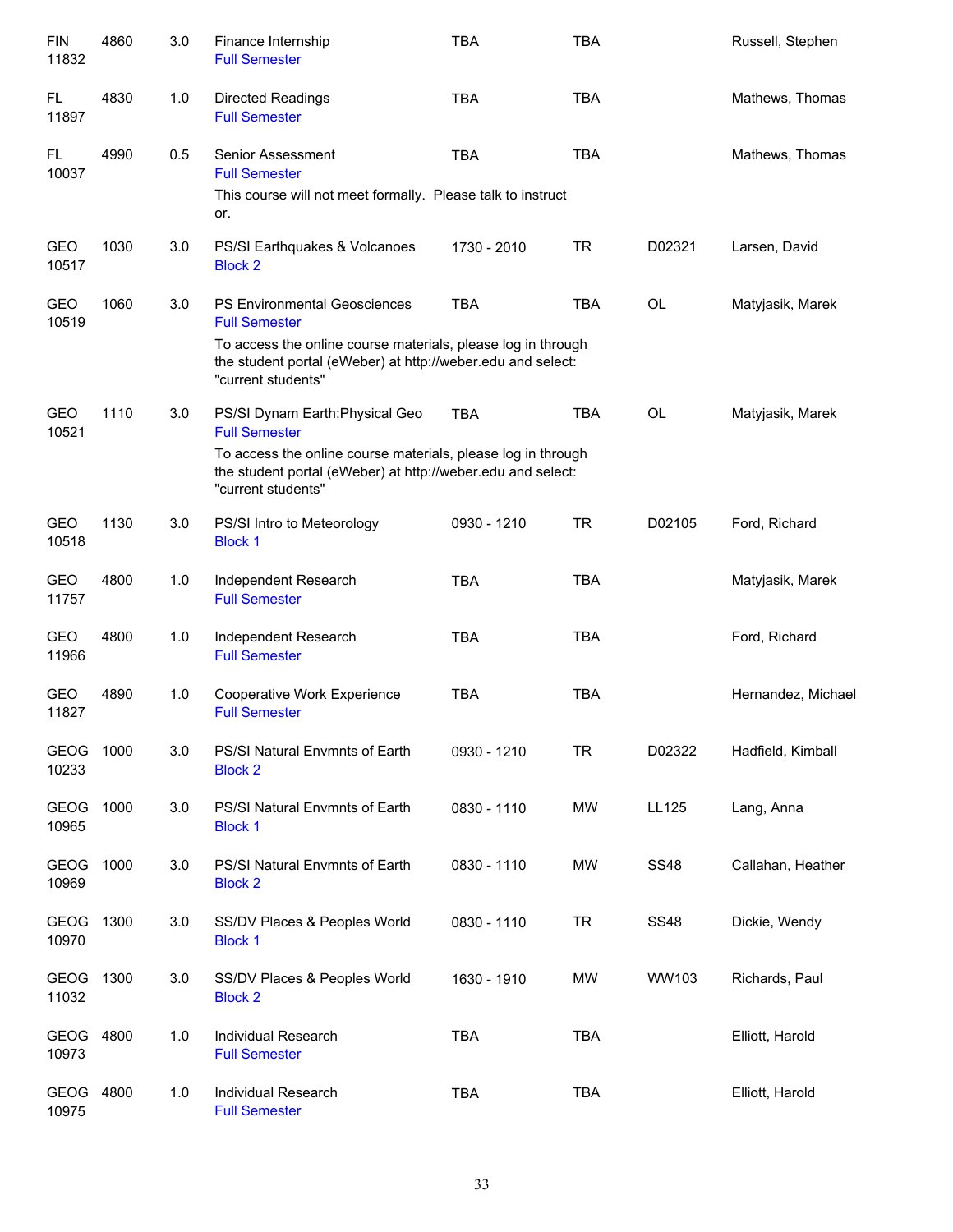| GEOG 4800<br>10976 | 1.0 | Individual Research<br><b>Full Semester</b>         | <b>TBA</b> | <b>TBA</b> | Elliott, Harold |
|--------------------|-----|-----------------------------------------------------|------------|------------|-----------------|
| GEOG 4800<br>10978 | 1.0 | <b>Individual Research</b><br><b>Full Semester</b>  | <b>TBA</b> | <b>TBA</b> | Dorsey, Bryan   |
| GEOG 4800<br>10980 | 1.0 | <b>Individual Research</b><br><b>Full Semester</b>  | <b>TBA</b> | <b>TBA</b> | Dorsey, Bryan   |
| GEOG 4800<br>10981 | 1.0 | Individual Research<br><b>Full Semester</b>         | <b>TBA</b> | <b>TBA</b> | Dorsey, Bryan   |
| GEOG 4800<br>10982 | 1.0 | Individual Research<br><b>Full Semester</b>         | <b>TBA</b> | <b>TBA</b> | Ewert, Eric     |
| GEOG 4800<br>10984 | 1.0 | Individual Research<br><b>Full Semester</b>         | <b>TBA</b> | <b>TBA</b> | Ewert, Eric     |
| GEOG 4800<br>10985 | 1.0 | Individual Research<br><b>Full Semester</b>         | <b>TBA</b> | <b>TBA</b> | Ewert, Eric     |
| GEOG 4800<br>10986 | 1.0 | Individual Research<br><b>Full Semester</b>         | <b>TBA</b> | <b>TBA</b> | Lang, Anna      |
| GEOG 4800<br>10987 | 1.0 | Individual Research<br><b>Full Semester</b>         | <b>TBA</b> | <b>TBA</b> | Lang, Anna      |
| GEOG 4800<br>10988 | 1.0 | Individual Research<br><b>Full Semester</b>         | <b>TBA</b> | <b>TBA</b> | Lang, Anna      |
| GEOG 4800<br>10989 | 1.0 | Individual Research<br><b>Full Semester</b>         | <b>TBA</b> | <b>TBA</b> | Rich, Julie     |
| GEOG 4800<br>10990 | 1.0 | Individual Research<br><b>Full Semester</b>         | <b>TBA</b> | <b>TBA</b> | Rich, Julie     |
| GEOG 4800<br>10992 | 1.0 | Individual Research<br><b>Full Semester</b>         | <b>TBA</b> | <b>TBA</b> | Rich, Julie     |
| GEOG 4890<br>10999 | 1.0 | Cooperative Work Experience<br><b>Full Semester</b> | <b>TBA</b> | <b>TBA</b> | Dorsey, Bryan   |
| GEOG 4890<br>11000 | 1.0 | Cooperative Work Experience<br><b>Full Semester</b> | <b>TBA</b> | <b>TBA</b> | Dorsey, Bryan   |
| GEOG 4890<br>11001 | 1.0 | Cooperative Work Experience<br><b>Full Semester</b> | <b>TBA</b> | <b>TBA</b> | Dorsey, Bryan   |
| GEOG 4890<br>11033 | 1.0 | Cooperative Work Experience<br><b>Full Semester</b> | <b>TBA</b> | <b>TBA</b> | Ewert, Eric     |
| GEOG 4890<br>11034 | 1.0 | Cooperative Work Experience<br><b>Full Semester</b> | <b>TBA</b> | <b>TBA</b> | Ewert, Eric     |
| GEOG 4890<br>11035 | 1.0 | Cooperative Work Experience<br><b>Full Semester</b> | TBA        | <b>TBA</b> | Ewert, Eric     |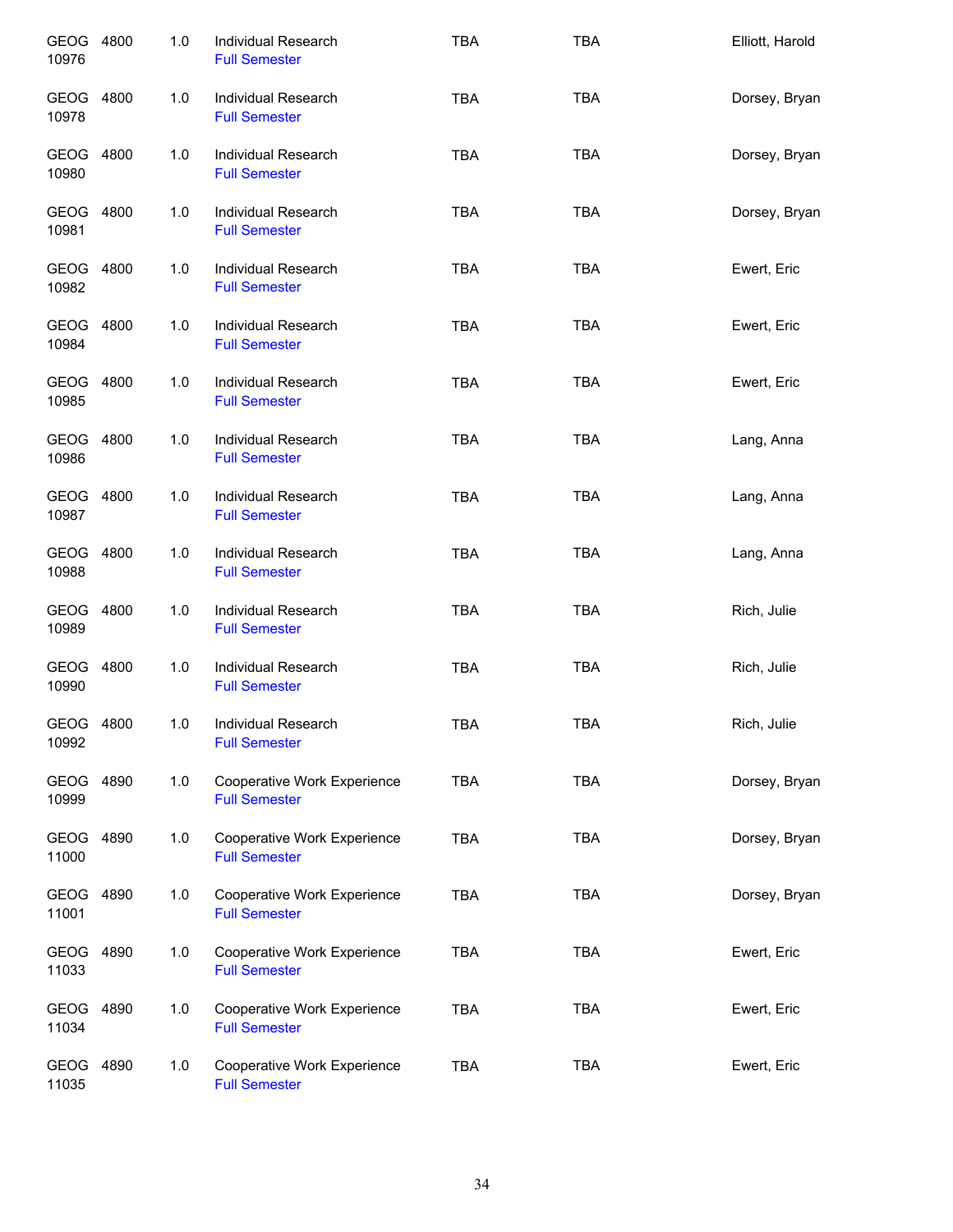| GEOG<br>11036        | 4890 | 1.0 | Cooperative Work Experience<br><b>Full Semester</b>                                                                                                                                                   | <b>TBA</b>  | <b>TBA</b> |           | Rich, Julie            |
|----------------------|------|-----|-------------------------------------------------------------------------------------------------------------------------------------------------------------------------------------------------------|-------------|------------|-----------|------------------------|
| GEOG<br>11037        | 4890 | 1.0 | Cooperative Work Experience<br><b>Full Semester</b>                                                                                                                                                   | <b>TBA</b>  | <b>TBA</b> |           | Rich, Julie            |
| GEOG<br>11038        | 4890 | 1.0 | Cooperative Work Experience<br><b>Full Semester</b>                                                                                                                                                   | <b>TBA</b>  | <b>TBA</b> |           | Rich, Julie            |
| <b>GERT</b><br>10827 | 3600 | 3.0 | SI Social Statistics<br><b>Full Semester</b><br>To access the online course materials, please log in through<br>the student portal (eWeber) at http://weber.edu and select:<br>"current students"     | <b>TBA</b>  | <b>TBA</b> | <b>OL</b> | Kennedy-Pressey, Kerry |
| <b>GERT</b><br>11837 | 4830 | 2.0 | Readings and/or Projects<br><b>Full Semester</b><br>Registration by instructor approval                                                                                                               | <b>TBA</b>  | <b>TBA</b> |           | Bigler, Mark           |
| <b>GERT</b><br>11836 | 4861 | 2.0 | <b>Advanced Field Practicum</b><br><b>Full Semester</b><br>Registration by instructor approval                                                                                                        | <b>TBA</b>  | <b>TBA</b> |           | Vigil, Steven          |
| <b>GRMN</b><br>10050 | 1000 | 1.0 | <b>Proficiency Development</b><br><b>Full Semester</b>                                                                                                                                                | 1730 - 1920 | W          | EH117     | Szalay, Eva            |
| <b>GRMN</b><br>11957 | 1000 | 1.0 | <b>Proficiency Development</b><br><b>Full Semester</b><br>See instructor for class times.                                                                                                             | <b>TBA</b>  | <b>TBA</b> |           | Szalay, Eva            |
| <b>GRMN</b><br>11748 | 3850 | 1.0 | Study Abroad<br><b>Full Semester</b>                                                                                                                                                                  | <b>TBA</b>  | <b>TBA</b> |           | Szalay, Eva            |
| <b>GRMN</b><br>11749 | 4850 | 1.0 | <b>Study Abroad</b><br><b>Full Semester</b>                                                                                                                                                           | <b>TBA</b>  | <b>TBA</b> |           | Szalay, Eva            |
| <b>HAS</b><br>10571  | 3000 | 3.0 | The Health Care System<br><b>Block 1</b>                                                                                                                                                              | <b>TBA</b>  | <b>TBA</b> | <b>OL</b> | Dahlkemper, Richard    |
|                      |      |     | To access the online course materials, please log in through<br>the student portal (eWeber) at http://weber.edu and select:<br>"current students"                                                     |             |            |           |                        |
| HAS<br>10579         | 3020 | 3.0 | Health Care Marketing<br><b>Block 1</b><br>To access the online course materials, please log in through<br>the student portal (eWeber) at http://weber.edu and select:<br>"current students"          | <b>TBA</b>  | TBA        | OL        | Dahlkemper, Richard    |
| HAS<br>10581         | 3150 | 3.0 | Com Health Agencies & Services<br><b>Block 1</b><br>To access the online course materials, please log in through<br>the student portal (eWeber) at http://weber.edu and select:<br>"current students" | TBA         | TBA        | OL        | Snow, Michelle         |
| <b>HAS</b><br>10582  | 3190 | 3.0 | DV Cultural Divers in Patient<br><b>Block 1</b><br>To access the online course materials, please log in through<br>the student portal (eWeber) at http://weber.edu and select:<br>"current students"  | <b>TBA</b>  | TBA        | OL        | Johnson, Kenneth       |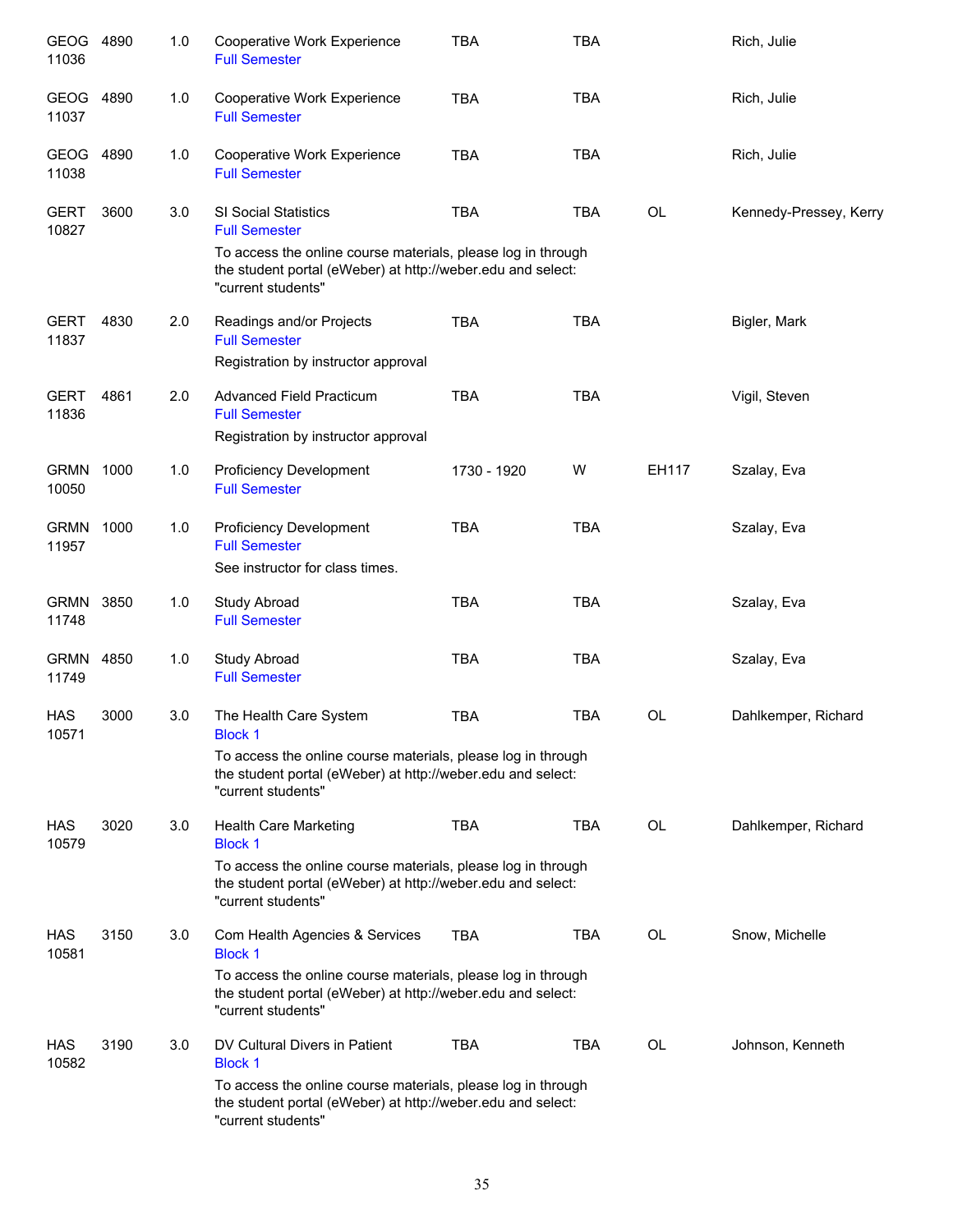| HAS<br>10583        | 3240 | 3.0 | Human Resource Develpmnt HC<br><b>Full Semester</b>                                                                                               | <b>TBA</b> | <b>TBA</b> | OL        | Snow, Michelle   |
|---------------------|------|-----|---------------------------------------------------------------------------------------------------------------------------------------------------|------------|------------|-----------|------------------|
|                     |      |     | To access the online course materials, please log in through<br>the student portal (eWeber) at http://weber.edu and select:<br>"current students" |            |            |           |                  |
| <b>HAS</b><br>10584 | 3260 | 3.0 | Administrative/Supervisor Theo<br><b>Block 1</b>                                                                                                  | <b>TBA</b> | <b>TBA</b> | <b>OL</b> | Burton, Lloyd    |
|                     |      |     | To access the online course materials, please log in through<br>the student portal (eWeber) at http://weber.edu and select:<br>"current students" |            |            |           |                  |
| <b>HAS</b><br>10585 | 4620 | 3.0 | International Health Care<br><b>Block 1</b>                                                                                                       | <b>TBA</b> | <b>TBA</b> | OL        | Pratt, Judith    |
|                     |      |     | To access the online course materials, please log in through<br>the student portal (eWeber) at http://weber.edu and select:<br>"current students" |            |            |           |                  |
| <b>HAS</b><br>11173 | 4800 | 1.0 | Individual Study<br><b>Full Semester</b>                                                                                                          | <b>TBA</b> | <b>TBA</b> |           | Burton, Lloyd    |
| <b>HAS</b><br>11175 | 4800 | 1.0 | Individual Study<br><b>Full Semester</b>                                                                                                          | <b>TBA</b> | <b>TBA</b> |           | Burton, Lloyd    |
| <b>HAS</b><br>11176 | 4800 | 1.0 | Individual Study<br><b>Full Semester</b>                                                                                                          | <b>TBA</b> | <b>TBA</b> |           | Burton, Lloyd    |
| <b>HAS</b><br>11177 | 4860 | 2.0 | Practicum/Internship<br><b>Full Semester</b>                                                                                                      | <b>TBA</b> | <b>TBA</b> |           | Burton, Lloyd    |
| <b>HAS</b><br>11178 | 4860 | 2.0 | Practicum/Internship<br><b>Full Semester</b>                                                                                                      | <b>TBA</b> | <b>TBA</b> |           | Burton, Lloyd    |
| <b>HAS</b><br>11179 | 4860 | 2.0 | Practicum/Internship<br><b>Full Semester</b>                                                                                                      | <b>TBA</b> | <b>TBA</b> |           | Burton, Lloyd    |
| <b>HIM</b><br>10588 | 2300 | 3.0 | Diagnosis Coding<br><b>Full Semester</b>                                                                                                          | <b>TBA</b> | <b>TBA</b> | OL        | Carter, Darcy    |
|                     |      |     | To access the online course materials, please log in through<br>the student portal (eWeber) at http://weber.edu and select:<br>"current students" |            |            |           |                  |
| HIM<br>10591        | 2320 | 3.0 | Ambulatory/Physician Office Co<br><b>Full Semester</b>                                                                                            | <b>TBA</b> | TBA        | <b>OL</b> | Shaw, Patricia   |
|                     |      |     | To access the online course materials, please log in through<br>the student portal (eWeber) at http://weber.edu and select:<br>"current students" |            |            |           |                  |
| <b>HIM</b><br>10593 | 2330 | 2.0 | Class Systems Topics/Reimburse<br><b>Full Semester</b>                                                                                            | <b>TBA</b> | <b>TBA</b> | OL        | Shaw, Patricia   |
|                     |      |     | To access the online course materials, please log in through<br>the student portal (eWeber) at http://weber.edu and select:<br>"current students" |            |            |           |                  |
| <b>HIM</b><br>10635 | 3000 | 3.0 | Computer Applications in HIth<br><b>Block 1</b>                                                                                                   | <b>TBA</b> | <b>TBA</b> | OL        | Merkley, Heather |
|                     |      |     | To access the online course materials, please log in through<br>the student portal (eWeber) at http://weber.edu and select:<br>"current students" |            |            |           |                  |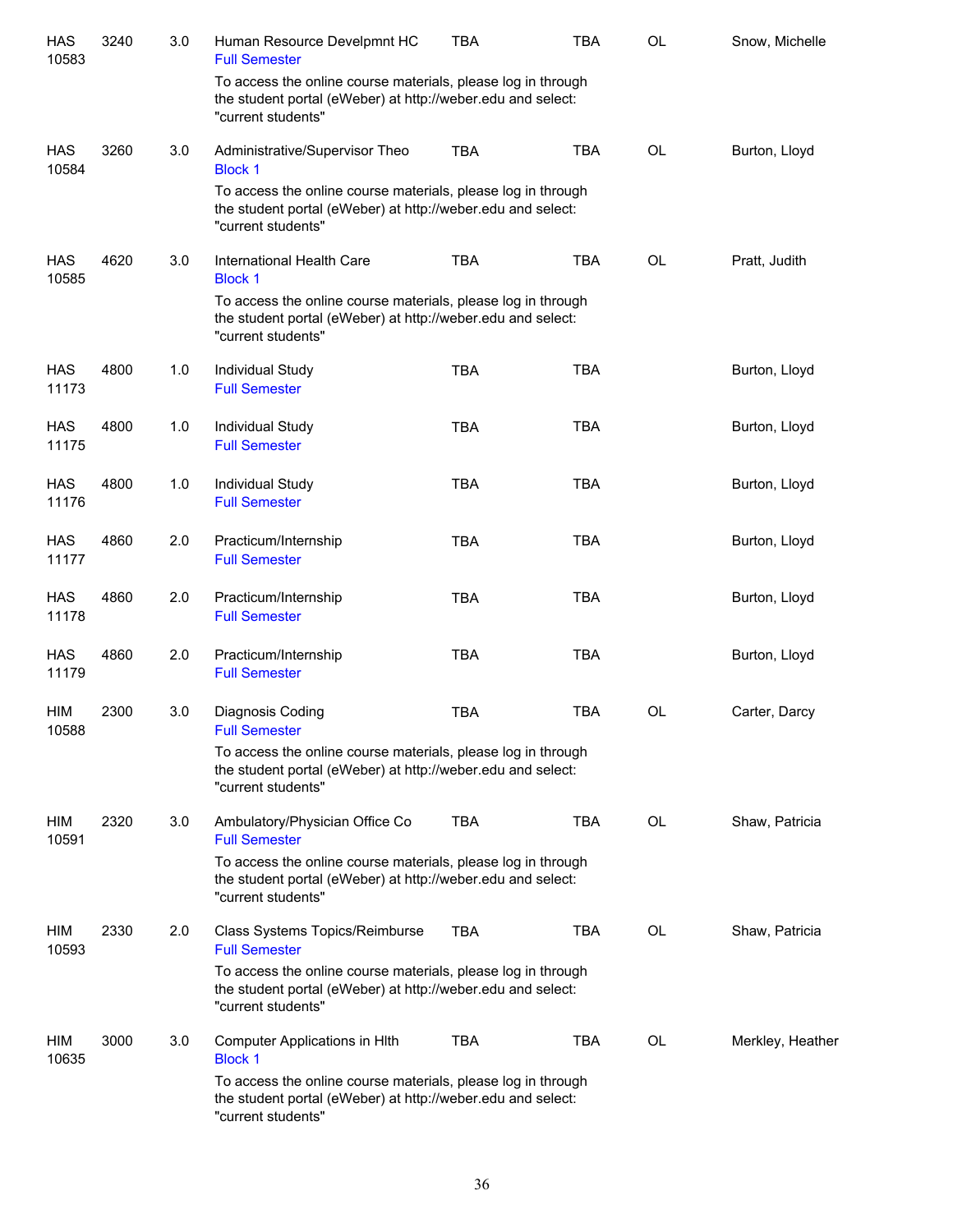| HIM<br>10636         | 3200 | 3.0 | SI Epidemiology & Biostatistic<br><b>Full Semester</b>                                                                                            | <b>TBA</b>  | <b>TBA</b> | <b>OL</b>    | Burton, Lloyd     |
|----------------------|------|-----|---------------------------------------------------------------------------------------------------------------------------------------------------|-------------|------------|--------------|-------------------|
|                      |      |     | To access the online course materials, please log in through<br>the student portal (eWeber) at http://weber.edu and select:<br>"current students" |             |            |              |                   |
| HIM<br>10637         | 3300 | 3.0 | Intro Quality Improve Hith Car<br><b>Full Semester</b>                                                                                            | <b>TBA</b>  | <b>TBA</b> | <b>OL</b>    | Shaw, Patricia    |
|                      |      |     | To access the online course materials, please log in through<br>the student portal (eWeber) at http://weber.edu and select:<br>"current students" |             |            |              |                   |
| <b>HIST</b><br>10561 | 1500 | 3.0 | SS World History to 1500<br><b>Block 1</b>                                                                                                        | 1730 - 2010 | <b>TR</b>  | SS201        | Ibarguen, John    |
| <b>HIST</b><br>11448 | 1510 | 3.0 | SS/DV World Hist 1500 to Pres<br><b>Block 1</b>                                                                                                   | 0930 - 1210 | <b>TR</b>  | D02113       | Andersen, Rebecca |
| <b>HIST</b><br>10554 | 1700 | 3.0 | Al American Civilization<br><b>Block 1</b>                                                                                                        | 0930 - 1120 | <b>MWF</b> | SS219        | Ulibarri, Richard |
| <b>HIST</b><br>11273 | 1700 | 3.0 | Al American Civilization<br><b>Full Semester</b>                                                                                                  | <b>TBA</b>  | <b>TBA</b> | <b>OL</b>    | Sessions, Gene    |
|                      |      |     | To access the online course materials, please log in through<br>the student portal (eWeber) at http://weber.edu and select:<br>"current students" |             |            |              |                   |
| <b>HIST</b><br>11278 | 1700 | 3.0 | Al American Civilization<br><b>Full Semester</b>                                                                                                  | 1730 - 2010 | Т          | D02320       | Smith, Tracey     |
| <b>HIST</b><br>11279 | 1700 | 3.0 | Al American Civilization<br><b>Full Semester</b>                                                                                                  | 0730 - 0820 | <b>MWF</b> | D02320       | Kronmiller, Jay   |
| <b>HIST</b><br>11280 | 1700 | 3.0 | Al American Civilization<br><b>Full Semester</b>                                                                                                  | 1830 - 2110 | М          | D02320       | Kronmiller, Jay   |
| <b>HIST</b><br>11281 | 1700 | 3.0 | Al American Civilization<br><b>Block 1</b>                                                                                                        | 0830 - 1110 | <b>TR</b>  | D02320       | Greenwell, Scott  |
| <b>HIST</b><br>11700 | 1700 | 3.0 | Al American Civilization<br><b>Block 1</b>                                                                                                        | 1730 - 2010 | <b>TR</b>  | SS219        | Greenwell, Scott  |
| <b>HIST</b><br>10563 | 2700 | 3.0 | Al History of the U.S. to 1877<br><b>Block 1</b>                                                                                                  | 0930 - 1120 | <b>MWF</b> | <b>SS274</b> | Sillito, John     |
| <b>HIST</b><br>10559 | 3050 | 3.0 | DV History of U.S. Latinos<br><b>Block 1</b>                                                                                                      | 0930 - 1210 | <b>TR</b>  | SS201        | Ibarguen, John    |
| <b>HIST</b><br>10538 | 4110 | 3.0 | DV Hist of Amer West to 1900<br><b>Full Semester</b>                                                                                              | 0900 - 1015 | <b>TR</b>  | SS217        | Ulibarri, Richard |
| <b>HIST</b><br>11450 | 4500 | 3.0 | Teaching Soc. Studies in 5-12<br><b>Block 1</b>                                                                                                   | 1330 - 1610 | <b>MW</b>  | D02320       | Hadley, Van       |
| <b>HIST</b><br>10539 | 4510 | 3.0 | DV Twentieth Century World<br><b>Full Semester</b>                                                                                                | 1730 - 2010 | Τ          | <b>SS274</b> | Swedin, Eric      |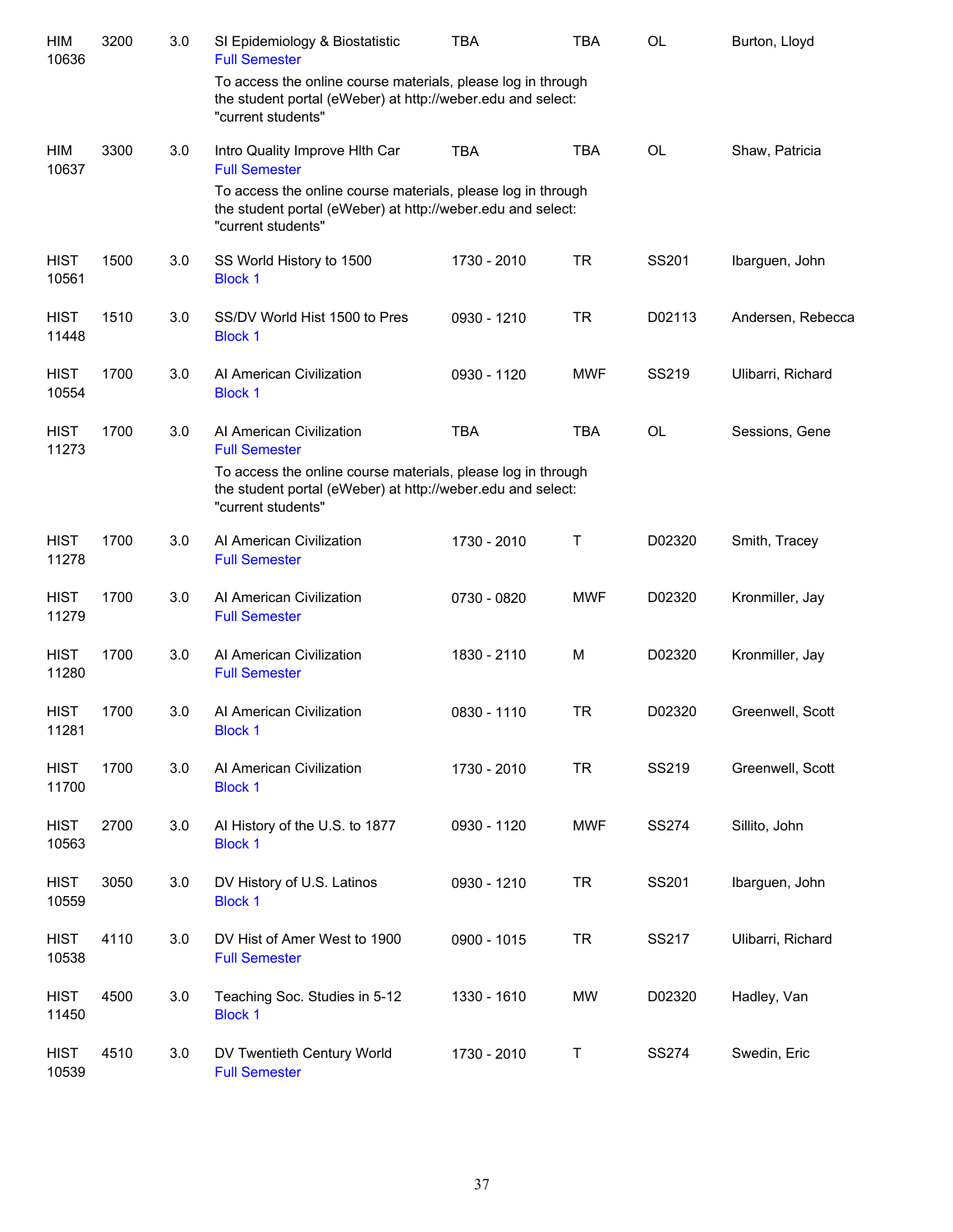| <b>HIST</b><br>10565 | 4720 | 3.0 | Issues and Topics in European<br><b>Block 2</b><br>POST SOVIET RUSSIA                                                                                                          | 0930 - 1120 | <b>MWF</b> | <b>SS274</b> | Larkin, Larae   |
|----------------------|------|-----|--------------------------------------------------------------------------------------------------------------------------------------------------------------------------------|-------------|------------|--------------|-----------------|
| <b>HIST</b><br>10544 | 4830 | 1.0 | <b>Directed Readings</b><br><b>Full Semester</b><br>CONTACT HISTORY DEPARTMENT SECRETARY TO OBTAIN DIRECTED<br>READING CONTRACT BEFORE OVERRIDE CAN BE PROCESSED               | <b>TBA</b>  | <b>TBA</b> |              | Matt, Susan     |
| <b>HIST</b><br>10545 | 4830 | 1.0 | <b>Directed Readings</b><br><b>Full Semester</b><br>CONTACT HISTORY DEPARTMENT SECRETARY TO OBTAIN DIRECTED<br>READING CONTRACT BEFORE OVERRIDE CAN BE PROCESSED               | TBA         | <b>TBA</b> |              | Matt, Susan     |
| <b>HIST</b><br>10546 | 4830 | 1.0 | <b>Directed Readings</b><br><b>Full Semester</b><br>CONTACT HISTORY DEPARTMENT SECRETARY TO OBTAIN DIRECTED<br>READING CONTRACT BEFORE OVERRIDE CAN BE PROCESSED               | <b>TBA</b>  | <b>TBA</b> |              | Matt, Susan     |
| <b>HIST</b><br>10547 | 4860 | 1.0 | Internship in Historical Study<br><b>Full Semester</b><br>CONTACT DR. KATHRYN MACKAY TO OBTAIN INTERN APPLICATION<br>BEFORE OVERRIDE CAN BE PROCESSED                          | TBA         | <b>TBA</b> |              | MacKay, Kathryn |
| <b>HIST</b><br>10548 | 4860 | 1.0 | Internship in Historical Study<br><b>Full Semester</b><br>CONTACT DR. KATHRYN MACKAY TO OBTAIN INTERN APPLICATION<br>BEFORE OVERRIDE CAN BE PROCESSED                          | <b>TBA</b>  | <b>TBA</b> |              | MacKay, Kathryn |
| <b>HIST</b><br>10549 | 4860 | 1.0 | Internship in Historical Study<br><b>Full Semester</b><br>CONTACT DR. KATHRYN MACKAY TO OBTAIN INTERN APPLICATION<br>BEFORE OVERRIDE CAN BE PROCESSED                          | <b>TBA</b>  | <b>TBA</b> |              | MacKay, Kathryn |
| <b>HIST</b><br>10550 | 4860 | 1.0 | Internship in Historical Study<br><b>Full Semester</b><br>CONTACT DR. KATHRYN MACKAY TO OBTAIN INTERN APPLICATION<br>BEFORE OVERRIDE CAN BE PROCESSED                          | <b>TBA</b>  | <b>TBA</b> |              | MacKay, Kathryn |
| <b>HIST</b><br>10551 | 4860 | 1.0 | Internship in Historical Study<br><b>Full Semester</b><br>CONTACT DR. KATHRYN MACKAY TO OBTAIN INTERN APPLICATION<br>BEFORE OVERRIDE CAN BE PROCESSED                          | TBA         | <b>TBA</b> |              | MacKay, Kathryn |
| <b>HIST</b><br>10552 | 4860 | 1.0 | Internship in Historical Study<br><b>Full Semester</b><br>CONTACT DR. KATHRYN MACKAY TO OBTAIN INTERN APPLICATION<br>BEFORE OVERRIDE CAN BE PROCESSED                          | TBA         | <b>TBA</b> |              | MacKay, Kathryn |
| <b>HIST</b><br>10541 | 4890 | 1.0 | Cooperative Work Experience<br><b>Full Semester</b><br>CONTACT HISTORY DEPARTMENT SECRETARY TO OBTAIN COOPERATIVE<br>WORK EXPERIENCE CONTRACT BEFORE OVERRIDE CAN BE PROCESSED | TBA         | <b>TBA</b> |              | Matt, Susan     |
| <b>HIST</b><br>10542 | 4890 | 1.0 | Cooperative Work Experience<br><b>Full Semester</b><br>CONTACT HISTORY DEPARTMENT SECRETARY TO OBTAIN COOPERATIVE<br>WORK EXPERIENCE CONTRACT BEFORE OVERRIDE CAN BE PROCESSED | <b>TBA</b>  | <b>TBA</b> |              | Matt, Susan     |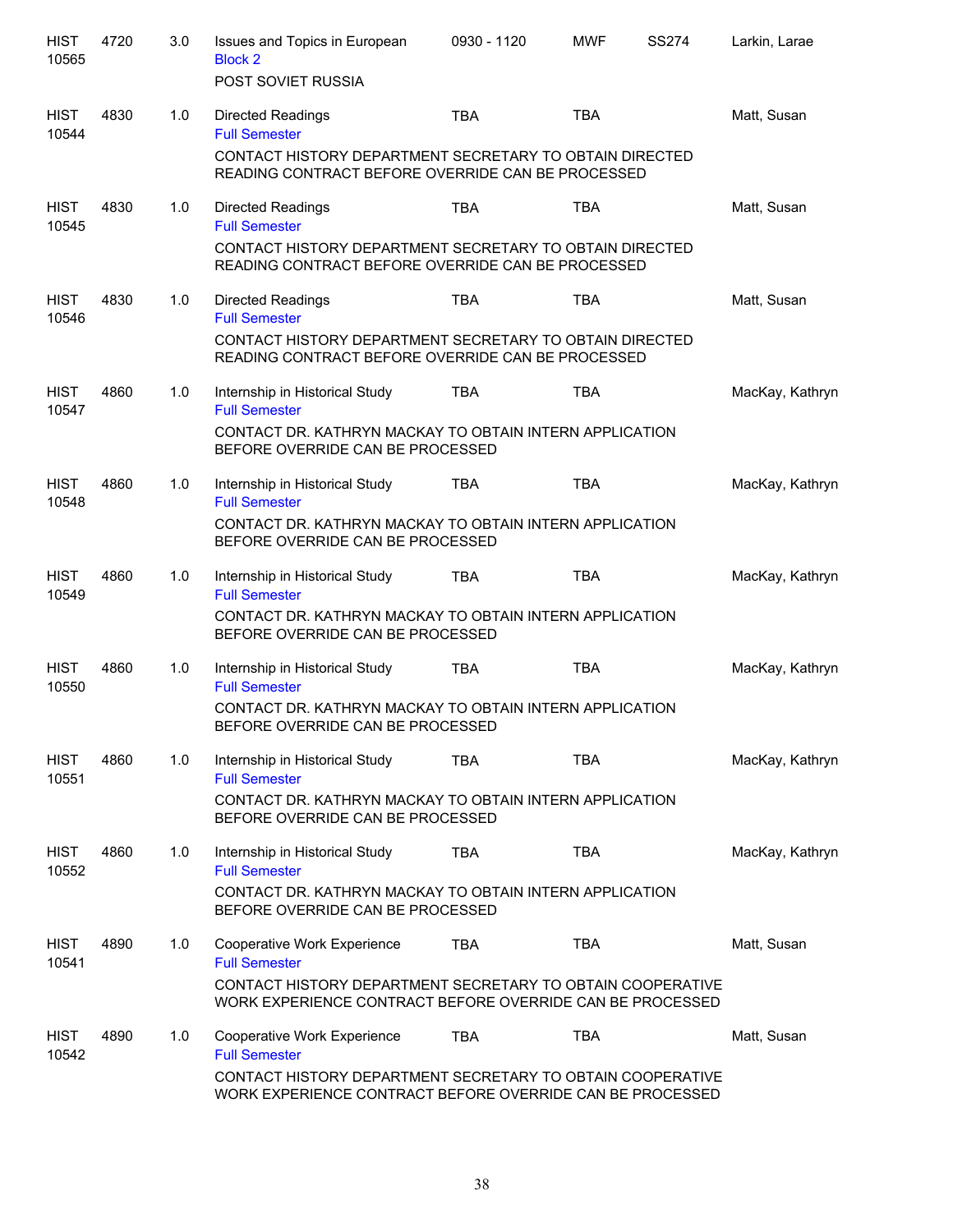| <b>HIST</b><br>10543 | 4890 | 1.0 | Cooperative Work Experience<br><b>Full Semester</b><br>CONTACT HISTORY DEPARTMENT SECRETARY TO OBTAIN COOPERATIVE<br>WORK EXPERIENCE CONTRACT BEFORE OVERRIDE CAN BE PROCESSED | <b>TBA</b>  | <b>TBA</b> |              | Matt, Susan             |
|----------------------|------|-----|--------------------------------------------------------------------------------------------------------------------------------------------------------------------------------|-------------|------------|--------------|-------------------------|
| <b>HIST</b>          | 4890 | 1.0 | Cooperative Work Experience                                                                                                                                                    | <b>TBA</b>  | <b>TBA</b> |              | Matt, Susan             |
| 10590                |      |     | <b>Full Semester</b><br>CONTACT HISTORY DEPARTMENT SECRETARY TO OBTAIN COOPERATIVE<br>WORK EXPERIENCE CONTRACT BEFORE OVERRIDE CAN BE PROCESSED                                |             |            |              |                         |
| <b>HIST</b><br>10592 | 4890 | 1.0 | Cooperative Work Experience<br><b>Full Semester</b>                                                                                                                            | <b>TBA</b>  | <b>TBA</b> |              | Matt, Susan             |
|                      |      |     | CONTACT HISTORY DEPARTMENT SECRETARY TO OBTAIN COOPERATIVE<br>WORK EXPERIENCE CONTRACT BEFORE OVERRIDE CAN BE PROCESSED                                                        |             |            |              |                         |
| <b>HIST</b><br>10594 | 4890 | 1.0 | Cooperative Work Experience<br><b>Full Semester</b>                                                                                                                            | <b>TBA</b>  | <b>TBA</b> |              | Matt, Susan             |
|                      |      |     | CONTACT HISTORY DEPARTMENT SECRETARY TO OBTAIN COOPERATIVE<br>WORK EXPERIENCE CONTRACT BEFORE OVERRIDE CAN BE PROCESSED                                                        |             |            |              |                         |
| <b>HIST</b><br>10540 | 4990 | 3.0 | Senior Seminar<br><b>Full Semester</b>                                                                                                                                         | 1730 - 2020 | W          | <b>SS274</b> | Swedin, Eric            |
| <b>HLTH</b><br>11462 | 1030 | 3.0 | SS Healthy Lifestyles<br><b>Full Semester</b>                                                                                                                                  | <b>TBA</b>  | <b>TBA</b> | OL           | Olpin, Shanyn           |
|                      |      |     | To access the online course materials, please log in through<br>the student portal (eWeber) at http://weber.edu and select:<br>"current students"                              |             |            |              |                         |
| <b>HLTH</b><br>11463 | 1030 | 3.0 | <b>SS Healthy Lifestyles</b><br><b>Full Semester</b>                                                                                                                           | <b>TBA</b>  | <b>TBA</b> | <b>OL</b>    | Eisenbarth, Christopher |
|                      |      |     | To access the online course materials, please log in through<br>the student portal (eWeber) at http://weber.edu and select:<br>"current students"                              |             |            |              |                         |
| <b>HLTH</b><br>10893 | 1110 | 3.0 | <b>Stress Management</b><br><b>Block 1</b>                                                                                                                                     | 0930 - 1120 | <b>MWF</b> | <b>SW62</b>  | Olpin, Michael          |
| <b>HLTH</b><br>11461 | 1110 | 3.0 | <b>Stress Management</b><br><b>Full Semester</b>                                                                                                                               | <b>TBA</b>  | <b>TBA</b> | <b>OL</b>    | Olpin, Michael          |
|                      |      |     | To access the online course materials, please log in through<br>the student portal (eWeber) at http://weber.edu and select:<br>"current students"                              |             |            |              |                         |
| <b>HLTH</b><br>10887 | 1300 | 2.0 | First Aid: Resp to Emergencies<br><b>Block 2</b>                                                                                                                               | 1730 - 2100 | Τ          | <b>SW68</b>  | Stone, Lester           |
|                      |      |     | \$15 Lab Fee                                                                                                                                                                   |             |            |              |                         |
| <b>HLTH</b><br>11323 | 2300 | 3.0 | <b>Emergency Response</b><br><b>Block 1</b>                                                                                                                                    | 0930 - 1120 | <b>MWF</b> | <b>SW68</b>  | Berry, David            |
|                      |      |     | \$30 Lab Fee                                                                                                                                                                   |             |            |              |                         |
| <b>HLTH</b><br>11464 | 2700 | 3.0 | <b>Consumer Health</b><br><b>Full Semester</b>                                                                                                                                 | <b>TBA</b>  | <b>TBA</b> | OL           | Hadley, Susan           |
|                      |      |     | To access the online course materials, please log in through<br>the student portal (eWeber) at http://weber.edu and select:<br>"current students"                              |             |            |              |                         |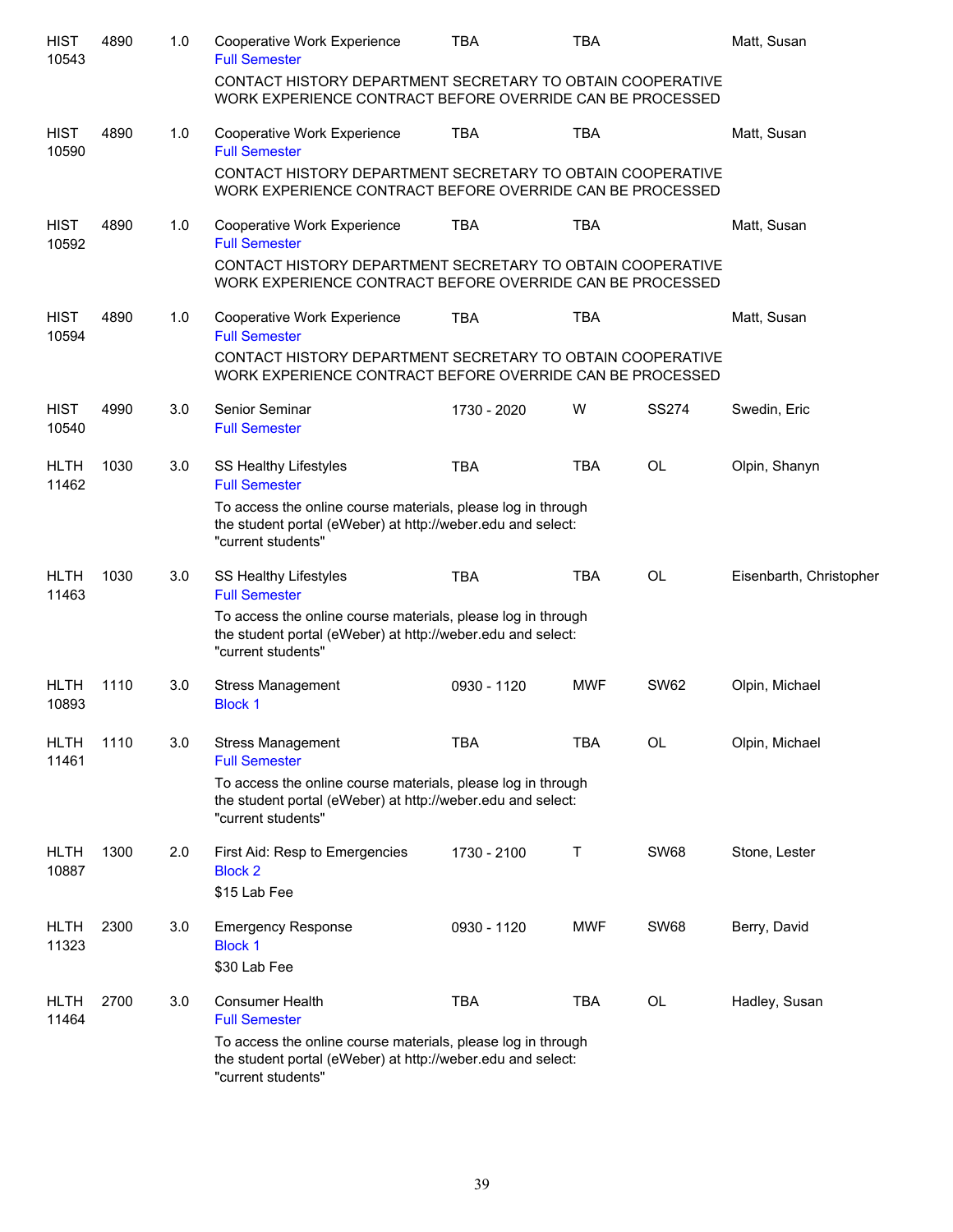| HLTH<br>11465        | 3000 | 3.0 | Foundations of Hith Promotion<br><b>Full Semester</b>                                                                                             | TBA         | <b>TBA</b> | <b>OL</b>   | Eisenbarth, Christopher |
|----------------------|------|-----|---------------------------------------------------------------------------------------------------------------------------------------------------|-------------|------------|-------------|-------------------------|
|                      |      |     | To access the online course materials, please log in through<br>the student portal (eWeber) at http://weber.edu and select:<br>"current students" |             |            |             |                         |
| <b>HLTH</b><br>11467 | 3400 | 3.0 | Substance Abuse Prevention<br><b>Full Semester</b>                                                                                                | <b>TBA</b>  | <b>TBA</b> | <b>OL</b>   | Cost, Patricia          |
|                      |      |     | To access the online course materials, please log in through<br>the student portal (eWeber) at http://weber.edu and select:<br>"current students" |             |            |             |                         |
| <b>HLTH</b><br>10895 | 3500 | 3.0 | Human Sexuality<br><b>Block 1</b>                                                                                                                 | 0930 - 1210 | <b>TR</b>  | <b>SW62</b> | Cost, Patricia          |
| <b>HLTH</b><br>11470 | 3500 | 3.0 | <b>Human Sexuality</b><br><b>Full Semester</b>                                                                                                    | <b>TBA</b>  | <b>TBA</b> | <b>OL</b>   | Cost, Patricia          |
|                      |      |     | To access the online course materials, please log in through<br>the student portal (eWeber) at http://weber.edu and select:<br>"current students" |             |            |             |                         |
| <b>HLTH</b><br>10896 | 4300 | 2.0 | Health Ed in Elementary School<br><b>Block 1</b>                                                                                                  | 1630 - 2000 | Т          | <b>SW62</b> | Hawkins, Hanalee        |
| <b>HLTH</b><br>11029 | 4300 | 2.0 | Health Ed in Elementary School<br><b>Block 1</b>                                                                                                  | 1330 - 1520 | <b>TR</b>  | <b>SW62</b> | Cost, Patricia          |
| <b>HLTH</b><br>10900 | 4860 | 2.0 | <b>Field Experience</b><br><b>Full Semester</b>                                                                                                   | 1430 - 1520 | <b>TR</b>  | <b>SW68</b> | Eisenbarth, Christopher |
|                      |      |     | Instructor approval required. Contact<br>christophereisenbarth@weber.edu                                                                          |             |            |             |                         |
| <b>HLTH</b><br>10902 | 4860 | 2.0 | <b>Field Experience</b><br><b>Full Semester</b>                                                                                                   | 1430 - 1520 | <b>TR</b>  | <b>SW68</b> | Eisenbarth, Christopher |
|                      |      |     | Instructor approval required. Contact<br>christophereisenbarth@weber.edu                                                                          |             |            |             |                         |
| <b>HLTH</b><br>10904 | 4860 | 2.0 | <b>Field Experience</b><br><b>Full Semester</b>                                                                                                   | 1430 - 1520 | TR         | <b>SW68</b> | Eisenbarth, Christopher |
|                      |      |     | Instructor approval required. Contact<br>christophereisenbarth@weber.edu                                                                          |             |            |             |                         |
| <b>HLTH</b><br>10905 | 4860 | 2.0 | <b>Field Experience</b><br><b>Full Semester</b>                                                                                                   | 1430 - 1520 | <b>TR</b>  | <b>SW68</b> | Eisenbarth, Christopher |
|                      |      |     | Instructor approval required. Contact<br>christophereisenbarth@weber.edu                                                                          |             |            |             |                         |
| <b>HLTH</b><br>10908 | 4860 | 2.0 | <b>Field Experience</b><br><b>Full Semester</b>                                                                                                   | 1430 - 1520 | <b>TR</b>  | <b>SW68</b> | Eisenbarth, Christopher |
|                      |      |     | Instructor approval required. Contact<br>christophereisenbarth@weber.edu                                                                          |             |            |             |                         |
| <b>HLTH</b><br>10898 | 6300 | 2.0 | Health Ed in Elementary School<br><b>Block 1</b>                                                                                                  | 1630 - 2000 | Τ          | <b>SW62</b> | Hawkins, Hanalee        |
| <b>HLTH</b><br>11030 | 6300 | 2.0 | Health Ed in Elementary School<br><b>Block 1</b>                                                                                                  | 1330 - 1520 | <b>TR</b>  | <b>SW62</b> | Cost, Patricia          |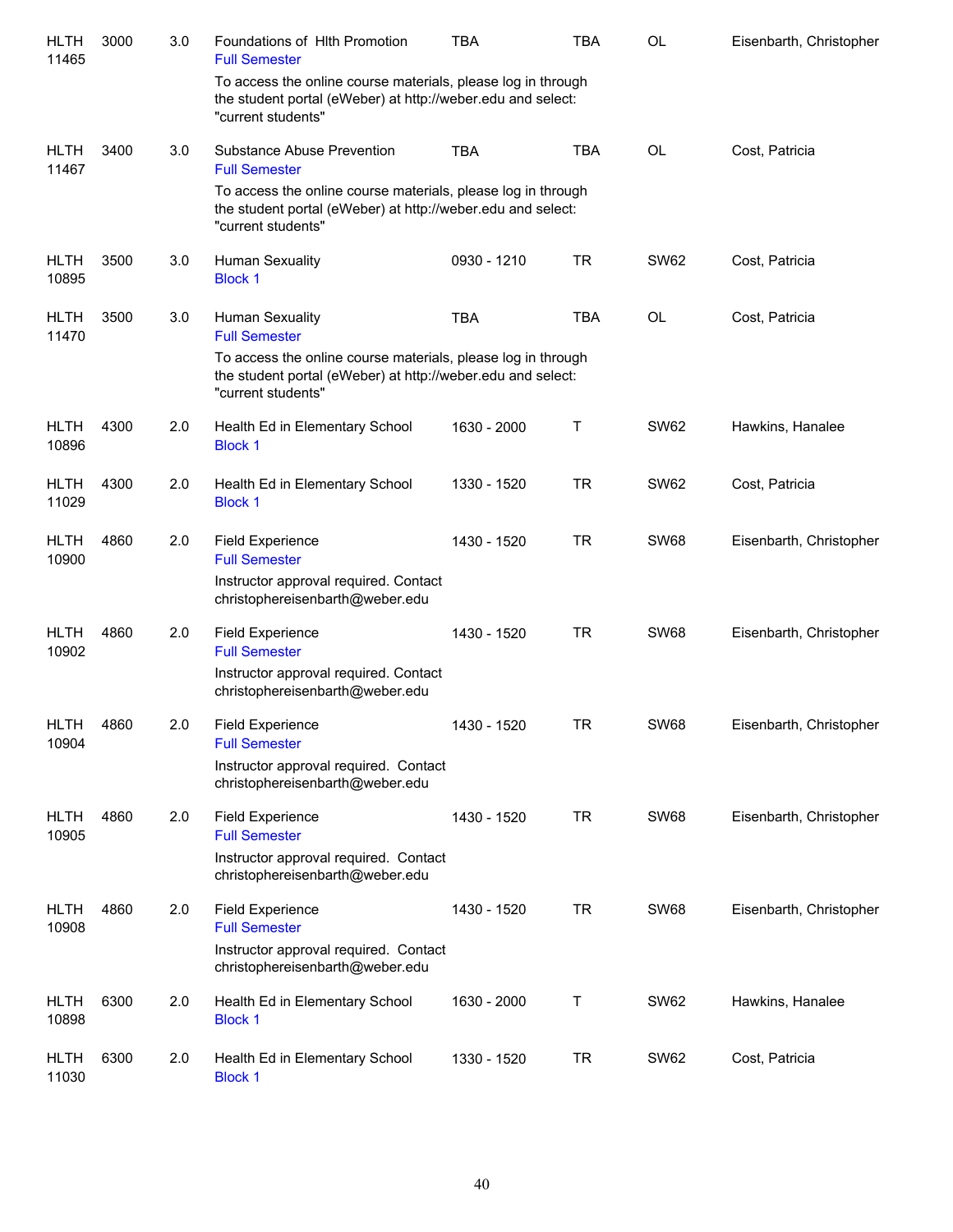| <b>HTHS</b><br>11565 | 1101  | 2.0 | <b>Medical Terminolgy</b><br><b>Full Semester</b>                                                                                                                                                                                                                 | <b>TBA</b>    | <b>TBA</b>  | OL        | Hutchins, James   |
|----------------------|-------|-----|-------------------------------------------------------------------------------------------------------------------------------------------------------------------------------------------------------------------------------------------------------------------|---------------|-------------|-----------|-------------------|
|                      |       |     | To access the online course materials, please log in through<br>the student portal (eWeber) at http://weber.edu and select:<br>"current students"                                                                                                                 |               |             |           |                   |
| <b>HTHS</b><br>11566 | 1101  | 2.0 | <b>Medical Terminolgy</b><br><b>Full Semester</b>                                                                                                                                                                                                                 | <b>TBA</b>    | <b>TBA</b>  | OL        | Nichols, Roger    |
|                      |       |     | To access the online course materials, please log in through<br>the student portal (eWeber) at http://weber.edu and select:<br>"current students"                                                                                                                 |               |             |           |                   |
| <b>HTHS</b><br>10713 | 1110  | 4.0 | LS Biomedical Core Lecture/Lab<br><b>Full Semester</b>                                                                                                                                                                                                            | $0800 - 0915$ | <b>TWR</b>  | MH327     | Marden, Brad      |
|                      |       |     | Students taking HTHS 1110 from Marden must register for HTHS<br>1110L from Lofthouse. Supplemental Instruction. Lab Fees                                                                                                                                          |               |             |           |                   |
| <b>HTHS</b><br>10723 | 1110  | 4.0 | LS Biomedical Core Lecture/Lab<br><b>Block 1</b>                                                                                                                                                                                                                  | 1600 - 1750   | <b>MTWR</b> | MH341     | Richardson, Brent |
|                      |       |     | Students taking HTHS 1110 from Richardson must take HTHS<br>1110L Lab from Richardson. Supplemental Instruction.<br>Lab Fees.                                                                                                                                     |               |             |           |                   |
| <b>HTHS</b><br>11567 | 1110  | 4.0 | LS Biomedical Core Lecture/Lab<br><b>Full Semester</b>                                                                                                                                                                                                            | <b>TBA</b>    | <b>TBA</b>  | <b>OL</b> | Newton, Kathryn   |
|                      |       |     | Students MUST sign up for a Lab from the instructor from<br>which they are taking the online class. Lab Fee<br>To access the online course materials, please log in through<br>the student portal (eWeber) at http://weber.edu and select:<br>"current students"  |               |             |           |                   |
| <b>HTHS</b><br>11569 | 1110  | 4.0 | LS Biomedical Core Lecture/Lab<br><b>Full Semester</b>                                                                                                                                                                                                            | <b>TBA</b>    | <b>TBA</b>  | <b>OL</b> | DeFriez, Curtis   |
|                      |       |     | Students MUST sign up for a Lab from the instructor from<br>which they are taking the online class. Lab Fee.<br>To access the online course materials, please log in through<br>the student portal (eWeber) at http://weber.edu and select:<br>"current students" |               |             |           |                   |
| <b>HTHS</b><br>10715 | 1110L | 0.0 | <b>Biomed Core Lab</b><br><b>Full Semester</b>                                                                                                                                                                                                                    | 0930 - 1120   | W           | MH107     | Lofthouse, Lisa   |
| <b>HTHS</b><br>10724 | 1110L | 0.0 | <b>Biomed Core Lab</b><br><b>Block 1</b>                                                                                                                                                                                                                          | 1800 - 1950   | <b>TBA</b>  | MH107     | Richardson, Brent |
| <b>HTHS</b><br>11568 | 1110L | 0.0 | <b>Biomed Core Lab</b><br><b>Full Semester</b>                                                                                                                                                                                                                    | <b>TBA</b>    | <b>TBA</b>  | OL        | Newton, Kathryn   |
|                      |       |     | To access the online course materials, please log in through<br>the student portal (eWeber) at http://weber.edu and select:<br>"current students"                                                                                                                 |               |             |           |                   |
| <b>HTHS</b><br>11570 | 1110L | 0.0 | <b>Biomed Core Lab</b><br><b>Full Semester</b>                                                                                                                                                                                                                    | <b>TBA</b>    | <b>TBA</b>  | OL        | DeFriez, Curtis   |
|                      |       |     | To access the online course materials. please log in through<br>the student portal (eWeber) at http://weber.edu and select:<br>"current students"                                                                                                                 |               |             |           |                   |
| <b>HTHS</b><br>11941 | 1110L | 0.0 | <b>Biomed Core Lab</b><br><b>Full Semester</b>                                                                                                                                                                                                                    | 1130 - 1320   | $\mathsf R$ | MH107     | Lofthouse, Lisa   |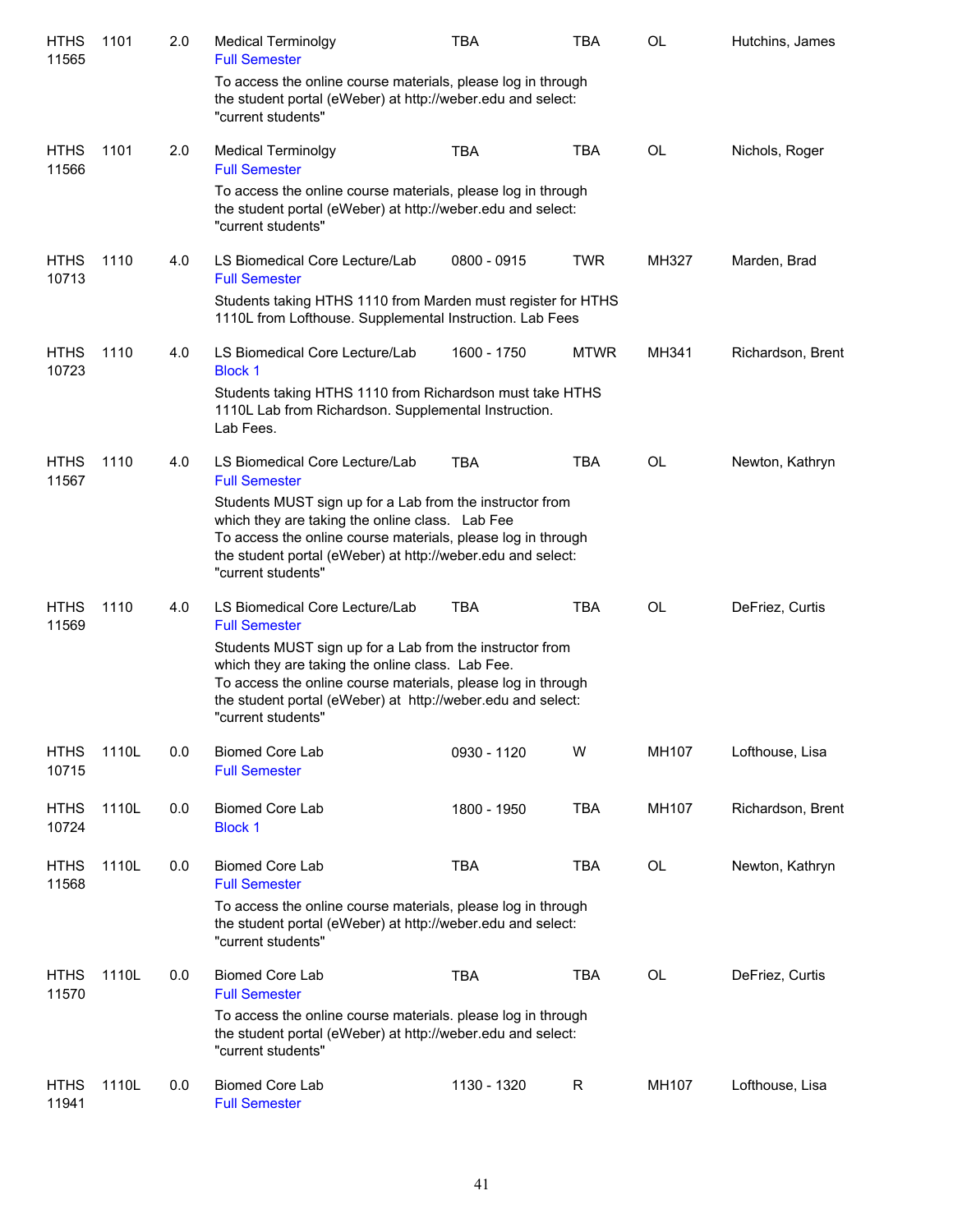| <b>HTHS</b><br>10716 | 1111  | 4.0 | Biomedical Core Lecture/Lab<br><b>Full Semester</b>                                                                                                                                                                                                               | 0930 - 1045 | <b>TWR</b>  | MH327     | Marden, Brad      |
|----------------------|-------|-----|-------------------------------------------------------------------------------------------------------------------------------------------------------------------------------------------------------------------------------------------------------------------|-------------|-------------|-----------|-------------------|
|                      |       |     | Students taking HTHS 1111 from Marden must take HTHS<br>1111L lab from Dean. Supplemental Instruction. Lab Fees.                                                                                                                                                  |             |             |           |                   |
| <b>HTHS</b><br>10725 | 1111  | 4.0 | <b>Biomedical Core Lecture/Lab</b><br><b>Block 2</b>                                                                                                                                                                                                              | 1600 - 1750 | <b>MTWR</b> | MH341     | Richardson, Brent |
|                      |       |     | Students taking HTHS 1111 from Richardson must take HTHS<br>1111L lab from Richardson. Supplemental Instruction.                                                                                                                                                  |             |             |           |                   |
| <b>HTHS</b><br>11571 | 1111  | 4.0 | <b>Biomedical Core Lecture/Lab</b><br><b>Full Semester</b>                                                                                                                                                                                                        | <b>TBA</b>  | <b>TBA</b>  | <b>OL</b> | Hutchins, James   |
|                      |       |     | Students MUST sign up for a Lab from the instructor from<br>which they are taking the online class. Lab Fee.<br>To access the online course materials, please log in through<br>the student portal (eWeber) at http://weber.edu and select:<br>"current students" |             |             |           |                   |
| <b>HTHS</b><br>11573 | 1111  | 4.0 | Biomedical Core Lecture/Lab<br><b>Full Semester</b>                                                                                                                                                                                                               | <b>TBA</b>  | <b>TBA</b>  | <b>OL</b> | DeFriez, Curtis   |
|                      |       |     | Students MUST sign up for a Lab from the instructor from<br>which they are taking the online class. Lab Fee.<br>To access the online course materials, please log in through<br>the student portal (eWeber) at http://weber.edu and select:<br>"current students" |             |             |           |                   |
| <b>HTHS</b><br>10718 | 1111L | 0.0 | <b>Biomed Core Lab</b><br><b>Full Semester</b>                                                                                                                                                                                                                    | 1130 - 1320 | W           | MH107     | Dean, Nicholas    |
| <b>HTHS</b><br>10726 | 1111L | 0.0 | <b>Biomed Core Lab</b><br><b>Block 2</b>                                                                                                                                                                                                                          | 1800 - 1950 | <b>TBA</b>  | MH107     | Richardson, Brent |
| <b>HTHS</b><br>11572 | 1111L | 0.0 | <b>Biomed Core Lab</b><br><b>Full Semester</b>                                                                                                                                                                                                                    | <b>TBA</b>  | <b>TBA</b>  | <b>OL</b> | Hutchins, James   |
|                      |       |     | To access the online course materials, please log in through<br>the student portal (eWeber) at http://weber.edu and select:<br>"current students"                                                                                                                 |             |             |           |                   |
| <b>HTHS</b><br>11574 | 1111L | 0.0 | <b>Biomed Core Lab</b><br><b>Full Semester</b>                                                                                                                                                                                                                    | TBA         | TBA         | OL        | DeFriez, Curtis   |
|                      |       |     | To access the online course materials, please log in through<br>the student portal (eWeber) at http://weber.edu and select:<br>"current students"                                                                                                                 |             |             |           |                   |
| <b>HTHS</b><br>11807 | 1111L | 0.0 | <b>Biomed Core Lab</b><br><b>Full Semester</b>                                                                                                                                                                                                                    | 1130 - 1320 | Τ           | MH107     | Lofthouse, Lisa   |
| <b>HTHS</b><br>11575 | 1120  | 3.0 | Case Studies in Health Science<br><b>Full Semester</b>                                                                                                                                                                                                            | <b>TBA</b>  | <b>TBA</b>  | OL        | Newton, Kathryn   |
|                      |       |     | To access the online course materials, please log in through<br>the student portal (eWeber) at http://weber.edu and select:<br>"current students"                                                                                                                 |             |             |           |                   |
| <b>HTHS</b><br>10719 | 2230  | 3.0 | Introductory Pathophysiology<br><b>Full Semester</b>                                                                                                                                                                                                              | 0830 - 0950 | TR          | MH101     | Chugg, Kraig      |
|                      |       |     | Anatomy and Physiology is strongly recommended. Students are<br>encouraged to that HTHS 2231 concurrently with this course.<br>Supplemental Instruction.                                                                                                          |             |             |           |                   |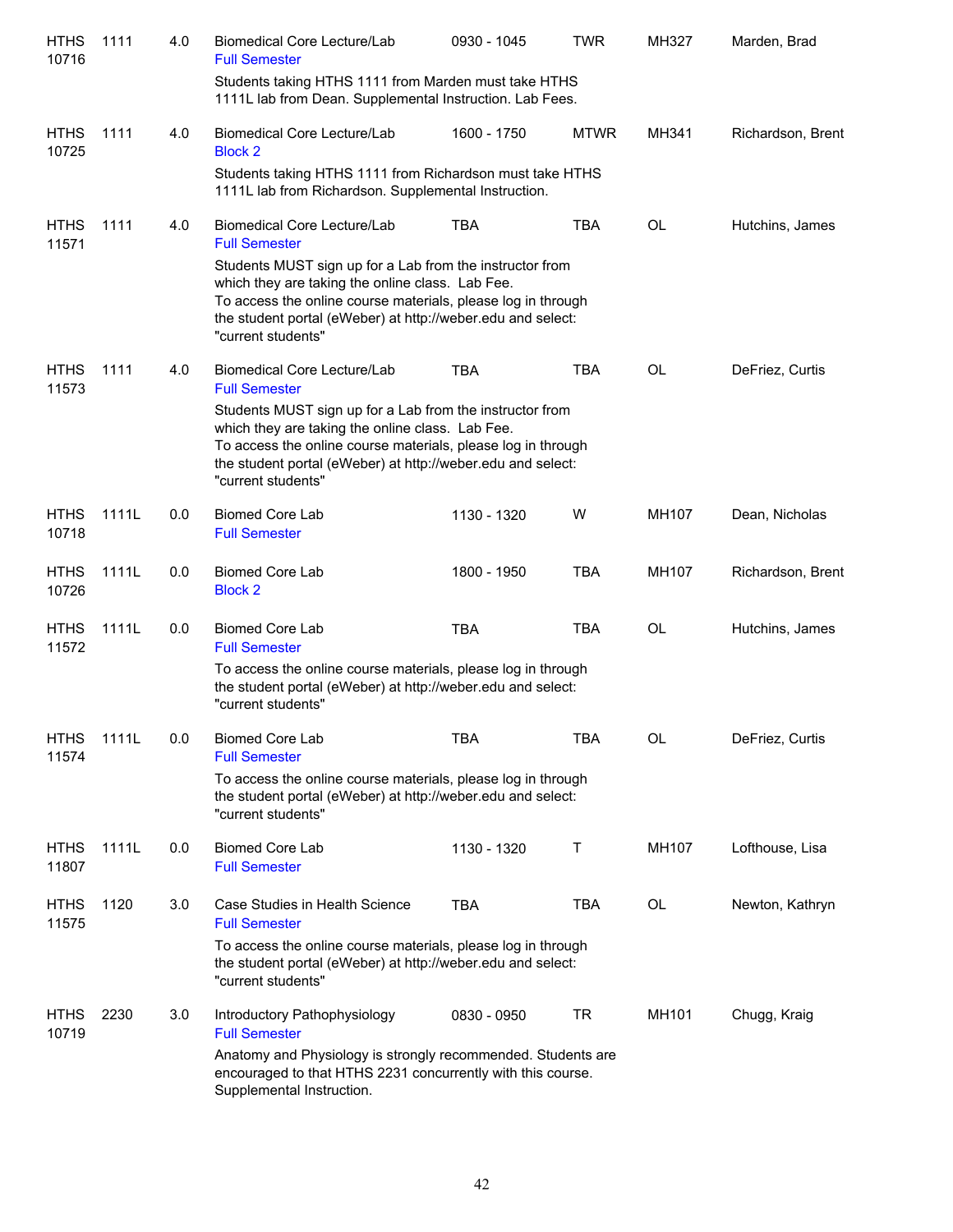| <b>HTHS</b><br>11576 | 2230 | 3.0 | Introductory Pathophysiology<br><b>Full Semester</b>                                                                                                                                                                                                                                                    | TBA         | <b>TBA</b> | <b>OL</b> | Chugg, Kraig     |
|----------------------|------|-----|---------------------------------------------------------------------------------------------------------------------------------------------------------------------------------------------------------------------------------------------------------------------------------------------------------|-------------|------------|-----------|------------------|
|                      |      |     | Anatomy and Physiology is strongly recommended.<br>Students are encouraged to take Health Sciences 2231<br>concurrently with Health Sciences 2230.<br>To access the online course materials, please log in through<br>the student portal (eWeber) at http://weber.edu and select:<br>"current students" |             |            |           |                  |
| <b>HTHS</b><br>10721 | 2231 | 1.0 | Intro Pathophysiology Lab<br><b>Full Semester</b>                                                                                                                                                                                                                                                       | 1000 - 1200 | Τ          | MH107     | Dean, Nicholas   |
|                      |      |     | Students must be registered concurrently for HTHS 2230.<br>Lab Fees.                                                                                                                                                                                                                                    |             |            |           |                  |
| <b>HTHS</b><br>10722 | 2231 | 1.0 | Intro Pathophysiology Lab<br><b>Full Semester</b>                                                                                                                                                                                                                                                       | 1000 - 1200 | R          | MH107     | Dean, Nicholas   |
|                      |      |     | Students must be registered concurrently for HTHS 2230.<br>Lab Fees.                                                                                                                                                                                                                                    |             |            |           |                  |
| <b>HTHS</b><br>11577 | 2231 | 1.0 | Intro Pathophysiology Lab<br><b>Full Semester</b>                                                                                                                                                                                                                                                       | <b>TBA</b>  | <b>TBA</b> | <b>OL</b> | Chugg, Kraig     |
|                      |      |     | Students must be registered concurrently for HTHS 2230.<br>Lab Fee.                                                                                                                                                                                                                                     |             |            |           |                  |
|                      |      |     | To access the online course materials, please log in through<br>the student portal (eWeber) at http://weber.edu and select:<br>"current students"                                                                                                                                                       |             |            |           |                  |
| <b>HTHS</b><br>11578 | 2240 | 3.0 | Introduction to Pharmacology<br><b>Full Semester</b>                                                                                                                                                                                                                                                    | <b>TBA</b>  | <b>TBA</b> | <b>OL</b> | DeFriez, Curtis  |
|                      |      |     | To access the online course materials, please log in through<br>the student portal (eWeber) at http://weber.edu and select:<br>"current students"                                                                                                                                                       |             |            |           |                  |
| <b>HTHS</b><br>11579 | 3240 | 3.0 | Intro to Pharmacology<br><b>Full Semester</b>                                                                                                                                                                                                                                                           | <b>TBA</b>  | <b>TBA</b> | OL        | DeFriez, Curtis  |
|                      |      |     | To access the online course materials, please log in through<br>the student portal (eWeber) at http://weber.edu and select:<br>"current students"                                                                                                                                                       |             |            |           |                  |
| <b>HTHS</b><br>11580 | 3328 | 2.0 | Pathophysiology Cells & Tissue<br><b>Full Semester</b>                                                                                                                                                                                                                                                  | <b>TBA</b>  | <b>TBA</b> | OL        | Clayton, Cathryn |
|                      |      |     | To access the online course materials, please log in through<br>the student portal (eWeber) at http://weber.edu and select:<br>"current students"                                                                                                                                                       |             |            |           |                  |
| <b>HTHS</b><br>11581 | 3329 | 2.0 | Pathophysiology Organs/Systems<br><b>Full Semester</b>                                                                                                                                                                                                                                                  | <b>TBA</b>  | TBA        | OL        | Clayton, Cathryn |
|                      |      |     | To access the online course materials, please log in through<br>the student portal (eWeber) at http://weber.edu and select:<br>"current students"                                                                                                                                                       |             |            |           |                  |
| IDT<br>10353         | 1010 | 3.0 | Introduction - Interior Design<br><b>Full Semester</b>                                                                                                                                                                                                                                                  | <b>TBA</b>  | TBA        | OL        | Slabaugh, Cherie |
|                      |      |     | To access the online course materials, please log in through<br>the student portal (eWeber) at http://weber.edu and select:<br>"current students"                                                                                                                                                       |             |            |           |                  |
| IDT<br>10089         | 4860 | 3.0 | Internship for Interior Design<br><b>Full Semester</b>                                                                                                                                                                                                                                                  | <b>TBA</b>  | TBA        |           | Slabaugh, Cherie |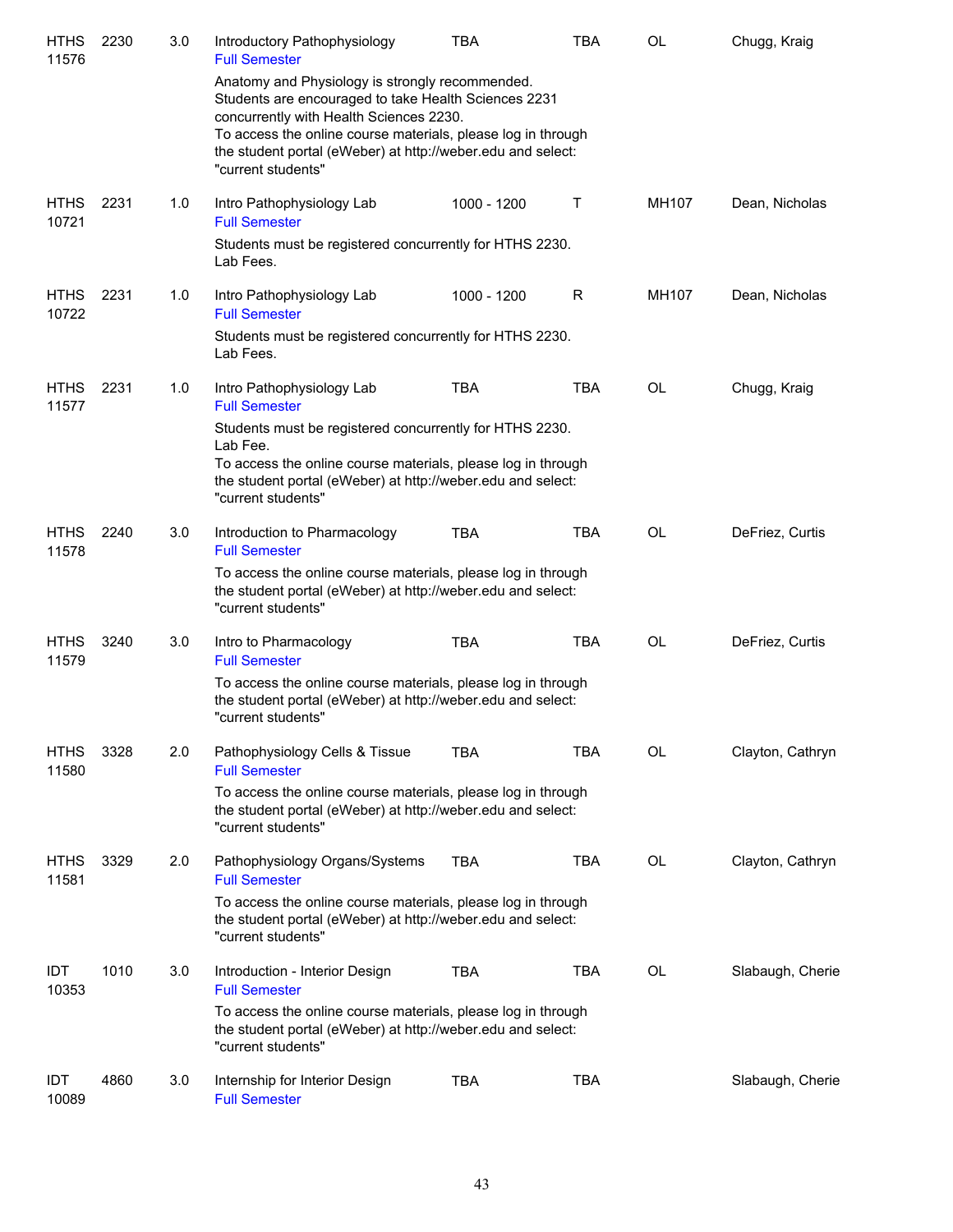| <b>IST</b><br>11203  | 1100 | 3.0 | SS The Wired Society<br><b>Full Semester</b>                                                                                                      | <b>TBA</b> | <b>TBA</b> | <b>OL</b> | Swedin, Eric      |
|----------------------|------|-----|---------------------------------------------------------------------------------------------------------------------------------------------------|------------|------------|-----------|-------------------|
|                      |      |     | To access the online course materials, please log in through<br>the student portal (eWeber) at http://weber.edu and select:<br>"current students" |            |            |           |                   |
| <b>IST</b><br>11240  | 2010 | 1.0 | TE Business Computer Skills<br><b>Full Semester</b>                                                                                               | <b>TBA</b> | <b>TBA</b> | <b>OL</b> | Harris, G         |
|                      |      |     | To access the online course materials, please log in through<br>the student portal (eWeber) at http://weber.edu and select:<br>"current students" |            |            |           |                   |
| <b>IST</b><br>11241  | 2010 | 1.0 | TE Business Computer Skills<br><b>Full Semester</b>                                                                                               | <b>TBA</b> | <b>TBA</b> | <b>OL</b> | Harris, G         |
|                      |      |     | To access the online course materials, please log in through<br>the student portal (eWeber) at http://weber.edu and select:<br>"current students" |            |            |           |                   |
| <b>IST</b><br>11242  | 2010 | 1.0 | TE Business Computer Skills<br><b>Full Semester</b>                                                                                               | <b>TBA</b> | <b>TBA</b> | <b>OL</b> | Harris, G         |
|                      |      |     | To access the online course materials, please log in through<br>the student portal (eWeber) at http://weber.edu and select:<br>"current students" |            |            |           |                   |
| <b>IST</b><br>11244  | 3110 | 3.0 | Information Technology/Busines<br><b>Block 1</b>                                                                                                  | <b>TBA</b> | <b>TBA</b> | <b>OL</b> | Harris, Matthew   |
|                      |      |     | To access the online course materials, please log in through<br>the student portal (eWeber) at http://weber.edu and select:<br>"current students" |            |            |           |                   |
| <b>IST</b><br>11245  | 3110 | 3.0 | Information Technology/Busines<br><b>Block 1</b>                                                                                                  | <b>TBA</b> | <b>TBA</b> | <b>OL</b> | Belflower, Shelly |
|                      |      |     | To access the online course materials, please log in through<br>the student portal (eWeber) at http://weber.edu and select:<br>"current students" |            |            |           |                   |
| <b>IST</b><br>11246  | 3710 | 3.0 | Global Issues in I.T.<br><b>Block 2</b>                                                                                                           | <b>TBA</b> | <b>TBA</b> | OL        | Yu, Zhuolin       |
|                      |      |     | To access the online course materials, please log in through<br>the student portal (eWeber) at http://weber.edu and select:<br>"current students" |            |            |           |                   |
| <b>IST</b><br>11247  | 6800 | 1.0 | <b>Directed Studies</b><br><b>Full Semester</b>                                                                                                   | <b>TBA</b> | <b>TBA</b> | OL        | Swedin, Eric      |
|                      |      |     | To access the online course materials, please log in through<br>the student portal (eWeber) at http://weber.edu and select:<br>"current students" |            |            |           |                   |
| <b>LIBS</b><br>10868 | 1704 | 1.0 | TD Information Navigator<br><b>Block 1</b>                                                                                                        | <b>TBA</b> | <b>TBA</b> | OL        | Baker, Lesli      |
|                      |      |     | To access the online course materials, please log in through<br>the student portal (eWeber) at http://weber.edu and select:<br>"current students" |            |            |           |                   |
| <b>LIBS</b><br>10870 | 1704 | 1.0 | TD Information Navigator<br><b>Block 1</b>                                                                                                        | <b>TBA</b> | TBA        | OL        | Carpenter, Gerald |
|                      |      |     | To access the online course materials, please log in through<br>the student portal (eWeber) at http://weber.edu and select:<br>"current students" |            |            |           |                   |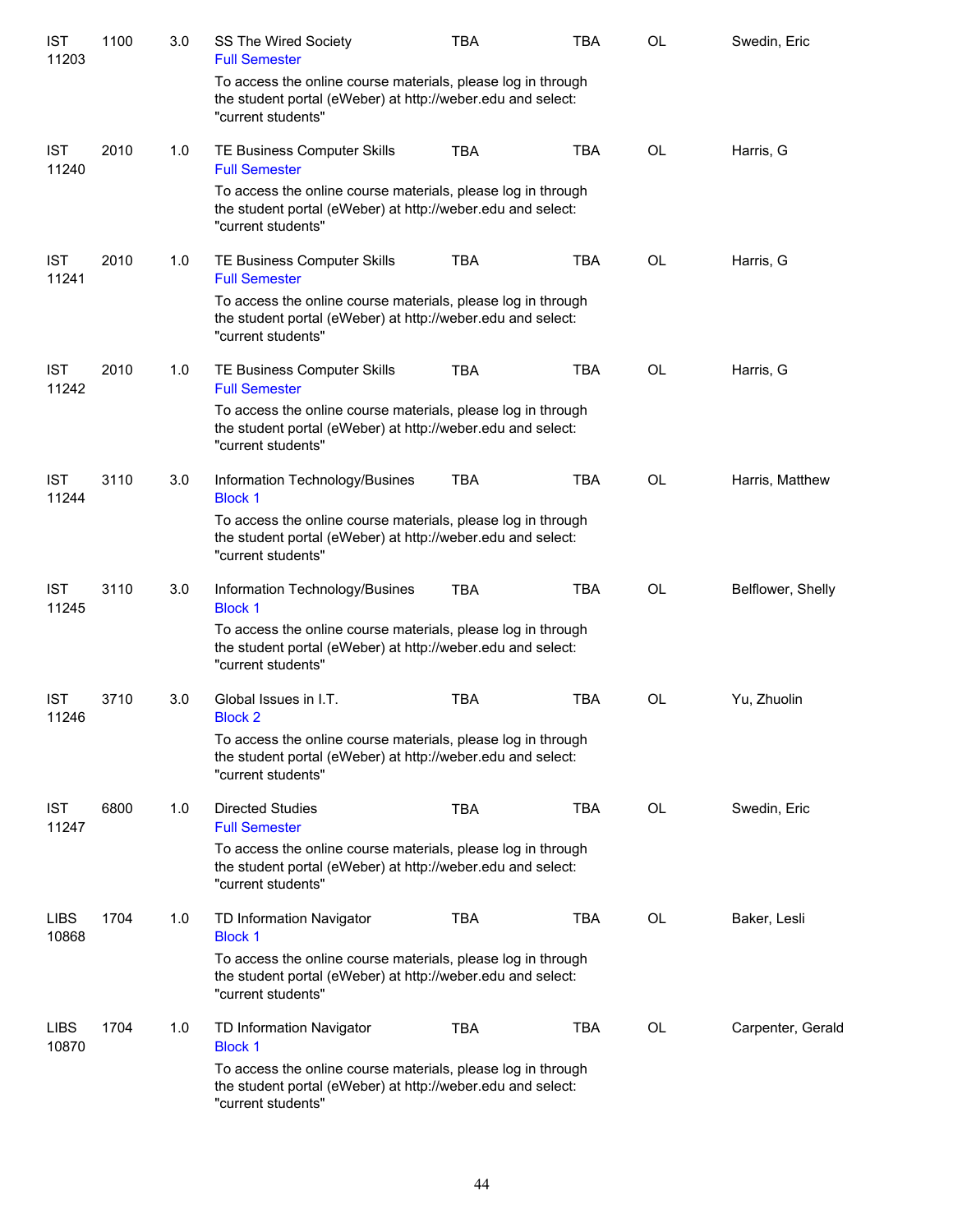| <b>LIBS</b><br>10872 | 1704 | 1.0     | TD Information Navigator<br><b>Block 1</b>                                                                                                        | <b>TBA</b>  | <b>TBA</b>  | <b>OL</b>    | Davis, Garad M        |
|----------------------|------|---------|---------------------------------------------------------------------------------------------------------------------------------------------------|-------------|-------------|--------------|-----------------------|
|                      |      |         | To access the online course materials, please log in through<br>the student portal (eWeber) at http://weber.edu and select:<br>"current students" |             |             |              |                       |
| <b>LIBS</b><br>10903 | 1704 | 1.0     | TD Information Navigator<br><b>Block 1</b>                                                                                                        | <b>TBA</b>  | <b>TBA</b>  | <b>OL</b>    | Eissinger, Richard    |
|                      |      |         | To access the online course materials, please log in through<br>the student portal (eWeber) at http://weber.edu and select"<br>"current students" |             |             |              |                       |
| <b>LIBS</b><br>10906 | 1704 | 1.0     | TD Information Navigator<br><b>Block 1</b>                                                                                                        | <b>TBA</b>  | <b>TBA</b>  | <b>OL</b>    | Jackson, Shaun        |
|                      |      |         | To access the online course materials, please log in through<br>the student portal (eWeber) at http://weber.edu and select:<br>"current students" |             |             |              |                       |
| <b>LIBS</b><br>11231 | 1704 | 1.0     | TD Information Navigator<br><b>Block 2</b>                                                                                                        | 0930 - 1120 | $\mathsf R$ | LI106        | Davis, Garad M        |
| <b>LIBS</b><br>11234 | 1704 | 1.0     | TD Information Navigator<br><b>Block 2</b>                                                                                                        | 1030 - 1220 | W           | LI138        | Kinikin, Janae        |
| <b>LIBS</b><br>11235 | 1704 | 1.0     | TD Information Navigator<br><b>Block 1</b>                                                                                                        | 1030 - 1120 | <b>TR</b>   | LI138        | Licona, Ruby          |
| <b>MACC</b><br>10927 | 6120 | 3.0     | <b>Financial Accounting/Report</b><br><b>Block 1</b>                                                                                              | 1830 - 2110 | <b>MW</b>   | D02106       | Deppe, Larry          |
| <b>MACC</b><br>10928 | 6440 | 3.0     | Exempt Entities & State/Local<br><b>Block 1</b>                                                                                                   | 1530 - 1810 | <b>TR</b>   | D02106       | Pace, Ryan            |
| <b>MACC</b><br>10929 | 6460 | 3.0     | Corporate Taxation<br><b>Block 1</b>                                                                                                              | 1830 - 2110 | <b>TR</b>   | D02106       | Pace, Ryan            |
| MACC<br>11825        | 6470 | 3.0     | Partnership Taxation<br><b>Block 2</b>                                                                                                            | 1530 - 1810 | <b>TR</b>   | D02106       | Pace, Ryan            |
| <b>MACC</b><br>10933 | 6490 | $3.0\,$ | <b>Advanced Corporate Taxation</b><br><b>Block 2</b>                                                                                              | 1830 - 2110 | <b>TR</b>   | D02106       | Pace, Ryan            |
| <b>MATH</b><br>11394 | 0950 | 3.0     | Pre-algebra<br><b>Block 1</b>                                                                                                                     | 0930 - 1050 | <b>MTWR</b> | B4516        | Wilkinson, Janette    |
| <b>MATH</b><br>11395 | 0950 | 3.0     | Pre-algebra<br><b>Block 2</b>                                                                                                                     | 1130 - 1250 | <b>MTWR</b> | B3306        | Kohler, Eric          |
| <b>MATH</b><br>11396 | 0950 | 3.0     | Pre-algebra<br><b>Block 1</b>                                                                                                                     | 1730 - 2010 | <b>TR</b>   | B4517        | Whitby, Dale          |
| <b>MATH</b><br>11616 | 0950 | 3.0     | Pre-algebra<br><b>Block 2</b>                                                                                                                     | 0830 - 0950 | <b>MTWR</b> | <b>WW108</b> | Jones, Charity        |
| <b>MATH</b><br>11991 | 0950 | 3.0     | Pre-algebra<br><b>Block 2</b>                                                                                                                     | 0930 - 1050 | <b>MTWR</b> | B3328        | Rice Strebel, Kathryn |
|                      |      |         | SmartStart math section. Registration must be approved by                                                                                         |             |             |              |                       |

Yvette Rosenberg, 801-626-7349.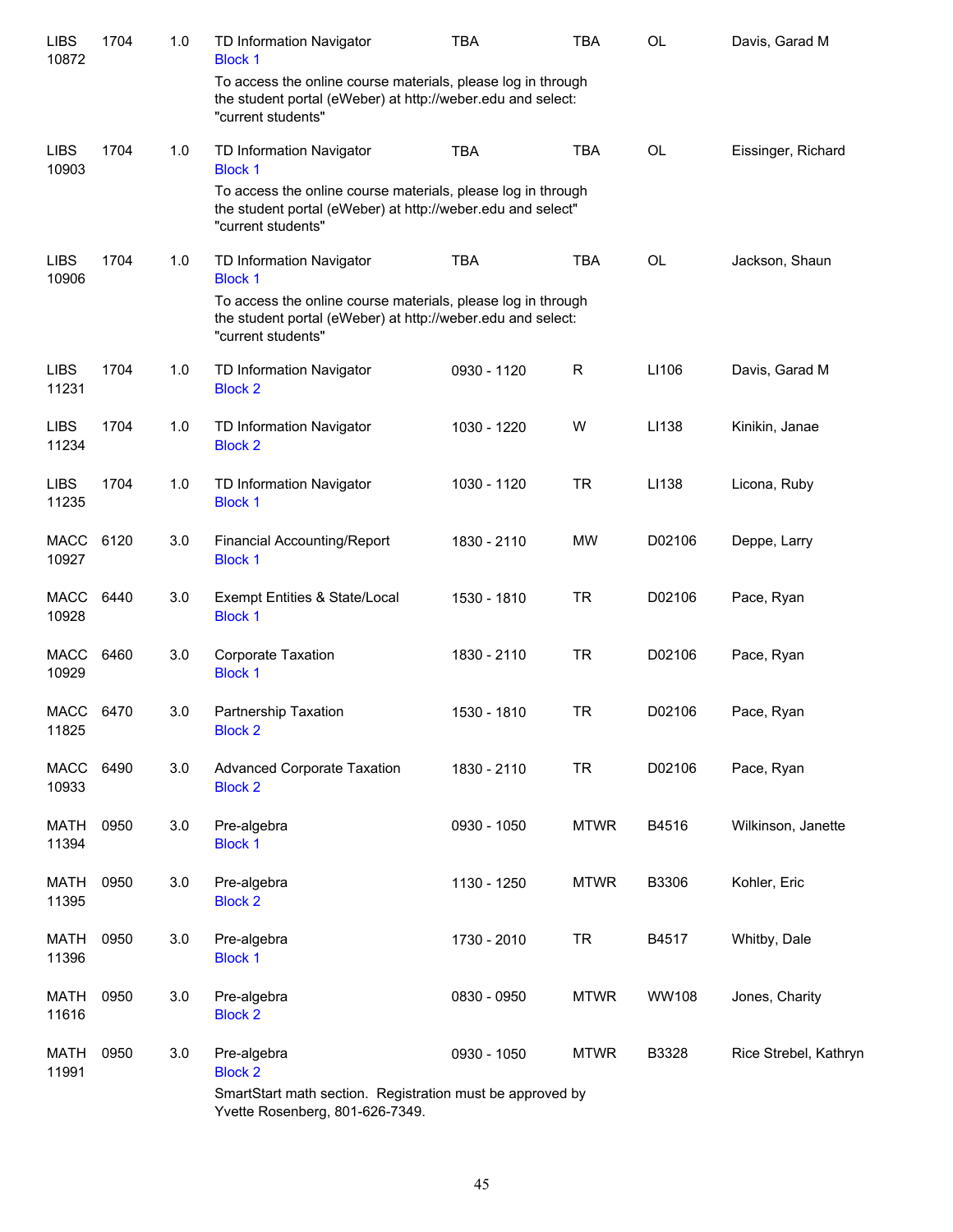| <b>MATH</b><br>11397 | 0955 | 6.0 | Integrated Arith & Beg Algebra<br><b>Full Semester</b>                                                                                | 1030 - 1120<br>1030 - 1145 | <b>MWF</b><br><b>TR</b> | B4517<br>B4517   | Webster, Amy         |
|----------------------|------|-----|---------------------------------------------------------------------------------------------------------------------------------------|----------------------------|-------------------------|------------------|----------------------|
| <b>MATH</b><br>11609 | 0955 | 6.0 | Integrated Arith & Beg Algebra<br><b>Full Semester</b>                                                                                | 1030 - 1120<br>1030 - 1145 | <b>MWF</b><br><b>TR</b> | D02114<br>D02114 | Murray, April        |
| MATH<br>11398        | 0960 | 3.0 | First Course in Algebra<br><b>Block 2</b>                                                                                             | 0730 - 0850                | <b>MTWR</b>             | B3306            | Thompson, Erin       |
| MATH<br>11401        | 0960 | 3.0 | First Course in Algebra<br><b>Block 2</b>                                                                                             | 0930 - 1050                | <b>MTWR</b>             | B3306            | Kohler, Eric         |
| MATH<br>11402        | 0960 | 3.0 | First Course in Algebra<br><b>Block 1</b>                                                                                             | 1130 - 1250                | <b>MTWR</b>             | B4516            | Thompson, Erin       |
| MATH<br>11403        | 0960 | 3.0 | First Course in Algebra<br><b>Block 1</b>                                                                                             | 1730 - 2010                | <b>TR</b>               | ET127            | Rich, Stephen        |
| <b>MATH</b><br>11404 | 0960 | 3.0 | First Course in Algebra<br><b>Block 2</b>                                                                                             | 1730 - 2010                | <b>MW</b>               | B4516            | Hadlock, Amanda      |
| <b>MATH</b><br>11612 | 0960 | 3.0 | First Course in Algebra<br><b>Block 2</b>                                                                                             | 1730 - 2010                | <b>TR</b>               | D02103           | Harden, Elizabeth    |
| <b>MATH</b><br>11620 | 0960 | 3.0 | First Course in Algebra<br><b>Block 1</b>                                                                                             | 0730 - 0850                | <b>MTWR</b>             | WW116            | Murray, Shalee       |
| <b>MATH</b><br>11621 | 0960 | 3.0 | First Course in Algebra<br><b>Block 2</b><br>Teaching and Learning Center address:<br>915 West 1000 North, Gordon Avenue, Layton, UT. | 1730 - 2010                | <b>MW</b>               | <b>TL101</b>     | Poore, Darrell       |
| <b>MATH</b><br>11405 | 1010 | 4.0 | Intermediate Algebra<br><b>Full Semester</b>                                                                                          | 0730 - 0820                | <b>MTWR</b>             | B4516            | Chamberlain, Heather |
| <b>MATH</b><br>11406 | 1010 | 4.0 | Intermediate Algebra<br><b>Full Semester</b>                                                                                          | 0830 - 0920                | <b>MTWR</b>             | B4515            | Hunt, Corinne        |
| MATH<br>11407        | 1010 | 4.0 | Intermediate Algebra<br><b>Full Semester</b>                                                                                          | 1030 - 1120                | <b>MTWR</b>             | B4515            | Hallin, Stephen      |
| MATH<br>11409        | 1010 | 4.0 | Intermediate Algebra<br><b>Full Semester</b>                                                                                          | 1230 - 1320                | <b>MTWR</b>             | B4515            | Jennings, Cristine   |
| <b>MATH</b><br>11410 | 1010 | 4.0 | Intermediate Algebra<br><b>Full Semester</b>                                                                                          | 1730 - 1920                | <b>MW</b>               | B4515            | Floyd, M             |
| <b>MATH</b><br>11411 | 1010 | 4.0 | Intermediate Algebra<br><b>Full Semester</b>                                                                                          | 1730 - 1920                | <b>TR</b>               | B4515            | Mckee, Deborah       |
| <b>MATH</b><br>11413 | 1010 | 4.0 | Intermediate Algebra<br><b>Full Semester</b>                                                                                          | 1730 - 1920                | <b>TR</b>               | B4516            | lacovelli, John      |
| <b>MATH</b><br>11613 | 1010 | 4.0 | Intermediate Algebra<br><b>Full Semester</b>                                                                                          | 0730 - 0820                | <b>MTWR</b>             | D02325           | Acor, Brenda         |
| <b>MATH</b><br>11614 | 1010 | 4.0 | Intermediate Algebra<br><b>Full Semester</b>                                                                                          | 1730 - 1920                | <b>MW</b>               | D02117           | Barney, Corine       |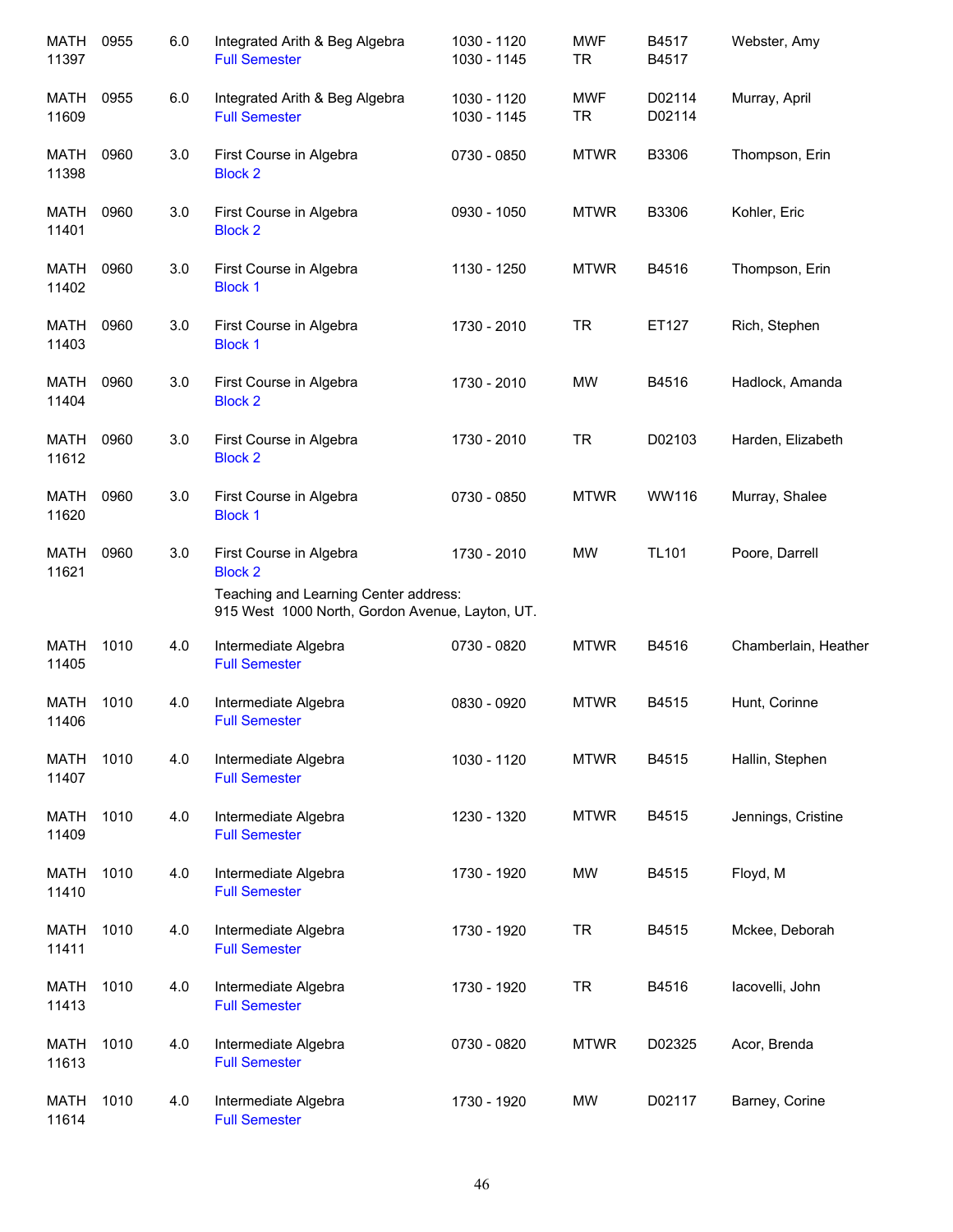| <b>MATH</b><br>11615 | 1010 | 4.0 | Intermediate Algebra<br><b>Full Semester</b>                                                                                                                | 1730 - 1920 | <b>TR</b>   | D02117    | Howell, Janae         |
|----------------------|------|-----|-------------------------------------------------------------------------------------------------------------------------------------------------------------|-------------|-------------|-----------|-----------------------|
| MATH<br>11672        | 1010 | 4.0 | Intermediate Algebra<br><b>Full Semester</b>                                                                                                                | <b>TBA</b>  | <b>TBA</b>  | <b>OL</b> | Lund, Julliana        |
|                      |      |     | Requires departmental approval. For more information go<br>to http://faculty.weber.edu/jlund/ To register call the<br>department secretary at 801-626-7478. |             |             |           |                       |
| <b>MATH</b><br>10123 | 1030 | 3.0 | <b>QL Contemporary Math</b><br><b>Full Semester</b>                                                                                                         | 1800 - 1915 | <b>TR</b>   | LL223     | Marx, Christine       |
| <b>MATH</b><br>11598 | 1030 | 3.0 | <b>QL Contemporary Math</b><br><b>Block 2</b>                                                                                                               | 0930 - 1120 | <b>MWF</b>  | D02106    | Albrecht, Brent       |
| <b>MATH</b><br>11664 | 1030 | 3.0 | <b>QL Contemporary Math</b><br><b>Full Semester</b>                                                                                                         | <b>TBA</b>  | <b>TBA</b>  | <b>OL</b> | Peters, James         |
|                      |      |     | To access the online course materials, please log in through<br>the student portal (eWeber) at http://weber.edu and select:<br>"current students"           |             |             |           |                       |
| <b>MATH</b><br>11600 | 1040 | 3.0 | <b>QL Introduction To Statistics</b><br><b>Full Semester</b>                                                                                                | 0930 - 1020 | <b>MWF</b>  | D02114    | Baker, Loyal          |
| <b>MATH</b><br>10124 | 1050 | 4.0 | QL College Algebra<br><b>Full Semester</b>                                                                                                                  | 1130 - 1220 | <b>MTWR</b> | B4511     | Blackinton, Dixilee   |
| <b>MATH</b><br>10125 | 1050 | 4.0 | QL College Algebra<br><b>Full Semester</b>                                                                                                                  | 1730 - 1920 | <b>MW</b>   | B4511     | Jee, Richard          |
| <b>MATH</b><br>10126 | 1050 | 4.0 | QL College Algebra<br><b>Full Semester</b>                                                                                                                  | 1730 - 1920 | <b>MW</b>   | B4518     | Haueter, Gordon       |
| <b>MATH</b><br>10127 | 1050 | 4.0 | QL College Algebra<br><b>Full Semester</b>                                                                                                                  | 1730 - 1920 | <b>TR</b>   | B4510     | Hollopeter, W         |
| <b>MATH</b><br>11444 | 1050 | 4.0 | QL College Algebra<br><b>Full Semester</b>                                                                                                                  | 1730 - 1920 | <b>MW</b>   | D02233    | Ellis, Maria          |
| <b>MATH</b><br>11601 | 1050 | 4.0 | QL College Algebra<br><b>Full Semester</b>                                                                                                                  | 0830 - 0920 | <b>MTWR</b> | D02325    | Acor, Brenda          |
| <b>MATH</b><br>11603 | 1050 | 4.0 | QL College Algebra<br><b>Full Semester</b>                                                                                                                  | 1730 - 1920 | <b>TR</b>   | D02324    | Baker, Stacey         |
| <b>MATH</b><br>11604 | 1050 | 4.0 | QL College Algebra<br><b>Full Semester</b>                                                                                                                  | 1730 - 1920 | <b>MW</b>   | WW116     | Wheeler, Randal       |
| <b>MATH</b><br>11605 | 1050 | 4.0 | QL College Algebra<br><b>Full Semester</b>                                                                                                                  | 1730 - 1920 | <b>TR</b>   | WW116     | Wheeler, Nicole       |
| <b>MATH</b><br>11606 | 1050 | 4.0 | QL College Algebra<br><b>Full Semester</b>                                                                                                                  | <b>TBA</b>  | <b>TBA</b>  | OL        | Fital-Akelbek, Sandra |
|                      |      |     | To access the online course materials, please log in through<br>the student portal (eWeber) at http://weber.edu and select:<br>"current students"           |             |             |           |                       |
| <b>MATH</b><br>10128 | 1060 | 3.0 | Trigonometry<br><b>Block 1</b>                                                                                                                              | 1130 - 1320 | <b>MWF</b>  | B4510     | Kvernadze, George     |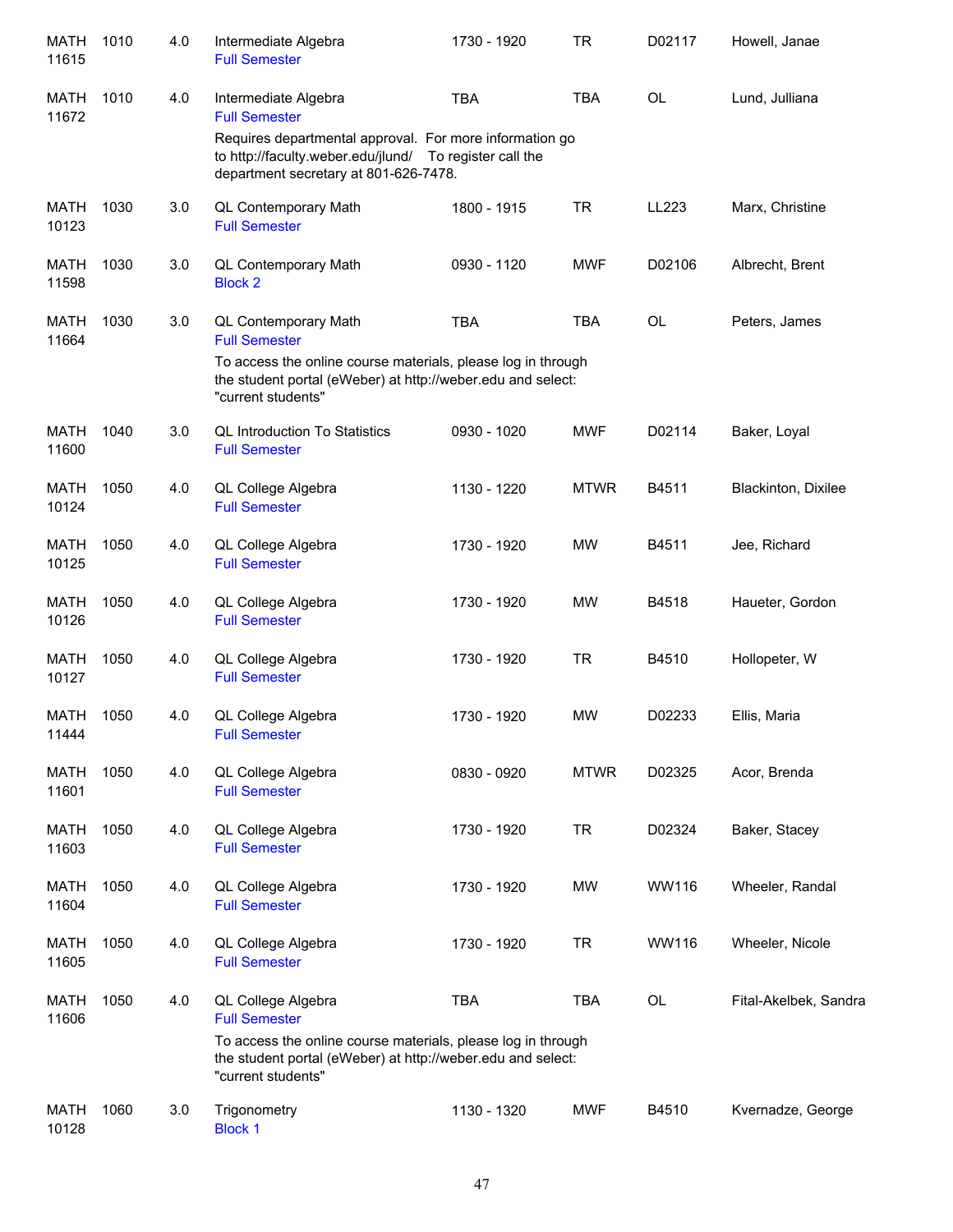| <b>MATH</b><br>10129 | 1060 | 3.0 | Trigonometry<br><b>Full Semester</b>                                                       | 1800 - 1915 | <b>TR</b>    | B4511  | Jee, Richard        |
|----------------------|------|-----|--------------------------------------------------------------------------------------------|-------------|--------------|--------|---------------------|
| MATH<br>11350        | 1060 | 3.0 | Trigonometry<br><b>Full Semester</b>                                                       | 1030 - 1145 | <b>MW</b>    | D02113 | Salt, Jeffrey       |
| <b>MATH</b><br>10130 | 1080 | 5.0 | QL Pre-calculus<br><b>Full Semester</b>                                                    | 1730 - 1945 | <b>TR</b>    | B4518  | Emami, Robab        |
| MATH<br>11625        | 1080 | 5.0 | QL Pre-calculus<br><b>Full Semester</b>                                                    | 1030 - 1120 | <b>MTWRF</b> | B4510  | Poore, Darrell      |
| <b>MATH</b><br>11954 | 1200 | 1.0 | Mathematics Computer Lab<br><b>Full Semester</b>                                           | <b>TBA</b>  | <b>TBA</b>   |        | Ghoreishi, Afshin   |
| <b>MATH</b><br>10131 | 1210 | 4.0 | SI Calculus I<br><b>Block 1</b>                                                            | 0830 - 1020 | <b>MTWR</b>  | B4518  | Ghoreishi, Afshin   |
| <b>MATH</b><br>10132 | 1220 | 4.0 | SI Calculus II<br><b>Block 1</b>                                                           | 1130 - 1320 | <b>MTWR</b>  | B4518  | Ghoreishi, Afshin   |
| <b>MATH</b><br>10972 | 1630 | 4.0 | Discrete Math Applied to Comp<br><b>Full Semester</b>                                      | 1930 - 2120 | <b>TR</b>    | D02312 | Peterson, Bradley   |
| <b>MATH</b><br>10133 | 2010 | 3.0 | Math for Elementary Teachers I<br><b>Full Semester</b>                                     | 0830 - 0920 | <b>MTWR</b>  | B4539  | Blackinton, Dixilee |
| <b>MATH</b><br>10134 | 2020 | 3.0 | Math for Elem Teachers II<br><b>Full Semester</b>                                          | 0930 - 1020 | <b>MTWR</b>  | B4539  | Blackinton, Dixilee |
| <b>MATH</b><br>10135 | 2210 | 4.0 | Calculus III<br><b>Full Semester</b>                                                       | 0830 - 0920 | <b>MTWF</b>  | B4510  | Kvernadze, George   |
| <b>MATH</b><br>10136 | 2270 | 3.0 | Elementary Linear Algebra<br><b>Full Semester</b>                                          | 0930 - 1020 | MWF          | B4510  | Kvernadze, George   |
| <b>MATH</b><br>11930 | 4210 | 3.0 | Introductory Real Analysis<br><b>Full Semester</b>                                         | <b>TBA</b>  | <b>TBA</b>   |        | Wills, Michael      |
| <b>MBA</b><br>11562  | 6010 | 3.0 | Legal/Regulatory Enviro Busine<br><b>Block 2</b><br>Mandatory orientation 6/24             | 1730 - 2030 | W            | D02112 | Pace, Ryan          |
| <b>MBA</b><br>11561  | 6180 | 3.0 | Strategic Management<br><b>Block 2</b>                                                     | 1730 - 2030 | R            | D02112 | Dixon, Rolf         |
|                      |      |     | Mandatory orientation 6/25<br>Prerequisites: MBA 6130, 6140, 6150 and 6410                 |             |              |        |                     |
| MBA<br>11557         | 6210 | 3.0 | Management Accounting Control<br><b>Block 2</b>                                            | 1730 - 2030 | М            | D02112 | Deppe, Larry        |
|                      |      |     | Mandatory orientation 6/22<br>Prerequisite: MBA 6020or equivalent coursework in accounting |             |              |        |                     |
| MBA<br>11558         | 6420 | 3.0 | The Economics of Industry<br><b>Block 2</b>                                                | 1730 - 2030 | M            | D02113 | Fuller, Dan         |
|                      |      |     | Mandatory orientation 6/22.<br>Prerequisite: MBA6040 or equivalent coursework in economics |             |              |        |                     |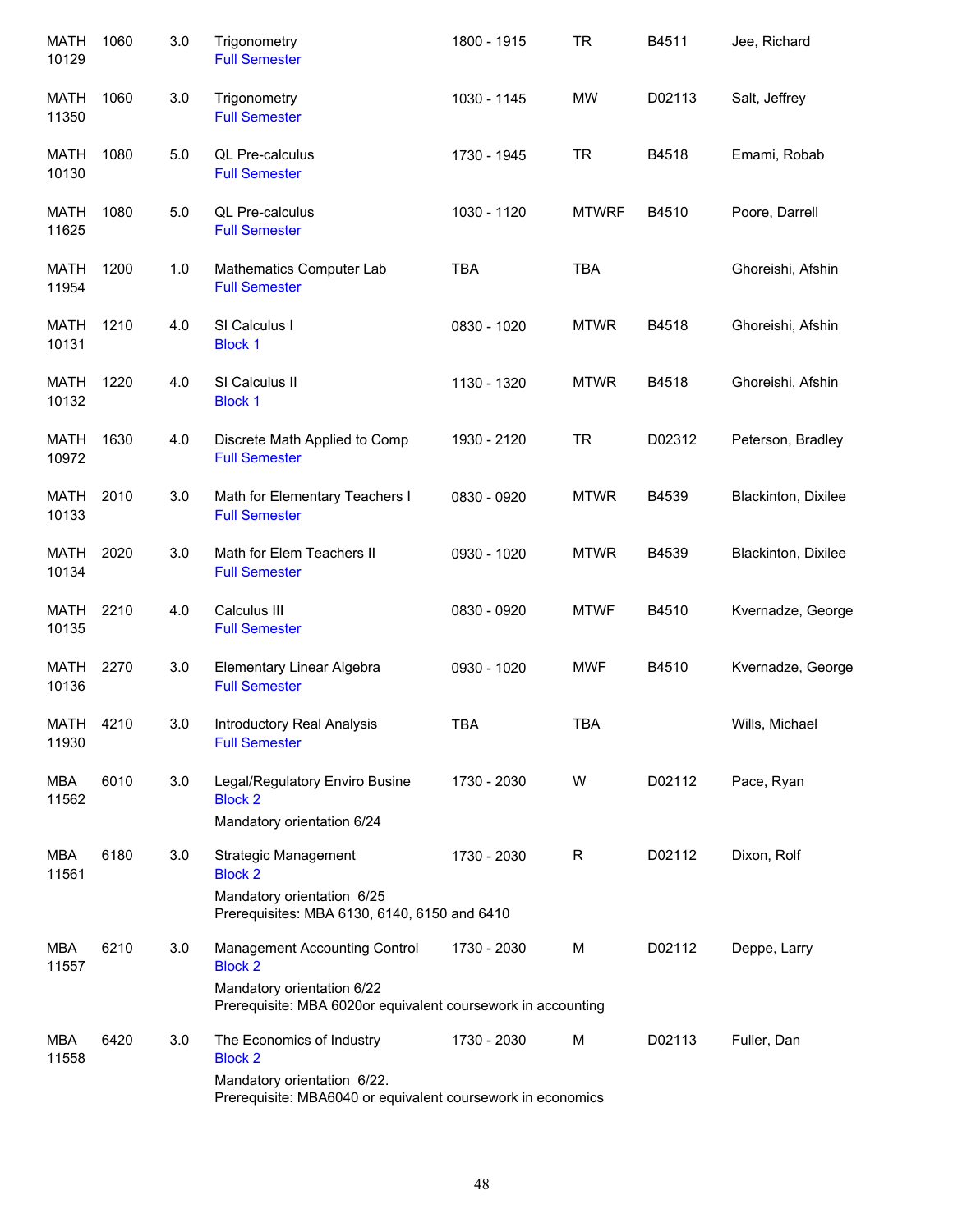| <b>MBA</b><br>11560 | 6540 | 3.0 | Negotiations<br><b>Block 2</b><br>Mandatory orientation 6/23                                                                                                                                            | 1730 - 2030 | Τ            | D02301       | Skanchy, Randall  |
|---------------------|------|-----|---------------------------------------------------------------------------------------------------------------------------------------------------------------------------------------------------------|-------------|--------------|--------------|-------------------|
| <b>MBA</b><br>11563 | 6560 | 3.0 | <b>Bus/Market Plan Using Online</b><br><b>Block 2</b><br>Mandatory orientation 6/24                                                                                                                     | 1730 - 2030 | W            | D02113       | Valentin, Erhard  |
| <b>MBA</b><br>11556 | 6810 | 3.0 | Experimental<br><b>Block 1</b><br>Meeting dates: 5/23 - 6/7 Class meets from 8am - 5pm Sat<br>and Sun, for 3 consecutive weekends - including Memorial Day<br>Holiday weekend!                          | 0800 - 1700 | <b>SU</b>    | D02318       | Stevens, Michael  |
| <b>MBA</b><br>11564 | 6810 | 3.0 | Experimental<br><b>Block 2</b><br>Mandatory orientation 6/25                                                                                                                                            | 1730 - 2030 | R            | D02113       | Hoffman, John     |
| <b>MCJ</b><br>10710 | 6250 | 1.0 | Topics in Criminal Justice<br><b>Block 2</b>                                                                                                                                                            | 1800 - 2100 | M            | <b>SS226</b> | Gillespie, L      |
| <b>MCJ</b><br>11650 | 6250 | 1.0 | Topics in Criminal Justice<br><b>Full Semester</b><br>To access the online course materials, please log in through<br>the student portal (eWeber) at http://weber.edu and select:<br>"current students" | <b>TBA</b>  | <b>TBA</b>   | OL           | Chabries, Michael |
| <b>MCJ</b><br>11652 | 6250 | 1.0 | Topics in Criminal Justice<br><b>Full Semester</b><br>To access the online course materials, please log in through<br>the student portal (eWeber) at http://weber.edu and select:<br>"current students" | <b>TBA</b>  | <b>TBA</b>   | <b>OL</b>    | Gillespie, L      |
| <b>MCJ</b><br>10711 | 6255 | 3.0 | Great Thought in Crim Justice<br><b>Full Semester</b>                                                                                                                                                   | 1600 - 1830 | M            |              | Gillespie, L      |
| <b>MCJ</b><br>11926 | 6260 | 3.0 | <b>Graduate Readings</b><br><b>Full Semester</b>                                                                                                                                                        | <b>TBA</b>  | <b>TBA</b>   |              | Gillespie, L      |
| MED<br>10860        | 6000 | 2.0 | Fundamentals of Grad Study<br><b>Block 1</b>                                                                                                                                                            | 1600 - 1900 | <b>TR</b>    | ED330        | Williams, Natalie |
| MED<br>10873        | 6020 | 2.0 | Diversity In Education<br><b>Block 2</b>                                                                                                                                                                | 0730 - 1000 | <b>MTWR</b>  | ED227        | Saunders, Peggy   |
| MED<br>11776        | 6020 | 2.0 | Diversity In Education<br><b>Block 2</b><br>This course will meet on the following dates: July 13-17;<br>July 20-23; and July 27-29                                                                     | 1015 - 1245 | <b>MTWRF</b> | ED227        | Saunders, Peggy   |
| MED<br>10862        | 6030 | 2.0 | <b>Advanced Education Psychology</b><br><b>Block 1</b>                                                                                                                                                  | 1600 - 1900 | <b>TR</b>    | ED227        | Ellis, Ann        |
| MED<br>10864        | 6050 | 3.0 | Curriculum Design/Eval/Assess<br><b>Block 1</b><br>This course will meet face-to-face May 4, 6, 11, 13,                                                                                                 | 1600 - 1900 | MW           | ED227        | Moulding, Louise  |
|                     |      |     | June 17, 22 and 24. All other sessions will be online.                                                                                                                                                  |             |              |              |                   |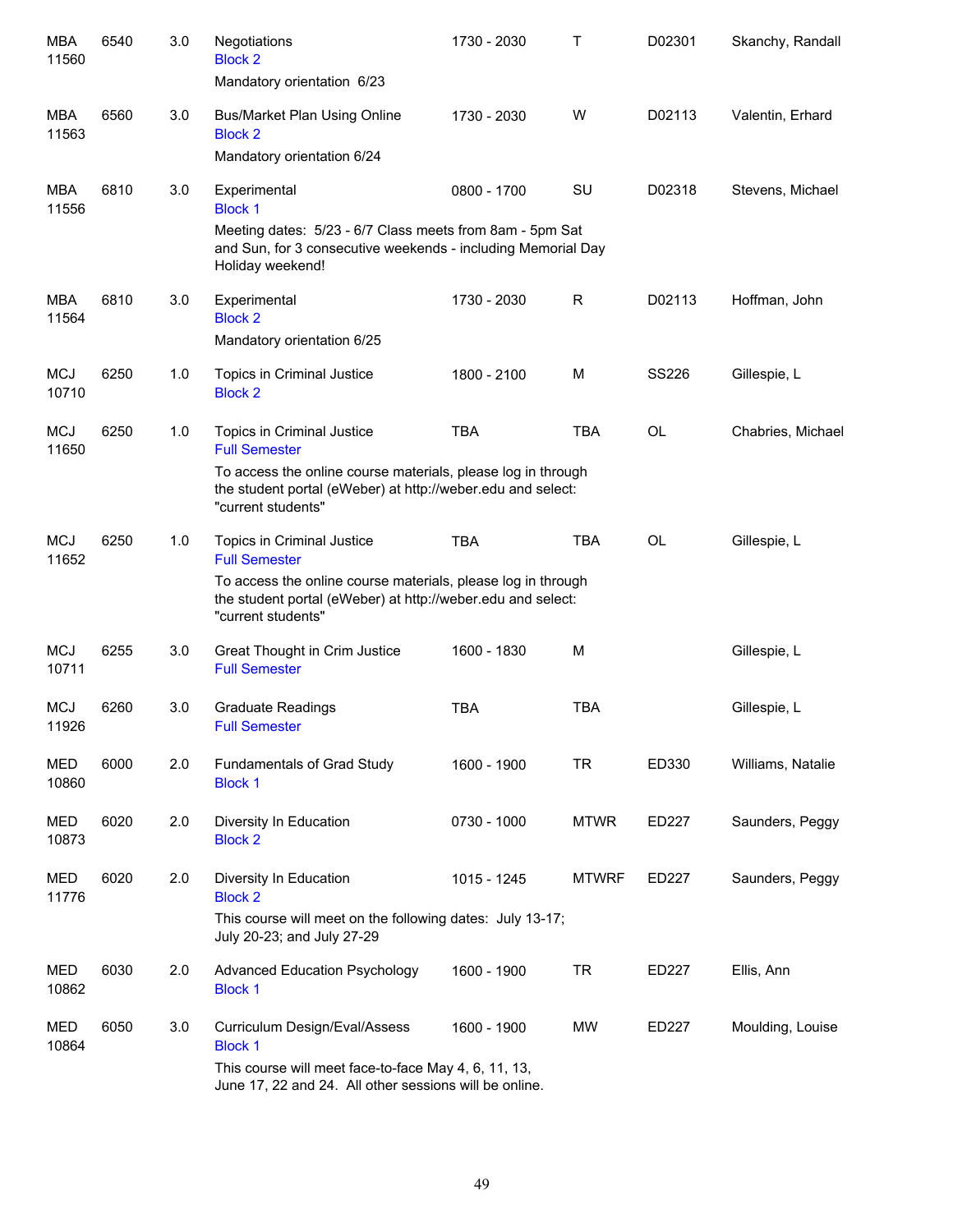| <b>MED</b><br>10865 | 6060 | 2.0 | <b>Instruction Strategies</b><br><b>Block 1</b>                                                                                                                                                                                                                                                  | 1600 - 1900 | <b>MW</b>    | ED325            | Ellis, Ann        |  |  |  |
|---------------------|------|-----|--------------------------------------------------------------------------------------------------------------------------------------------------------------------------------------------------------------------------------------------------------------------------------------------------|-------------|--------------|------------------|-------------------|--|--|--|
| <b>MED</b><br>10866 | 6085 | 1.0 | Developing Project Proposal<br><b>Block 1</b>                                                                                                                                                                                                                                                    | 1600 - 1900 | <b>TR</b>    | ED325            | Hadley, Kristin   |  |  |  |
|                     |      |     | Prerequisites: Graduate committee formed<br>Prerequisite courses: 6080, 6030, 6050, 6060                                                                                                                                                                                                         |             |              |                  |                   |  |  |  |
| MED<br>11239        | 6090 | 3.0 | Masters Project<br><b>Full Semester</b>                                                                                                                                                                                                                                                          | <b>TBA</b>  | <b>MTWRF</b> |                  | Eliason, Claudia  |  |  |  |
|                     |      |     | A student enrolls in this course the semester he/she<br>completes the project report and presents his/her<br>project for final evaluation. If project is not approved<br>during the semester the student enrolls in 6090, he/she<br>must register for MEDUC 6990 until the project is completed. |             |              |                  |                   |  |  |  |
| <b>MED</b><br>10874 | 6091 | 1.0 | <b>Graduate Synthesis</b><br><b>Block 2</b>                                                                                                                                                                                                                                                      | 0730 - 1000 | <b>MW</b>    | ED317            | Gowans, Linda     |  |  |  |
|                     |      |     | All required core courses must be completed prior to<br>enrolling in this course. The master's project proposal<br>must be formally approved.                                                                                                                                                    |             |              |                  |                   |  |  |  |
|                     |      |     | Bring signed signature page of proposal to class on<br>first night of class.                                                                                                                                                                                                                     |             |              |                  |                   |  |  |  |
| <b>MED</b><br>11012 | 6120 | 3.0 | Advanced Classroom Management<br><b>Block 2</b>                                                                                                                                                                                                                                                  | 1015 - 1245 | <b>MW</b>    | ED <sub>6</sub>  | Williams, Natalie |  |  |  |
| <b>MED</b><br>11253 | 6130 | 1.0 | Topic In Education<br><b>Block 2</b>                                                                                                                                                                                                                                                             | 1300 - 1700 | <b>MTWR</b>  | <b>ED227</b>     | Saunders, Peggy   |  |  |  |
| <b>MED</b><br>11251 | 6210 | 3.0 | School Law<br><b>Full Semester</b>                                                                                                                                                                                                                                                               | 1600 - 1900 | Τ            | ED219            | Gomberg, Barry    |  |  |  |
| <b>MED</b><br>11260 | 6220 | 3.0 | <b>Current Problems in Education</b><br><b>Block 1</b>                                                                                                                                                                                                                                           | <b>TBA</b>  | <b>TBA</b>   | <b>OL</b>        | Rasmussen, Jack   |  |  |  |
|                     |      |     | To access the online course materials, please log in through<br>the student portal (eWeber) at http://weber.edu and select:<br>"current students"                                                                                                                                                |             |              |                  |                   |  |  |  |
| <b>MED</b><br>10867 | 6250 | 3.0 | Second Language Acquisition<br><b>Block 1</b>                                                                                                                                                                                                                                                    | 1600 - 1900 | <b>MW</b>    | ED319            | Byrd, David       |  |  |  |
| MED<br>10869        | 6310 | 2.0 | <b>Content Instruction: Elemntary</b><br><b>Block 1</b>                                                                                                                                                                                                                                          | 1600 - 1900 | <b>TR</b>    | ED317            | Pontius, Richard  |  |  |  |
| MED<br>11015        | 6353 | 3.0 | <b>Understanding Reading Develop</b><br><b>Block 2</b>                                                                                                                                                                                                                                           | 1015 - 1245 | <b>MTWR</b>  | ED317            | Gowans, Linda     |  |  |  |
| MED<br>10871        | 6510 | 3.0 | Foundation - Special Education<br><b>Block 1</b>                                                                                                                                                                                                                                                 | 1600 - 1900 | MW           | ED <sub>15</sub> | Williams, Natalie |  |  |  |
| MED<br>11025        | 6530 | 3.0 | Princ/Applic of Spec Ed Assess<br><b>Block 2</b>                                                                                                                                                                                                                                                 | 1015 - 1245 | <b>TR</b>    | ED <sub>15</sub> | Mayhew, John      |  |  |  |
| <b>MED</b><br>11255 | 6900 | 1.0 | Individual Study<br><b>Full Semester</b><br>Prerequisite: an approved MED contract                                                                                                                                                                                                               | <b>TBA</b>  | <b>MTWRF</b> | ED               | Eliason, Claudia  |  |  |  |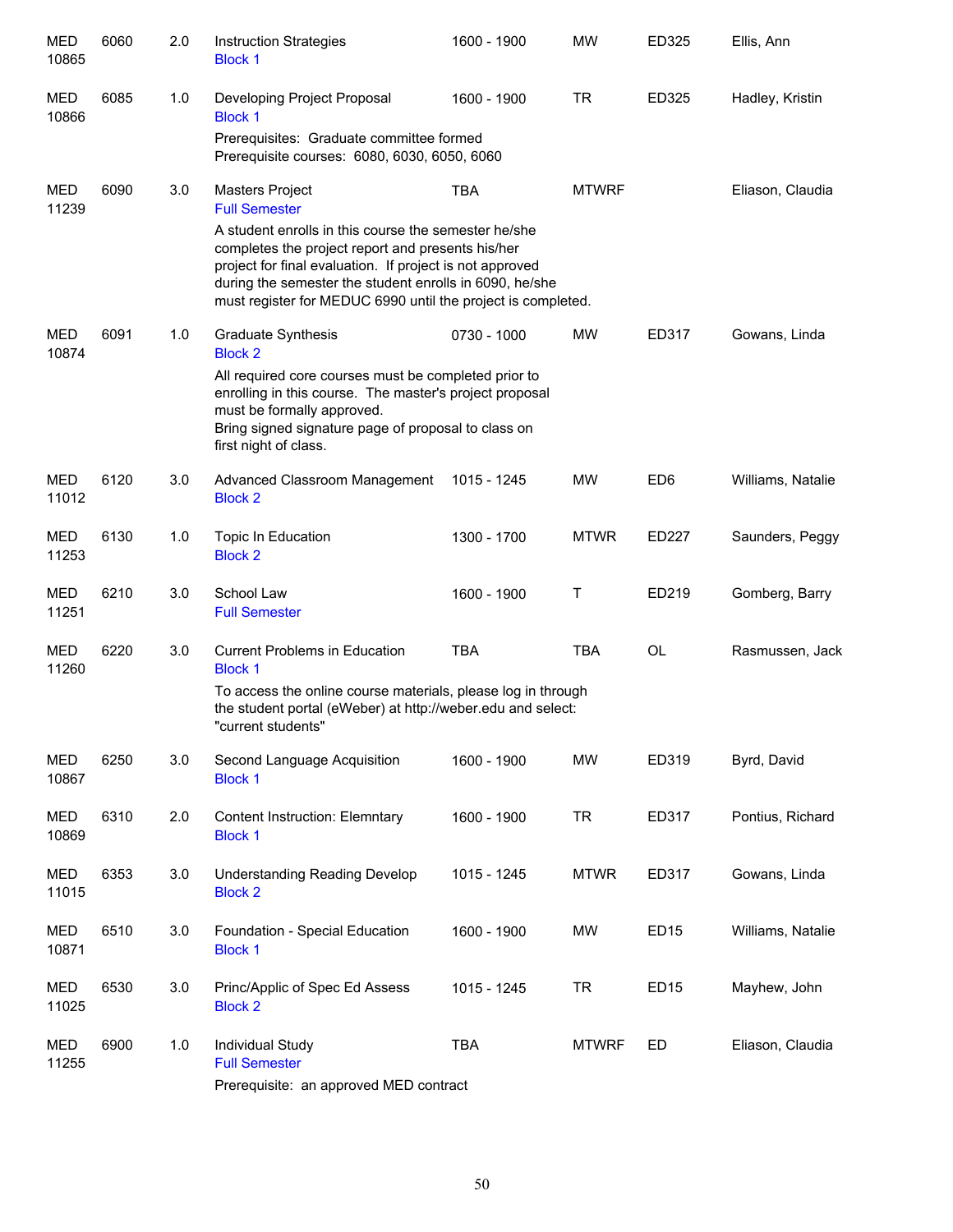| <b>MED</b><br>11257       | 6900 | 1.0 | Individual Study<br><b>Full Semester</b><br>Prerequisite: an approved MED contract.                  | <b>TBA</b>  | <b>MTWRF</b> | ED        | Eliason, Claudia |
|---------------------------|------|-----|------------------------------------------------------------------------------------------------------|-------------|--------------|-----------|------------------|
| <b>MED</b><br>11258       | 6900 | 1.0 | Individual Study<br><b>Full Semester</b><br>Prerequisite: an approved MED contract.                  | <b>TBA</b>  | <b>MTWRF</b> | ED        | Eliason, Claudia |
| MED<br>11254              | 6920 | 1.0 | Workshop<br><b>Block 1</b><br>Reading and Writing Conference to be held June 12 & 13                 | 0800 - 1600 | FS           | <b>SK</b> | Mitchell, Judith |
| MED<br>11259              | 6990 | 1.0 | <b>Continuing Graduate Advisement</b><br><b>Full Semester</b><br>Prerequisite: MED Program Approval. | <b>TBA</b>  | <b>MTWRF</b> |           | Eliason, Claudia |
| MENG<br>10358             | 5010 | 3.0 | Introduction to Linguistics<br><b>Block 2</b>                                                        | 1030 - 1310 | MW           | EH217     | LeTourneau, Mark |
| <b>MENG</b><br>12034      | 5080 | 3.0 | Critical Approach to Literatur<br><b>Block 2</b>                                                     | 1030 - 1310 | <b>MW</b>    | EH215     | Cheney, Donna    |
| <b>MENG 5510</b><br>10359 |      | 3.0 | World Literature<br><b>Block 2</b>                                                                   | 1030 - 1310 | <b>TR</b>    | EH215     | Roghaar, Brad    |
| <b>MENG 5520</b><br>10360 |      | 3.0 | Amer Lit/Early and Romantic<br><b>Block 2</b>                                                        | 1030 - 1310 | <b>MW</b>    | EH403     | Burrows, J       |
| <b>MENG 5540</b><br>10364 |      | 3.0 | American Literature: Modern<br><b>Block 2</b>                                                        | 0730 - 1010 | <b>TR</b>    | EH215     | Roghaar, Brad    |
| <b>MENG</b><br>10365      | 5630 | 3.0 | Eng Lit: Neoclassical/Romantic<br><b>Block 2</b>                                                     | 1030 - 1310 | <b>TR</b>    | EH220     | Vause, L         |
| <b>MENG</b><br>10375      | 5640 | 3.0 | English Literature: Victorian<br><b>Block 2</b>                                                      | 1030 - 1310 | <b>MW</b>    | EH220     | Cheney, Merlin   |
| MENG 6240<br>10279        |      | 3.0 | Seminar in American Literature<br><b>Block 2</b>                                                     | 1730 - 2010 | <b>TR</b>    | EH205     | Burrows, J       |
| MENG<br>10280             | 6250 | 3.0 | Seminar in British Literature<br><b>Block 2</b>                                                      | 0730 - 1010 | MW           | EH220     | Cheney, Merlin   |
| <b>MENG 6420</b><br>10281 |      | 3.0 | Phonology & Syntax for ESL<br><b>Block 2</b>                                                         | 1330 - 1610 | MW           | EH215     | Conrad, Timothy  |
| <b>MENG 6450</b><br>10282 |      | 3.0 | <b>ESL/Bilingual Assessment</b><br><b>Block 2</b>                                                    | 1330 - 1610 | <b>TR</b>    | EH218     | Curtis, Giana    |
| <b>MENG 6510</b><br>10283 |      | 2.0 | Grad Sem in Eminent Writers<br><b>Block 2</b>                                                        | 1730 - 2100 | M            | EH316     | Cheney, Donna    |
| MENG 6710<br>10377        |      | 2.0 | Variable Topics<br><b>Block 2</b>                                                                    | 1330 - 1610 | <b>TR</b>    | EH217     | McKay, Susan     |
| <b>MENG 6830</b><br>10687 |      | 1.0 | Directed Readings<br><b>Block 2</b>                                                                  | <b>TBA</b>  | <b>TBA</b>   |           | Cheney, Merlin   |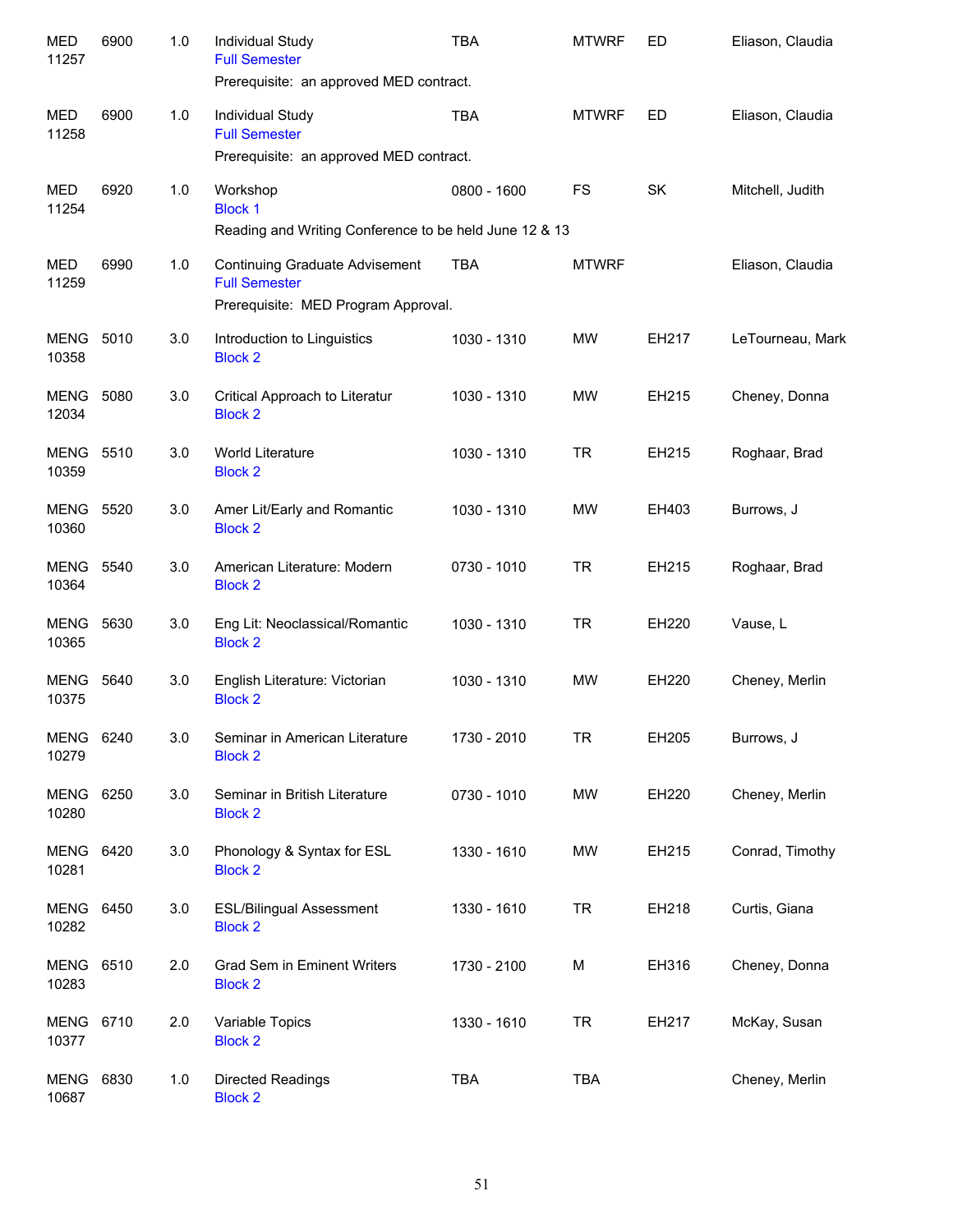| MENG 6830<br>10693        |      | 1.0 | Directed Readings<br><b>Block 2</b>                                                                                                                                                   | TBA         | TBA          |                 | Cheney, Merlin   |
|---------------------------|------|-----|---------------------------------------------------------------------------------------------------------------------------------------------------------------------------------------|-------------|--------------|-----------------|------------------|
| MENG<br>10695             | 6830 | 1.0 | Directed Readings<br><b>Block 2</b>                                                                                                                                                   | <b>TBA</b>  | <b>TBA</b>   |                 | Cheney, Merlin   |
| MENG<br>11773             | 6940 | 3.0 | Master's Project<br><b>Full Semester</b>                                                                                                                                              | <b>TBA</b>  | <b>TBA</b>   |                 | Cheney, Merlin   |
| MENG<br>10697             | 6960 | 1.0 | <b>Thesis</b><br><b>Block 2</b>                                                                                                                                                       | <b>TBA</b>  | <b>TBA</b>   |                 | Cheney, Merlin   |
| <b>MENG</b><br>10699      | 6960 | 1.0 | <b>Thesis</b><br><b>Block 2</b>                                                                                                                                                       | <b>TBA</b>  | <b>TBA</b>   |                 | Cheney, Merlin   |
| MENG<br>10700             | 6960 | 1.0 | Thesis<br><b>Block 2</b>                                                                                                                                                              | <b>TBA</b>  | <b>TBA</b>   |                 | Cheney, Merlin   |
| <b>MENG 6960</b><br>10702 |      | 1.0 | <b>Thesis</b><br><b>Block 2</b>                                                                                                                                                       | <b>TBA</b>  | <b>TBA</b>   |                 | Cheney, Merlin   |
| MGMT 2400<br>10974        |      | 3.0 | Project Management<br><b>Full Semester</b>                                                                                                                                            | 0900 - 1200 | S            | D02312          | Hilton, Spencer  |
| MGMT<br>11052             | 3010 | 3.0 | Organizational Behavior & Mgmt<br><b>Block 1</b>                                                                                                                                      | 1030 - 1310 | <b>TR</b>    | <b>WB115</b>    | Addams, H        |
| MGMT<br>11548             | 3010 | 3.0 | Organizational Behavior & Mgmt<br><b>Full Semester</b><br>To access the online course materials, please log in through<br>the student portal (eWeber) at http://weber.edu and select: | <b>TBA</b>  | <b>TBA</b>   | OL              | Handley, William |
|                           |      |     | "current students"                                                                                                                                                                    |             |              |                 |                  |
| MGMT<br>11053             | 3200 | 3.0 | <b>Managerial Communications</b><br><b>Block 1</b>                                                                                                                                    | 1030 - 1220 | <b>MWF</b>   | <b>WB115</b>    | Addams, H        |
| MGMT<br>11549             | 3400 | 3.0 | <b>International Business</b><br><b>Block 2</b>                                                                                                                                       | <b>TBA</b>  | <b>TBA</b>   | <b>OL</b>       | Dixon, Rolf      |
|                           |      |     | To access the online course materials, please log in through<br>the student portal (eWeber) at http://weber.edu and select:<br>"current students"                                     |             |              |                 |                  |
| MGMT<br>11833             | 4860 | 3.0 | Managment Internship<br><b>Full Semester</b>                                                                                                                                          | <b>TBA</b>  | <b>TBA</b>   |                 | Russell, Stephen |
| <b>MGMT</b><br>11834      | 4865 | 3.0 | Human Resource Internship<br><b>Full Semester</b>                                                                                                                                     | <b>TBA</b>  | <b>TBA</b>   |                 | Russell, Stephen |
| MHA<br>10638              | 6500 | 3.0 | <b>Field Work</b><br><b>Full Semester</b>                                                                                                                                             | <b>TBA</b>  | <b>TBA</b>   | D <sub>02</sub> | Burton, Lloyd    |
| <b>MHA</b><br>11690       | 6810 | 1.0 | Experimental<br><b>Block 1</b><br>Financial & Managerial Accounting                                                                                                                   | 1730 - 2030 | Т            | D02113          | Wyant, David     |
| MHA<br>12007              | 6810 | 1.0 | Experimental<br><b>Block 2</b><br>Foundations in Health Economics                                                                                                                     | 1730 - 2010 | $\mathsf{R}$ | D02105          | Wyant, David     |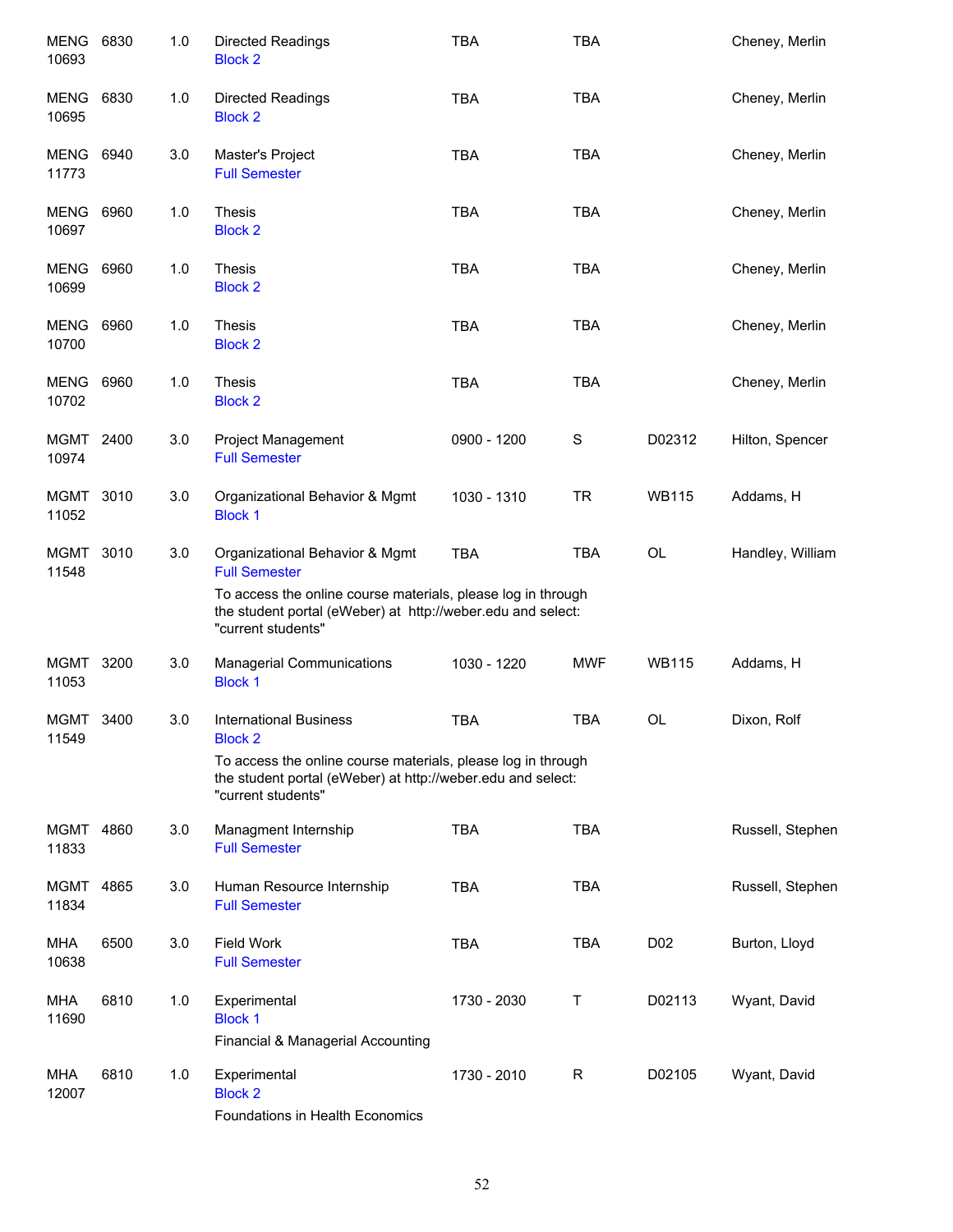| <b>MICR</b><br>11187 | 1113 | 3.0 | LS Intro to Microbiology<br><b>Block 2</b>                                                                                                        | 0930 - 1210 | <b>TR</b>  | <b>LL127</b> | Jackson, Richard   |
|----------------------|------|-----|---------------------------------------------------------------------------------------------------------------------------------------------------|-------------|------------|--------------|--------------------|
| <b>MICR</b><br>11189 | 1113 | 3.0 | LS Intro to Microbiology<br><b>Block 2</b>                                                                                                        | 1730 - 2010 | <b>TR</b>  | <b>LL127</b> | Jackson, Richard   |
| <b>MICR</b><br>11335 | 1113 | 3.0 | LS Intro to Microbiology<br><b>Block 2</b>                                                                                                        | <b>TBA</b>  | <b>TBA</b> | OL           | Oberg, Craig       |
|                      |      |     | To access the online course materials, please log in through<br>the student portal (eWeber) at http://weber.edu and select:<br>"current students" |             |            |              |                    |
| <b>MICR</b><br>11337 | 1113 | 3.0 | LS Intro to Microbiology<br><b>Block 2</b>                                                                                                        | 1730 - 2010 | MW         | D02235       | Burt, Wayne        |
| <b>MICR</b><br>11339 | 1113 | 3.0 | LS Intro to Microbiology<br><b>Block 1</b>                                                                                                        | <b>TBA</b>  | <b>TBA</b> | <b>OL</b>    | Domek, Matthew     |
|                      |      |     | To access the online course materials, please log in through<br>the student portal (eWeber) at http://weber.edu and select:<br>"current students" |             |            |              |                    |
| <b>MICR</b><br>11190 | 1153 | 3.0 | LS Elementary Public Health<br><b>Block 2</b>                                                                                                     | 0930 - 1120 | <b>MWF</b> | <b>LL127</b> | Jackson, Richard   |
| <b>MICR</b><br>11342 | 1153 | 3.0 | LS Elementary Public Health<br><b>Block 1</b>                                                                                                     | <b>TBA</b>  | <b>TBA</b> | <b>OL</b>    | Zwolinski, Michele |
|                      |      |     | To access the online course materials, please log in through<br>the student portal (eWeber) at http://weber.edu and select:<br>"current students" |             |            |              |                    |
| <b>MICR</b><br>11344 | 1153 | 3.0 | LS Elementary Public Health<br><b>Block 2</b>                                                                                                     | <b>TBA</b>  | <b>TBA</b> | <b>OL</b>    | Oberg, Craig       |
|                      |      |     | To access the online course materials, please log in through<br>the student portal (eWeber) at http://weber.edu and select:<br>"current students" |             |            |              |                    |
| <b>MICR</b><br>11345 | 3603 | 3.0 | Adv Micro for Health Professio<br><b>Block 2</b>                                                                                                  | <b>TBA</b>  | <b>TBA</b> | <b>OL</b>    | Nakaoka, Karen     |
|                      |      |     | To access the online course materials, please log in through<br>the student portal (eWeber) at http://weber.edu and select:<br>"current students" |             |            |              |                    |
| <b>MICR</b><br>11196 | 4800 | 1.0 | Directed Research<br><b>Full Semester</b>                                                                                                         | <b>TBA</b>  | <b>TBA</b> |              | Domek, Matthew     |
| <b>MICR</b><br>11199 | 4800 | 1.0 | Directed Research<br><b>Full Semester</b>                                                                                                         | <b>TBA</b>  | <b>TBA</b> |              | Lorowitz, William  |
| <b>MICR</b><br>11200 | 4800 | 1.0 | Directed Research<br><b>Full Semester</b>                                                                                                         | <b>TBA</b>  | <b>TBA</b> |              | Nakaoka, Karen     |
| <b>MICR</b><br>11201 | 4800 | 1.0 | Directed Research<br><b>Full Semester</b>                                                                                                         | <b>TBA</b>  | <b>TBA</b> |              | Oberg, Craig       |
| <b>MICR</b><br>11202 | 4800 | 1.0 | Directed Research<br><b>Full Semester</b>                                                                                                         | <b>TBA</b>  | <b>TBA</b> |              | Domek, Matthew     |
| <b>MICR</b><br>11204 | 4800 | 1.0 | Directed Research<br><b>Full Semester</b>                                                                                                         | <b>TBA</b>  | <b>TBA</b> |              | Lorowitz, William  |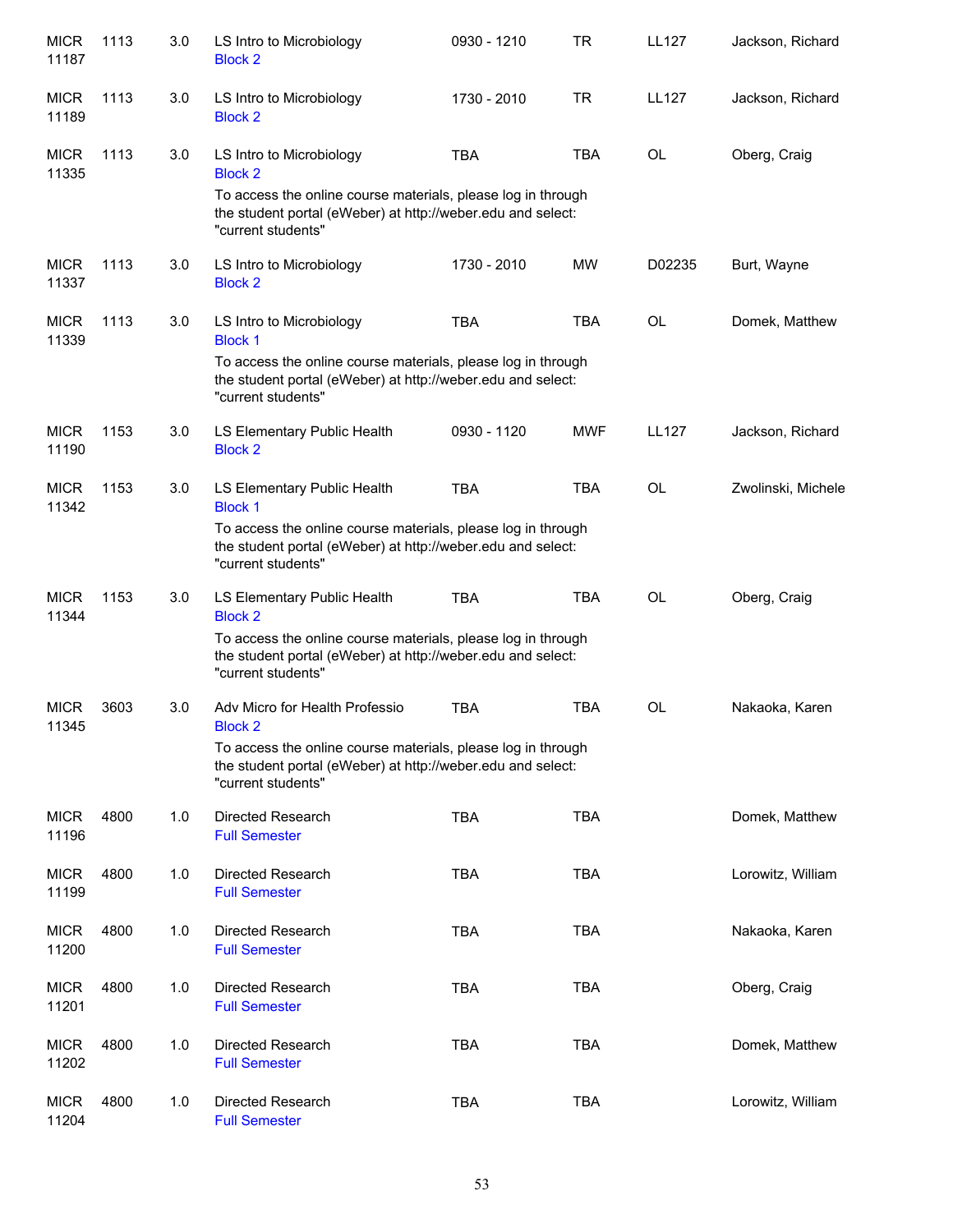| <b>MICR</b><br>11206 | 4800 | 1.0 | Directed Research<br><b>Full Semester</b>            | <b>TBA</b> | <b>TBA</b> | Nakaoka, Karen    |
|----------------------|------|-----|------------------------------------------------------|------------|------------|-------------------|
| <b>MICR</b><br>11207 | 4800 | 1.0 | Directed Research<br><b>Full Semester</b>            | <b>TBA</b> | <b>TBA</b> | Oberg, Craig      |
| <b>MICR</b><br>11210 | 4830 | 1.0 | Directed Readings<br><b>Full Semester</b>            | <b>TBA</b> | <b>TBA</b> | Domek, Matthew    |
| <b>MICR</b><br>11211 | 4830 | 1.0 | Directed Readings<br><b>Full Semester</b>            | <b>TBA</b> | <b>TBA</b> | Lorowitz, William |
| <b>MICR</b><br>11212 | 4830 | 1.0 | Directed Readings<br><b>Full Semester</b>            | <b>TBA</b> | <b>TBA</b> | Nakaoka, Karen    |
| <b>MICR</b><br>11213 | 4830 | 1.0 | Directed Readings<br><b>Full Semester</b>            | <b>TBA</b> | <b>TBA</b> | Oberg, Craig      |
| <b>MICR</b><br>11214 | 4830 | 1.0 | Directed Readings<br><b>Full Semester</b>            | <b>TBA</b> | <b>TBA</b> | Domek, Matthew    |
| <b>MICR</b><br>11215 | 4830 | 1.0 | Directed Readings<br><b>Full Semester</b>            | <b>TBA</b> | <b>TBA</b> | Lorowitz, William |
| <b>MICR</b><br>11216 | 4830 | 1.0 | Directed Readings<br><b>Full Semester</b>            | <b>TBA</b> | <b>TBA</b> | Nakaoka, Karen    |
| <b>MICR</b><br>11218 | 4830 | 1.0 | Directed Readings<br><b>Full Semester</b>            | <b>TBA</b> | <b>TBA</b> | Oberg, Craig      |
| <b>MICR</b><br>11220 | 4890 | 1.0 | Coop Work Experience<br><b>Full Semester</b>         | <b>TBA</b> | <b>TBA</b> | Oberg, Craig      |
| <b>MICR</b><br>11221 | 4890 | 1.0 | Coop Work Experience<br><b>Full Semester</b>         | <b>TBA</b> | <b>TBA</b> | Oberg, Craig      |
| <b>MICR</b><br>11222 | 4890 | 1.0 | Coop Work Experience<br><b>Full Semester</b>         | <b>TBA</b> | <b>TBA</b> | Oberg, Craig      |
| <b>MICR</b><br>11223 | 4890 | 1.0 | Coop Work Experience<br><b>Full Semester</b>         | <b>TBA</b> | <b>TBA</b> | Oberg, Craig      |
| <b>MICR</b><br>11224 | 4890 | 1.0 | Coop Work Experience<br><b>Full Semester</b>         | <b>TBA</b> | <b>TBA</b> | Oberg, Craig      |
| <b>MILS</b><br>10859 | 2830 | 1.0 | Directed Readings & Projects<br><b>Full Semester</b> | <b>TBA</b> | <b>TBA</b> | Stuart, Jeffrey   |
| <b>MILS</b><br>10861 | 2830 | 1.0 | Directed Readings & Projects<br><b>Full Semester</b> | <b>TBA</b> | <b>TBA</b> | Stuart, Jeffrey   |
| <b>MILS</b><br>10863 | 2830 | 1.0 | Directed Readings & Projects<br><b>Full Semester</b> | <b>TBA</b> | <b>TBA</b> | Stuart, Jeffrey   |
| <b>MILS</b><br>10877 | 2921 | 3.0 | ROTC Basic Camp<br><b>Full Semester</b>              | <b>TBA</b> | <b>TBA</b> | Stuart, Jeffrey   |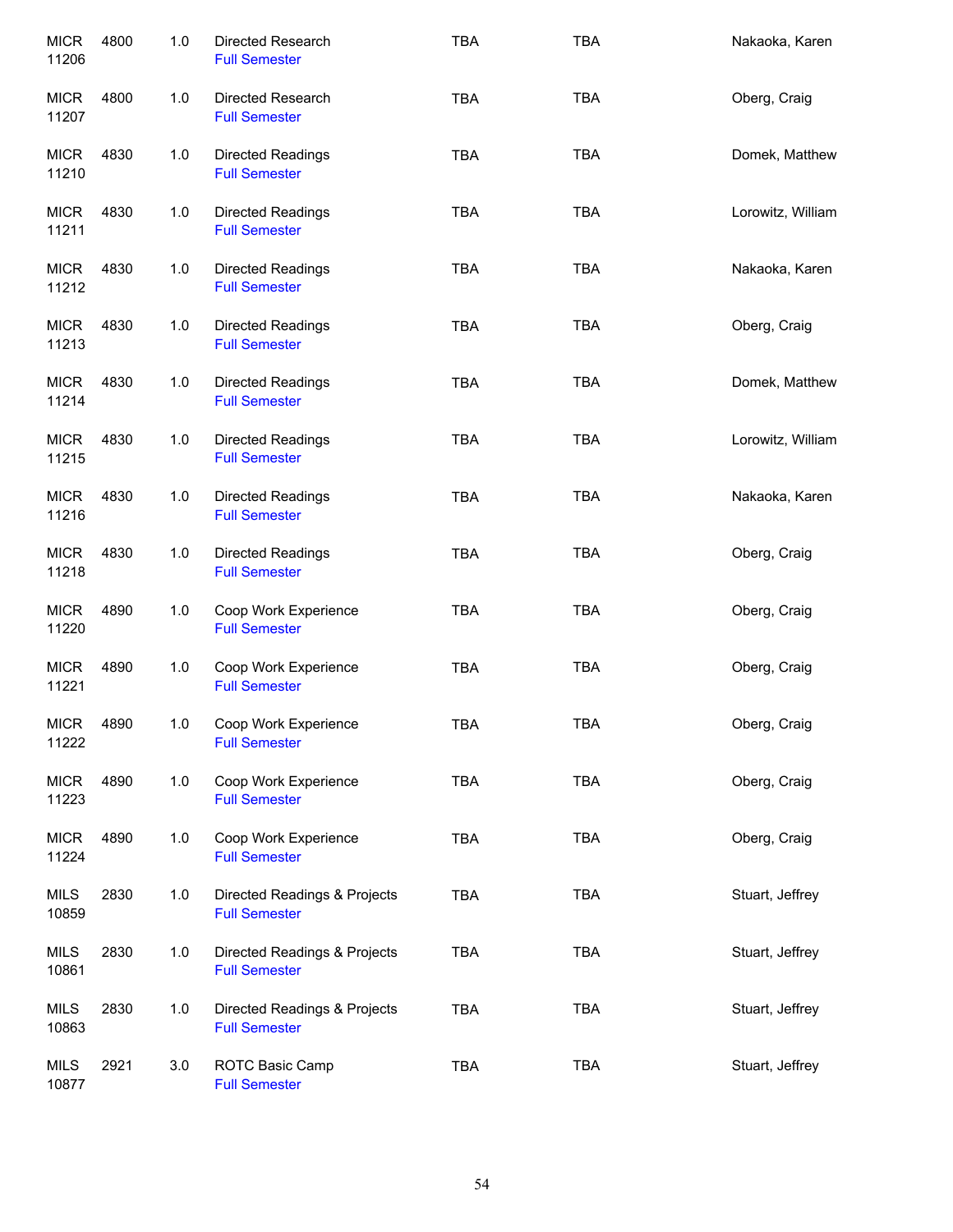| <b>MILS</b><br>10878 | 2922 | 2.0 | Northern Warfare<br><b>Full Semester</b>                                                                                                          | <b>TBA</b>  | <b>TBA</b> |              | Stuart, Jeffrey     |
|----------------------|------|-----|---------------------------------------------------------------------------------------------------------------------------------------------------|-------------|------------|--------------|---------------------|
| <b>MILS</b><br>10879 | 2923 | 2.0 | Air Assault<br><b>Full Semester</b>                                                                                                               | <b>TBA</b>  | <b>TBA</b> |              | Stuart, Jeffrey     |
| MILS<br>10880        | 4830 | 1.0 | Directed Readings & Projects<br><b>Full Semester</b>                                                                                              | <b>TBA</b>  | <b>TBA</b> |              | Stuart, Jeffrey     |
| MILS<br>10881        | 4830 | 1.0 | Directed Readings & Projects<br><b>Full Semester</b>                                                                                              | <b>TBA</b>  | <b>TBA</b> |              | Stuart, Jeffrey     |
| MILS<br>10882        | 4830 | 1.0 | Directed Readings & Projects<br><b>Full Semester</b>                                                                                              | <b>TBA</b>  | <b>TBA</b> |              | Stuart, Jeffrey     |
| MILS<br>10885        | 4921 | 3.0 | Leadership Dev/Assess Course<br><b>Full Semester</b>                                                                                              | <b>TBA</b>  | <b>TBA</b> |              | Stuart, Jeffrey     |
| <b>MILS</b><br>10888 | 4922 | 2.0 | Airborne Operations<br><b>Full Semester</b>                                                                                                       | <b>TBA</b>  | <b>TBA</b> |              | Stuart, Jeffrey     |
| MILS<br>10891        | 4923 | 2.0 | Cadet Troop Leader Training<br><b>Full Semester</b>                                                                                               | <b>TBA</b>  | <b>TBA</b> |              | Stuart, Jeffrey     |
| <b>MKTG</b><br>11055 | 3010 | 3.0 | <b>Marketing Concepts &amp; Practices</b><br><b>Block 1</b>                                                                                       | 0730 - 1010 | <b>TR</b>  | <b>WB116</b> | Allred, Anthony     |
| <b>MKTG</b><br>11550 | 3010 | 3.0 | Marketing Concepts & Practices<br><b>Block 2</b>                                                                                                  | <b>TBA</b>  | <b>TBA</b> | OL           | Allred, Anthony     |
|                      |      |     | To access the online course materials, please log in through<br>the student portal (eWeber) at http://weber.edu and select:<br>"current students" |             |            |              |                     |
| <b>MKTG</b><br>11551 | 3010 | 3.0 | <b>Marketing Concepts &amp; Practices</b><br><b>Block 2</b>                                                                                       | <b>TBA</b>  | <b>TBA</b> | OL           | Allred, Anthony     |
|                      |      |     | To access the online course materials, please log in through<br>the student portal (eWeber) at http://weber.edu and select:<br>"current students" |             |            |              |                     |
| <b>MKTG</b><br>11552 | 3100 | 3.0 | <b>Consumer Behavior</b><br><b>Full Semester</b>                                                                                                  | <b>TBA</b>  | <b>TBA</b> | <b>OL</b>    | Davis, Brian        |
|                      |      |     | To access the online course materials, please log in through<br>the student portal (eWeber) at http://weber.edu and select:<br>"current students" |             |            |              |                     |
| <b>MKTG</b><br>11772 | 4860 | 3.0 | Marketing Internship<br><b>Full Semester</b>                                                                                                      | <b>TBA</b>  | <b>TBA</b> |              | Russell, Stephen    |
| <b>MTHE</b>          | 4700 | 3.0 | Department Approval Required<br>Senior Project in Elem Teach                                                                                      | <b>TBA</b>  | <b>TBA</b> |              | Blackinton, Dixilee |
| 11931                |      |     | <b>Full Semester</b>                                                                                                                              |             |            |              |                     |
| <b>MTHE</b><br>11944 | 4700 | 3.0 | Senior Project in Elem Teach<br><b>Full Semester</b>                                                                                              | <b>TBA</b>  | <b>TBA</b> |              | Blackinton, Dixilee |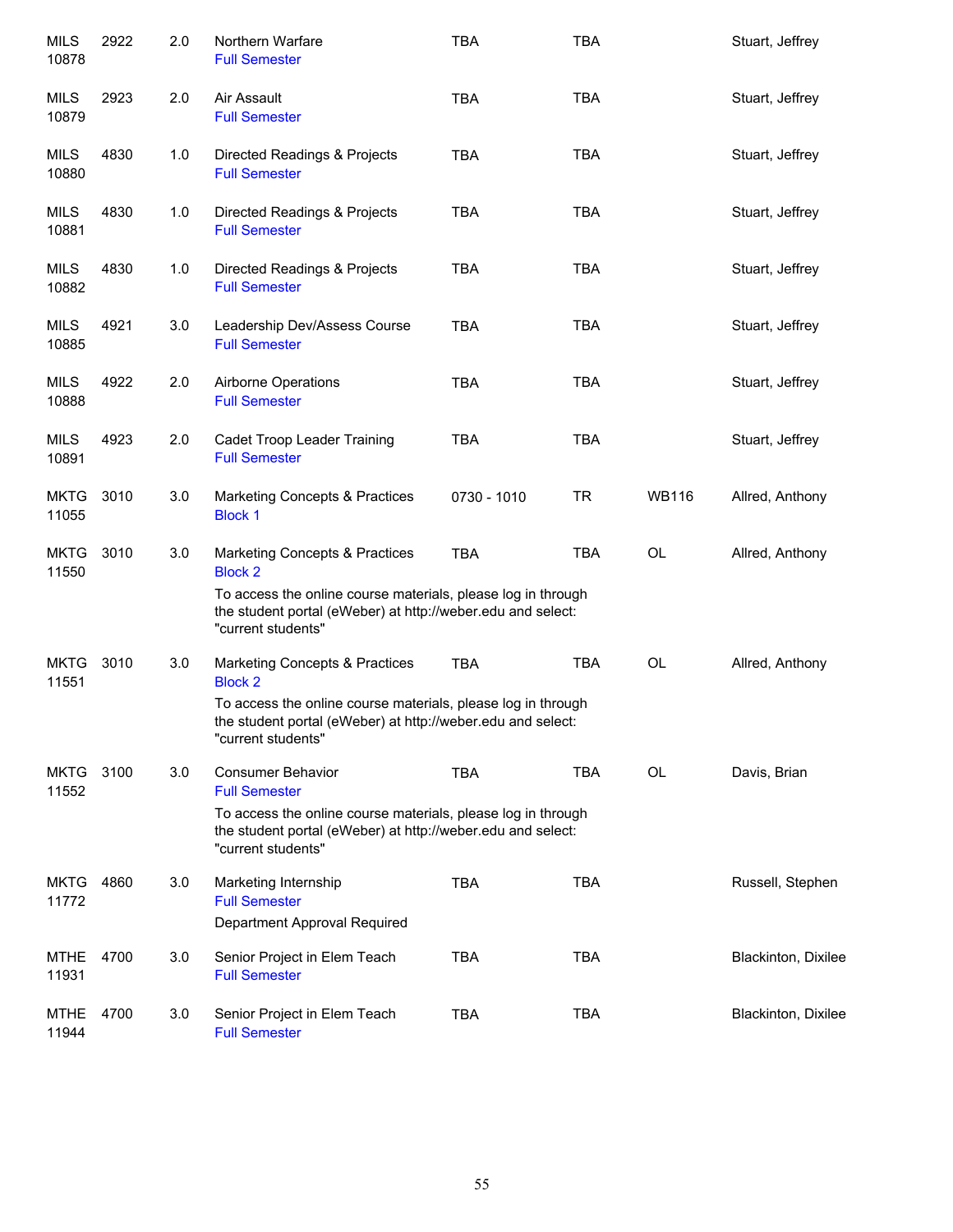| <b>MUSC</b><br>11516 | 1010 | 3.0 | CA Introduction to Music<br><b>Full Semester</b>                                                                                                                          | <b>TBA</b>  | <b>TBA</b> | OL           | Feller, David    |
|----------------------|------|-----|---------------------------------------------------------------------------------------------------------------------------------------------------------------------------|-------------|------------|--------------|------------------|
|                      |      |     | To access the online course materials, please log in through<br>the student portal (eWeber) at http://weber.edu and select:<br>"current students"                         |             |            |              |                  |
| <b>MUSC</b><br>11532 | 1010 | 3.0 | CA Introduction to Music<br><b>Block 2</b>                                                                                                                                | 1030 - 1220 | <b>MWF</b> | D02320       | Basinger, Bettie |
| <b>MUSC</b><br>11537 | 1010 | 3.0 | CA Introduction to Music<br><b>Full Semester</b>                                                                                                                          | 1030 - 1310 | Τ          | <b>BC319</b> | Basinger, Bettie |
| <b>MUSC</b><br>11547 | 1010 | 3.0 | CA Introduction to Music<br><b>Full Semester</b>                                                                                                                          | 0930 - 1210 | S          | <b>BC319</b> | Johnson, Gordon  |
| <b>MUSC</b><br>11624 | 1010 | 3.0 | CA Introduction to Music<br><b>Full Semester</b>                                                                                                                          | 1730 - 2010 | W          | <b>WW108</b> | Johnson, Gordon  |
| <b>MUSC</b><br>11519 | 1030 | 3.0 | CA Introduction to Jazz<br><b>Full Semester</b>                                                                                                                           | <b>TBA</b>  | <b>TBA</b> | OL           | Keipp, Donald    |
|                      |      |     | To access the online course materials, please log in through<br>the student portal (eWeber) at http://weber.edu and select:<br>"current students"                         |             |            |              |                  |
| <b>MUSC</b><br>11520 | 1040 | 3.0 | <b>CA/DV Music of World Cultures</b><br><b>Full Semester</b>                                                                                                              | <b>TBA</b>  | <b>TBA</b> | OL           | Keipp, Donald    |
|                      |      |     | To access the online course materials, please log in through<br>the student portal (eWeber) at http://weber.edu and select:<br>"current students"                         |             |            |              |                  |
| <b>MUSC</b><br>10109 | 1601 | 1.0 | <b>Private Instruction</b><br><b>Full Semester</b>                                                                                                                        | <b>TBA</b>  | <b>TBA</b> |              | Dooley, Lawrence |
|                      |      |     | For non-music majors and minors. Private lessons in<br>voice/ keyboard/ woodwinds/ brass/ strings/ percussion.<br>\$258 Lab Fee. Call 626-6437 for a list of instructors. |             |            |              |                  |
| <b>MUSC</b><br>10110 | 1610 | 1.0 | Applied Keyboard: Piano<br><b>Full Semester</b><br>Music majors and minors only. Lab Fee \$350.                                                                           | <b>TBA</b>  | <b>TBA</b> |              | Yang, Yu-Jane    |
|                      | 1611 |     |                                                                                                                                                                           |             | <b>TBA</b> |              | Christiansen, B  |
| <b>MUSC</b><br>10111 |      | 1.0 | Applied Keyboard: Organ<br><b>Full Semester</b><br>Music majors and minors only. Lab Fee \$350.                                                                           | <b>TBA</b>  |            |              |                  |
| <b>MUSC</b>          | 1620 | 1.0 | <b>Applied Voice</b>                                                                                                                                                      | <b>TBA</b>  | <b>TBA</b> |              | Brookens, Karen  |
| 10112                |      |     | <b>Full Semester</b><br>Music majors and minors only. Lab Fee \$350.                                                                                                      |             |            |              |                  |
| <b>MUSC</b><br>10113 | 1630 | 1.0 | Applied Woodwinds: Flute<br><b>Full Semester</b>                                                                                                                          | TBA         | <b>TBA</b> |              | Feller, David    |
|                      |      |     | Music majors and minors only. Lab Fee \$350.                                                                                                                              |             |            |              |                  |
| <b>MUSC</b><br>10114 | 1631 | 1.0 | Applied Woodwinds: Oboe<br><b>Full Semester</b>                                                                                                                           | TBA         | <b>TBA</b> |              | Feller, David    |
|                      |      |     | Music majors and minors only. Lab Fee \$350.                                                                                                                              |             |            |              |                  |
| <b>MUSC</b><br>10115 | 1632 | 1.0 | Applied Woodwinds: Clarinet<br><b>Full Semester</b><br>Music majors and minors only. Lab Fee \$350.                                                                       | <b>TBA</b>  | <b>TBA</b> |              | Feller, David    |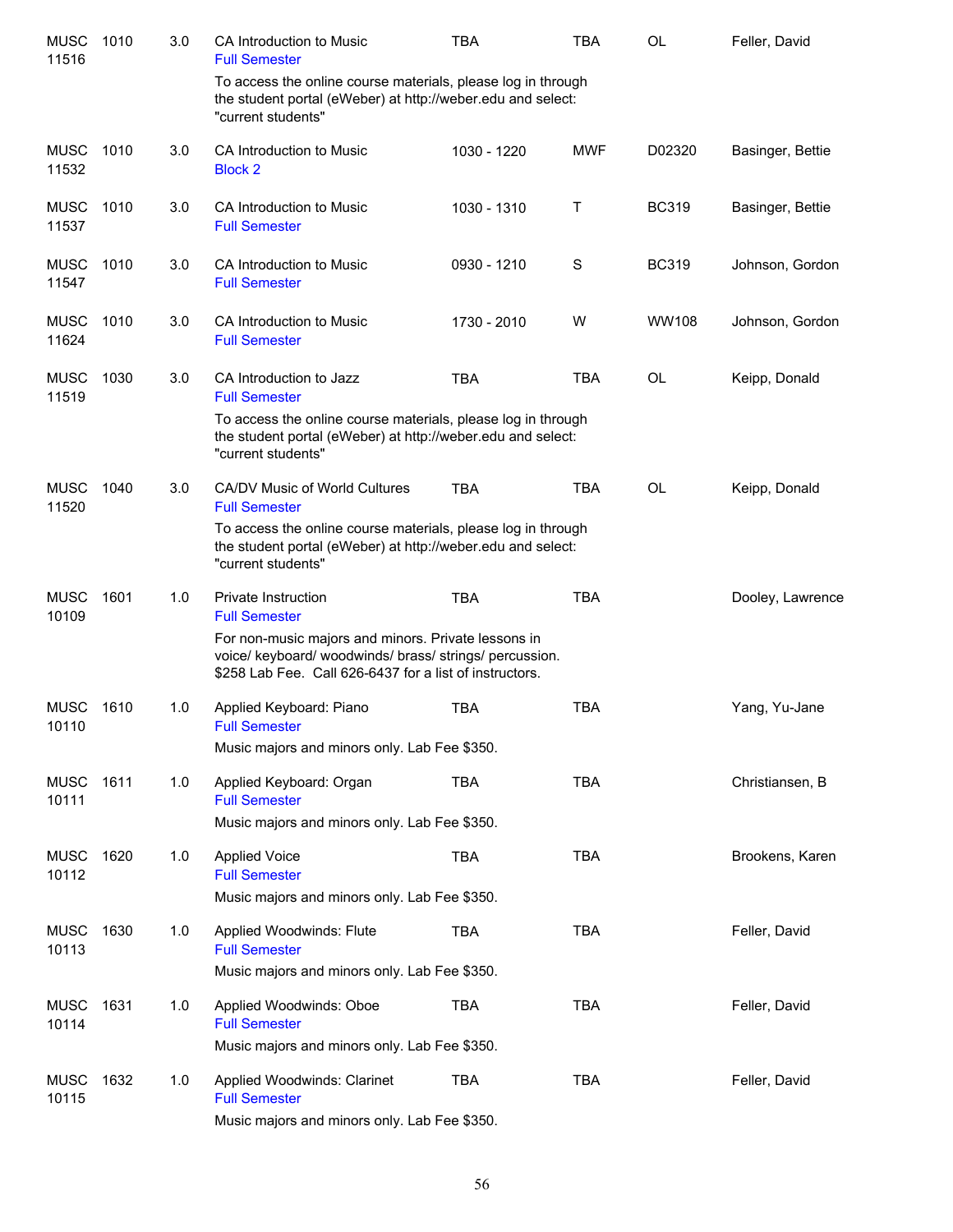| <b>MUSC</b><br>10116 | 1633 | 1.0 | Applied Woodwinds: Saxaphone<br><b>Full Semester</b><br>Music majors and minors only. Lab Fee \$350.                                                                                                                                    | <b>TBA</b> | <b>TBA</b> | Feller, David    |
|----------------------|------|-----|-----------------------------------------------------------------------------------------------------------------------------------------------------------------------------------------------------------------------------------------|------------|------------|------------------|
| MUSC<br>10117        | 1634 | 1.0 | Applied Woodwinds: Bassoon<br><b>Full Semester</b><br>Music majors and minors only. Lab Fee \$350.                                                                                                                                      | <b>TBA</b> | <b>TBA</b> | Feller, David    |
| <b>MUSC</b><br>10118 | 1640 | 1.0 | Applied Brass: Trumpet<br><b>Full Semester</b><br>Music majors and minors only. Lab Fee \$350.                                                                                                                                          | TBA        | <b>TBA</b> | Root, Thomas     |
| MUSC<br>10119        | 1641 | 1.0 | Applied Brass: French Horn<br><b>Full Semester</b><br>Music majors and minors only. Lab Fee \$350.                                                                                                                                      | TBA        | <b>TBA</b> | Root, Thomas     |
| MUSC<br>10150        | 1642 | 1.0 | Applied Brass: Trombone<br><b>Full Semester</b><br>Music majors and minors only. Lab Fee: \$350                                                                                                                                         | TBA        | <b>TBA</b> | Root, Thomas     |
| MUSC<br>10152        | 1643 | 1.0 | Applied Brass: Euphonium/Tuba<br><b>Full Semester</b><br>Music majors and minors only. Lab Fee: \$350                                                                                                                                   | TBA        | <b>TBA</b> | Root, Thomas     |
| <b>MUSC</b><br>10153 | 1650 | 1.0 | Applied Strings: Violin<br><b>Full Semester</b><br>Music majors and minors only. Lab Fee: \$350                                                                                                                                         | TBA        | <b>TBA</b> | Palumbo, Michael |
| <b>MUSC</b><br>10155 | 1651 | 1.0 | Applied Strings: Viola<br><b>Full Semester</b><br>Music majors and minors only. Lab Fee: \$350                                                                                                                                          | TBA        | <b>TBA</b> | Palumbo, Michael |
| <b>MUSC</b><br>10157 | 1652 | 1.0 | Applied Strings: Violincello<br><b>Full Semester</b><br>Music majors and minors only. Lab Fee: \$350                                                                                                                                    | TBA        | <b>TBA</b> | Palumbo, Michael |
| <b>MUSC</b><br>10158 | 1653 | 1.0 | Applied Strings: String Bass<br><b>Full Semester</b><br>Music majors and minors only. Lab Fee: \$350                                                                                                                                    | <b>TBA</b> | <b>TBA</b> | Palumbo, Michael |
| MUSC<br>10159        | 1654 | 1.0 | <b>Applied Strings: Guitar</b><br><b>Full Semester</b><br>Music majors and minors only. Lab Fee: \$350                                                                                                                                  | TBA        | <b>TBA</b> | Palumbo, Michael |
| MUSC<br>10160        | 1655 | 1.0 | <b>Applied Strings: Harp</b><br><b>Full Semester</b><br>Music majors and minors only. Lab Fee: \$350                                                                                                                                    | TBA        | <b>TBA</b> | Palumbo, Michael |
| <b>MUSC</b><br>10161 | 1660 | 1.0 | <b>Applied Percussion</b><br><b>Full Semester</b><br>Music majors and minors only. Lab Fee: \$350                                                                                                                                       | TBA        | <b>TBA</b> | Keipp, Donald    |
| <b>MUSC</b><br>10163 | 1673 | 2.0 | Private Instruction<br><b>Full Semester</b><br>All performance areas. Two hours instruction/ week.<br>Minimum of 18 hrs/ week practice required. One-half<br>hour special assignment. Lab Fee: \$700. By consent of<br>instructor only. | <b>TBA</b> | <b>TBA</b> | Dooley, Lawrence |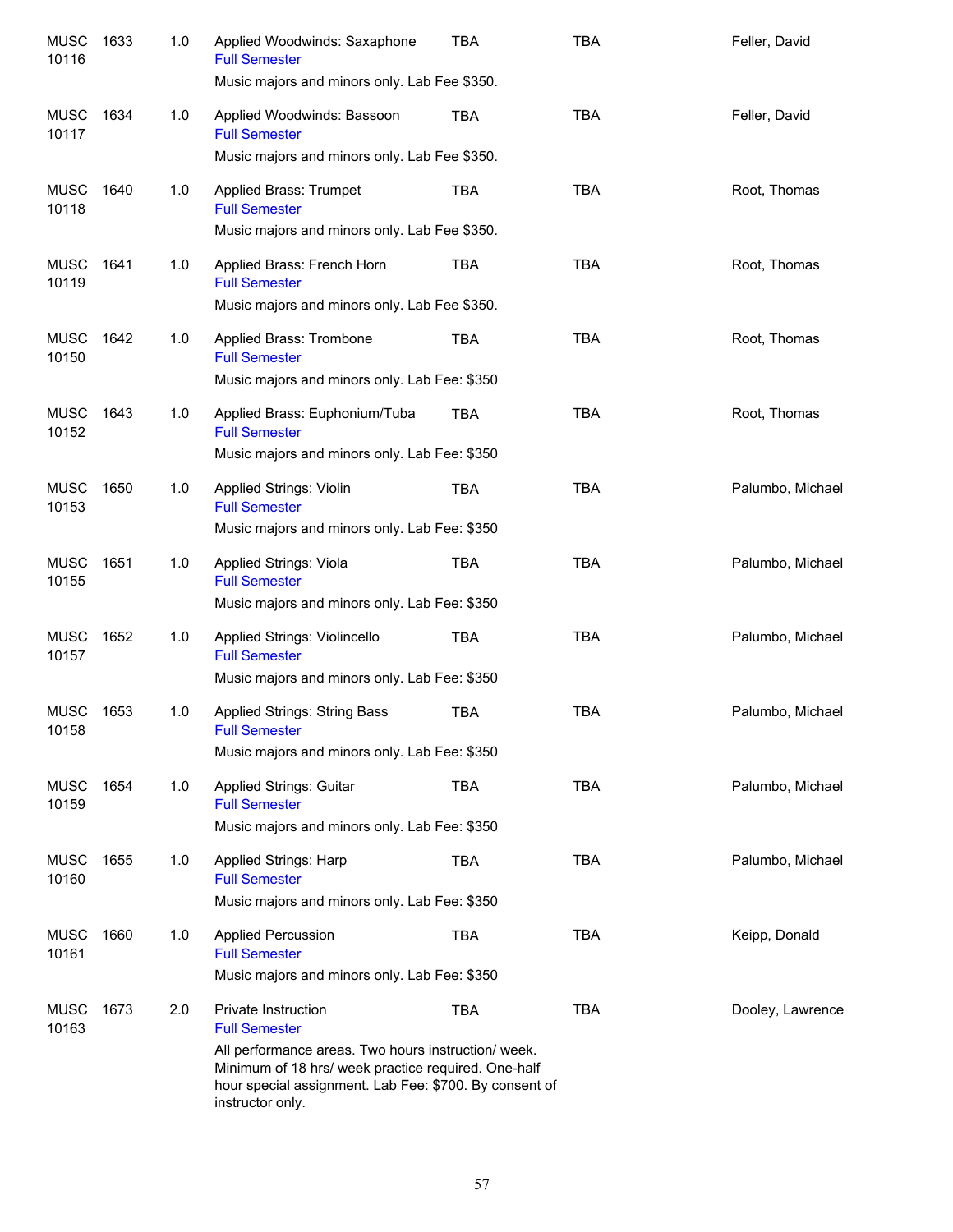| <b>MUSC</b><br>10164 | 2610 | 1.0 | Applied Keyboard: Piano<br><b>Full Semester</b><br>Music majors and minors only. Lab Fee: \$350        | <b>TBA</b> | <b>TBA</b> | Yang, Yu-Jane    |
|----------------------|------|-----|--------------------------------------------------------------------------------------------------------|------------|------------|------------------|
| <b>MUSC</b><br>10165 | 2611 | 1.0 | Applied Keyboard: Organ<br><b>Full Semester</b><br>Music majors and minors only. Lab Fee: \$350        | <b>TBA</b> | <b>TBA</b> | Christiansen, B  |
| <b>MUSC</b><br>10167 | 2620 | 1.0 | <b>Applied Voice</b><br><b>Full Semester</b><br>Music majors and minors only. Lab Fee: \$350           | <b>TBA</b> | <b>TBA</b> | Brookens, Karen  |
| <b>MUSC</b><br>10169 | 2630 | 1.0 | Applied Woodwinds: Flute<br><b>Full Semester</b><br>Music majors and minors only. Lab Fee: \$350       | <b>TBA</b> | <b>TBA</b> | Feller, David    |
| <b>MUSC</b><br>10171 | 2631 | 1.0 | Applied Woodwinds: Oboe<br><b>Full Semester</b><br>Music majors and minors only. Lab Fee: \$350        | <b>TBA</b> | <b>TBA</b> | Feller, David    |
| <b>MUSC</b><br>10172 | 2632 | 1.0 | Applied Woodwinds: Clarinet<br><b>Full Semester</b><br>Music majors and minors only. Lab Fee: \$350    | <b>TBA</b> | <b>TBA</b> | Feller, David    |
| <b>MUSC</b><br>10173 | 2633 | 1.0 | Applied Woodwinds: Saxaphone<br><b>Full Semester</b><br>Music majors and minors only. Lab Fee: \$350   | <b>TBA</b> | <b>TBA</b> | Feller, David    |
| <b>MUSC</b><br>10174 | 2634 | 1.0 | Applied Woodwinds: Bassoon<br><b>Full Semester</b><br>Music majors and minors only. Lab Fee: \$350     | <b>TBA</b> | <b>TBA</b> | Feller, David    |
| <b>MUSC</b><br>10175 | 2640 | 1.0 | Applied Brass: Trumpet<br><b>Full Semester</b><br>Music majors and minors only. Lab Fee: \$350         | <b>TBA</b> | <b>TBA</b> | Root, Thomas     |
| <b>MUSC</b><br>10178 | 2641 | 1.0 | Applied Brass: French Horn<br><b>Full Semester</b><br>Music majors and minors only. Lab Fee: \$350     | <b>TBA</b> | <b>TBA</b> | Root, Thomas     |
| <b>MUSC</b><br>10183 | 2642 | 1.0 | Applied Brass: Trombone<br><b>Full Semester</b><br>Music majors and minors only. Lab Fee: \$350        | <b>TBA</b> | <b>TBA</b> | Root, Thomas     |
| <b>MUSC</b><br>10185 | 2643 | 1.0 | Applied Brass: Euphonium/Tuba<br><b>Full Semester</b><br>Music majors and minors only. Lab Fee: \$350  | <b>TBA</b> | <b>TBA</b> | Root, Thomas     |
| <b>MUSC</b><br>10187 | 2650 | 1.0 | <b>Applied Strings: Violin</b><br><b>Full Semester</b><br>Music majors and minors only. Lab Fee: \$350 | <b>TBA</b> | <b>TBA</b> | Palumbo, Michael |
| <b>MUSC</b><br>10189 | 2651 | 1.0 | Applied Strings: Viola<br><b>Full Semester</b><br>Music majors and minors only. Lab Fee: \$350         | <b>TBA</b> | TBA        | Palumbo, Michael |
| <b>MUSC</b><br>10194 | 2652 | 1.0 | Applied Strings: Violincello<br><b>Full Semester</b><br>Music majors and minors only. Lab Fee: \$350   | <b>TBA</b> | TBA        | Palumbo, Michael |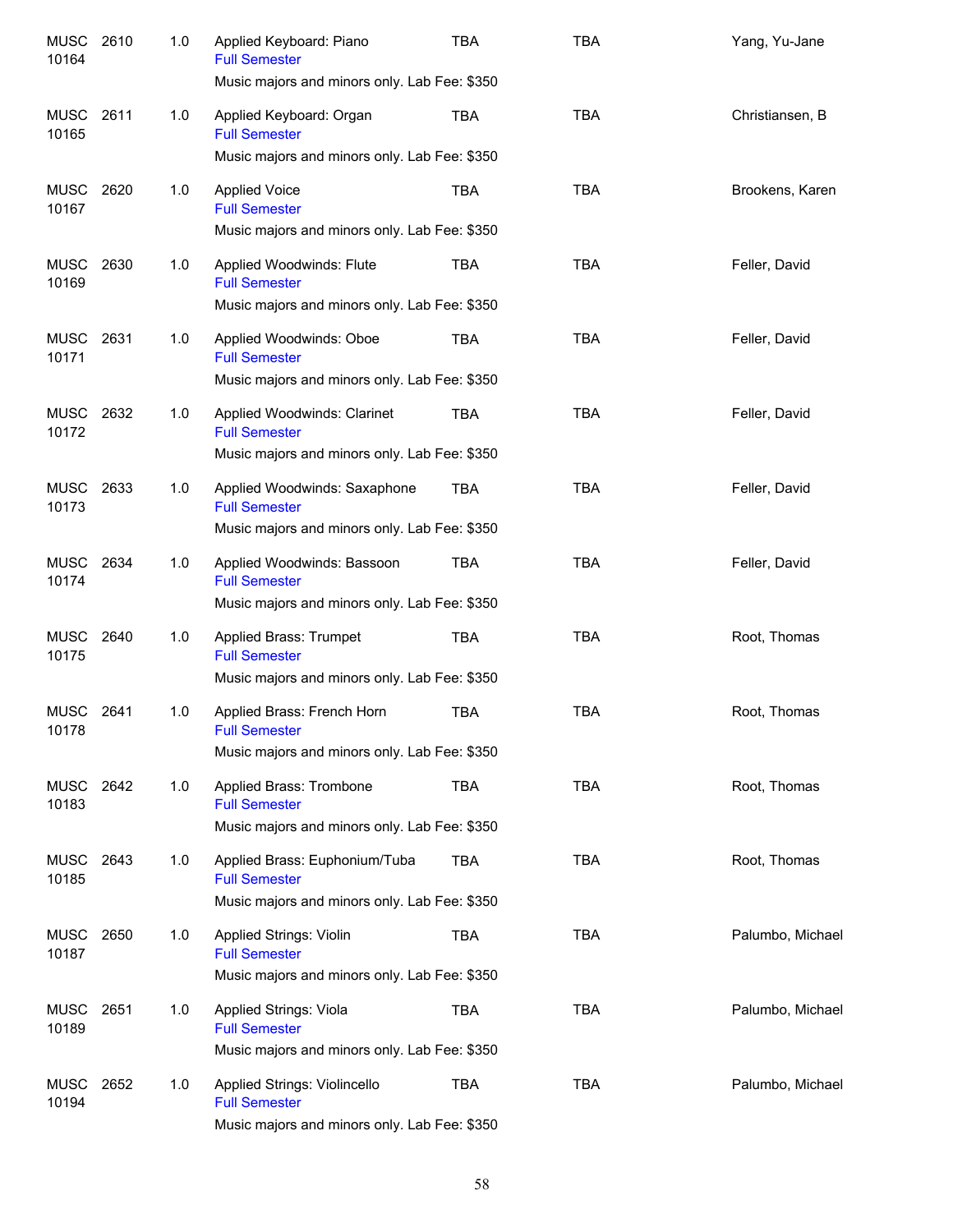| <b>MUSC</b><br>10202 | 2653 | 1.0 | Applied Strings: String Bass<br><b>Full Semester</b>                                                                                                                                    | TBA        | <b>TBA</b> | Palumbo, Michael |
|----------------------|------|-----|-----------------------------------------------------------------------------------------------------------------------------------------------------------------------------------------|------------|------------|------------------|
|                      |      |     | Music majors and minors only. Lab Fee: \$350                                                                                                                                            |            |            |                  |
| MUSC<br>10204        | 2654 | 1.0 | <b>Applied Strings: Guitar</b><br><b>Full Semester</b>                                                                                                                                  | <b>TBA</b> | <b>TBA</b> | Palumbo, Michael |
|                      |      |     | Music majors and minors only. Lab Fee: \$350                                                                                                                                            |            |            |                  |
| <b>MUSC</b><br>10206 | 2655 | 1.0 | <b>Applied Strings: Harp</b><br><b>Full Semester</b>                                                                                                                                    | <b>TBA</b> | <b>TBA</b> | Palumbo, Michael |
|                      |      |     | Music majors and minors only. Lab Fee: \$350                                                                                                                                            |            |            |                  |
| <b>MUSC</b><br>10208 | 2660 | 1.0 | <b>Applied Percussion</b><br><b>Full Semester</b>                                                                                                                                       | <b>TBA</b> | <b>TBA</b> | Keipp, Donald    |
|                      |      |     | Music majors and minors only. Lab Fee: \$350                                                                                                                                            |            |            |                  |
| <b>MUSC</b><br>10209 | 2673 | 2.0 | <b>Private Instruction</b><br><b>Full Semester</b>                                                                                                                                      | <b>TBA</b> | <b>TBA</b> | Dooley, Lawrence |
|                      |      |     | All performance areas. Two hours instruction/week.<br>Minimum of 18 hrs/ week practice required. One-half<br>hour special assignment. Lab Fee: \$700. By consent of<br>instructor only. |            |            |                  |
| <b>MUSC</b><br>10214 | 3601 | 1.0 | Private Instruction<br><b>Full Semester</b>                                                                                                                                             | <b>TBA</b> | <b>TBA</b> | Dooley, Lawrence |
|                      |      |     | For non-music majors and minors. Private lessons in<br>voice/ keyboard/ woodwinds/ brass/ strings/ percussion.<br>Lab fee: \$258. Call 626-6437 for a list of instructors.              |            |            |                  |
| <b>MUSC</b><br>10218 | 3610 | 1.0 | Applied Keyboard: Piano<br><b>Full Semester</b><br>Music majors and minors only. Lab Fee: \$350                                                                                         | <b>TBA</b> | <b>TBA</b> | Yang, Yu-Jane    |
|                      |      |     |                                                                                                                                                                                         |            |            |                  |
| <b>MUSC</b><br>10219 | 3611 | 1.0 | Applied Keyboard: Organ<br><b>Full Semester</b><br>Music majors and minors only. Lab Fee: \$350                                                                                         | <b>TBA</b> | <b>TBA</b> | Christiansen, B  |
|                      |      |     |                                                                                                                                                                                         |            |            |                  |
| <b>MUSC</b><br>10221 | 3620 | 1.0 | <b>Applied Voice</b><br><b>Full Semester</b>                                                                                                                                            | <b>TBA</b> | <b>TBA</b> | Brookens, Karen  |
|                      |      |     | Music majors and minors only. Lab Fee: \$350                                                                                                                                            |            |            |                  |
| MUSC<br>10223        | 3630 | 1.0 | Applied Woodwinds: Flute<br><b>Full Semester</b>                                                                                                                                        | <b>TBA</b> | <b>TBA</b> | Feller, David    |
|                      |      |     | Music majors and minors only. Lab Fee: \$350                                                                                                                                            |            |            |                  |
| MUSC<br>10224        | 3631 | 1.0 | Applied Woodwinds: Oboe<br><b>Full Semester</b>                                                                                                                                         | <b>TBA</b> | <b>TBA</b> | Feller, David    |
|                      |      |     | Music majors and minors only. Lab Fee: \$350                                                                                                                                            |            |            |                  |
| MUSC<br>10225        | 3632 | 1.0 | Applied Woodwinds: Clarinet<br><b>Full Semester</b>                                                                                                                                     | <b>TBA</b> | <b>TBA</b> | Feller, David    |
|                      |      |     | Music majors and minors only. Lab Fee: \$350                                                                                                                                            |            |            |                  |
| MUSC<br>10226        | 3633 | 1.0 | Applied Woodwinds: Saxaphone<br><b>Full Semester</b>                                                                                                                                    | <b>TBA</b> | <b>TBA</b> | Feller, David    |
|                      |      |     | Music majors and minors only. Lab Fee: \$350                                                                                                                                            |            |            |                  |
| MUSC<br>10227        | 3634 | 1.0 | Applied Woodwinds: Bassoon<br><b>Full Semester</b>                                                                                                                                      | TBA        | <b>TBA</b> | Feller, David    |
|                      |      |     | Music majors and minors only. Lab Fee: \$350                                                                                                                                            |            |            |                  |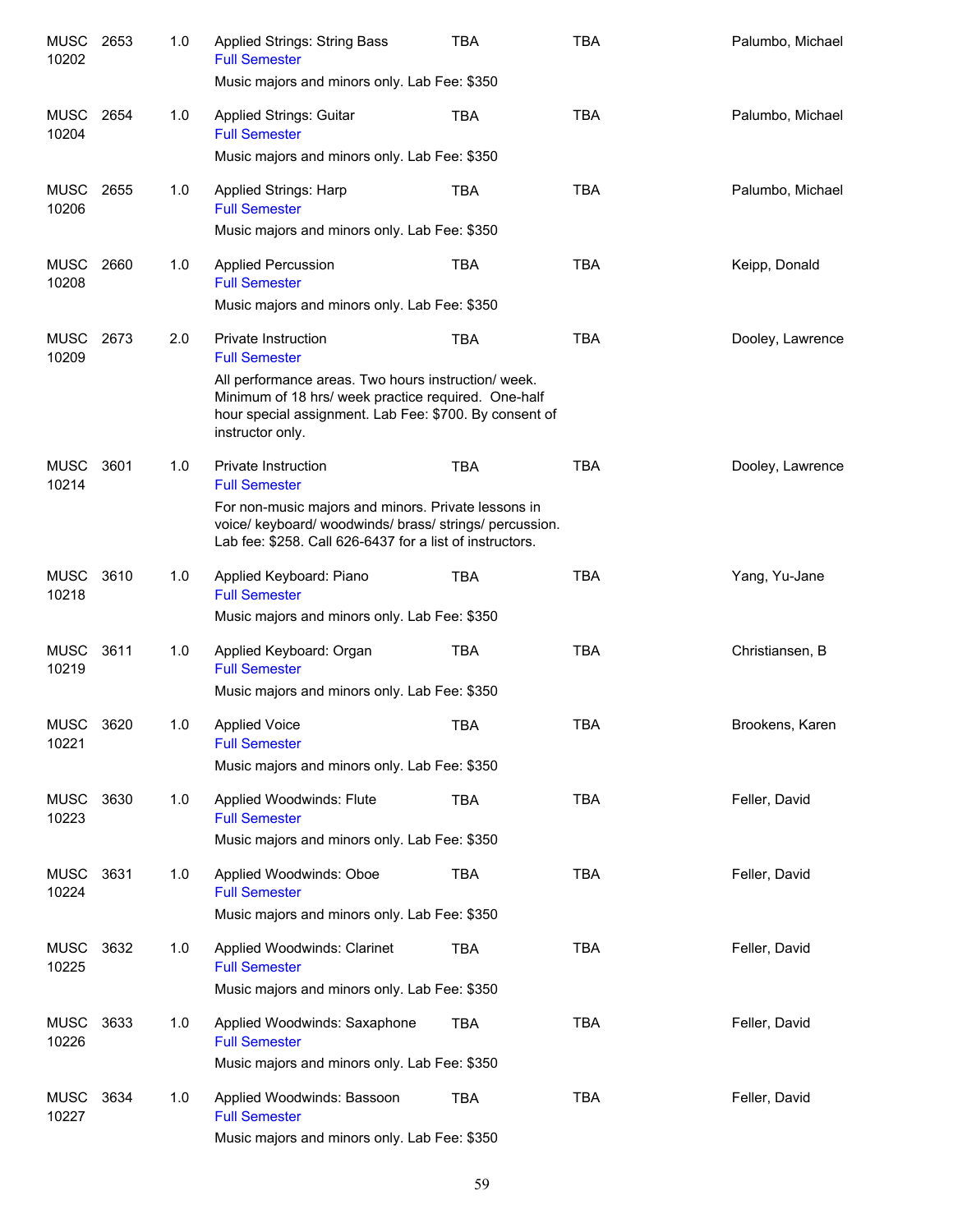| <b>MUSC</b><br>10234 | 3640 | 1.0 | Applied Brass: Trumpet<br><b>Full Semester</b><br>Music majors and minors only. Lab Fee: \$350                                                                                                                                          | <b>TBA</b> | <b>TBA</b> | Root, Thomas     |
|----------------------|------|-----|-----------------------------------------------------------------------------------------------------------------------------------------------------------------------------------------------------------------------------------------|------------|------------|------------------|
| <b>MUSC</b><br>10235 | 3641 | 1.0 | Applied Brass: French Horn<br><b>Full Semester</b><br>Music majors and minors only. Lab Fee: \$350                                                                                                                                      | TBA        | <b>TBA</b> | Root, Thomas     |
| MUSC<br>10237        | 3642 | 1.0 | Applied Brass: Trombone<br><b>Full Semester</b><br>Music majors and minors only. Lab Fee: \$350                                                                                                                                         | TBA        | <b>TBA</b> | Root, Thomas     |
| MUSC<br>10238        | 3643 | 1.0 | Applied Brass: Euphonium/Tuba<br><b>Full Semester</b><br>Music majors and minors only. Lab Fee: \$350                                                                                                                                   | <b>TBA</b> | <b>TBA</b> | Root, Thomas     |
| MUSC<br>10239        | 3650 | 1.0 | <b>Applied Strings: Vioin</b><br><b>Full Semester</b><br>Music majors and minors only. Lab Fee: \$350                                                                                                                                   | <b>TBA</b> | <b>TBA</b> | Palumbo, Michael |
| <b>MUSC</b><br>10240 | 3651 | 1.0 | <b>Applied Strings: Viola</b><br><b>Full Semester</b><br>Music majors and minors only. Lab Fee: \$350                                                                                                                                   | TBA        | <b>TBA</b> | Palumbo, Michael |
| <b>MUSC</b><br>10241 | 3652 | 1.0 | Applied Strings: Violincello<br><b>Full Semester</b><br>Music majors and minors only. Lab Fee: \$350                                                                                                                                    | <b>TBA</b> | <b>TBA</b> | Palumbo, Michael |
| <b>MUSC</b><br>10242 | 3653 | 1.0 | Applied Strings: String Bass<br><b>Full Semester</b><br>Music majors and minors only. Lab Fee: \$350                                                                                                                                    | <b>TBA</b> | <b>TBA</b> | Palumbo, Michael |
| <b>MUSC</b><br>10243 | 3654 | 1.0 | Applied Strings: Guitar<br><b>Full Semester</b><br>Music majors and minors only. Lab Fee: \$350                                                                                                                                         | <b>TBA</b> | <b>TBA</b> | Palumbo, Michael |
| <b>MUSC</b><br>10244 | 3655 | 1.0 | Applied Strings: Harp<br><b>Full Semester</b><br>Music majors and minors only. Lab Fee: \$350                                                                                                                                           | <b>TBA</b> | <b>TBA</b> | Palumbo, Michael |
| <b>MUSC</b><br>10245 | 3660 | 1.0 | <b>Applied Percussion</b><br><b>Full Semester</b><br>Music majors and minors only. Lab Fee: \$350                                                                                                                                       | <b>TBA</b> | <b>TBA</b> | Keipp, Donald    |
| <b>MUSC</b><br>10210 | 3673 | 2.0 | Private Instruction<br><b>Full Semester</b><br>All performance areas. Two hours instruction/ week.<br>Minimum of 18 hrs/ week practice required. One-half<br>hour special assignment. Lab Fee: \$700. By consent of<br>instructor only. | <b>TBA</b> | <b>TBA</b> | Dooley, Lawrence |
| MUSC<br>10246        | 4610 | 1.0 | Applied Keyboard: Piano<br><b>Full Semester</b><br>Music majors and minors only. Lab Fee: \$350                                                                                                                                         | <b>TBA</b> | <b>TBA</b> | Yang, Yu-Jane    |
| MUSC<br>10247        | 4611 | 1.0 | Applied Keyboard: Organ<br><b>Full Semester</b><br>Music majors and minors only. Lab Fee: \$350                                                                                                                                         | <b>TBA</b> | <b>TBA</b> | Christiansen, B  |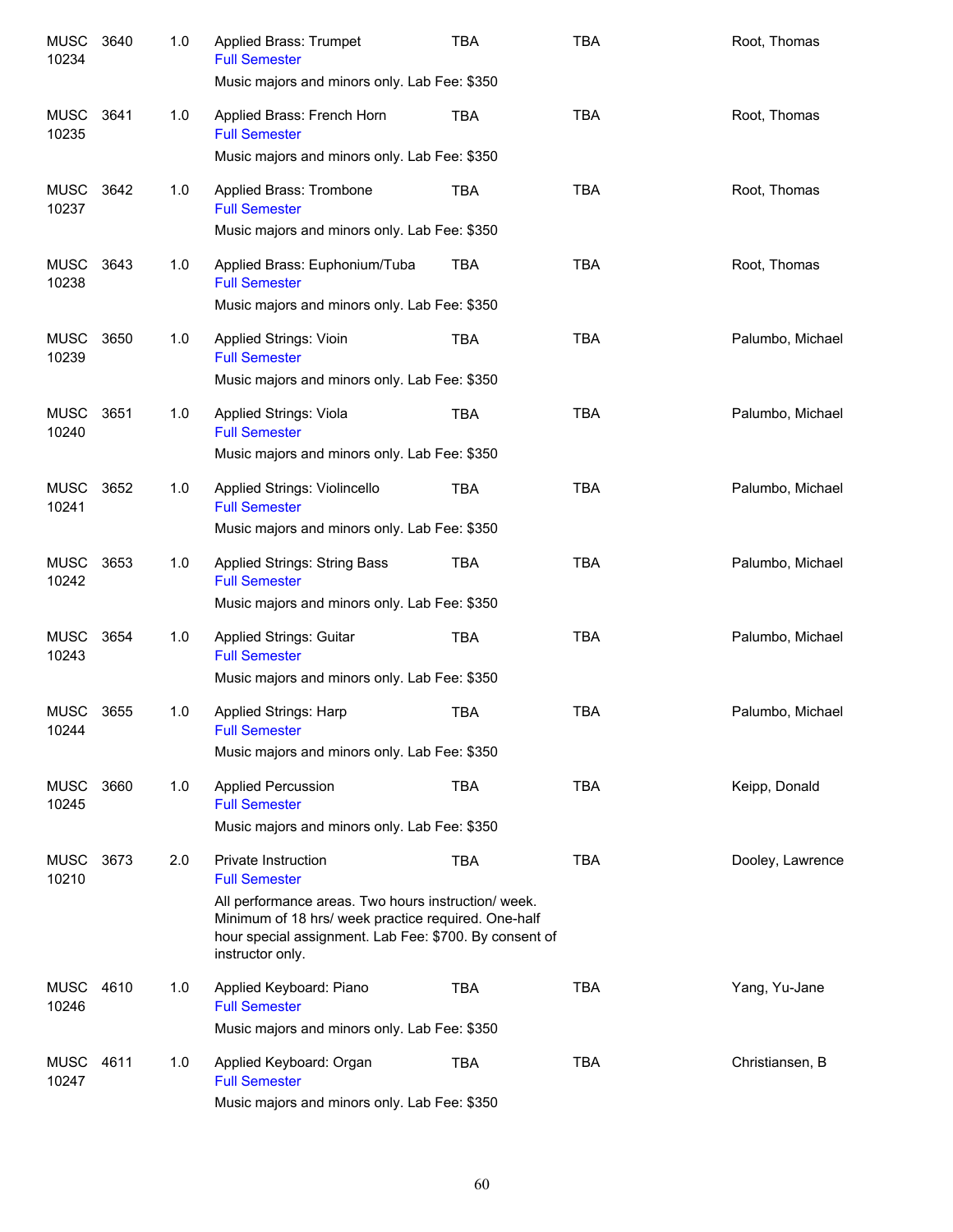| <b>MUSC</b><br>10248 | 4620 | 1.0 | <b>Applied Voice</b><br><b>Full Semester</b><br>Music majors and minors only. Lab Fee: \$350         | <b>TBA</b> | <b>TBA</b> | Brookens, Karen  |
|----------------------|------|-----|------------------------------------------------------------------------------------------------------|------------|------------|------------------|
| <b>MUSC</b><br>10249 | 4630 | 1.0 | Applied Woodwinds: Flute<br><b>Full Semester</b>                                                     | <b>TBA</b> | <b>TBA</b> | Feller, David    |
|                      |      |     | Music majors and minors only. Lab Fee: \$350                                                         |            |            |                  |
| MUSC<br>10250        | 4631 | 1.0 | Applied Woodwinds: Oboe<br><b>Full Semester</b>                                                      | <b>TBA</b> | <b>TBA</b> | Feller, David    |
|                      |      |     | Music majors and minors only. Lab Fee: \$350                                                         |            |            |                  |
| MUSC<br>10362        | 4632 | 1.0 | Applied Woodwinds: Clarinet<br><b>Full Semester</b>                                                  | <b>TBA</b> | <b>TBA</b> | Feller, David    |
|                      |      |     | Music majors and minors only. Lab Fee: \$350                                                         |            |            |                  |
| <b>MUSC</b><br>10251 | 4633 | 1.0 | Applied Woodwinds: Saxaphone<br><b>Full Semester</b><br>Music majors and minors only. Lab Fee: \$350 | <b>TBA</b> | <b>TBA</b> | Feller, David    |
| MUSC                 | 4634 | 1.0 | Applied Woodwinds: Bassoon                                                                           | TBA        | <b>TBA</b> | Feller, David    |
| 10252                |      |     | <b>Full Semester</b><br>Music majors and minors only. Lab Fee: \$350                                 |            |            |                  |
| <b>MUSC</b>          | 4640 |     |                                                                                                      |            | <b>TBA</b> |                  |
| 10253                |      | 1.0 | Applied Brass: Trumpet<br><b>Full Semester</b><br>Music majors and minors only. Lab Fee: \$350       | <b>TBA</b> |            | Root, Thomas     |
| <b>MUSC</b>          | 4641 | 1.0 | Applied Brass: French Horn                                                                           | <b>TBA</b> | <b>TBA</b> | Root, Thomas     |
| 10254                |      |     | <b>Full Semester</b><br>Music majors and minors only. Lab Fee: \$350                                 |            |            |                  |
| <b>MUSC</b>          | 4642 | 1.0 | Applied Brass: Trombone                                                                              | <b>TBA</b> | <b>TBA</b> | Root, Thomas     |
| 10255                |      |     | <b>Full Semester</b><br>Music majors and minors only. Lab Fee: \$350                                 |            |            |                  |
| <b>MUSC</b>          | 4643 | 1.0 | Applied Brass: Euphonium/Tuba                                                                        | <b>TBA</b> | <b>TBA</b> | Root, Thomas     |
| 10256                |      |     | <b>Full Semester</b><br>Music majors and minors only. Lab Fee: \$350                                 |            |            |                  |
| MUSC                 | 4650 | 1.0 | <b>Applied Strings: Violin</b>                                                                       | <b>TBA</b> | <b>TBA</b> | Palumbo, Michael |
| 10257                |      |     | <b>Full Semester</b><br>Music majors and minors only. Lab Fee: \$350                                 |            |            |                  |
| <b>MUSC</b><br>10258 | 4651 | 1.0 | Applied Strings: Viola<br><b>Full Semester</b>                                                       | TBA        | <b>TBA</b> | Palumbo, Michael |
|                      |      |     | Music majors and minors only. Lab Fee: \$350                                                         |            |            |                  |
| <b>MUSC</b><br>10259 | 4652 | 1.0 | Applied Strings: Violincello<br><b>Full Semester</b>                                                 | TBA        | <b>TBA</b> | Palumbo, Michael |
|                      |      |     | Music majors and minors only. Lab Fee: \$350                                                         |            |            |                  |
| <b>MUSC</b><br>10260 | 4653 | 1.0 | Applied Strings: String Bass<br><b>Full Semester</b>                                                 | <b>TBA</b> | <b>TBA</b> | Palumbo, Michael |
|                      |      |     | Music majors and minors only. Lab Fee: \$350                                                         |            |            |                  |
| <b>MUSC</b><br>10261 | 4654 | 1.0 | Applied Strings: Guitar<br><b>Full Semester</b>                                                      | <b>TBA</b> | <b>TBA</b> | Palumbo, Michael |
|                      |      |     | Music majors and minors only. Lab Fee: \$350                                                         |            |            |                  |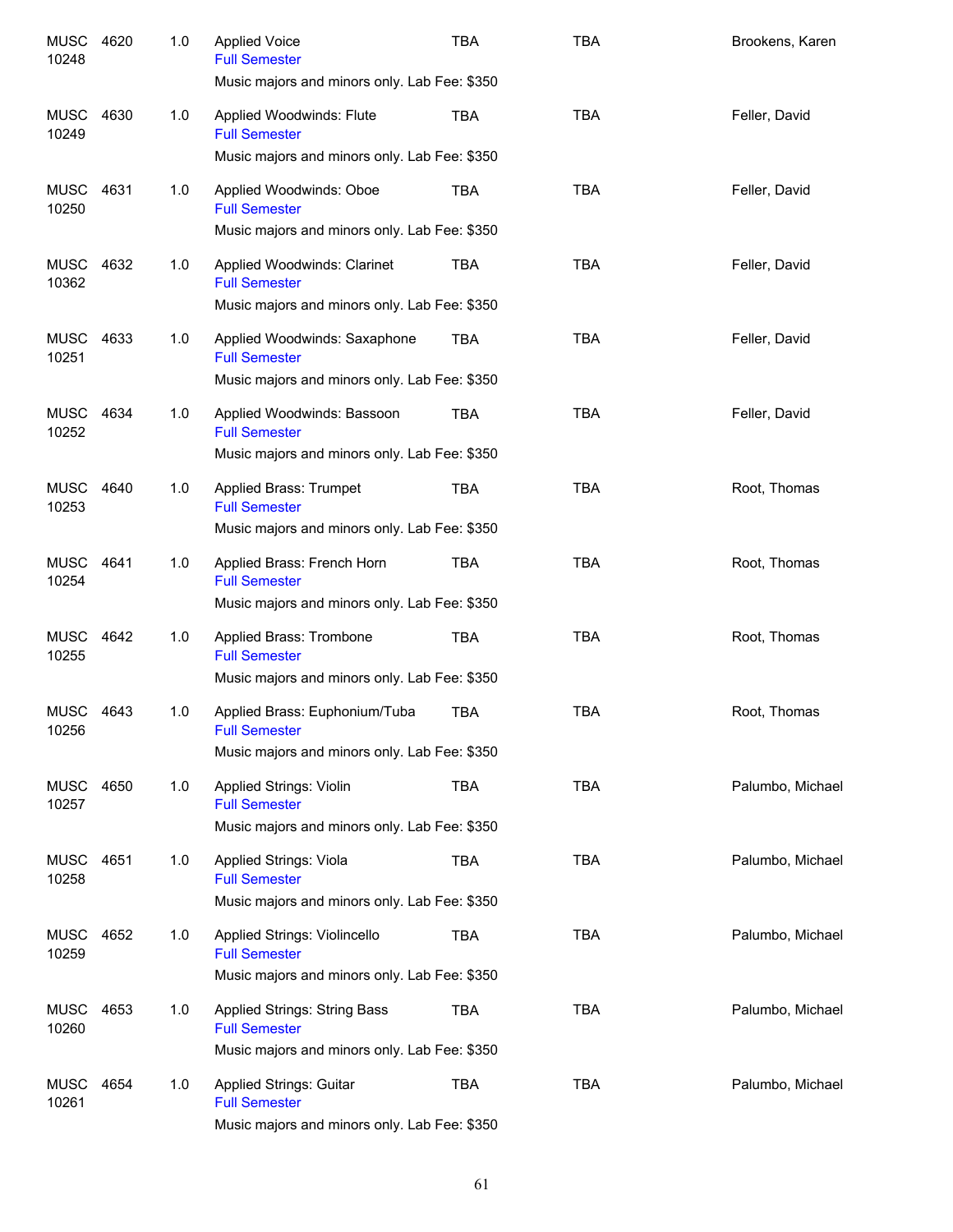| <b>MUSC</b><br>10262 | 4655  | 1.0 | Applied Strings: Harp<br><b>Full Semester</b>                                                                                                                                           | <b>TBA</b> | <b>TBA</b> |           | Palumbo, Michael |  |  |
|----------------------|-------|-----|-----------------------------------------------------------------------------------------------------------------------------------------------------------------------------------------|------------|------------|-----------|------------------|--|--|
|                      |       |     | Music majors and minors only. Lab Fee: \$350                                                                                                                                            |            |            |           |                  |  |  |
| MUSC<br>10263        | 4660  | 1.0 | <b>Applied Percussion</b><br><b>Full Semester</b>                                                                                                                                       | <b>TBA</b> | <b>TBA</b> |           | Keipp, Donald    |  |  |
|                      |       |     | Music majors and minors only. Lab Fee: \$350                                                                                                                                            |            |            |           |                  |  |  |
| <b>MUSC</b><br>10213 | 4673  | 2.0 | Private Instruction<br><b>Full Semester</b>                                                                                                                                             | <b>TBA</b> | <b>TBA</b> |           | Dooley, Lawrence |  |  |
|                      |       |     | All performance areas. Two hours instruction/week.<br>Minimum of 18 hrs/ week practice required. One-half<br>hour special assignment. Lab Fee: \$700. By consent of<br>instructor only. |            |            |           |                  |  |  |
| <b>MUSC</b><br>10334 | 4830A | 1.0 | Directed Readings<br><b>Full Semester</b>                                                                                                                                               | <b>TBA</b> | <b>TBA</b> |           | Palumbo, Michael |  |  |
| <b>MUSC</b><br>10337 | 4830A | 1.0 | <b>Directed Readings</b><br><b>Full Semester</b>                                                                                                                                        | <b>TBA</b> | <b>TBA</b> |           | Palumbo, Michael |  |  |
| <b>MUSC</b><br>10340 | 4830A | 1.0 | <b>Directed Readings</b><br><b>Full Semester</b>                                                                                                                                        | <b>TBA</b> | <b>TBA</b> |           | Palumbo, Michael |  |  |
| MUSC<br>10342        | 4890  | 1.0 | Cooperative Work Experience<br><b>Full Semester</b>                                                                                                                                     | <b>TBA</b> | <b>TBA</b> |           | Dooley, Lawrence |  |  |
| <b>MUSC</b><br>10343 | 4890  | 1.0 | Cooperative Work Experience<br><b>Full Semester</b>                                                                                                                                     | <b>TBA</b> | <b>TBA</b> |           | Dooley, Lawrence |  |  |
| <b>MUSC</b><br>10344 | 4890  | 1.0 | Cooperative Work Experience<br><b>Full Semester</b>                                                                                                                                     | <b>TBA</b> | <b>TBA</b> |           | Dooley, Lawrence |  |  |
| <b>MUSC</b><br>10346 | 4890  | 1.0 | Cooperative Work Experience<br><b>Full Semester</b>                                                                                                                                     | <b>TBA</b> | <b>TBA</b> |           | Dooley, Lawrence |  |  |
| <b>MUSC</b><br>10348 | 4890  | 1.0 | Cooperative Work Experience<br><b>Full Semester</b>                                                                                                                                     | <b>TBA</b> | <b>TBA</b> |           | Dooley, Lawrence |  |  |
| <b>MUSC</b><br>10349 | 4890  | 1.0 | Cooperative Work Experience<br><b>Full Semester</b>                                                                                                                                     | <b>TBA</b> | <b>TBA</b> |           | Dooley, Lawrence |  |  |
| <b>MUSC</b><br>10351 | 4991  | 1.0 | Senior Recital<br><b>Full Semester</b>                                                                                                                                                  | <b>TBA</b> | <b>TBA</b> |           | Dooley, Lawrence |  |  |
|                      |       |     | Prerequisite: 4000 level of private instruction.                                                                                                                                        |            |            |           |                  |  |  |
| <b>MUSC</b><br>10352 | 4992  | 1.0 | Senior Project<br><b>Full Semester</b>                                                                                                                                                  | <b>TBA</b> | <b>TBA</b> |           | Priest, Thomas   |  |  |
| <b>NRSG</b><br>11471 | 2050  | 2.0 | <b>Treatment Modalities</b><br><b>Full Semester</b>                                                                                                                                     | <b>TBA</b> | <b>TBA</b> | DT1115    | Kuncl, Nancy     |  |  |
|                      |       |     | Please email msimmons1@weber.edu for departmental override                                                                                                                              |            |            |           |                  |  |  |
| <b>NRSG</b><br>10024 | 2060  | 2.0 | Psychiatric/Mental Health<br><b>Full Semester</b>                                                                                                                                       | <b>TBA</b> | <b>TBA</b> | <b>OL</b> | Forest, Linda    |  |  |
|                      |       |     | To access the online course materials, please log in through<br>the student portal (eWeber) at http://weber.edu and select:<br>"current students"                                       |            |            |           |                  |  |  |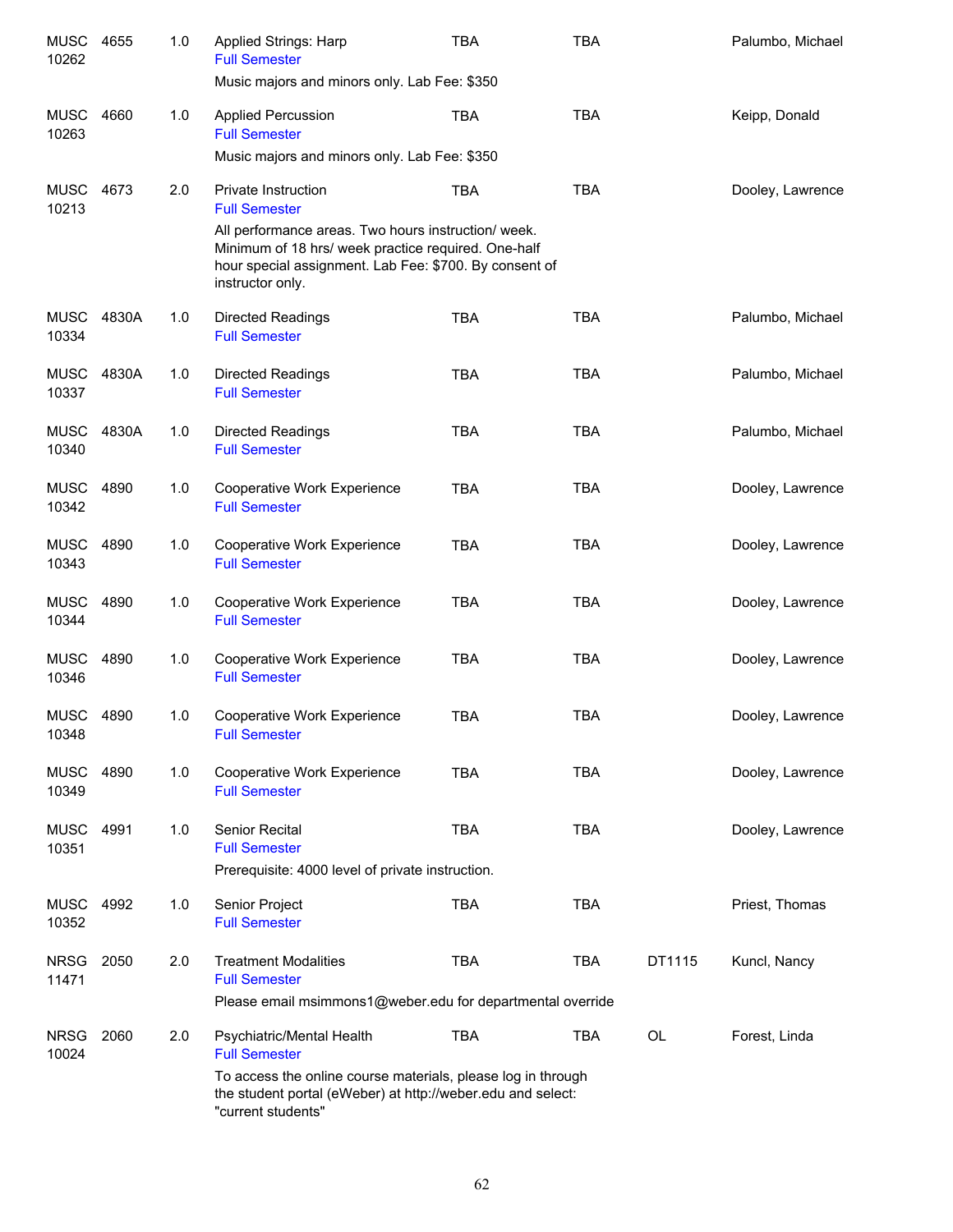| <b>NRSG</b><br>10025 | 2060 | 2.0 | Psychiatric/Mental Health<br><b>Full Semester</b>                                                                                                 | <b>TBA</b> | <b>TBA</b> | <b>OL</b> | Forest, Linda     |
|----------------------|------|-----|---------------------------------------------------------------------------------------------------------------------------------------------------|------------|------------|-----------|-------------------|
|                      |      |     | To access the online course materials, please log in through<br>the student portal (eWeber) at http://weber.edu and select:<br>"current students" |            |            |           |                   |
| <b>NRSG</b><br>11472 | 2060 | 2.0 | Psychiatric/Mental Health<br><b>Full Semester</b>                                                                                                 | <b>TBA</b> | <b>TBA</b> | DT1115    | Kuncl, Nancy      |
|                      |      |     | Please email msimmons1@weber.edu for departmental override                                                                                        |            |            |           |                   |
| <b>NRSG</b><br>10026 | 2061 | 1.0 | Psych/Mental Health Clinical<br><b>Full Semester</b>                                                                                              | <b>TBA</b> | <b>TBA</b> | <b>OL</b> | Forest, Linda     |
|                      |      |     | To access the online course materials, please log in through<br>the student portal (eWeber) at http://weber.edu and select:<br>"current students" |            |            |           |                   |
| <b>NRSG</b><br>10027 | 2061 | 1.0 | Psych/Mental Health Clinical<br><b>Full Semester</b>                                                                                              | <b>TBA</b> | <b>TBA</b> | <b>OL</b> | Forest, Linda     |
|                      |      |     | To access the online course materials, please log in through<br>the student portal (eWeber) at http://weber.edu and select:<br>"current students" |            |            |           |                   |
| <b>NRSG</b><br>10028 | 2061 | 1.0 | Psych/Mental Health Clinical<br><b>Full Semester</b>                                                                                              | <b>TBA</b> | <b>TBA</b> | <b>OL</b> | Molen, Pamela     |
|                      |      |     | To access the online course materials, please log in through<br>the student portal (eWeber) at http://weber.edu and select:<br>"current students" |            |            |           |                   |
| <b>NRSG</b><br>11473 | 2061 | 1.0 | Psych/Mental Health Clinical<br><b>Full Semester</b>                                                                                              | <b>TBA</b> | <b>TBA</b> |           | Stegen, Amy       |
|                      |      |     | Please email msimmons1@weber.edu for departmental override                                                                                        |            |            |           |                   |
| <b>NRSG</b><br>11474 | 2061 | 1.0 | Psych/Mental Health Clinical<br><b>Full Semester</b>                                                                                              | <b>TBA</b> | <b>TBA</b> |           | Stegen, Amy       |
|                      |      |     | Please email msimmons1@weber.edu for departmental override                                                                                        |            |            |           |                   |
| <b>NRSG</b><br>11475 | 2061 | 1.0 | Psych/Mental Health Clinical<br><b>Full Semester</b>                                                                                              | <b>TBA</b> | <b>TBA</b> |           | Stegen, Amy       |
|                      |      |     | Please email msimmons1@weber.edu for departmental override                                                                                        |            |            |           |                   |
| <b>NRSG</b><br>11476 | 2061 | 1.0 | Psych/Mental Health Clinical<br><b>Full Semester</b>                                                                                              | <b>TBA</b> | <b>TBA</b> |           | Stegen, Amy       |
|                      |      |     | Please email msimmons1@weber.edu for departmental override                                                                                        |            |            |           |                   |
| <b>NRSG</b><br>11477 | 2070 | 3.0 | Nurs Care - Adults/Children II<br><b>Full Semester</b>                                                                                            | <b>TBA</b> | <b>TBA</b> | DT1115    | Kuncl, Nancy      |
|                      |      |     | Please email msimmons1@weber.edu for departmental override                                                                                        |            |            |           |                   |
| NRSG<br>11478        | 2071 | 4.0 | Adults/Children II Clinical<br><b>Full Semester</b>                                                                                               | <b>TBA</b> | <b>TBA</b> |           | Stegen, Amy       |
|                      |      |     | Please email msimmons1@weber.edu for departmental override                                                                                        |            |            |           |                   |
| NRSG<br>11479        | 2071 | 4.0 | Adults/Children II Clinical<br><b>Full Semester</b>                                                                                               | <b>TBA</b> | <b>TBA</b> |           | Stegen, Amy       |
|                      |      |     | Please email msimmons1@weber.edu for departmental override                                                                                        |            |            |           |                   |
| NRSG<br>11480        | 2071 | 4.0 | Adults/Children II Clinical<br><b>Full Semester</b><br>Please email msimmons1@weber.edu for departmental override                                 | <b>TBA</b> | <b>TBA</b> |           | Dreyer, Katherine |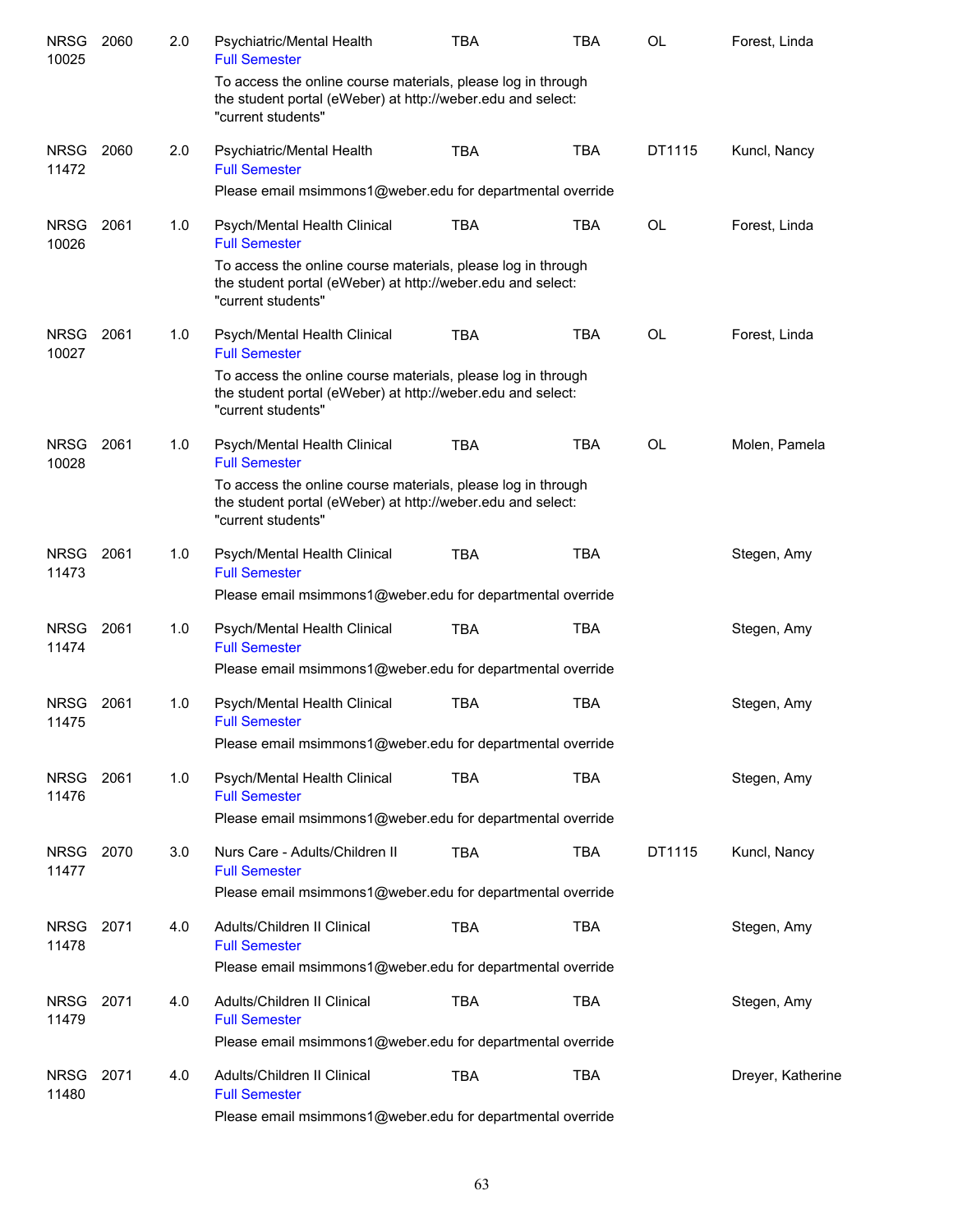| <b>NRSG</b><br>11481 | 2071 | 4.0 | Adults/Children II Clinical<br><b>Full Semester</b>                                                                                               | <b>TBA</b> | <b>TBA</b> |           | Dreyer, Katherine |
|----------------------|------|-----|---------------------------------------------------------------------------------------------------------------------------------------------------|------------|------------|-----------|-------------------|
|                      |      |     | Please email msimmons1@weber.edu for departmental override                                                                                        |            |            |           |                   |
| <b>NRSG</b><br>10029 | 2080 | 2.0 | <b>Patient Care Management</b><br><b>Full Semester</b>                                                                                            | TBA        | <b>TBA</b> | <b>OL</b> | Thornock, Susan   |
|                      |      |     | To access the online course materials, please log in through<br>the student portal (eWeber) at http://weber.edu and select:<br>"current students" |            |            |           |                   |
| <b>NRSG</b><br>10030 | 2080 | 2.0 | <b>Patient Care Management</b><br><b>Full Semester</b>                                                                                            | <b>TBA</b> | <b>TBA</b> | <b>OL</b> | Thornock, Susan   |
|                      |      |     | To access the online course materials, please log in through<br>the student portal (eWeber) at http://weber.edu and select:<br>"current students" |            |            |           |                   |
| <b>NRSG</b><br>11482 | 2080 | 2.0 | Patient Care Management<br><b>Full Semester</b>                                                                                                   | <b>TBA</b> | <b>TBA</b> | DT1115    | Dreyer, Katherine |
|                      |      |     | Please email msimmons1@weber.edu for departmental override                                                                                        |            |            |           |                   |
| <b>NRSG</b><br>10031 | 2081 | 3.0 | Patient Care Mgmt Clinical<br><b>Full Semester</b>                                                                                                | <b>TBA</b> | <b>TBA</b> | OL        | Thornock, Susan   |
|                      |      |     | To access the online course materials, please log in through<br>the student portal (eWeber) at http://weber.edu and select:<br>"current students" |            |            |           |                   |
| <b>NRSG</b><br>10032 | 2081 | 3.0 | Patient Care Mgmt Clinical<br><b>Full Semester</b>                                                                                                | <b>TBA</b> | <b>TBA</b> | <b>OL</b> | Rice, Pamela      |
|                      |      |     | To access the online course materials, please log in through<br>the student portal (eWeber) at http://weber.edu and select:<br>"current students" |            |            |           |                   |
| <b>NRSG</b><br>10033 | 2081 | 3.0 | Patient Care Mgmt Clinical<br><b>Full Semester</b>                                                                                                | <b>TBA</b> | <b>TBA</b> | <b>OL</b> | Thornock, Susan   |
|                      |      |     | To access the online course materials, please log in through<br>the student portal (eWeber) at http://weber.edu and select:<br>"current students" |            |            |           |                   |
| <b>NRSG</b><br>11483 | 2081 | 3.0 | Patient Care Mgmt Clinical<br><b>Full Semester</b>                                                                                                | TBA        | TBA        |           | Dreyer, Katherine |
|                      |      |     | Please email msimmons1@weber.edu for departmental override                                                                                        |            |            |           |                   |
| <b>NRSG</b><br>11484 | 2081 | 3.0 | <b>Patient Care Mgmt Clinical</b><br><b>Full Semester</b>                                                                                         | <b>TBA</b> | <b>TBA</b> |           | Dreyer, Katherine |
|                      |      |     | Please email msimmons1@weber.edu for departmental override                                                                                        |            |            |           |                   |
| <b>NRSG</b><br>11485 | 2081 | 3.0 | Patient Care Mgmt Clinical<br><b>Full Semester</b>                                                                                                | <b>TBA</b> | <b>TBA</b> |           | Dreyer, Katherine |
|                      |      |     | Please email msimmons1@weber.edu for departmental override                                                                                        |            |            |           |                   |
| <b>NRSG</b><br>11486 | 2081 | 3.0 | Patient Care Mgmt Clinical<br><b>Full Semester</b>                                                                                                | <b>TBA</b> | <b>TBA</b> |           | Dreyer, Katherine |
|                      |      |     | Please email msimmons1@weber.edu for departmental override                                                                                        |            |            |           |                   |
| <b>NRSG</b><br>10034 | 2283 | 1.0 | Directed Readings & Projects<br><b>Full Semester</b>                                                                                              | <b>TBA</b> | <b>TBA</b> | <b>OL</b> | Rice, Pamela      |
|                      |      |     | To access the online course materials, please log in through<br>the student portal (eWeber) at http://weber.edu and select:<br>"current students" |            |            |           |                   |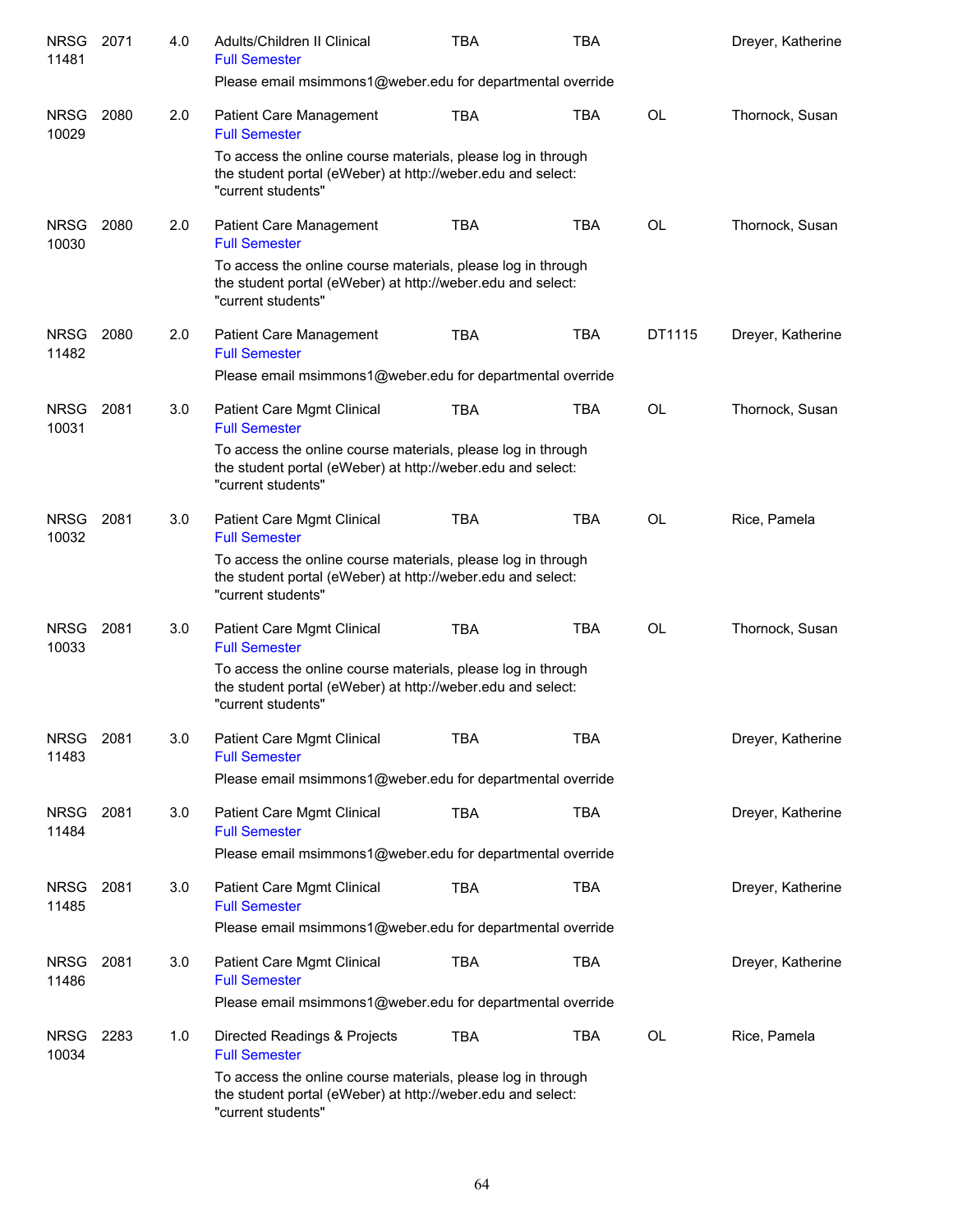| <b>NRSG</b><br>11487      | 2283 | 1.0 | Directed Readings & Projects<br><b>Full Semester</b>                                                                                              | <b>TBA</b>  | <b>TBA</b> | DT1115    | Kuncl, Nancy      |
|---------------------------|------|-----|---------------------------------------------------------------------------------------------------------------------------------------------------|-------------|------------|-----------|-------------------|
|                           |      |     | Please email msimmons1@weber.edu for departmental override                                                                                        |             |            |           |                   |
| <b>NRSG</b><br>11488      | 2283 | 1.0 | Directed Readings & Projects<br><b>Full Semester</b>                                                                                              | <b>TBA</b>  | <b>TBA</b> | DT1115    | Kuncl, Nancy      |
|                           |      |     | Please email msimmons1@weber.edu for departmental override                                                                                        |             |            |           |                   |
| <b>NRSG</b><br>11489      | 2283 | 1.0 | Directed Readings & Projects<br><b>Full Semester</b>                                                                                              | <b>TBA</b>  | <b>TBA</b> | DT1115    | Kuncl, Nancy      |
|                           |      |     | Please email msimmons1@weber.edu for departmental override                                                                                        |             |            |           |                   |
| <b>NUCM 4213</b><br>10733 |      | 3.0 | Scanning/Imaging Procedure II<br><b>Full Semester</b>                                                                                             | <b>TBA</b>  | <b>TBA</b> | MH        | Hawk, Julie       |
| <b>NUCM 4213</b><br>10801 |      | 3.0 | Scanning/Imaging Procedure II<br><b>Full Semester</b>                                                                                             | <b>TBA</b>  | <b>TBA</b> |           | Hawk, Julie       |
| <b>NUCM 4223</b><br>10734 |      | 3.0 | Nuclear Cardiology<br><b>Full Semester</b>                                                                                                        | <b>TBA</b>  | <b>TBA</b> | MH        | Harrison, Wynn    |
| <b>NUCM 4223</b><br>10802 |      | 3.0 | Nuclear Cardiology<br><b>Full Semester</b>                                                                                                        | <b>TBA</b>  | <b>TBA</b> |           | Harrison, Wynn    |
| <b>NUCM 4333</b><br>10735 |      | 3.0 | Al Quality Assurance<br><b>Full Semester</b>                                                                                                      | <b>TBA</b>  | <b>TBA</b> | MH        | Harrison, Wynn    |
| <b>NUCM 4333</b><br>10803 |      | 3.0 | Al Quality Assurance<br><b>Full Semester</b>                                                                                                      | <b>TBA</b>  | <b>TBA</b> |           | Harrison, Wynn    |
| <b>NUCM</b><br>10736      | 4863 | 3.0 | <b>Clinical Education</b><br><b>Full Semester</b>                                                                                                 | <b>TBA</b>  | <b>TBA</b> | MH        | Harrison, Wynn    |
| <b>NUCM</b><br>10804      | 4863 | 3.0 | <b>Clinical Education</b><br><b>Full Semester</b>                                                                                                 | <b>TBA</b>  | <b>TBA</b> |           | Harrison, Wynn    |
| <b>NUCM 4912</b><br>10737 |      | 2.0 | <b>Comprehensive Review</b><br><b>Full Semester</b>                                                                                               | <b>TBA</b>  | <b>TBA</b> | MH        | Harrison, Wynn    |
| <b>NUCM 4912</b><br>10805 |      | 2.0 | <b>Comprehensive Review</b><br><b>Full Semester</b>                                                                                               | <b>TBA</b>  | <b>TBA</b> |           | Harrison, Wynn    |
| <b>NUTR</b><br>10909      | 1020 | 3.0 | LS Foundations in Nutrition<br><b>Block 1</b><br>\$15 Lab Fee                                                                                     | 0730 - 1010 | <b>TR</b>  | SW34      | Hansen, Julie     |
| <b>NUTR</b><br>10910      | 1020 | 3.0 | LS Foundations in Nutrition<br><b>Block 1</b><br>\$15 Lab Fee                                                                                     | 1730 - 2010 | <b>TR</b>  | SW34      | Garr, Lindsay     |
| <b>NUTR</b><br>10911      | 1020 | 3.0 | LS Foundations in Nutrition<br><b>Block 2</b><br>\$15 Lab Fee                                                                                     | 1730 - 2010 | <b>TR</b>  | SW34      | Richards, Rebecca |
| <b>NUTR</b><br>11040      | 1020 | 3.0 | LS Foundations in Nutrition<br><b>Full Semester</b>                                                                                               | <b>TBA</b>  | <b>TBA</b> | <b>OL</b> | Ruden, Timothy    |
|                           |      |     | To access the online course materials, please log in through<br>the student portal (eWeber) at http://weber.edu and select:<br>"current students" |             |            |           |                   |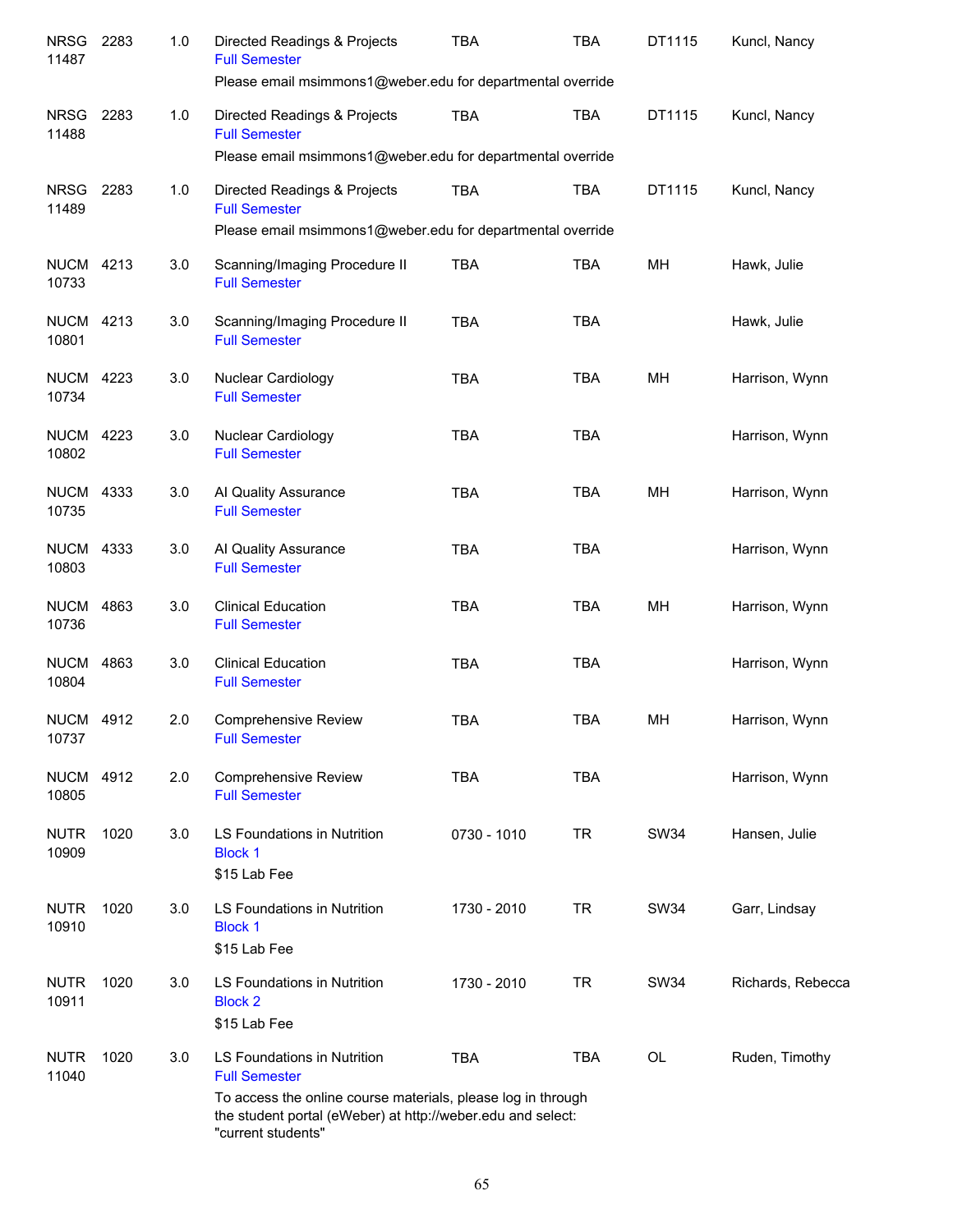| <b>NUTR</b><br>11041 | 1020 | 3.0 | LS Foundations in Nutrition<br><b>Block 1</b>                                                                                                        | <b>TBA</b>  | <b>TBA</b>  | <b>OL</b>    | Turley, Jennifer     |
|----------------------|------|-----|------------------------------------------------------------------------------------------------------------------------------------------------------|-------------|-------------|--------------|----------------------|
|                      |      |     | To access the online course materials, please log in through<br>the student portal (eWeber) at http://weber.edu and select:<br>"current students"    |             |             |              |                      |
| <b>NUTR</b><br>11042 | 1020 | 3.0 | LS Foundations in Nutrition<br><b>Block 2</b>                                                                                                        | <b>TBA</b>  | <b>TBA</b>  | <b>OL</b>    | Thompson, Joan       |
|                      |      |     | To access the online course materials, please log in through<br>the student portal (eWeber) at http://weber.edu and select:<br>"current students"    |             |             |              |                      |
| <b>NUTR</b><br>11168 | 1020 | 3.0 | LS Foundations in Nutrition<br><b>Full Semester</b>                                                                                                  | 1730 - 1845 | <b>MW</b>   | <b>TL120</b> | Wycherley, Nicole    |
|                      |      |     | The Teaching and Learning Center is located at:<br>915 West 1000 North, Gordon Avenue, Layton, UT.                                                   |             |             |              |                      |
| <b>NUTR</b><br>11171 | 1020 | 3.0 | LS Foundations in Nutrition<br><b>Block 1</b>                                                                                                        | 1630 - 1910 | <b>TR</b>   | D02318       | Schwarzenbach, Belle |
| <b>NUTR</b><br>11043 | 2220 | 2.0 | Prenatal and Infant Nutrition<br><b>Block 2</b>                                                                                                      | <b>TBA</b>  | <b>TBA</b>  | <b>OL</b>    | Dawson, Lynne        |
|                      |      |     | To access the online course materials, please log in through<br>the student portal (eWeber) at http://weber.edu and select:<br>"current students"    |             |             |              |                      |
| <b>NUTR</b><br>11054 | 2420 | 2.0 | Childhood/ Adolescent Nutriton<br><b>Block 1</b>                                                                                                     | <b>TBA</b>  | <b>TBA</b>  | <b>OL</b>    | Hansen, Julie        |
|                      |      |     | To access the online course materials, please log in through<br>the student portal (eWeber) at http://weber.edu and select:<br>"current students"    |             |             |              |                      |
| <b>NUTR</b><br>11166 | 3220 | 2.0 | Foundations in Diet Therapy<br><b>Block 2</b>                                                                                                        | <b>TBA</b>  | <b>TBA</b>  | <b>OL</b>    | Richards, Maria      |
|                      |      |     | To access the online course materials, please log in through<br>the student portal (eWeber) at http://weber.edu and select:<br>"current students"    |             |             |              |                      |
| <b>NUTR</b><br>11167 | 3320 | 3.0 | Hith & Nutr in the Older Adult<br><b>Block 2</b>                                                                                                     | TBA         | TBA         | OL           | Richards, Maria      |
|                      |      |     | To access the online course materials, please log in through<br>the student portal (eWeber) at http://weber.edu and select:<br>"current students"    |             |             |              |                      |
| <b>PAR</b><br>10857  | 1000 | 2.0 | <b>Emergency Medical Technician</b><br><b>Block 2</b>                                                                                                | 1200 - 1600 | <b>MWRF</b> | MH417        | Belnap, Cynthia      |
| <b>PAR</b><br>10858  | 1001 | 4.0 | EMT - Basic Lab<br><b>Block 2</b>                                                                                                                    | 1200 - 1600 | <b>MWRF</b> | MH417        | Belnap, Cynthia      |
| <b>PAR</b><br>11460  | 1005 | 3.0 | EMT - Basic Field Experience I<br><b>Full Semester</b>                                                                                               | <b>TBA</b>  | <b>TBA</b>  |              |                      |
| <b>PAR</b><br>11490  | 1005 | 3.0 | EMT - Basic Field Experience I<br><b>Full Semester</b>                                                                                               | <b>TBA</b>  | <b>TBA</b>  |              | Grunow, Jeffrey      |
|                      |      |     | Students must contact Emergency Care and Rescue Department<br>at 626-6521 to register for this course. Contact Department<br>for first meeting date. |             |             |              |                      |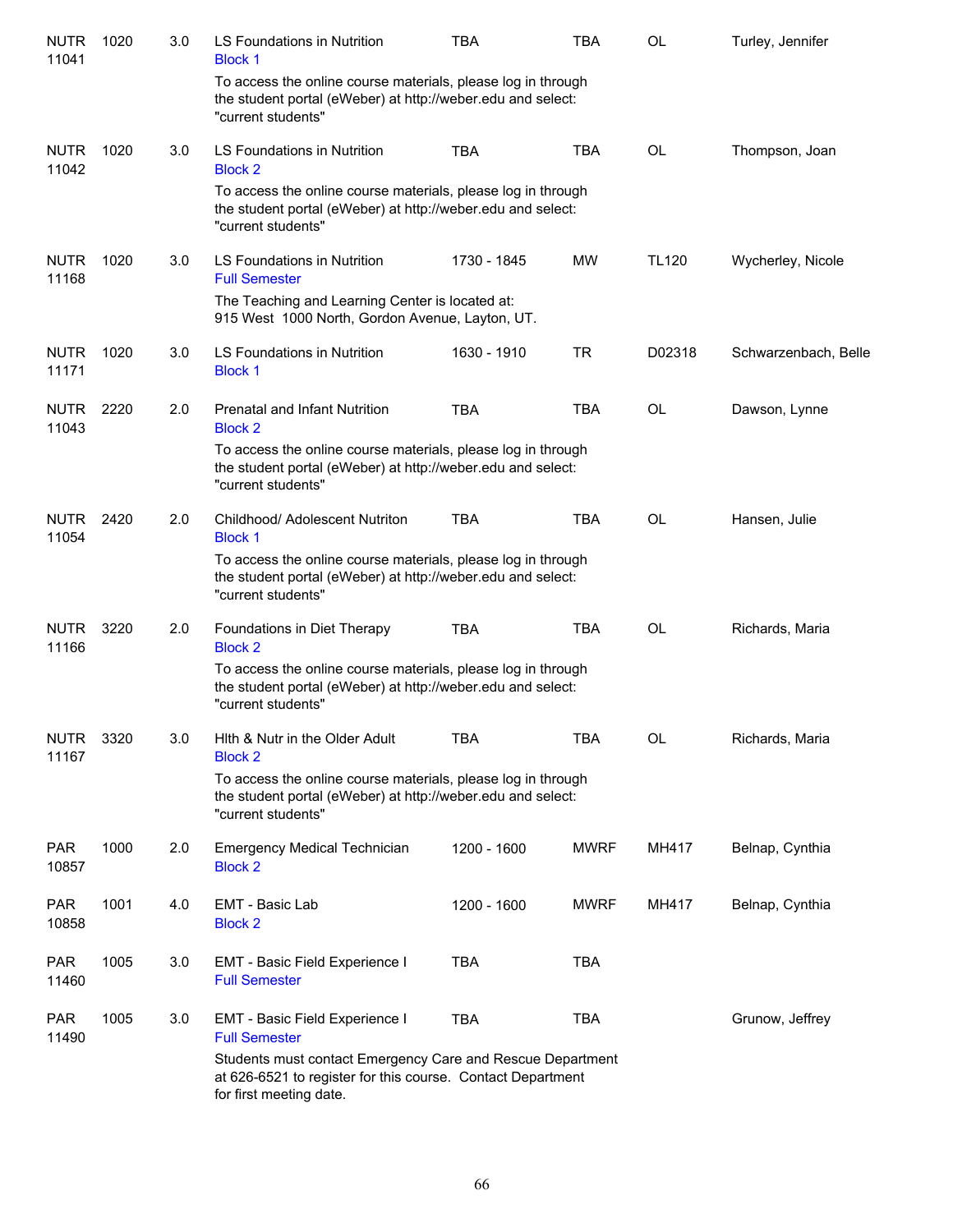| Grunow, Jeffrey                                                   |  |  |  |  |  |  |  |
|-------------------------------------------------------------------|--|--|--|--|--|--|--|
|                                                                   |  |  |  |  |  |  |  |
| Davis, Myron                                                      |  |  |  |  |  |  |  |
|                                                                   |  |  |  |  |  |  |  |
| Davis, Myron                                                      |  |  |  |  |  |  |  |
|                                                                   |  |  |  |  |  |  |  |
| Davis, Myron                                                      |  |  |  |  |  |  |  |
| \$5 Lab Fee. Independent Conditioning contact<br>mdavis@weber.edu |  |  |  |  |  |  |  |
| Davis, Myron                                                      |  |  |  |  |  |  |  |
|                                                                   |  |  |  |  |  |  |  |
| Davis, Myron                                                      |  |  |  |  |  |  |  |
|                                                                   |  |  |  |  |  |  |  |
| Davis, Myron                                                      |  |  |  |  |  |  |  |
|                                                                   |  |  |  |  |  |  |  |
| Davis, Myron                                                      |  |  |  |  |  |  |  |
|                                                                   |  |  |  |  |  |  |  |
| Davis, Myron                                                      |  |  |  |  |  |  |  |
|                                                                   |  |  |  |  |  |  |  |
| Davis, Myron                                                      |  |  |  |  |  |  |  |
|                                                                   |  |  |  |  |  |  |  |
| Davis, Myron                                                      |  |  |  |  |  |  |  |
|                                                                   |  |  |  |  |  |  |  |
| Davis, Myron                                                      |  |  |  |  |  |  |  |
|                                                                   |  |  |  |  |  |  |  |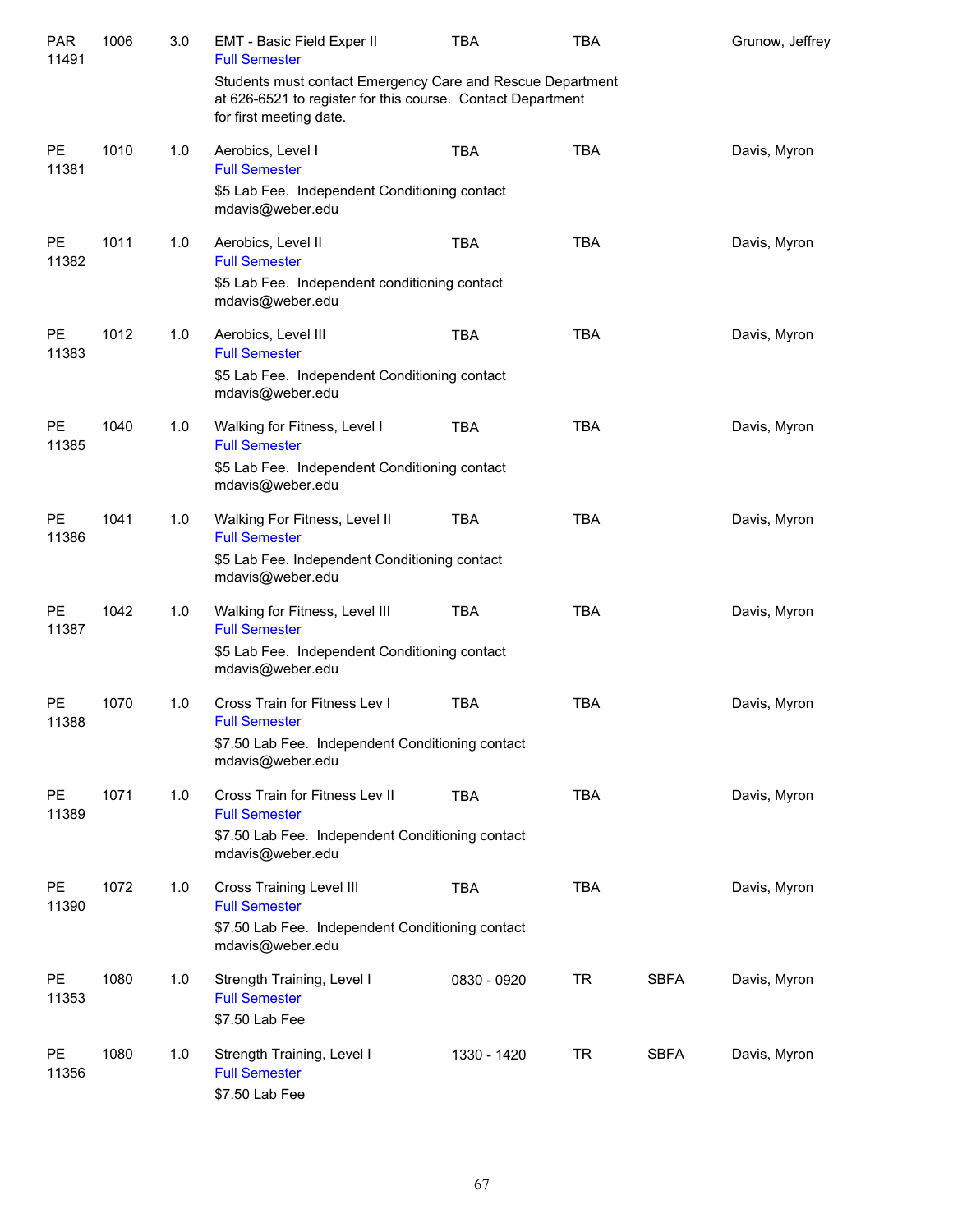| PE<br>11361        | 1080 | 1.0 | Strength Training, Level I<br><b>Full Semester</b><br>\$7.50 Lab Fee                                                         | 1730 - 1820 | TR         | <b>SBFA</b> |                 |
|--------------------|------|-----|------------------------------------------------------------------------------------------------------------------------------|-------------|------------|-------------|-----------------|
| <b>PE</b><br>11391 | 1080 | 1.0 | Strength Training, Level I<br><b>Full Semester</b><br>\$7.50 Lab Fee. Independent COnditioning contact<br>mdavis@weber.edu   | <b>TBA</b>  | <b>TBA</b> |             | Davis, Myron    |
| <b>PE</b><br>11354 | 1081 | 1.0 | Strength Training, Level II<br><b>Full Semester</b><br>\$7.50 Lab Fee                                                        | 0830 - 0920 | <b>TR</b>  | <b>SBFA</b> | Davis, Myron    |
| <b>PE</b><br>11358 | 1081 | 1.0 | Strength Training, Level II<br><b>Full Semester</b><br>\$7.50 Lab Fee                                                        | 1330 - 1420 | <b>TR</b>  | <b>SBFA</b> | Davis, Myron    |
| <b>PE</b><br>11392 | 1081 | 1.0 | Strength Training, Level II<br><b>Full Semester</b><br>\$7.50 Lab Fee. Independent Conditioning contact<br>mdavis@weber.edu  | <b>TBA</b>  | <b>TBA</b> |             | Davis, Myron    |
| PE<br>11393        | 1082 | 1.0 | Strength Training, Level III<br><b>Full Semester</b><br>\$7.50 Lab Fee. Independent Conditioning contact<br>mdavis@weber.edu | <b>TBA</b>  | <b>TBA</b> |             | Davis, Myron    |
| <b>PE</b><br>11437 | 1130 | 1.0 | Golf, Level I<br><b>Block 1</b>                                                                                              | 1600 - 1800 | <b>MW</b>  | <b>VVG</b>  | Ruden, Timothy  |
| PE<br>11440        | 1130 | 1.0 | Golf, Level I<br><b>Block 2</b>                                                                                              | 1600 - 1800 | <b>TR</b>  | <b>SA</b>   | Romney, Trevor  |
| <b>PE</b><br>11445 | 1130 | 1.0 | Golf, Level I<br><b>Full Semester</b>                                                                                        | 1300 - 1500 | <b>MW</b>  | <b>VVG</b>  | Lyons, Matthew  |
| <b>PE</b><br>11438 | 1131 | 1.0 | Golf, Level II<br><b>Block 1</b>                                                                                             | 1600 - 1800 | <b>MW</b>  | <b>VVG</b>  | Ruden, Timothy  |
| PE<br>11441        | 1131 | 1.0 | Golf, Level II<br><b>Block 2</b>                                                                                             | 1600 - 1800 | <b>TR</b>  | SA          | Romney, Trevor  |
| PE<br>11446        | 1131 | 1.0 | Golf, Level II<br><b>Full Semester</b>                                                                                       | 1300 - 1500 | <b>MW</b>  | <b>VVG</b>  | Lyons, Matthew  |
| PE<br>11439        | 1132 | 1.0 | Golf, Level III<br><b>Block 1</b>                                                                                            | 1600 - 1800 | <b>MW</b>  | <b>VVG</b>  | Ruden, Timothy  |
| PE<br>11442        | 1132 | 1.0 | Golf, Level III<br><b>Block 2</b>                                                                                            | 1600 - 1800 | <b>TR</b>  | ${\sf SA}$  | Romney, Trevor  |
| PE<br>11447        | 1132 | 1.0 | Golf, Level III<br><b>Full Semester</b>                                                                                      | 1300 - 1500 | MW         | <b>VVG</b>  | Lyons, Matthew  |
| PE<br>11541        | 1145 | 1.0 | Bowling, Level I<br><b>Block 2</b>                                                                                           | 1030 - 1210 | <b>TR</b>  | SU          | Mosness, Ronald |
| PE<br>11542        | 1150 | 1.0 | Billiards, Level I<br><b>Block 2</b>                                                                                         | 1230 - 1410 | <b>TR</b>  | SU          | Monson, Alan    |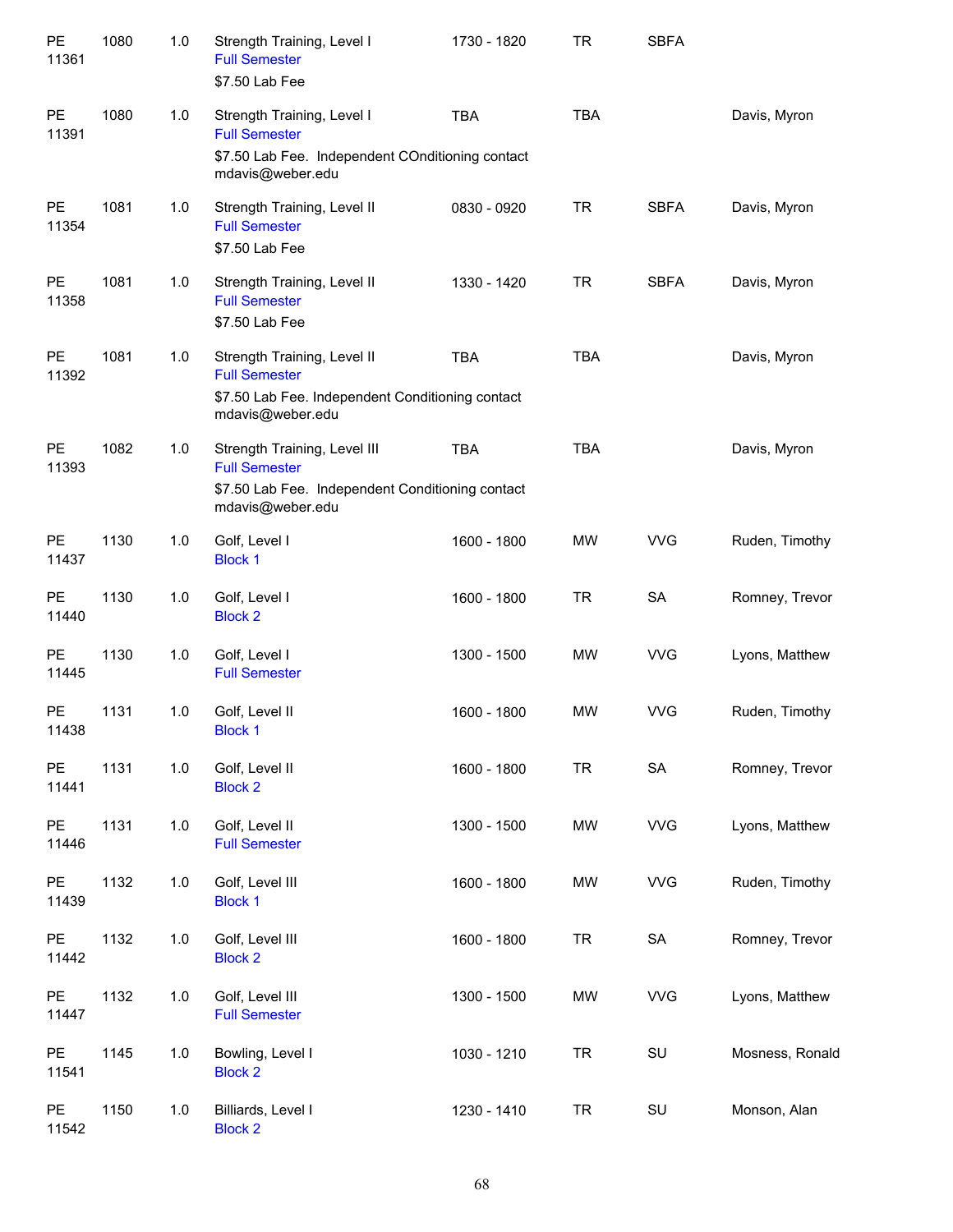| PE<br>11771         | 1150 | 1.0 | Billiards, Level I<br><b>Full Semester</b><br>Upward Bound.                                                               | 1000 - 1100 | <b>MTWF</b> | <b>SU</b>   | Campbell, Lonnie  |
|---------------------|------|-----|---------------------------------------------------------------------------------------------------------------------------|-------------|-------------|-------------|-------------------|
| PE<br>11543         | 1300 | 1.0 | Swimming, Level I<br><b>Block 1</b>                                                                                       | 1630 - 1820 | <b>TR</b>   | SW          | Kaneko, Pepper    |
| PE<br>11544         | 1301 | 1.0 | Swimming, Level II<br><b>Block 1</b>                                                                                      | 1630 - 1820 | <b>TR</b>   | SW          | Kaneko, Pepper    |
| <b>PE</b><br>11449  | 1350 | 1.0 | Scuba I<br><b>Full Semester</b><br>Call 801-394-8842 for class times. 1354 W Hinckley Dr.,<br>Ogden.                      | <b>TBA</b>  | <b>TBA</b>  | DU          |                   |
| PE<br>11451         | 1350 | 1.0 | Scuba I<br><b>Full Semester</b><br>Call 801-476-1300 for class times. 1875 E Skyline Drive,<br>South Ogden.               | <b>TBA</b>  | <b>TBA</b>  |             | Gilbert, Lynnette |
| <b>PE</b><br>11352  | 1410 | 1.0 | TaiChi, Level I<br><b>Full Semester</b>                                                                                   | 1630 - 1720 | <b>TR</b>   | <b>SB19</b> | Jones, Lee        |
| PE<br>11374         | 1528 | 1.0 | Rock Climbing, Level II<br><b>Block 1</b><br>\$20 Lab Fee. Class meets May 27 & 28. City of Rocks trip<br>June 4 - June 6 | 1600 - 1900 | <b>RF</b>   | <b>SW68</b> | Willden, Gary     |
| <b>PEP</b><br>10912 | 2800 | 1.0 | Individual Projects<br><b>Full Semester</b><br>Instructor approval required. Contact mdavis@weber.edu                     | 1430 - 1520 | Τ           | <b>SB12</b> | Davis, Myron      |
| <b>PEP</b><br>10913 | 2800 | 1.0 | Individual Projects<br><b>Full Semester</b><br>Instructor approval required. Contact mdavis@weber.edu                     | 1430 - 1520 | Τ           | <b>SB12</b> | Davis, Myron      |
| <b>PEP</b><br>10914 | 2800 | 1.0 | Individual Projects<br><b>Full Semester</b><br>INstructor approval required. Contact mdavis@weber.edu                     | 1430 - 1520 | Τ           | <b>SB12</b> | Davis, Myron      |
| PEP<br>10915        | 2800 | 1.0 | <b>Individual Projects</b><br><b>Full Semester</b><br>Instructor approval required. Contact mdavis@weber.edu              | 1430 - 1520 | Τ           | <b>SB12</b> | Davis, Myron      |
| <b>PEP</b><br>10923 | 2890 | 1.0 | Cooperative Work Experience<br><b>Full Semester</b><br>Instructor approval required. Contact mdavis@weber.edu             | 1330 - 1420 | Τ           | <b>SB12</b> | Davis, Myron      |
| <b>PEP</b><br>10941 | 2890 | 1.0 | Cooperative Work Experience<br><b>Full Semester</b><br>Instructor approval required. Contact mdavis@weber.edu             | 1330 - 1420 | Т           | <b>SB12</b> | Davis, Myron      |
| <b>PEP</b><br>10942 | 2890 | 1.0 | Cooperative Work Experience<br><b>Full Semester</b><br>Instructor approval required. Contact mdavis@weber.edu             | 1330 - 1420 | Τ           | <b>SB12</b> | Davis, Myron      |
| <b>PEP</b><br>10943 | 2890 | 1.0 | Cooperative Work Experience<br><b>Full Semester</b><br>Instructor approval required. Contact mdavis@weber.edu             | 1330 - 1420 | Т           | <b>SB12</b> | Davis, Myron      |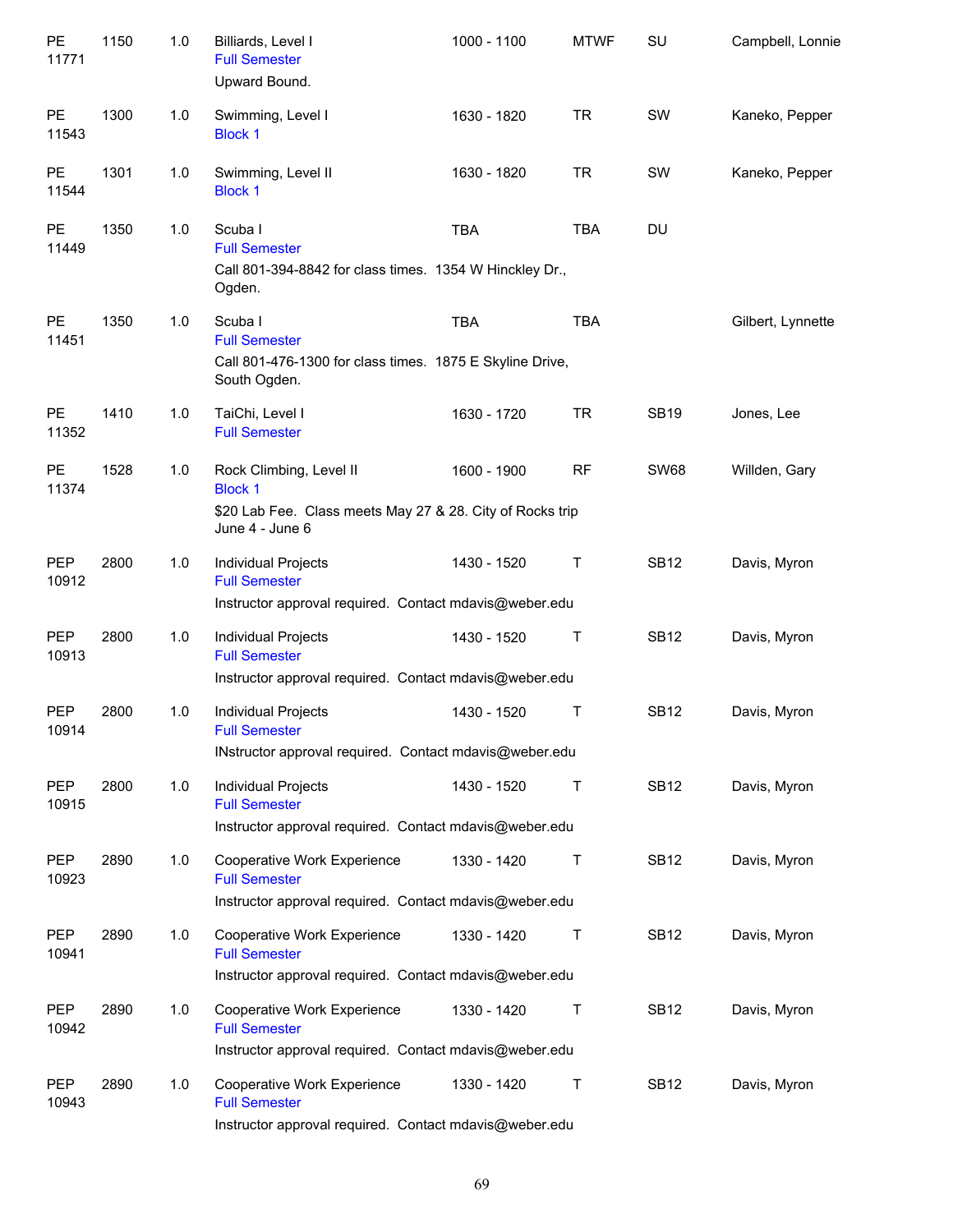| <b>PEP</b><br>10944 | 2890 | 1.0 | Cooperative Work Experience<br><b>Full Semester</b><br>Instructor approval required. Contact mdavis@weber.edu             | 1330 - 1420                | т            | <b>SB12</b>                | Davis, Myron   |
|---------------------|------|-----|---------------------------------------------------------------------------------------------------------------------------|----------------------------|--------------|----------------------------|----------------|
| <b>PEP</b><br>10945 | 2890 | 1.0 | Cooperative Work Experience<br><b>Full Semester</b><br>Instructor approval required. Contact mdavis@weber.edu             | 1330 - 1420                | Τ            | <b>SB12</b>                | Davis, Myron   |
| <b>PEP</b><br>11324 | 3500 | 3.0 | SI Kinesiology<br><b>Full Semester</b><br>Contact HPHP Dept to register for class.                                        | 0730 - 0820<br>0730 - 0920 | MW<br>F      | <b>SB12</b><br><b>SB12</b> | Ruden, Timothy |
| <b>PEP</b><br>11325 | 3600 | 3.0 | SI Measurement Eval/Research<br><b>Full Semester</b>                                                                      | 1030 - 1215                | TR           | <b>SB12</b>                | Davis, Myron   |
| <b>PEP</b><br>11326 | 3630 | 3.0 | Physical Education K-6<br><b>Block 1</b><br>\$7 Lab Fee. Contact Ipedersen@weber.edu or 626-6742 to<br>register for class | 0830 - 1140                | <b>MTWRF</b> | SW202                      | Rahe, Laura    |
| <b>PEP</b><br>11327 | 3630 | 3.0 | Physical Education K-6<br><b>Block 1</b><br>\$7 Lab Fee. Contact Ipedersen@weber.edu 626-6742 to<br>register for class    | 1230 - 1540                | <b>MTWRF</b> | SW202                      | Rahe, Laura    |
| <b>PEP</b><br>10916 | 4800 | 1.0 | Individual Projects<br><b>Full Semester</b><br>Instructor approval required. Contact mdavis@weber.edu                     | 1430 - 1520                | Τ            | <b>SB12</b>                | Davis, Myron   |
| <b>PEP</b><br>10917 | 4800 | 1.0 | Individual Projects<br><b>Full Semester</b><br>Instructor approval required. Contact mdavis@weber.edu                     | 1430 - 1520                | Τ            | <b>SB12</b>                | Davis, Myron   |
| <b>PEP</b><br>10919 | 4800 | 1.0 | Individual Projects<br><b>Full Semester</b><br>Instructor approval required. Contact mdavis@weber.edu                     | 1430 - 1520                | Τ            | <b>SB12</b>                | Davis, Myron   |
| PEP<br>10921        | 4800 | 1.0 | <b>Individual Projects</b><br><b>Full Semester</b><br>Instructor approval required. Contact mdavis@weber.edu              | 1430 - 1520                | Τ            | <b>SB12</b>                | Davis, Myron   |
| <b>PEP</b><br>10946 | 4890 | 1.0 | Cooperative Work Experience<br><b>Full Semester</b><br>Instructor approval required. Contact mdavis@weber.edu             | 1330 - 1420                | Τ            | <b>SB12</b>                | Davis, Myron   |
| <b>PEP</b><br>10947 | 4890 | 1.0 | Cooperative Work Experience<br><b>Full Semester</b><br>Instructor approval required. Contact mdavis@weber.edu             | 1330 - 1420                | Т            | <b>SB12</b>                | Davis, Myron   |
| <b>PEP</b><br>10948 | 4890 | 1.0 | Cooperative Work Experience<br><b>Full Semester</b><br>Instructor approval required. Contact mdavis@weber.edu             | 1330 - 1420                | Т            | <b>SB12</b>                | Davis, Myron   |
| <b>PEP</b><br>10949 | 4890 | 1.0 | Cooperative Work Experience<br><b>Full Semester</b><br>Instructor approval required. Contact mdavis@weber.edu             | 1330 - 1420                | Т            | <b>SB12</b>                | Davis, Myron   |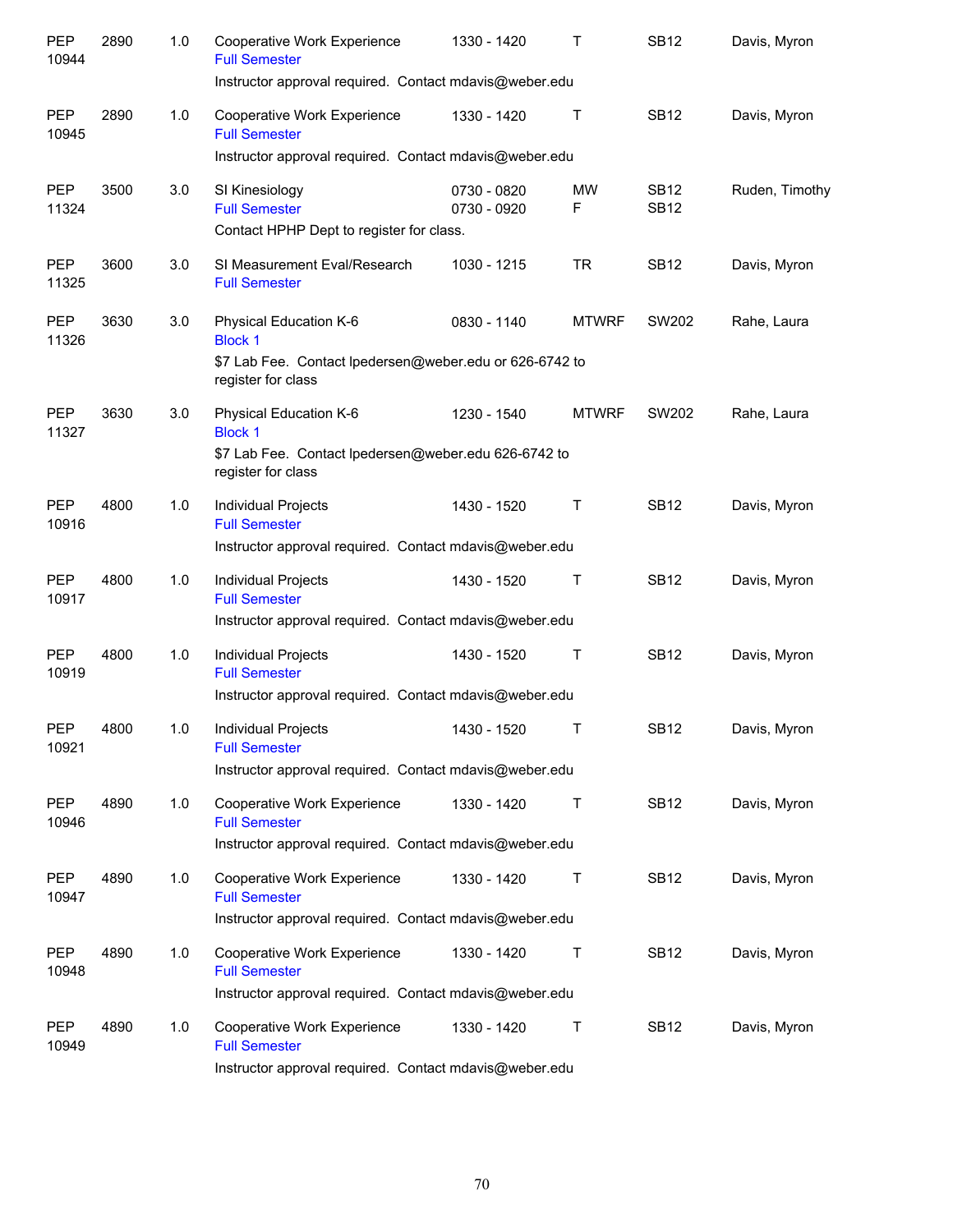| <b>PEP</b><br>10950  | 4890 | 1.0 | Cooperative Work Experience<br><b>Full Semester</b><br>Instructor approval required. Contact mdavis@weber.edu                                                                                               | 1330 - 1420 | Τ          | <b>SB12</b> | Davis, Myron    |
|----------------------|------|-----|-------------------------------------------------------------------------------------------------------------------------------------------------------------------------------------------------------------|-------------|------------|-------------|-----------------|
| <b>PEP</b><br>10951  | 4890 | 1.0 | Cooperative Work Experience<br><b>Full Semester</b>                                                                                                                                                         | 1330 - 1420 | Τ          | <b>SB12</b> | Davis, Myron    |
| <b>PEP</b><br>11328  | 4890 | 1.0 | Instructor approval required. Contact mdavis@weber.edu<br>Cooperative Work Experience<br><b>Full Semester</b><br>For Athletic Therapy Majors Only                                                           | 0830 - 0920 | M          | <b>SW68</b> | Berry, David    |
| <b>PEP</b><br>11329  | 4890 | 1.0 | Cooperative Work Experience<br><b>Full Semester</b><br>For Athletic Therapy Majors Only                                                                                                                     | 0830 - 0920 | M          | <b>SW68</b> | Berry, David    |
| <b>PEP</b><br>11330  | 4890 | 1.0 | Cooperative Work Experience<br><b>Full Semester</b><br>For Athletic Therapy Majors Only                                                                                                                     | 0830 - 0920 | M          | <b>SW68</b> | Berry, David    |
| <b>PEP</b><br>11331  | 4890 | 1.0 | Cooperative Work Experience<br><b>Full Semester</b><br>For Athletic Therapy Majors Only                                                                                                                     | 0830 - 0920 | M          | <b>SW68</b> | Berry, David    |
| <b>PEP</b><br>11332  | 4890 | 1.0 | Cooperative Work Experience<br><b>Full Semester</b><br>For Athletic Therapy Majors Only                                                                                                                     | 0830 - 0920 | M          | <b>SW68</b> | Berry, David    |
| <b>PEP</b><br>11333  | 4890 | 1.0 | Cooperative Work Experience<br><b>Full Semester</b><br>For Athletic Therapy Majors Only                                                                                                                     | 0830 - 0920 | M          | <b>SW68</b> | Berry, David    |
| <b>PHIL</b><br>10313 | 1000 | 3.0 | HU Introduction to Philosophy<br><b>Full Semester</b><br>To access the online course materials, please log in through<br>the student portal (eWeber) at http://weber.edu and select:<br>"current students"  | <b>TBA</b>  | <b>TBA</b> | OL          | Greene, Richard |
| PHIL<br>10314        | 1120 | 3.0 | HU Contemporary Moral Problems<br><b>Full Semester</b><br>To access the online course materials, please log in through<br>the student portal (eWeber) at http://weber.edu and select:<br>"current students" | <b>TBA</b>  | <b>TBA</b> | <b>OL</b>   | Fudge, Robert   |
| <b>PHIL</b><br>10315 | 2200 | 3.0 | QL-Deductive Logic<br><b>Full Semester</b><br>To access the online course materials, please log in through<br>the student portal (eWeber) at http://weber.edu and select:<br>"current students"             | <b>TBA</b>  | TBA        | OL          | Fudge, Robert   |
| <b>PHIL</b><br>10657 | 2200 | 3.0 | QL-Deductive Logic<br><b>Block 1</b>                                                                                                                                                                        | 0930 - 1210 | TR         | SS203       | Greene, Richard |
| <b>PHIL</b><br>10653 | 4830 | 1.0 | <b>Directed Readings</b><br><b>Full Semester</b>                                                                                                                                                            | <b>TBA</b>  | <b>TBA</b> |             | Greene, Richard |
| <b>PHIL</b><br>10655 | 4830 | 1.0 | <b>Directed Readings</b><br><b>Full Semester</b>                                                                                                                                                            | TBA         | <b>TBA</b> |             | Greene, Richard |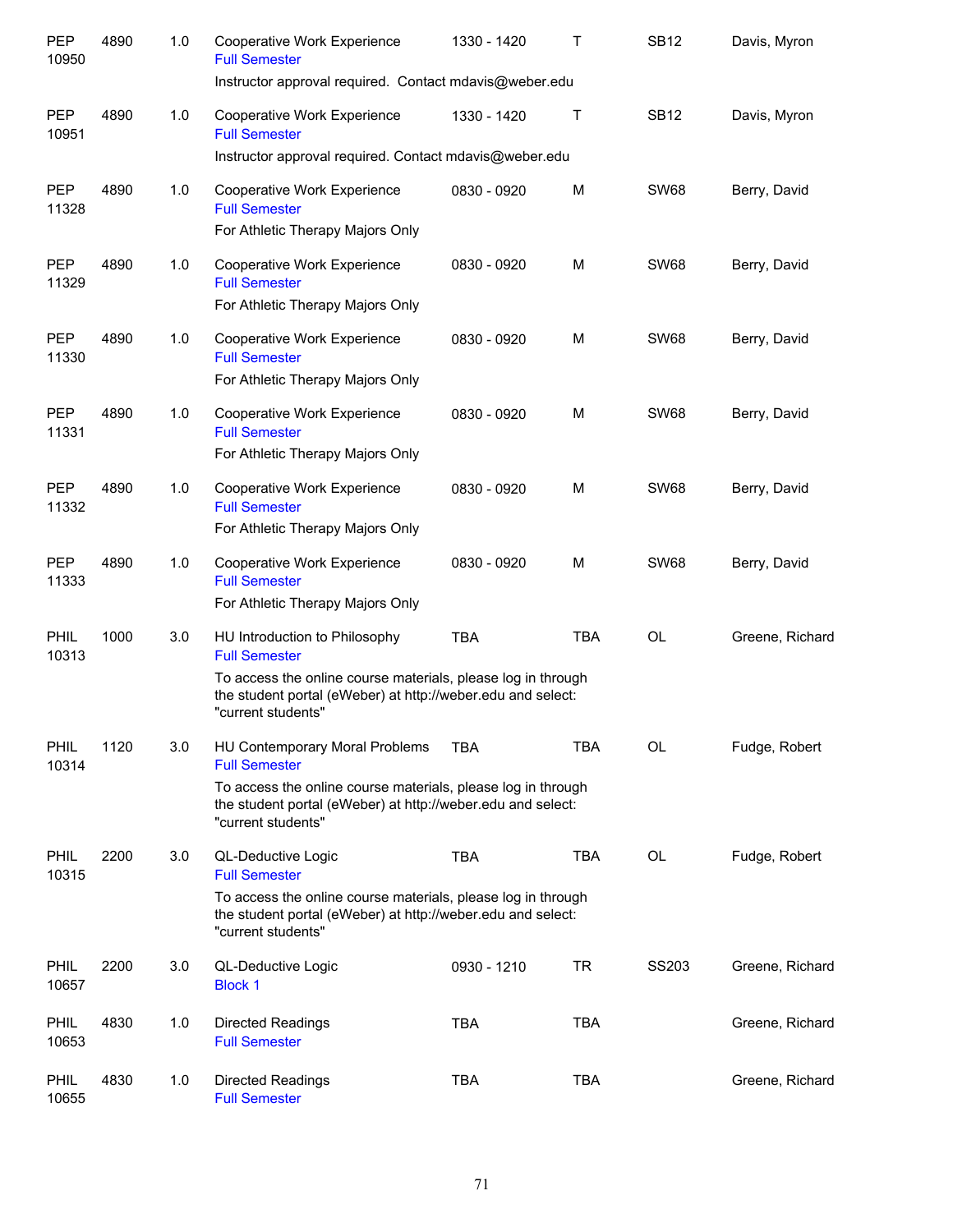| <b>PHYS</b><br>11348 | 1010 | 3.0 | <b>PS/SI Elementary Physics</b><br><b>Full Semester</b>                                                                                                                                                                                                                              | <b>TBA</b>  | <b>TBA</b>   | <b>OL</b>    | Amiri, Farhang  |
|----------------------|------|-----|--------------------------------------------------------------------------------------------------------------------------------------------------------------------------------------------------------------------------------------------------------------------------------------|-------------|--------------|--------------|-----------------|
|                      |      |     | To access the online course materials, please log in through<br>the student portal (eWeber) at http://weber.edu and select:<br>"current students"                                                                                                                                    |             |              |              |                 |
| <b>PHYS</b><br>11414 | 1040 | 3.0 | PS/SI Elementary Astronomy<br><b>Full Semester</b>                                                                                                                                                                                                                                   | 1730 - 2010 | W            | LL203        | Kaur, Simranjit |
| <b>PHYS</b><br>11400 | 2010 | 5.0 | PS/SI College Physics I<br><b>Full Semester</b><br>Prerequisite: MATH 1060. If student wishes to discuss<br>an override, please contact Dr. Richard Hills via e-mail<br>at rhills@weber.edu. This course has PHYS 2019 as co-<br>requisite. Student must register for both PHYS 2010 | 1030 - 1120 | <b>MTWRF</b> | LL121        | Hills, Richard  |
|                      |      |     | and PHYS 2019 at the same time.                                                                                                                                                                                                                                                      |             |              |              |                 |
| <b>PHYS</b><br>11408 | 2019 | 0.0 | College Physics I Lab<br><b>Full Semester</b>                                                                                                                                                                                                                                        | 1230 - 1520 | W            | <b>SL221</b> | Lear, Charles   |
| <b>PHYS</b><br>11412 | 2019 | 0.0 | College Physics I Lab<br><b>Full Semester</b>                                                                                                                                                                                                                                        | 1230 - 1520 | R            | <b>SL221</b> | Lear, Charles   |
| <b>POLS</b><br>10316 | 1100 | 3.0 | Al American Ntnl Government<br><b>Full Semester</b><br>To access the online course materials, please log in through<br>the student portal (eWeber) at http://weber.edu and select:<br>"current students"                                                                             | <b>TBA</b>  | <b>TBA</b>   | OL           | Murray, Leah    |
| <b>POLS</b><br>10318 | 1100 | 3.0 | Al American Ntnl Government<br><b>Block 2</b><br>To access the online course materials, please log in through<br>the student portal (eWeber) at http://weber.edu and select:<br>"current students"                                                                                   | <b>TBA</b>  | <b>TBA</b>   | <b>OL</b>    | Reddy, T        |
| <b>POLS</b><br>10663 | 1100 | 3.0 | AI American Ntnl Government<br><b>Block 1</b>                                                                                                                                                                                                                                        | 0730 - 1010 | <b>TR</b>    | <b>SS278</b> | Johnson, Gary   |
| <b>POLS</b><br>10698 | 1100 | 3.0 | Al American Ntnl Government<br><b>Block 2</b>                                                                                                                                                                                                                                        | 0930 - 1120 | <b>MWF</b>   | <b>SS278</b> | Reddy, T        |
| <b>POLS</b><br>10319 | 2100 | 3.0 | SS Intro - Interntnl Politics<br><b>Block 2</b>                                                                                                                                                                                                                                      | <b>TBA</b>  | <b>TBA</b>   | OL           | Reddy, T        |
|                      |      |     | To access the online course materials, please log in through<br>the student portal (eWeber) at http://weber.edu and select:<br>"current students"                                                                                                                                    |             |              |              |                 |
| <b>POLS</b><br>10694 | 2100 | 3.0 | SS Intro - Interntnl Politics<br><b>Block 1</b>                                                                                                                                                                                                                                      | 0930 - 1120 | <b>MWF</b>   | SS276        | Haanstad, Nancy |
| <b>POLS</b><br>10701 | 2200 | 3.0 | SS Intro - Comparative Politic<br><b>Block 2</b>                                                                                                                                                                                                                                     | 0930 - 1210 | <b>TR</b>    | <b>SS278</b> | Reddy, T        |
| <b>POLS</b><br>10692 | 3600 | 3.0 | <b>Political Parties</b><br><b>Block 1</b>                                                                                                                                                                                                                                           | 1730 - 2010 | <b>TR</b>    | <b>SS278</b> | Murray, Leah    |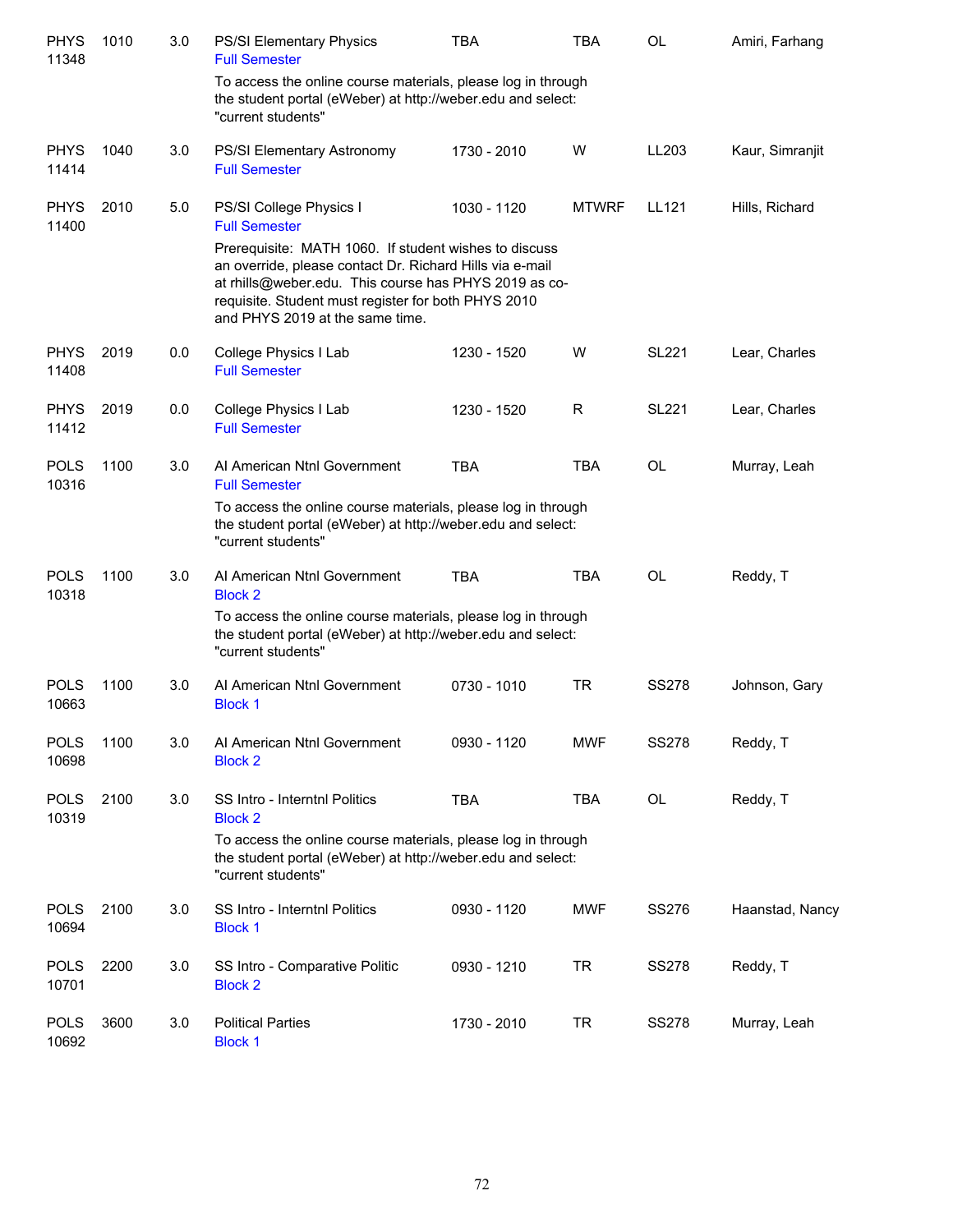| <b>POLS</b><br>10317 | 3990 | 3.0 | SI Intro - Poli Sci Research<br><b>Full Semester</b>                                                                                                                                                                                                                                                                                                                                                 | <b>TBA</b>  | <b>TBA</b> | OL           | Murray, Leah   |
|----------------------|------|-----|------------------------------------------------------------------------------------------------------------------------------------------------------------------------------------------------------------------------------------------------------------------------------------------------------------------------------------------------------------------------------------------------------|-------------|------------|--------------|----------------|
|                      |      |     | To access the online course materials, please log in through<br>the student portal (eWeber) at http://weber.edu and select:<br>"current students"                                                                                                                                                                                                                                                    |             |            |              |                |
| <b>POLS</b><br>10520 | 4060 | 3.0 | Elements Of Law<br><b>Block 1</b>                                                                                                                                                                                                                                                                                                                                                                    | 1730 - 2010 | MW         | <b>SS278</b> | Pope, Paul     |
| <b>POLS</b><br>10535 | 4800 | 1.0 | Indiv Projects and Research<br><b>Full Semester</b>                                                                                                                                                                                                                                                                                                                                                  | <b>TBA</b>  | <b>TBA</b> |              | Johnson, Gary  |
| <b>POLS</b><br>10537 | 4800 | 1.0 | Indiv Projects and Research<br><b>Full Semester</b>                                                                                                                                                                                                                                                                                                                                                  | <b>TBA</b>  | <b>TBA</b> |              | Johnson, Gary  |
| <b>POLS</b><br>10639 | 4800 | 1.0 | Indiv Projects and Research<br><b>Full Semester</b>                                                                                                                                                                                                                                                                                                                                                  | <b>TBA</b>  | <b>TBA</b> |              | Johnson, Gary  |
| <b>POLS</b><br>10640 | 4830 | 1.0 | <b>Directed Readings</b><br><b>Full Semester</b>                                                                                                                                                                                                                                                                                                                                                     | <b>TBA</b>  | <b>TBA</b> |              | Johnson, Gary  |
| <b>POLS</b><br>10641 | 4830 | 1.0 | <b>Directed Readings</b><br><b>Full Semester</b>                                                                                                                                                                                                                                                                                                                                                     | <b>TBA</b>  | <b>TBA</b> |              | Johnson, Gary  |
| <b>POLS</b><br>10642 | 4860 | 1.0 | Internships<br><b>Full Semester</b>                                                                                                                                                                                                                                                                                                                                                                  | <b>TBA</b>  | <b>TBA</b> |              | Johnson, Gary  |
| <b>POLS</b><br>10643 | 4860 | 1.0 | Internships<br><b>Full Semester</b>                                                                                                                                                                                                                                                                                                                                                                  | <b>TBA</b>  | <b>TBA</b> |              | Johnson, Gary  |
| <b>POLS</b><br>10644 | 4860 | 1.0 | Internships<br><b>Full Semester</b>                                                                                                                                                                                                                                                                                                                                                                  | <b>TBA</b>  | <b>TBA</b> |              | Johnson, Gary  |
| <b>POLS</b><br>10645 | 4860 | 1.0 | Internships<br><b>Full Semester</b>                                                                                                                                                                                                                                                                                                                                                                  | <b>TBA</b>  | <b>TBA</b> |              | Johnson, Gary  |
| <b>POLS</b><br>10646 | 4860 | 1.0 | Internships<br><b>Full Semester</b>                                                                                                                                                                                                                                                                                                                                                                  | <b>TBA</b>  | <b>TBA</b> |              | Johnson, Gary  |
| <b>POLS</b><br>10648 | 4860 | 1.0 | Internships<br><b>Full Semester</b>                                                                                                                                                                                                                                                                                                                                                                  | <b>TBA</b>  | <b>TBA</b> |              | Johnson, Gary  |
| <b>POLS</b><br>10649 | 4870 | 3.0 | Politics in Perspective<br><b>Full Semester</b>                                                                                                                                                                                                                                                                                                                                                      | <b>TBA</b>  | <b>TBA</b> |              | Johnson, Gary  |
| <b>POLS</b><br>10651 | 4880 | 3.0 | Internship Research<br><b>Full Semester</b>                                                                                                                                                                                                                                                                                                                                                          | <b>TBA</b>  | <b>TBA</b> |              | Johnson, Gary  |
| <b>PSY</b><br>10335  | 1010 | 3.0 | SS Introductory Psychology<br><b>Block 2</b><br>This class is held the second 7 weeks of the semester (June<br>29-August 14). If the class is full, please contact the<br>Psychology department at 801-626-6247 to be placed on a<br>waiting list. To access the online course materials, please<br>log in through the student portal (eWeber) at<br>http://weber.edu and select: "current students" | <b>TBA</b>  | TBA        | OL           | Fowler, Laurie |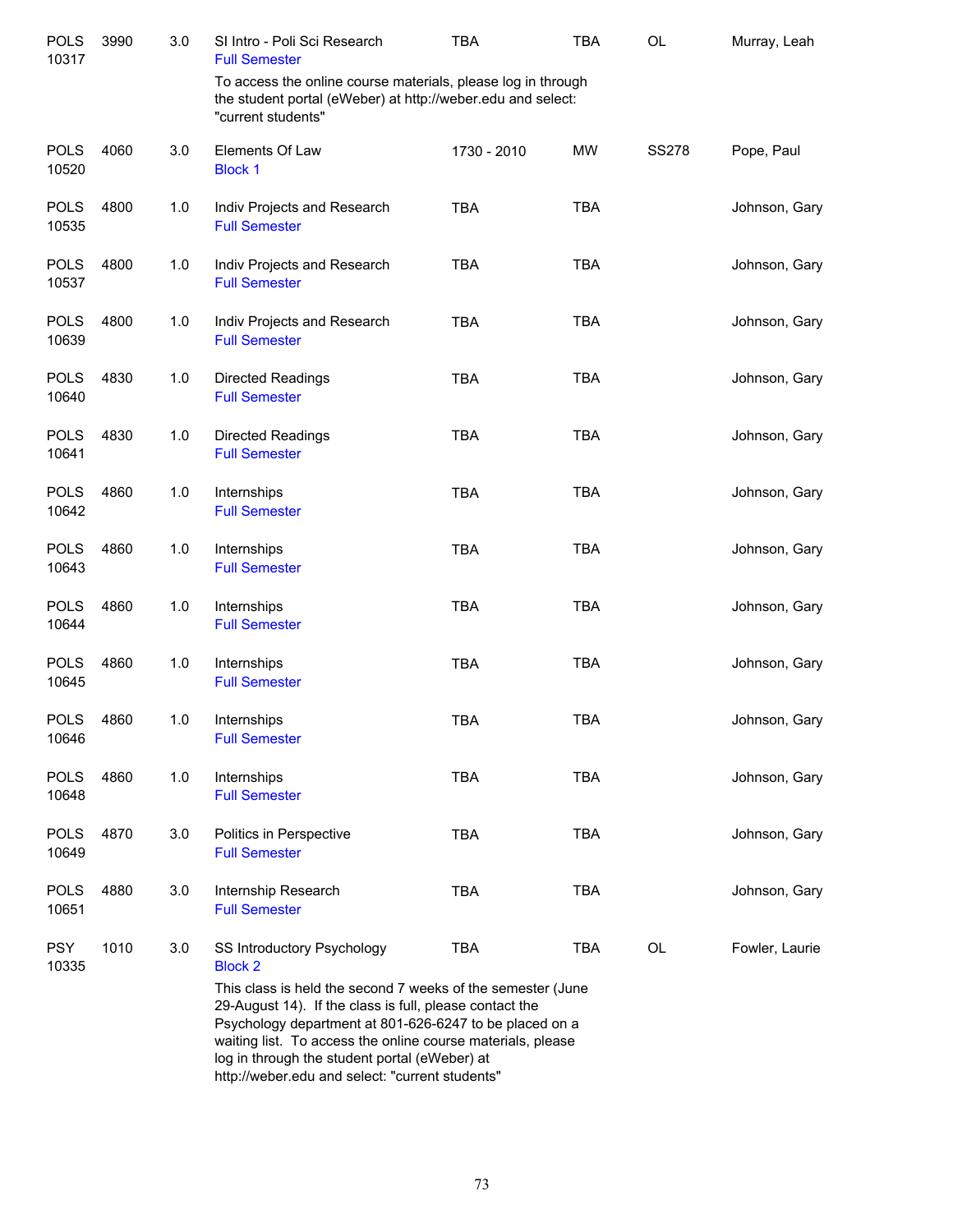| <b>PSY</b><br>10338 | 1010 | 3.0 | <b>SS Introductory Psychology</b><br><b>Block 1</b>                                                                                                                                                                                                                                                                                              | <b>TBA</b>  | <b>TBA</b> | <b>OL</b>    | Kay, Theresa             |
|---------------------|------|-----|--------------------------------------------------------------------------------------------------------------------------------------------------------------------------------------------------------------------------------------------------------------------------------------------------------------------------------------------------|-------------|------------|--------------|--------------------------|
|                     |      |     | This class is held the first 7 weeks of the semester (May<br>11-June 26). If the class is full, please contact the<br>Psychology department at 801-626-6247 to be placed on a<br>waiting list. To access the online course materials, please<br>log in through the student portal (eWeber) at<br>http://weber.edu and select: "current students" |             |            |              |                          |
| <b>PSY</b><br>10442 | 1010 | 3.0 | SS Introductory Psychology<br><b>Block 2</b>                                                                                                                                                                                                                                                                                                     | 0930 - 1120 | <b>MWF</b> | SS349        | Grow, Richard            |
| <b>PSY</b><br>10443 | 1010 | 3.0 | SS Introductory Psychology<br><b>Block 1</b>                                                                                                                                                                                                                                                                                                     | 0730 - 0920 | <b>MWF</b> | SS349        | Grow, Richard            |
| <b>PSY</b><br>10454 | 1010 | 3.0 | SS Introductory Psychology<br><b>Block 2</b>                                                                                                                                                                                                                                                                                                     | 0930 - 1120 | <b>MWF</b> | D02322       | Russell-Stamp, Melinda   |
| <b>PSY</b><br>10455 | 1010 | 3.0 | <b>SS Introductory Psychology</b><br><b>Block 1</b>                                                                                                                                                                                                                                                                                              | 0930 - 1120 | <b>MWF</b> | D02112       | Haslam, W                |
| <b>PSY</b><br>10609 | 1540 | 2.0 | Psychology of Adjustment<br><b>Full Semester</b>                                                                                                                                                                                                                                                                                                 | 1230 - 1510 | Τ          | <b>SC141</b> | Adams, Mark              |
|                     |      |     | NOTE: We anticipate that this course will be 3 credit hours<br>at the time the semester begins.                                                                                                                                                                                                                                                  |             |            |              |                          |
| <b>PSY</b><br>10444 | 2000 | 3.0 | SS Interpersonal Relationships<br><b>Block 2</b>                                                                                                                                                                                                                                                                                                 | 1730 - 2010 | <b>TR</b>  | SS317        | Baird, Todd              |
| <b>PSY</b><br>10445 | 2000 | 3.0 | SS Interpersonal Relationships<br><b>Block 1</b>                                                                                                                                                                                                                                                                                                 | 0930 - 1120 | <b>MWF</b> | SS347        | Oreshnick, Craig         |
| <b>PSY</b><br>10748 | 2370 | 3.0 | DV Psych of Women and Gender<br><b>Block 1</b>                                                                                                                                                                                                                                                                                                   | 1730 - 2010 | MW         | SS349        | Parrilla de Kokal, Maria |
| <b>PSY</b><br>10446 | 2730 | 3.0 | Biopsychology<br><b>Block 2</b>                                                                                                                                                                                                                                                                                                                  | 0930 - 1120 | <b>MWF</b> | <b>SS347</b> | Farnsworth, Sarah        |
| <b>PSY</b><br>10470 | 2800 | 1.0 | Projects and Research<br><b>Full Semester</b>                                                                                                                                                                                                                                                                                                    | <b>TBA</b>  | <b>TBA</b> |              | Amsel, Eric              |
| <b>PSY</b><br>10472 | 2800 | 1.0 | Projects and Research<br><b>Full Semester</b>                                                                                                                                                                                                                                                                                                    | <b>TBA</b>  | <b>TBA</b> |              | Amsel, Eric              |
| <b>PSY</b><br>10477 | 2830 | 1.0 | Directed Readings<br><b>Full Semester</b>                                                                                                                                                                                                                                                                                                        | TBA         | <b>TBA</b> |              | Amsel, Eric              |
| <b>PSY</b><br>10481 | 2830 | 1.0 | Directed Readings<br><b>Full Semester</b>                                                                                                                                                                                                                                                                                                        | <b>TBA</b>  | <b>TBA</b> |              | Amsel, Eric              |
| <b>PSY</b><br>11830 | 2830 | 1.0 | <b>Directed Readings</b><br><b>Full Semester</b>                                                                                                                                                                                                                                                                                                 | <b>TBA</b>  | <b>TBA</b> |              | Amsel, Eric              |
| <b>PSY</b><br>10447 | 3000 | 3.0 | Child Psychology<br><b>Block 2</b>                                                                                                                                                                                                                                                                                                               | 1730 - 2010 | <b>TR</b>  | SS349        | Ashdown, Brien           |
| <b>PSY</b><br>10448 | 3010 | 3.0 | Abnormal Psychology<br><b>Block 2</b>                                                                                                                                                                                                                                                                                                            | 0730 - 0920 | <b>MWF</b> | <b>SS323</b> | Grow, Richard            |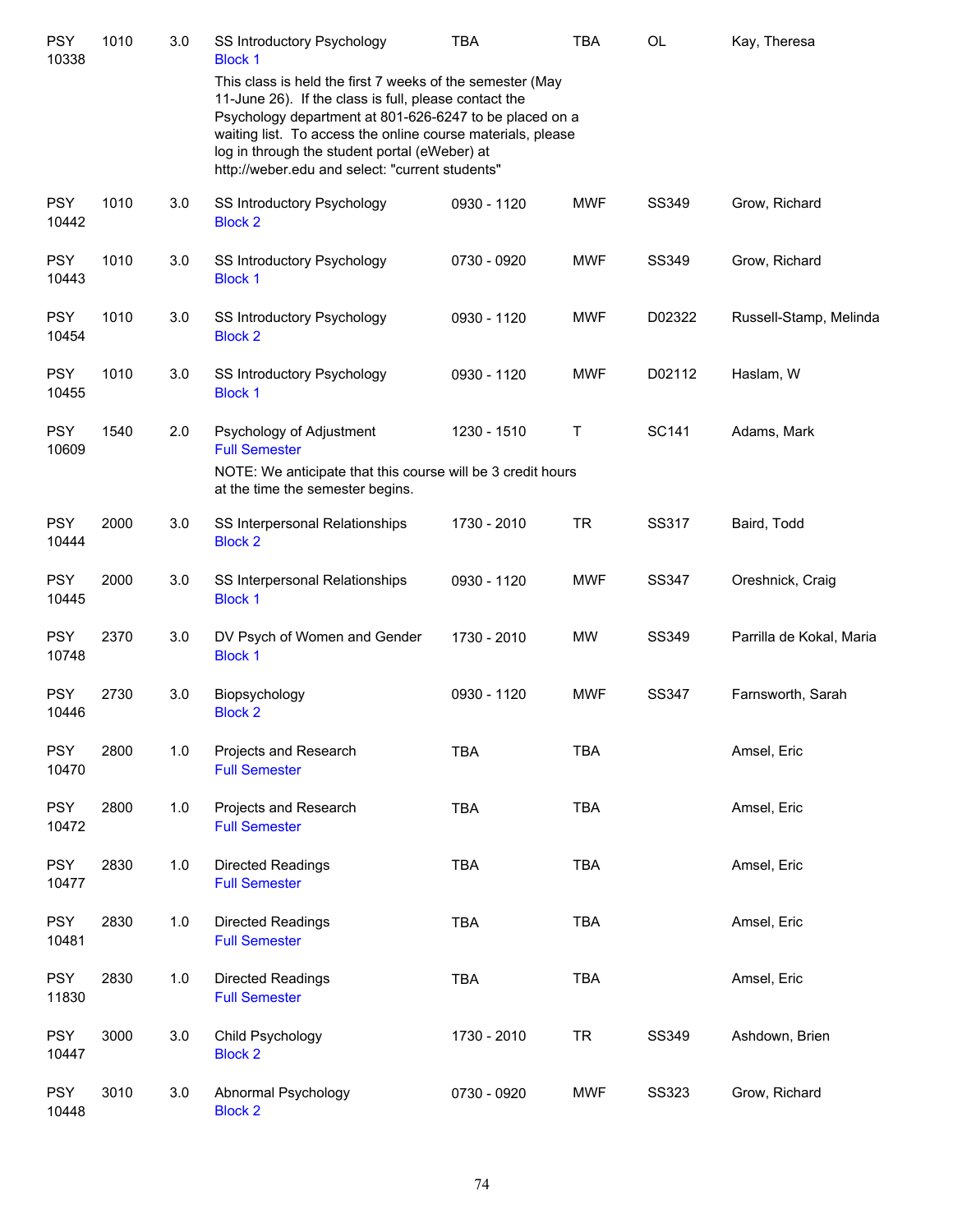| <b>PSY</b><br>10449 | 3140 | 3.0 | Psychology of Adolescence<br><b>Block 2</b>                                                                                                                                                                                                                                                                                                                                         | 0930 - 1210 | <b>TR</b>   | SS349        | Ashdown, Brien           |
|---------------------|------|-----|-------------------------------------------------------------------------------------------------------------------------------------------------------------------------------------------------------------------------------------------------------------------------------------------------------------------------------------------------------------------------------------|-------------|-------------|--------------|--------------------------|
| <b>PSY</b><br>10796 | 3140 | 3.0 | Psychology of Adolescence<br><b>Block 1</b>                                                                                                                                                                                                                                                                                                                                         | <b>TBA</b>  | <b>TBA</b>  | OL           | Parrilla de Kokal, Maria |
|                     |      |     | This class is held the first 7 weeks of the semester (May 11<br>-June 26). If the class is full, please contact the<br>Psychology department at 801-626-6247 to be placed on a<br>waiting list. To access the online course materials, please<br>log in through the student portal (eWeber) at<br>http://weber.edu and select: "current students"                                   |             |             |              |                          |
| <b>PSY</b><br>10450 | 3250 | 3.0 | Conditioning & Learning<br><b>Block 1</b>                                                                                                                                                                                                                                                                                                                                           | 0930 - 1210 | <b>TR</b>   | <b>SS323</b> | Ashley, Aaron            |
| <b>PSY</b><br>11208 | 3270 | 3.0 | <b>Motivation and Emotion</b><br><b>Full Semester</b>                                                                                                                                                                                                                                                                                                                               | 1700 - 1940 | W           | <b>TB107</b> | Smith, Margaret          |
| <b>PSY</b><br>10704 | 3430 | 3.0 | Theories of Personality<br><b>Block 2</b>                                                                                                                                                                                                                                                                                                                                           | <b>TBA</b>  | <b>TBA</b>  | OL           | Baird, Todd              |
|                     |      |     | This class is held the second 7 weeks of the semester (June<br>29-August 14). If the class is full, please contact the<br>Psychology department at 801-626-6247 to be placed on a<br>waiting list. To access the online course materials, please<br>log in through the student portal (eWeber) at<br>http://weber.edu and select: "current students"                                |             |             |              |                          |
| <b>PSY</b><br>10451 | 3460 | 3.0 | Social Psychology<br><b>Block 1</b>                                                                                                                                                                                                                                                                                                                                                 | 1730 - 2010 | <b>TR</b>   | <b>SS378</b> | Haslam, W                |
| <b>PSY</b><br>10494 | 3500 | 3.0 | Cognition<br><b>Block 2</b><br>This class is held the second 7 weeks of the semester (June<br>29-August 14). If the class is full, please contact the<br>Psychology department at 801-626-6247 to be placed on a<br>waiting list. To access the online course materials, please<br>log in through the student portal (eWeber) at<br>http://weber.edu and select: "current students" | <b>TBA</b>  | <b>TBA</b>  | OL           | Ashley, Aaron            |
| <b>PSY</b><br>10452 | 3600 | 3.0 | SI Statistics in Psychology<br><b>Block 1</b>                                                                                                                                                                                                                                                                                                                                       | 0930 - 1120 | <b>MWF</b>  | <b>SS323</b> | Grow, Richard            |
| <b>PSY</b><br>10453 | 3610 | 4.0 | SI Research Methods in Psych<br><b>Block 2</b>                                                                                                                                                                                                                                                                                                                                      | 0730 - 0920 | <b>MTWR</b> | SS317        | Baird, Todd              |
| <b>PSY</b><br>11965 | 4380 | 2.0 | Practicum<br><b>Full Semester</b>                                                                                                                                                                                                                                                                                                                                                   | <b>TBA</b>  | TBA         |              | Amsel, Eric              |
| <b>PSY</b><br>10482 | 4800 | 2.0 | Projects and Research<br><b>Full Semester</b>                                                                                                                                                                                                                                                                                                                                       | <b>TBA</b>  | <b>TBA</b>  |              | Amsel, Eric              |
| <b>PSY</b><br>10488 | 4800 | 2.0 | Projects and Research<br><b>Full Semester</b>                                                                                                                                                                                                                                                                                                                                       | <b>TBA</b>  | <b>TBA</b>  |              | Amsel, Eric              |
| <b>PSY</b><br>10491 | 4830 | 2.0 | <b>Directed Readings</b><br><b>Full Semester</b>                                                                                                                                                                                                                                                                                                                                    | <b>TBA</b>  | <b>TBA</b>  |              | Amsel, Eric              |
| <b>PSY</b><br>10492 | 4830 | 2.0 | Directed Readings<br><b>Full Semester</b>                                                                                                                                                                                                                                                                                                                                           | <b>TBA</b>  | TBA         |              | Amsel, Eric              |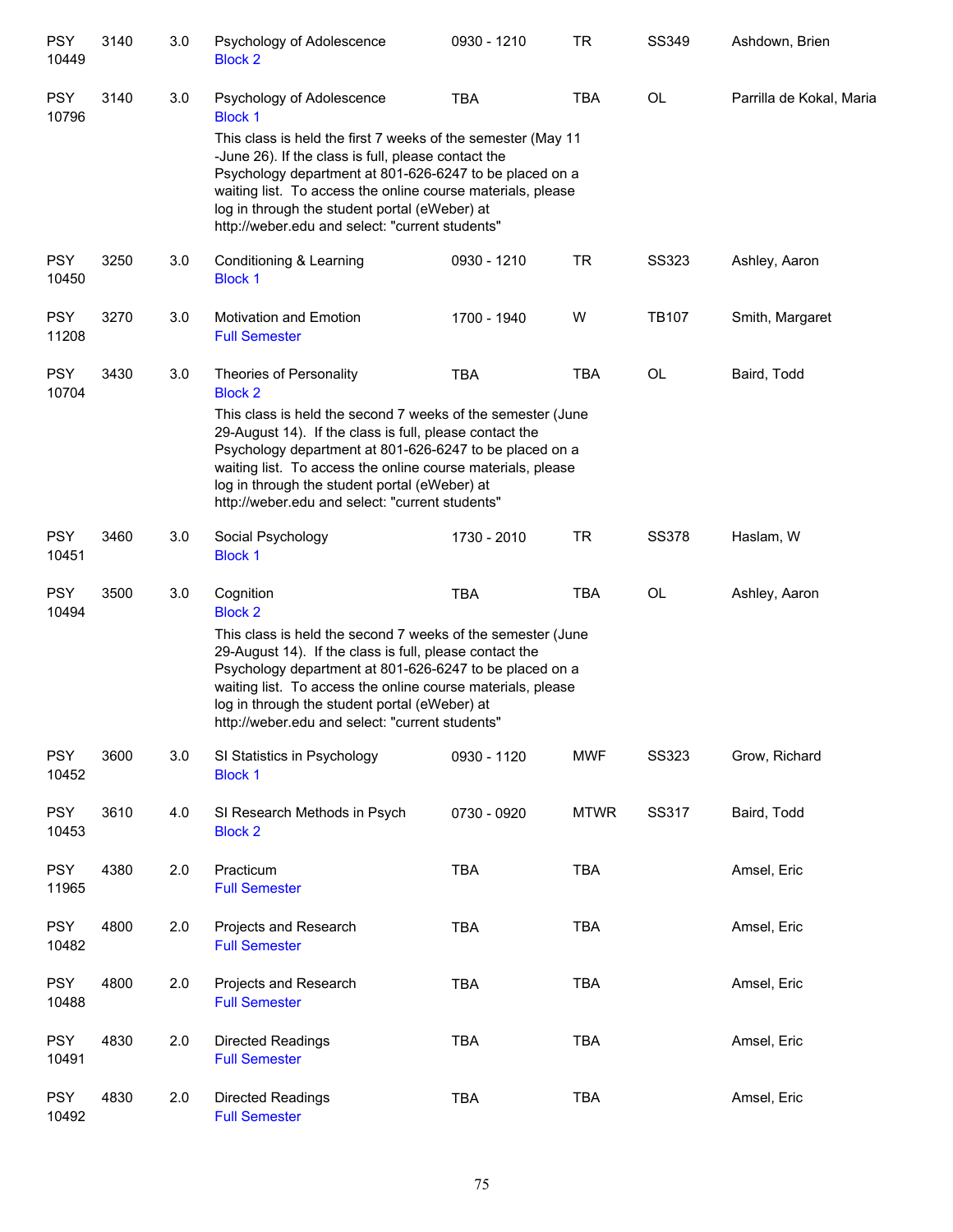| <b>PSY</b><br>10493  | 4890 | 1.0 | Cooperative Work Experience<br><b>Full Semester</b>                                                                                                            | <b>TBA</b>                 | <b>TBA</b> |              | Amsel, Eric      |
|----------------------|------|-----|----------------------------------------------------------------------------------------------------------------------------------------------------------------|----------------------------|------------|--------------|------------------|
| <b>PSY</b><br>10496  | 4890 | 1.0 | Cooperative Work Experience<br><b>Full Semester</b>                                                                                                            | <b>TBA</b>                 | <b>TBA</b> |              | Amsel, Eric      |
| <b>PSY</b><br>11956  | 5920 | 1.0 | Workshop<br><b>Block 1</b><br>39th Annual Jean Piaget Symposium on "Development at Risk:<br>Typical and Atypical Developmental Pathways."<br>Held in Park City | 0900 - 1900<br>0930 - 1745 | RF<br>S    |              | Amsel, Eric      |
| QUAN<br>11267        | 2400 | 3.0 | <b>SI Business Calculus</b><br><b>Block 1</b>                                                                                                                  | 0730 - 0920                | <b>MWF</b> | <b>WB110</b> | Rogers, Philip   |
| QUAN<br>11268        | 2600 | 3.0 | <b>SI Business Statistics I</b><br><b>Block 1</b>                                                                                                              | 1730 - 2010                | <b>TR</b>  | <b>WB110</b> | Goodwin, Robert  |
| QUAN<br>11270        | 2600 | 3.0 | <b>SI Business Statistics I</b><br><b>Block 2</b>                                                                                                              | 0730 - 0920                | <b>MWF</b> | <b>WB110</b> | Rogers, Philip   |
| QUAN<br>11272        | 3610 | 3.0 | SI Business Statistics II<br><b>Block 2</b>                                                                                                                    | 0930 - 1120                | <b>MWF</b> | <b>WB116</b> | Russell, Stephen |
| QUAN<br>11275        | 3610 | 3.0 | SI Business Statistics II<br><b>Block 2</b>                                                                                                                    | 1730 - 2010                | <b>MW</b>  | <b>WB104</b> | Skocki, Ronald   |
| <b>RADT</b><br>11531 | 1022 | 2.0 | Intro Radtec Tech<br><b>Full Semester</b>                                                                                                                      |                            |            |              |                  |
| <b>RADT</b><br>10361 | 1522 | 2.0 | Radio Anatomy/Positioning III<br><b>Full Semester</b>                                                                                                          | 0800 - 0855                | F          | MH354        | Harrison, Wynn   |
| <b>RADT</b><br>10385 | 1522 | 2.0 | Radio Anatomy/Positioning III<br><b>Full Semester</b>                                                                                                          | 0900 - 0955                | Τ          | MH354        | Harrison, Wynn   |
| <b>RADT</b><br>10403 | 1522 | 2.0 | Radio Anatomy/Positioning III<br><b>Full Semester</b><br>Outreach Students                                                                                     | 0900 - 0955                | W          | MH354        | Walker, Robert   |
| <b>RADT</b><br>10525 | 1522 | 2.0 | Radio Anatomy/Positioning III<br><b>Full Semester</b><br>Provo Students                                                                                        | 0900 - 0955                | M          |              | Christensen, Rex |
| <b>RADT</b><br>10759 | 1522 | 2.0 | Radio Anatomy/Positioning III<br><b>Full Semester</b>                                                                                                          | <b>TBA</b>                 | <b>TBA</b> | MH           | Harrison, Wynn   |
| <b>RADT</b><br>10836 | 1522 | 2.0 | Radio Anatomy/Positioning III<br><b>Full Semester</b>                                                                                                          | <b>TBA</b>                 | <b>TBA</b> |              | Harrison, Wynn   |
| <b>RADT</b><br>10842 | 1522 | 2.0 | Radio Anatomy/Positioning III<br><b>Full Semester</b>                                                                                                          | <b>TBA</b>                 | <b>TBA</b> |              | Harrison, Wynn   |
| <b>RADT</b><br>10363 | 1641 | 1.0 | Lab Experience<br><b>Full Semester</b><br>Lab Fee                                                                                                              | 1400 - 1455                | Т          | MH372        | Walker, Robert   |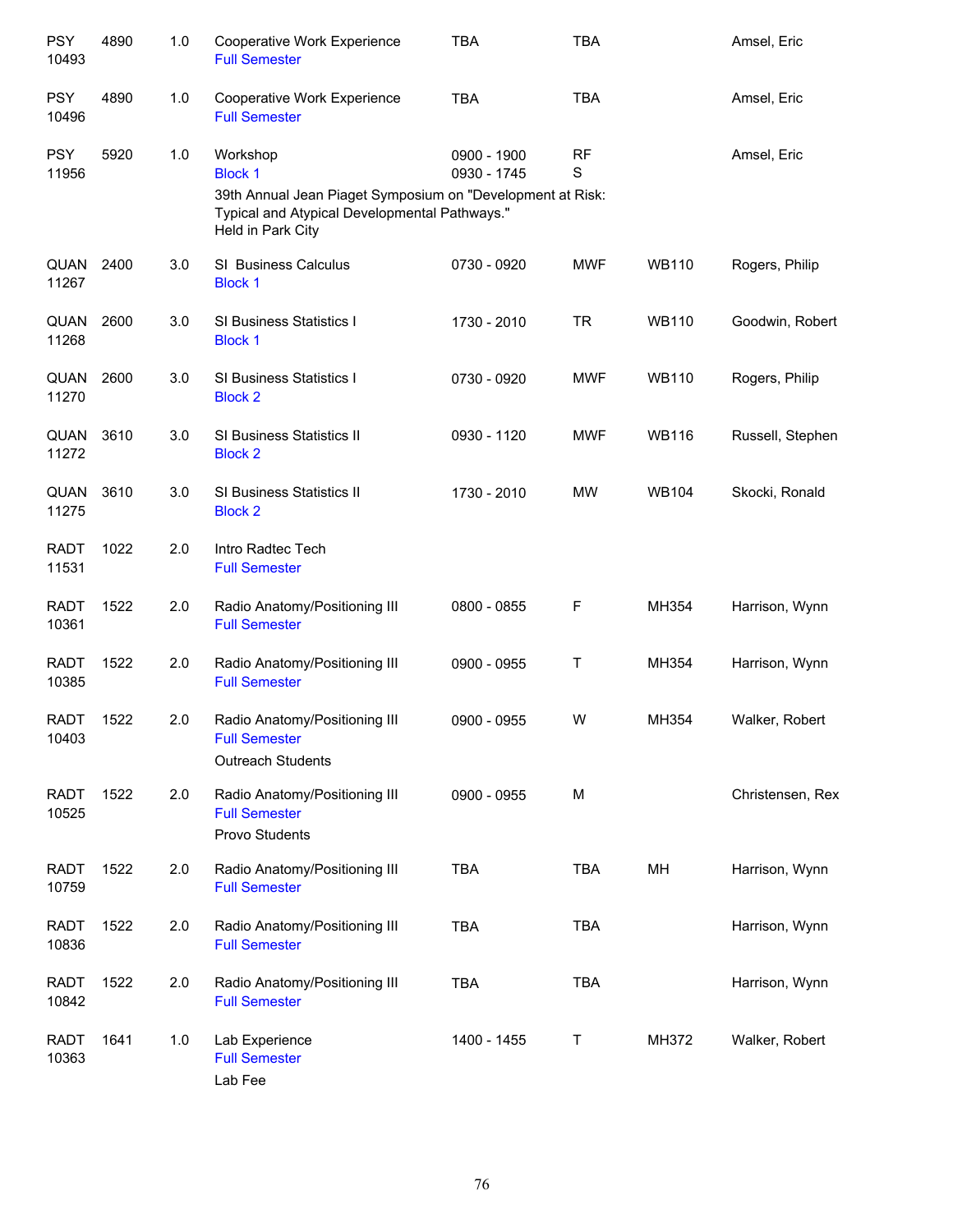| <b>RADT</b><br>10366 | 1641 | 1.0 | Lab Experience<br><b>Full Semester</b><br>Lab Fee                             | 1500 - 1555 | Τ           | MH372         | Harrison, Wynn    |
|----------------------|------|-----|-------------------------------------------------------------------------------|-------------|-------------|---------------|-------------------|
| <b>RADT</b><br>10372 | 1641 | 1.0 | Lab Experience<br><b>Full Semester</b><br>Lab Fee                             | 1300 - 1355 | T           | MH372         | Nolan, Tanya      |
| <b>RADT</b><br>10374 | 1641 | 1.0 | Lab Experience<br><b>Full Semester</b><br>Lab Fee                             | 1500 - 1555 | W           | MH372         | Oakley, Kathryn   |
| <b>RADT</b><br>10376 | 1641 | 1.0 | Lab Experience<br><b>Full Semester</b><br>Lab Fee                             | 1400 - 1455 | W           | MH372         | Harrison, Wynn    |
| <b>RADT</b><br>10387 | 1641 | 1.0 | Lab Experience<br><b>Full Semester</b><br>LAB FEE                             | 1500 - 1555 | $\mathsf R$ | MH372         | Nolan, Tanya      |
| <b>RADT</b><br>10389 | 1641 | 1.0 | Lab Experience<br><b>Full Semester</b><br>LAB FEE                             | 1400 - 1455 | $\mathsf R$ | MH372         | Oakley, Kathryn   |
| <b>RADT</b><br>10391 | 1641 | 1.0 | Lab Experience<br><b>Full Semester</b><br>LAB FEE                             | 1300 - 1355 | W           | MH372         | Oakley, Kathryn   |
| <b>RADT</b><br>10392 | 1641 | 1.0 | Lab Experience<br><b>Full Semester</b><br>LAB FEE                             | 1400 - 1455 | F           | MH372         | Nolan, Tanya      |
| <b>RADT</b><br>10393 | 1641 | 1.0 | Lab Experience<br><b>Full Semester</b><br>LAB FEE                             | 1500 - 1555 | F           | MH372         | Oakley, Kathryn   |
| <b>RADT</b><br>10405 | 1641 | 1.0 | Lab Experience<br><b>Full Semester</b><br><b>Outreach Students</b><br>Lab Fee | 0900 - 0955 | W           | MH372         | Kawamura, Diane   |
| <b>RADT</b><br>10406 | 1641 | 1.0 | Lab Experience<br><b>Full Semester</b><br><b>Outreach Students</b><br>Lab Fee | 1300 - 1355 | F           | <b>MH372A</b> | Harrison, Wynn    |
| <b>RADT</b><br>10407 | 1641 | 1.0 | Lab Experience<br><b>Full Semester</b><br><b>Outreach Students</b><br>Lab Fee | 1400 - 1455 | F           | <b>MH372A</b> | Jurkiewicz, Terri |
| <b>RADT</b><br>10408 | 1641 | 1.0 | Lab Experience<br><b>Full Semester</b><br>Outreach Students<br>Lab Fee        | 1100 - 1155 | F           | <b>MH372A</b> | Kawamura, Diane   |
| <b>RADT</b><br>10526 | 1641 | 1.0 | Lab Experience<br><b>Full Semester</b><br>Provo Students<br>Lab Fee           | 1000 - 1055 | W           |               | Christensen, Rex  |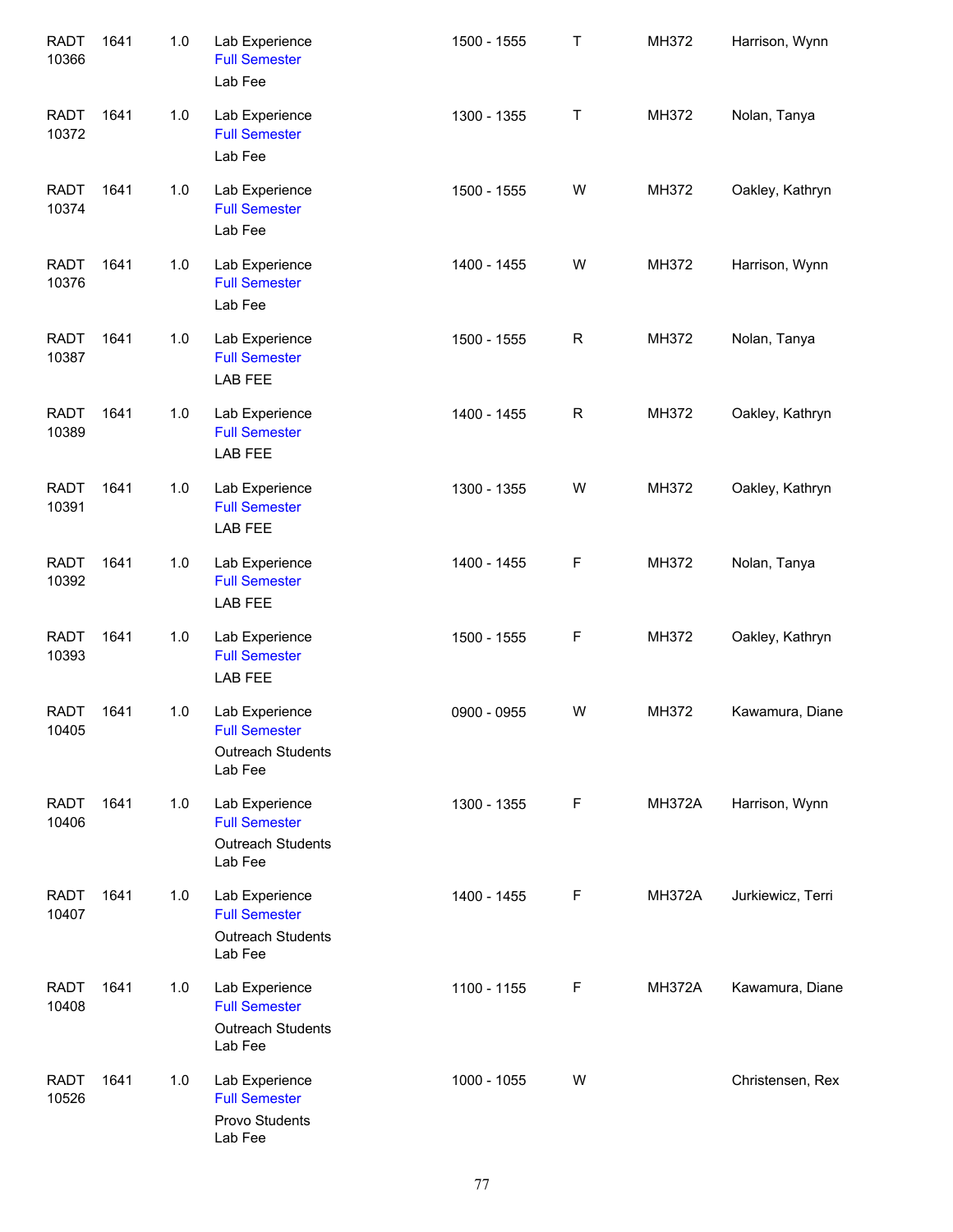| <b>RADT</b><br>10760 | 1641 | 1.0 | Lab Experience<br><b>Full Semester</b>                                                               | <b>TBA</b>  | <b>TBA</b>  | MH    | Palmer, Nancy    |
|----------------------|------|-----|------------------------------------------------------------------------------------------------------|-------------|-------------|-------|------------------|
| <b>RADT</b><br>10837 | 1641 | 1.0 | Lab Experience<br><b>Full Semester</b>                                                               | <b>TBA</b>  | <b>TBA</b>  |       | Christensen, Rex |
| <b>RADT</b><br>10843 | 1641 | 1.0 | Lab Experience<br><b>Full Semester</b>                                                               | <b>TBA</b>  | <b>TBA</b>  |       | Christensen, Rex |
| RADT<br>11947        | 2403 | 2.0 | Radiographic Exposure II<br><b>Full Semester</b>                                                     | 0800 - 0955 | W           | MH355 | Harrison, Wynn   |
| <b>RADT</b><br>11992 | 2403 | 2.0 | Radiographic Exposure II<br><b>Full Semester</b>                                                     | <b>TBA</b>  | <b>TBA</b>  |       | Harrison, Wynn   |
| RADT<br>10378        | 2803 | 1.0 | Independent Research<br><b>Full Semester</b>                                                         | 0800 - 0855 | W           | MH354 | Oakley, Kathryn  |
| <b>RADT</b><br>10395 | 2803 | 1.0 | Independent Research<br><b>Full Semester</b>                                                         | 1100 - 1155 | $\mathsf R$ | MH354 | Oakley, Kathryn  |
| <b>RADT</b><br>10410 | 2803 | 1.0 | Independent Research<br><b>Full Semester</b><br><b>Outreach Students</b>                             | 1000 - 1055 | W           | MH351 | Oakley, Kathryn  |
| <b>RADT</b><br>10529 | 2803 | 1.0 | Independent Research<br><b>Full Semester</b><br>Provo Students                                       | 0800 - 0855 | M           |       | Walker, Robert   |
| <b>RADT</b><br>10761 | 2803 | 1.0 | Independent Research<br><b>Full Semester</b>                                                         | <b>TBA</b>  | <b>TBA</b>  | MH    | Oakley, Kathryn  |
| <b>RADT</b><br>10838 | 2803 | 1.0 | Independent Research<br><b>Full Semester</b>                                                         | <b>TBA</b>  | <b>TBA</b>  |       | Oakley, Kathryn  |
| <b>RADT</b><br>10844 | 2803 | 1.0 | Independent Research<br><b>Full Semester</b>                                                         | <b>TBA</b>  | <b>TBA</b>  |       | Oakley, Kathryn  |
| <b>RADT</b><br>10379 | 2863 | 3.0 | <b>Clinical Education</b><br><b>Full Semester</b><br>Alta View/SL Reg/Pioneer/Jordan Valley/St Marks | 1000 - 1055 | R           | MH351 | Harrison, Wynn   |
| <b>RADT</b><br>10380 | 2863 | 3.0 | <b>Clinical Education</b><br><b>Full Semester</b><br>Ogden Reg/Ogden Clinic/NowCares                 | 1000 - 1055 | R           | MH354 | Nolan, Tanya     |
| <b>RADT</b><br>10381 | 2863 | 3.0 | <b>Clinical Education</b><br><b>Full Semester</b><br>LDS/LS Instacare/Tooele/Park City               | 1000 - 1055 | R           | MH355 | Oakley, Kathryn  |
| <b>RADT</b><br>10382 | 2863 | 3.0 | <b>Clinical Education</b><br><b>Full Semester</b><br>Intermountain Medical Center                    | 1100 - 1155 | R           | MH351 | Nolan, Tanya     |
| <b>RADT</b><br>10396 | 2863 | 3.0 | <b>Clinical Education</b><br><b>Full Semester</b><br>Davis/Lakeview/Davis Instacare                  | 1100 - 1155 | R           | MH354 | Harrison, Wynn   |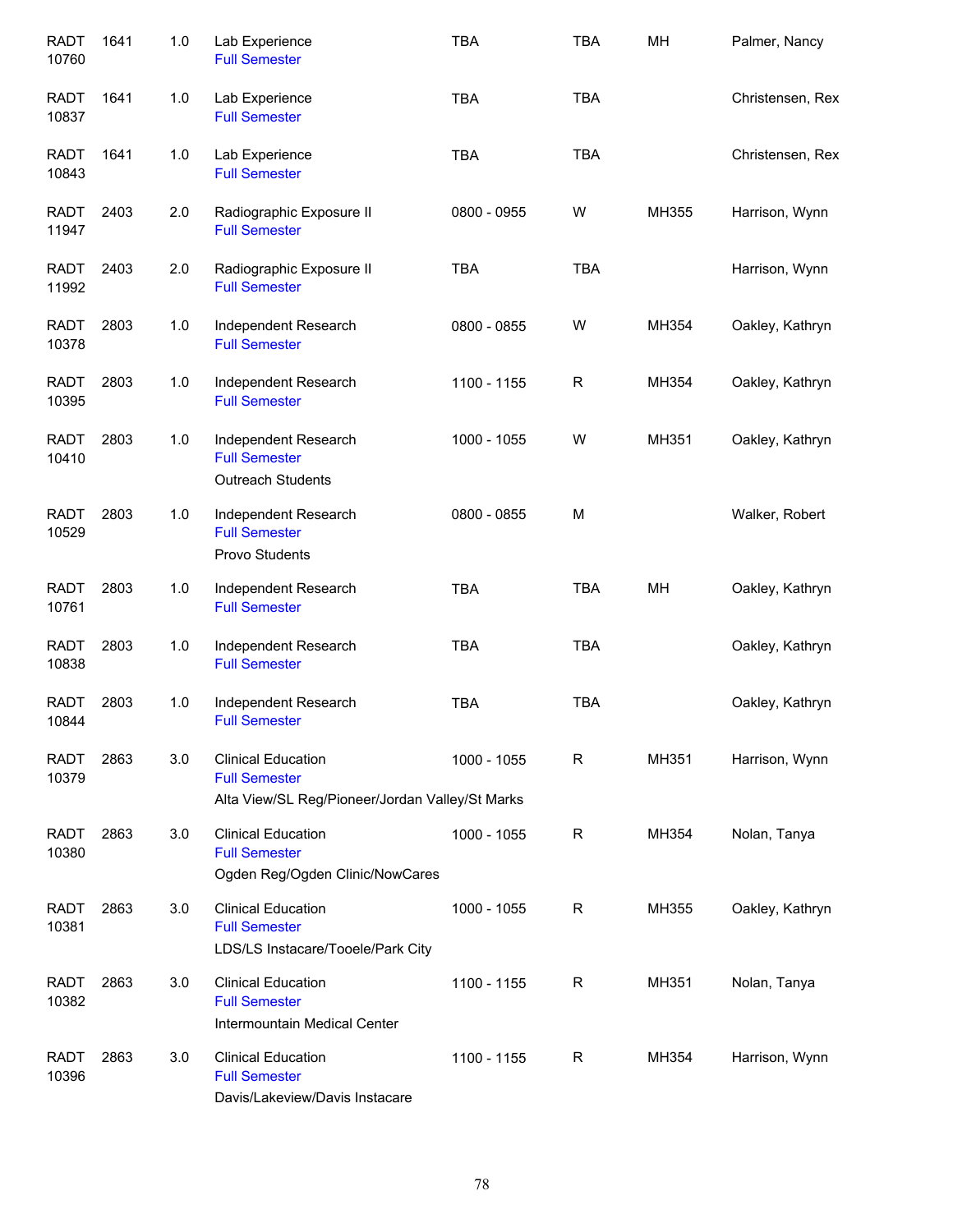| <b>RADT</b><br>10397 | 2863 | 3.0 | <b>Clinical Education</b><br><b>Full Semester</b><br>McKay-Dee/Weber Instacares   | 1300 - 1355 | Τ           | MH354 | Jurkiewicz, Terri |
|----------------------|------|-----|-----------------------------------------------------------------------------------|-------------|-------------|-------|-------------------|
| <b>RADT</b><br>10398 | 2863 | 3.0 | <b>Clinical Education</b><br><b>Full Semester</b><br>Brigham City/Tremonton/Cache | 1500 - 1555 | M           | MH354 | Kawamura, Diane   |
| <b>RADT</b><br>10411 | 2863 | 3.0 | <b>Clinical Education</b><br><b>Full Semester</b><br>OR-Price/Unitah Basin        | 1100 - 1155 | R           | MH355 | Harrison, Wynn    |
| <b>RADT</b><br>10412 | 2863 | 3.0 | <b>Clinical Education</b><br><b>Full Semester</b><br>OR-Cedar City/Mesquite NV    | 1200 - 1255 | F           | MH351 | Kawamura, Diane   |
| <b>RADT</b><br>10413 | 2863 | 3.0 | <b>Clinical Education</b><br><b>Full Semester</b><br>OR-Richfield/Central Valley  | 1200 - 1255 | F           | MH355 | Oakley, Kathryn   |
| <b>RADT</b><br>10531 | 2863 | 3.0 | <b>Clinical Education</b><br><b>Full Semester</b><br>Provo Students               | 0800 - 0855 | Τ           |       | Walker, Robert    |
| RADT<br>10762        | 2863 | 3.0 | <b>Clinical Education</b><br><b>Full Semester</b>                                 | <b>TBA</b>  | <b>TBA</b>  | MH    | Walker, Robert    |
| <b>RADT</b><br>10839 | 2863 | 3.0 | <b>Clinical Education</b><br><b>Full Semester</b>                                 | <b>TBA</b>  | <b>TBA</b>  |       | Walker, Robert    |
| <b>RADT</b><br>10845 | 2863 | 3.0 | <b>Clinical Education</b><br><b>Full Semester</b>                                 | <b>TBA</b>  | <b>TBA</b>  |       | Walker, Robert    |
| <b>RADT</b><br>10383 | 3003 | 3.0 | DV Psycho-Social Medicine<br><b>Full Semester</b>                                 | 1300 - 1355 | W           | MH354 | Walker, Robert    |
| RADT<br>10399        | 3003 | 3.0 | DV Psycho-Social Medicine<br><b>Full Semester</b>                                 | 1300 - 1355 | Т           | MH351 | Walker, Robert    |
| <b>RADT</b><br>10414 | 3003 | 3.0 | DV Psycho-Social Medicine<br><b>Full Semester</b><br>Outreach Students            | 1000 - 1055 | $\mathsf R$ | MH354 | Walker, Robert    |
| <b>RADT</b><br>10533 | 3003 | 3.0 | DV Psycho-Social Medicine<br><b>Full Semester</b><br>Provo Students               | 0900 - 0955 | Τ           |       | Walker, Robert    |
| <b>RADT</b><br>10666 | 3003 | 3.0 | DV Psycho-Social Medicine<br><b>Full Semester</b>                                 | <b>TBA</b>  | <b>TBA</b>  | MH    | Walker, Robert    |
| <b>RADT</b><br>10763 | 3003 | 3.0 | DV Psycho-Social Medicine<br><b>Full Semester</b>                                 | <b>TBA</b>  | TBA         | MH    | Walker, Robert    |
| <b>RADT</b><br>10765 | 3003 | 3.0 | DV Psycho-Social Medicine<br><b>Full Semester</b>                                 | <b>TBA</b>  | <b>TBA</b>  |       | Walker, Robert    |
| <b>RADT</b><br>10824 | 3003 | 3.0 | DV Psycho-Social Medicine<br><b>Full Semester</b>                                 | <b>TBA</b>  | <b>TBA</b>  |       | Walker, Robert    |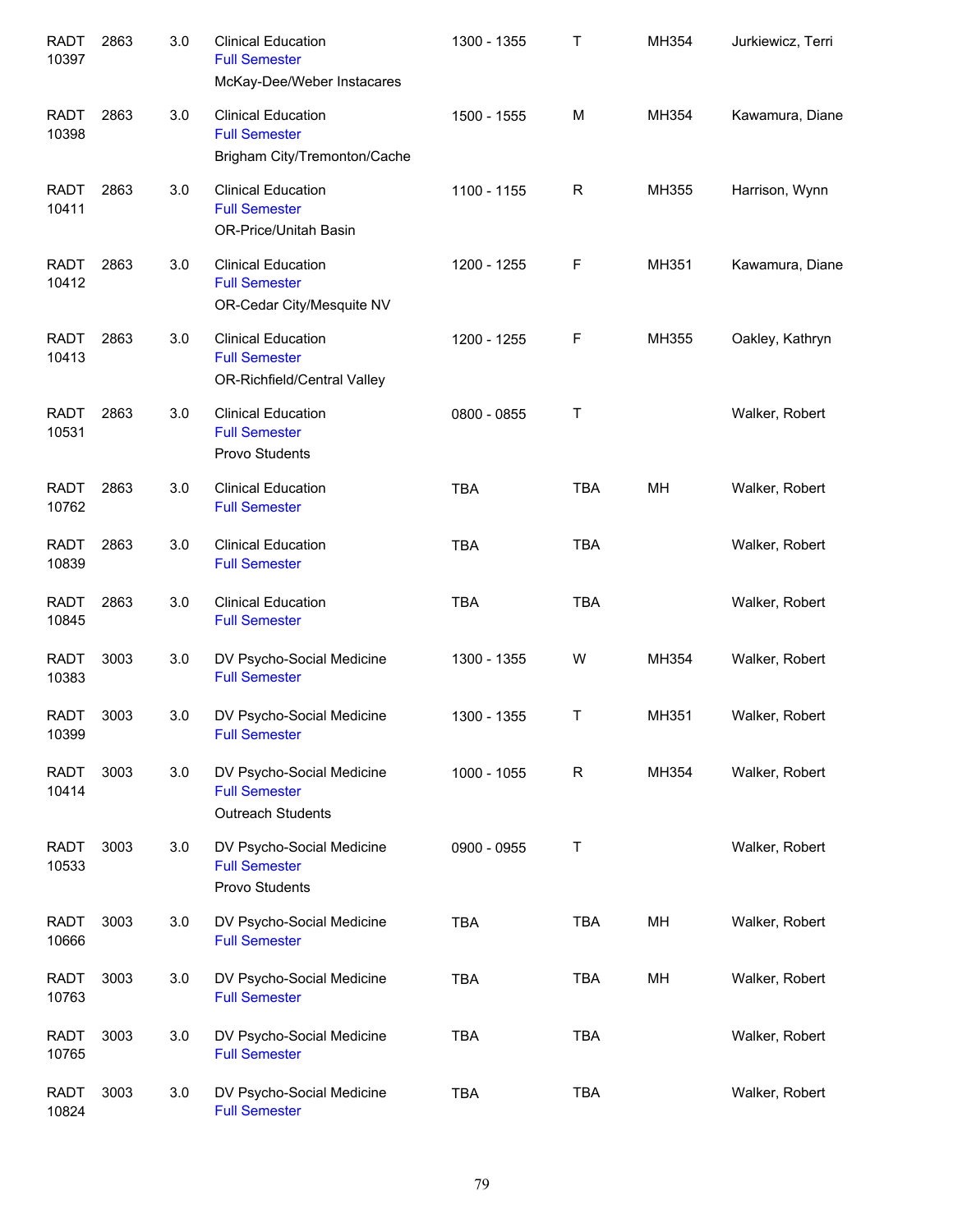| <b>RADT</b><br>10840 | 3003 | 3.0 | DV Psycho-Social Medicine<br><b>Full Semester</b>                          | <b>TBA</b>  | <b>TBA</b> |       | Walker, Robert    |
|----------------------|------|-----|----------------------------------------------------------------------------|-------------|------------|-------|-------------------|
| <b>RADT</b><br>10846 | 3003 | 3.0 | DV Psycho-Social Medicine<br><b>Full Semester</b>                          | <b>TBA</b>  | <b>TBA</b> |       | Walker, Robert    |
| RADT<br>10384        | 3043 | 3.0 | <b>Medical Ethics and Law</b><br><b>Full Semester</b>                      | 1400 - 1455 | Т          | MH355 | Jurkiewicz, Terri |
| <b>RADT</b><br>10401 | 3043 | 3.0 | Medical Ethics and Law<br><b>Full Semester</b>                             | 0900 - 0955 | Т          | MH351 | Jurkiewicz, Terri |
| <b>RADT</b><br>10416 | 3043 | 3.0 | Medical Ethics and Law<br><b>Full Semester</b><br><b>Outreach Students</b> | 0800 - 0855 | R          | MH351 | Jurkiewicz, Terri |
| <b>RADT</b><br>10534 | 3043 | 3.0 | Medical Ethics and Law<br><b>Full Semester</b><br>Provo Students           | 1100 - 1155 | W          |       | Christensen, Rex  |
| <b>RADT</b><br>10667 | 3043 | 3.0 | Medical Ethics and Law<br><b>Full Semester</b>                             | <b>TBA</b>  | <b>TBA</b> | MH    | Newham, M         |
| <b>RADT</b><br>10764 | 3043 | 3.0 | Medical Ethics and Law<br><b>Full Semester</b>                             | <b>TBA</b>  | <b>TBA</b> | MH    | Jurkiewicz, Terri |
| <b>RADT</b><br>10766 | 3043 | 3.0 | Medical Ethics and Law<br><b>Full Semester</b>                             | <b>TBA</b>  | <b>TBA</b> |       | Newham, M         |
| <b>RADT</b><br>10825 | 3043 | 3.0 | Medical Ethics and Law<br><b>Full Semester</b>                             | <b>TBA</b>  | <b>TBA</b> |       | Newham, M         |
| <b>RADT</b><br>10841 | 3043 | 3.0 | Medical Ethics and Law<br><b>Full Semester</b>                             | <b>TBA</b>  | <b>TBA</b> |       | Jurkiewicz, Terri |
| <b>RADT</b><br>10847 | 3043 | 3.0 | Medical Ethics and Law<br><b>Full Semester</b>                             | <b>TBA</b>  | <b>TBA</b> |       | Jurkiewicz, Terri |
| <b>RADT</b><br>10670 | 3423 | 3.0 | <b>Federal Regulations</b><br><b>Full Semester</b>                         | <b>TBA</b>  | <b>TBA</b> | MH    | Harrison, Wynn    |
| RADT<br>10767        | 3423 | 3.0 | <b>Federal Regulations</b><br><b>Full Semester</b>                         | <b>TBA</b>  | <b>TBA</b> |       | Harrison, Wynn    |
| RADT<br>10826        | 3443 | 3.0 | SI Quality Assur in Radiology<br><b>Full Semester</b>                      | <b>TBA</b>  | <b>TBA</b> |       | Newham, M         |
| RADT<br>10671        | 4203 | 3.0 | Patient Education in Radiology<br><b>Full Semester</b>                     | <b>TBA</b>  | <b>TBA</b> | MH    | Walker, Robert    |
| <b>RADT</b><br>10768 | 4203 | 3.0 | Patient Education in Radiology<br><b>Full Semester</b>                     | <b>TBA</b>  | <b>TBA</b> |       | Walker, Robert    |
| <b>RADT</b><br>10672 | 4213 | 3.0 | Supervision/Staff Development<br><b>Full Semester</b>                      | <b>TBA</b>  | <b>TBA</b> | MН    | Walker, Robert    |
| <b>RADT</b><br>10769 | 4213 | 3.0 | Supervision/Staff Development<br><b>Full Semester</b>                      | <b>TBA</b>  | <b>TBA</b> |       | Walker, Robert    |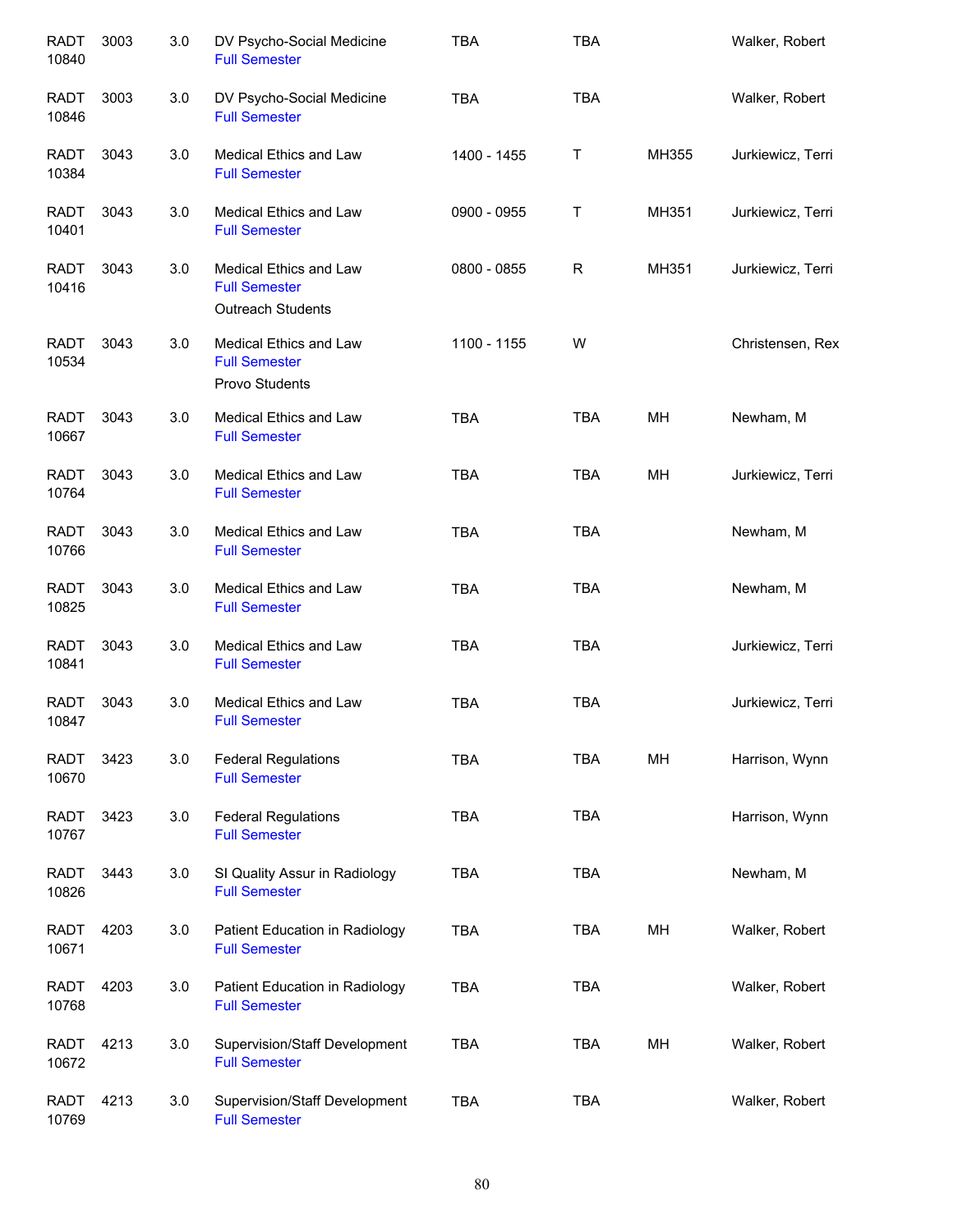| <b>RADT</b><br>10673 | 4223 | 3.0 | <b>Promotional Strategies</b><br><b>Full Semester</b>  | <b>TBA</b> | <b>TBA</b> | MH | Newham, M        |
|----------------------|------|-----|--------------------------------------------------------|------------|------------|----|------------------|
| RADT<br>10770        | 4223 | 3.0 | <b>Promotional Strategies</b><br><b>Full Semester</b>  | <b>TBA</b> | <b>TBA</b> |    | Newham, M        |
| <b>RADT</b><br>10674 | 4303 | 3.0 | Cardiology<br><b>Full Semester</b>                     | <b>TBA</b> | <b>TBA</b> | MН | Walker, Robert   |
| RADT<br>10771        | 4303 | 3.0 | Cardiology<br><b>Full Semester</b>                     | <b>TBA</b> | <b>TBA</b> |    | Walker, Robert   |
| RADT<br>10828        | 4303 | 3.0 | Cardiology<br><b>Full Semester</b>                     | <b>TBA</b> | <b>TBA</b> |    | Walker, Robert   |
| RADT<br>10727        | 4333 | 3.0 | Head & Neck Angiography<br><b>Full Semester</b>        | <b>TBA</b> | <b>TBA</b> | MН | Walker, Robert   |
| <b>RADT</b><br>10794 | 4333 | 3.0 | Head & Neck Angiography<br><b>Full Semester</b>        | <b>TBA</b> | <b>TBA</b> |    | Walker, Robert   |
| <b>RADT</b><br>10675 | 4543 | 3.0 | <b>Bone Densitometry</b><br><b>Full Semester</b>       | <b>TBA</b> | <b>TBA</b> | MН |                  |
| <b>RADT</b><br>10753 | 4543 | 3.0 | <b>Bone Densitometry</b><br><b>Full Semester</b>       | <b>TBA</b> | <b>TBA</b> | MH |                  |
| <b>RADT</b><br>10772 | 4543 | 3.0 | <b>Bone Densitometry</b><br><b>Full Semester</b>       | <b>TBA</b> | <b>TBA</b> |    |                  |
| <b>RADT</b><br>10818 | 4543 | 3.0 | <b>Bone Densitometry</b><br><b>Full Semester</b>       | <b>TBA</b> | <b>TBA</b> |    |                  |
| <b>RADT</b><br>10676 | 4573 | 3.0 | Female Patient/Medical Imaging<br><b>Full Semester</b> | <b>TBA</b> | <b>TBA</b> | MH | Newham, M        |
| <b>RADT</b><br>10773 | 4573 | 3.0 | Female Patient/Medical Imaging<br><b>Full Semester</b> | TBA        | TBA        |    | Newham, M        |
| RADT<br>10729        | 4633 | 3.0 | MRI of Central Nervous System<br><b>Full Semester</b>  | <b>TBA</b> | <b>TBA</b> | MH | Christensen, Rex |
| RADT<br>10745        | 4633 | 3.0 | MRI of Central Nervous System<br><b>Full Semester</b>  | <b>TBA</b> | <b>TBA</b> | MH | Christensen, Rex |
| RADT<br>10797        | 4633 | 3.0 | MRI of Central Nervous System<br><b>Full Semester</b>  | <b>TBA</b> | <b>TBA</b> |    | Christensen, Rex |
| <b>RADT</b><br>10814 | 4633 | 3.0 | MRI of Central Nervous System<br><b>Full Semester</b>  | <b>TBA</b> | <b>TBA</b> |    | Christensen, Rex |
| <b>RADT</b><br>10730 | 4653 | 3.0 | Comp Tomo/Central Nervous Syst<br><b>Full Semester</b> | <b>TBA</b> | TBA        | MH | Newham, M        |
| <b>RADT</b><br>10750 | 4653 | 3.0 | Comp Tomo/Central Nervous Syst<br><b>Full Semester</b> | <b>TBA</b> | <b>TBA</b> | MH | Newham, M        |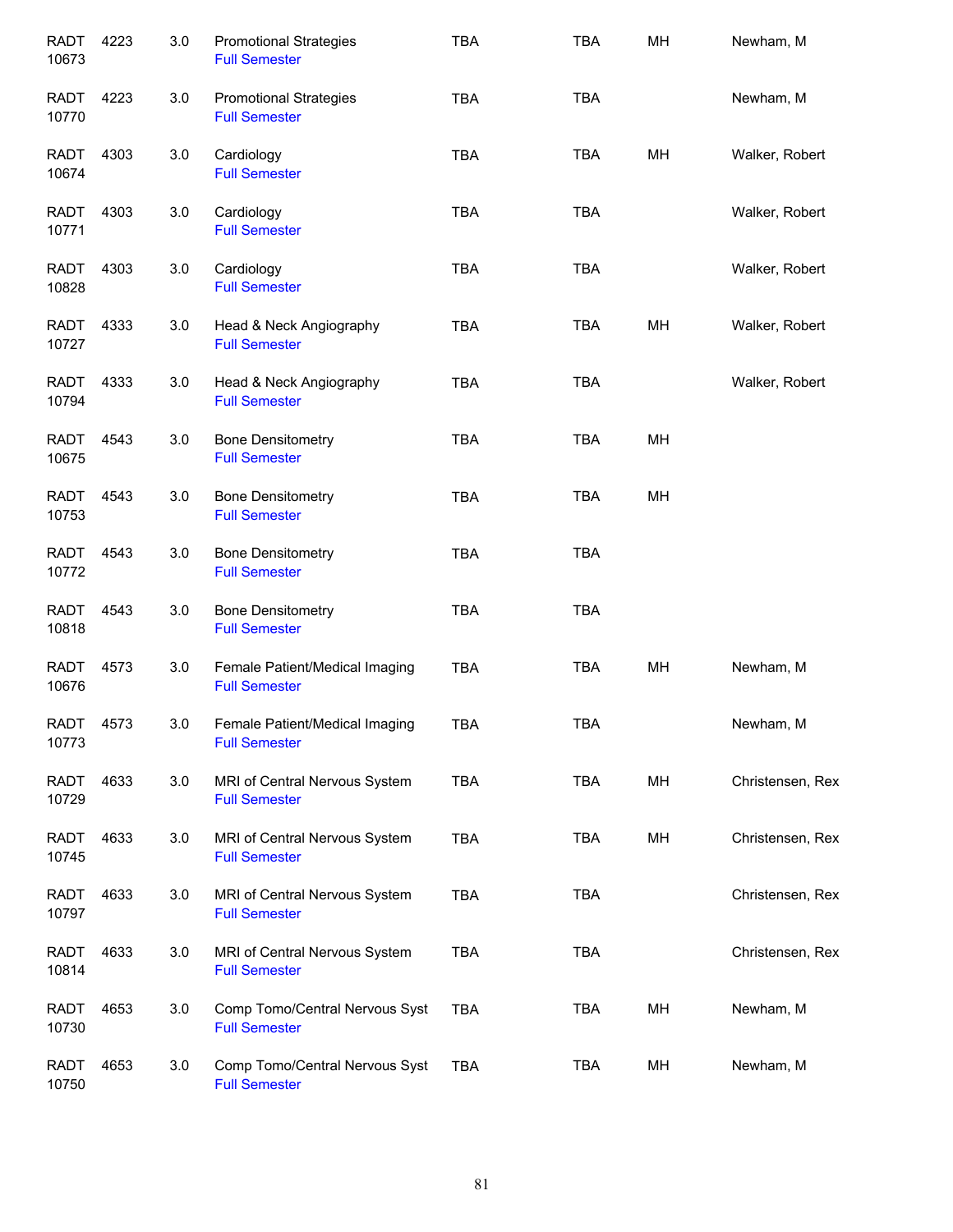| <b>RADT</b><br>10798 | 4653 | 3.0 | Comp Tomo/Central Nervous Syst<br><b>Full Semester</b> | <b>TBA</b> | <b>TBA</b> |    | Newham, M       |
|----------------------|------|-----|--------------------------------------------------------|------------|------------|----|-----------------|
| RADT<br>10816        | 4653 | 3.0 | Comp Tomo/Central Nervous Syst<br><b>Full Semester</b> | <b>TBA</b> | <b>TBA</b> |    | Newham, M       |
| RADT<br>10677        | 4803 | 1.0 | Individual Research<br><b>Full Semester</b>            | <b>TBA</b> | <b>TBA</b> | MН | Newham, M       |
| RADT<br>10678        | 4803 | 1.0 | Individual Research<br><b>Full Semester</b>            | <b>TBA</b> | TBA        | MH | Newham, M       |
| RADT<br>10679        | 4803 | 1.0 | Individual Research<br><b>Full Semester</b>            | <b>TBA</b> | TBA        | MH | Newham, M       |
| <b>RADT</b><br>10774 | 4803 | 1.0 | Individual Research<br><b>Full Semester</b>            | <b>TBA</b> | <b>TBA</b> |    | Newham, M       |
| <b>RADT</b><br>10775 | 4803 | 1.0 | Individual Research<br><b>Full Semester</b>            | <b>TBA</b> | <b>TBA</b> |    | Newham, M       |
| <b>RADT</b><br>10776 | 4803 | 1.0 | Individual Research<br><b>Full Semester</b>            | <b>TBA</b> | <b>TBA</b> |    | Newham, M       |
| <b>RADT</b><br>10829 | 4803 | 1.0 | Individual Research<br><b>Full Semester</b>            | <b>TBA</b> | <b>TBA</b> |    | Newham, M       |
| <b>RADT</b><br>10680 | 4833 | 3.0 | Directed Readings & Research<br><b>Full Semester</b>   | <b>TBA</b> | <b>TBA</b> | MH | Kawamura, Diane |
| <b>RADT</b><br>10781 | 4833 | 3.0 | Directed Readings & Research<br><b>Full Semester</b>   | <b>TBA</b> | <b>TBA</b> |    | Kawamura, Diane |
| <b>RADT</b><br>10754 | 4862 | 2.0 | Clinical Internship<br><b>Full Semester</b>            | <b>TBA</b> | <b>TBA</b> | MH | Walker, Robert  |
| RADT<br>10819        | 4862 | 2.0 | Clinical Internship<br><b>Full Semester</b>            | <b>TBA</b> | <b>TBA</b> |    | Walker, Robert  |
| <b>RADT</b><br>10681 | 4863 | 2.0 | Clinical Internship<br><b>Full Semester</b>            | <b>TBA</b> | <b>TBA</b> | MH | Walker, Robert  |
| <b>RADT</b><br>10682 | 4863 | 2.0 | Clinical Internship<br><b>Full Semester</b>            | <b>TBA</b> | <b>TBA</b> | MH | Walker, Robert  |
| <b>RADT</b><br>10683 | 4863 | 2.0 | Clinical Internship<br><b>Full Semester</b>            | TBA        | <b>TBA</b> | MH | Walker, Robert  |
| <b>RADT</b><br>10783 | 4863 | 2.0 | Clinical Internship<br><b>Full Semester</b>            | <b>TBA</b> | <b>TBA</b> |    | Walker, Robert  |
| <b>RADT</b><br>10785 | 4863 | 2.0 | Clinical Internship<br><b>Full Semester</b>            | <b>TBA</b> | <b>TBA</b> |    | Walker, Robert  |
| <b>RADT</b><br>10786 | 4863 | 2.0 | Clinical Internship<br><b>Full Semester</b>            | <b>TBA</b> | TBA        |    | Walker, Robert  |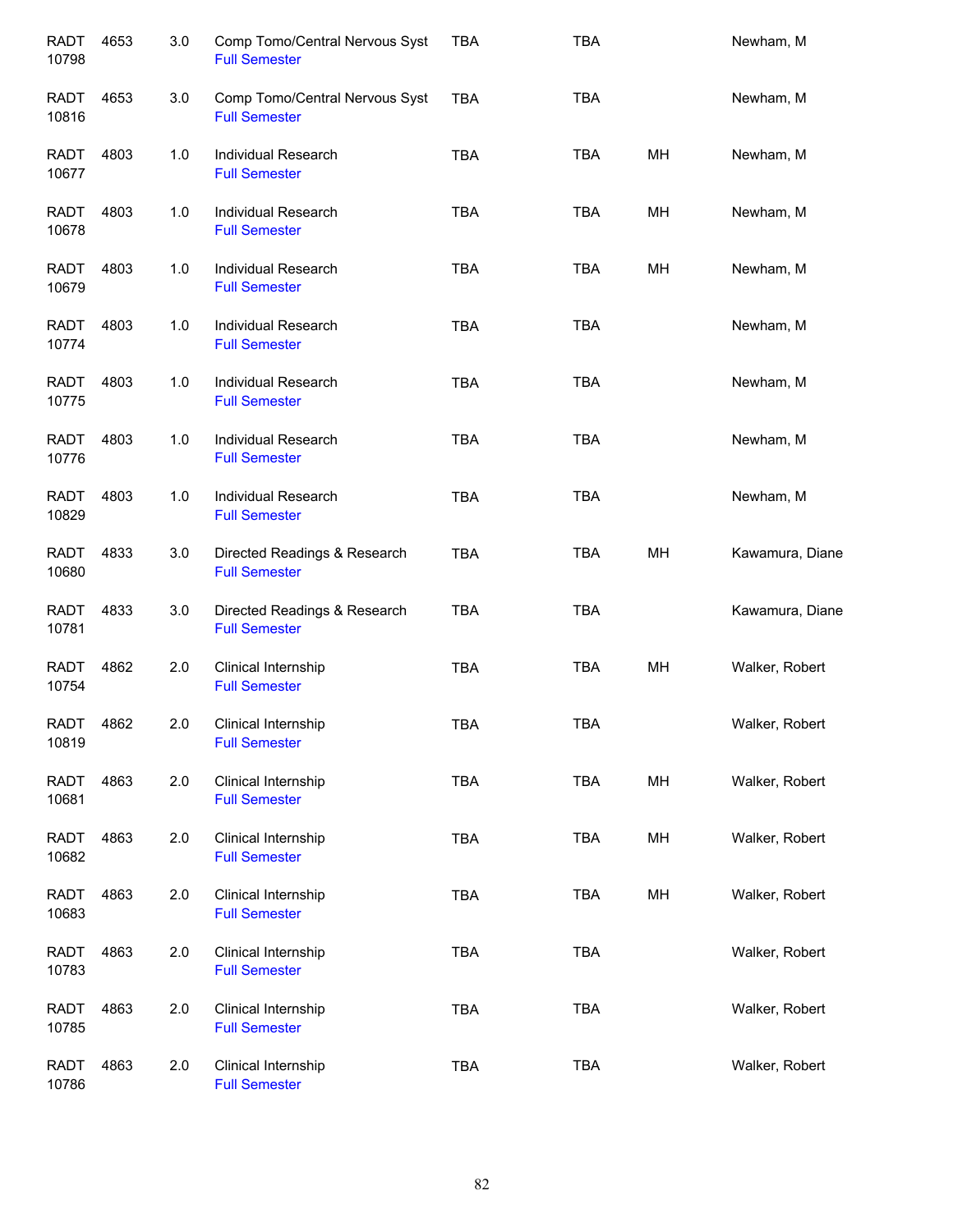| <b>RADT</b><br>10731 | 4911 | 2.0 | Comprehensive Review/CT<br><b>Full Semester</b>            | <b>TBA</b> | <b>TBA</b> | MH | Newham, M         |
|----------------------|------|-----|------------------------------------------------------------|------------|------------|----|-------------------|
| <b>RADT</b><br>10751 | 4911 | 2.0 | Comprehensive Review/CT<br><b>Full Semester</b>            | <b>TBA</b> | <b>TBA</b> | MH | Newham, M         |
| <b>RADT</b><br>10799 | 4911 | 2.0 | Comprehensive Review/CT<br><b>Full Semester</b>            | <b>TBA</b> | <b>TBA</b> |    | Newham, M         |
| RADT<br>10817        | 4911 | 2.0 | Comprehensive Review/CT<br><b>Full Semester</b>            | <b>TBA</b> | <b>TBA</b> |    | Newham, M         |
| RADT<br>10732        | 4912 | 2.0 | Comprehensive Review/MRI<br><b>Full Semester</b>           | <b>TBA</b> | <b>TBA</b> | MН | Christensen, Rex  |
| <b>RADT</b><br>10746 | 4912 | 2.0 | Comprehensive Review/MRI<br><b>Full Semester</b>           | <b>TBA</b> | <b>TBA</b> | MН | Christensen, Rex  |
| <b>RADT</b><br>10800 | 4912 | 2.0 | Comprehensive Review/MRI<br><b>Full Semester</b>           | <b>TBA</b> | <b>TBA</b> |    | Christensen, Rex  |
| <b>RADT</b><br>10815 | 4912 | 2.0 | Comprehensive Review/MRI<br><b>Full Semester</b>           | <b>TBA</b> | <b>TBA</b> |    | Christensen, Rex  |
| <b>RADT</b><br>10728 | 4913 | 2.0 | Comprehensive Review/CIT<br><b>Full Semester</b>           | <b>TBA</b> | <b>TBA</b> | MH | Walker, Robert    |
| <b>RADT</b><br>10795 | 4913 | 2.0 | Comprehensive Review/CIT<br><b>Full Semester</b>           | <b>TBA</b> | <b>TBA</b> |    | Walker, Robert    |
| <b>RADT</b><br>10755 | 4914 | 2.0 | Compre Review/M<br><b>Full Semester</b>                    | <b>TBA</b> | <b>TBA</b> | MH | Jurkiewicz, Terri |
| <b>RADT</b><br>10822 | 4914 | 2.0 | Compre Review/M<br><b>Full Semester</b>                    | <b>TBA</b> | <b>TBA</b> |    | Jurkiewicz, Terri |
| <b>RADT</b><br>10684 | 4922 | 2.0 | Workshop<br><b>Full Semester</b>                           | <b>TBA</b> | <b>TBA</b> | MН | Walker, Robert    |
| RADT<br>10787        | 4922 | 2.0 | Workshop<br><b>Full Semester</b>                           | <b>TBA</b> | <b>TBA</b> |    | Walker, Robert    |
| <b>RADT</b><br>10685 | 4933 | 3.0 | Research Methods<br><b>Full Semester</b>                   | <b>TBA</b> | TBA        | MH | Kawamura, Diane   |
| <b>RADT</b><br>10788 | 4933 | 3.0 | Research Methods<br><b>Full Semester</b>                   | <b>TBA</b> | <b>TBA</b> |    | Kawamura, Diane   |
| <b>RADT</b><br>10688 | 4942 | 2.0 | <b>Current Issues &amp; Trends</b><br><b>Full Semester</b> | <b>TBA</b> | <b>TBA</b> | MH | Walker, Robert    |
| <b>RADT</b><br>10789 | 4942 | 2.0 | <b>Current Issues &amp; Trends</b><br><b>Full Semester</b> | <b>TBA</b> | <b>TBA</b> |    | Walker, Robert    |
| <b>RADT</b><br>10689 | 4943 | 3.0 | SI Baccalaureate Thesis<br><b>Full Semester</b>            | <b>TBA</b> | TBA        | MH | Kawamura, Diane   |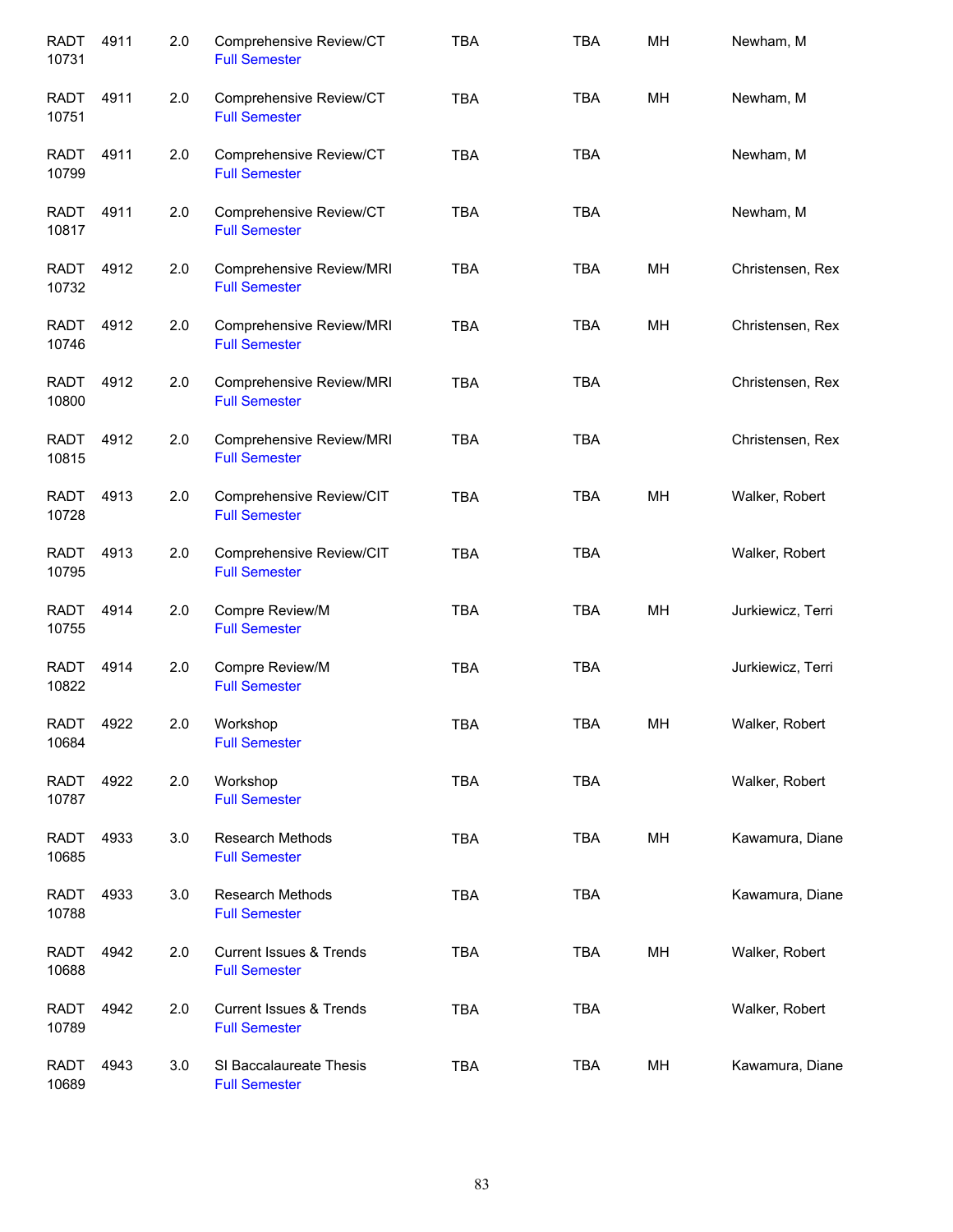| <b>RADT</b><br>10790 | 4943 | 3.0 | SI Baccalaureate Thesis<br><b>Full Semester</b>                                                                    | <b>TBA</b>  | <b>TBA</b>   |             | Kawamura, Diane |
|----------------------|------|-----|--------------------------------------------------------------------------------------------------------------------|-------------|--------------|-------------|-----------------|
| <b>RADT</b><br>10690 | 4992 | 1.0 | Seminar<br><b>Full Semester</b>                                                                                    | <b>TBA</b>  | <b>TBA</b>   | MН          | Walker, Robert  |
| <b>RADT</b><br>10691 | 4992 | 1.0 | Seminar<br><b>Full Semester</b>                                                                                    | <b>TBA</b>  | TBA          | MH          | Hecox, Ryan     |
| <b>RADT</b><br>10791 | 4992 | 1.0 | Seminar<br><b>Full Semester</b>                                                                                    | <b>TBA</b>  | <b>TBA</b>   |             | Walker, Robert  |
| RADT<br>10792        | 4992 | 1.0 | Seminar<br><b>Full Semester</b>                                                                                    | <b>TBA</b>  | <b>TBA</b>   |             | Hecox, Ryan     |
| RADT<br>11526        | 5473 | 3.0 | Invasive Imaging Procedures<br><b>Full Semester</b>                                                                | <b>TBA</b>  | <b>TBA</b>   |             | Newham, M       |
| <b>RADT</b><br>10830 | 5863 | 3.0 | <b>Clinical Preceptorship</b><br><b>Full Semester</b>                                                              | <b>TBA</b>  | <b>TBA</b>   |             | Newham, M       |
| <b>RATH</b><br>10738 | 4414 | 3.0 | Radiation Oncology III<br><b>Full Semester</b>                                                                     | <b>TBA</b>  | <b>TBA</b>   | MH          | Oakley, Kathryn |
| <b>RATH</b><br>10807 | 4414 | 3.0 | Radiation Oncology III<br><b>Full Semester</b>                                                                     | <b>TBA</b>  | <b>TBA</b>   |             | Oakley, Kathryn |
| <b>RATH</b><br>10739 | 4444 | 3.0 | Advncd Treat Plan/Brachythera<br><b>Full Semester</b>                                                              | <b>TBA</b>  | <b>TBA</b>   | MH          | Tobler, Matthew |
| <b>RATH</b><br>10808 | 4444 | 3.0 | Advncd Treat Plan/Brachythera<br><b>Full Semester</b>                                                              | <b>TBA</b>  | <b>TBA</b>   |             | Tobler, Matthew |
| <b>RATH</b><br>10740 | 4863 | 3.0 | <b>Clinical Education III</b><br><b>Full Semester</b>                                                              | <b>TBA</b>  | <b>TBA</b>   | MH          | Oakley, Kathryn |
| <b>RATH</b><br>10809 | 4863 | 3.0 | <b>Clinical Education III</b><br><b>Full Semester</b>                                                              | <b>TBA</b>  | <b>TBA</b>   |             | Oakley, Kathryn |
| <b>RATH</b><br>10741 | 4913 | 3.0 | <b>Comprehensive Review</b><br><b>Full Semester</b>                                                                | <b>TBA</b>  | <b>TBA</b>   | MH          | Oakley, Kathryn |
| <b>RATH</b><br>10810 | 4913 | 3.0 | <b>Comprehensive Review</b><br><b>Full Semester</b>                                                                | <b>TBA</b>  | <b>TBA</b>   |             | Oakley, Kathryn |
| <b>REC</b><br>10952  | 4930 | 2.0 | <b>Outdoor Education Workshop</b><br><b>Block 1</b><br>Class held June 8th - 15th.                                 | 1630 - 2130 | <b>MTWRF</b> | <b>SW80</b> | Willden, Gary   |
| <b>REC</b><br>10955  | 6930 | 2.0 | <b>Outdoor Education Workshop</b><br><b>Block 1</b><br>Class held June 8th - June 15th                             | 1630 - 2130 | <b>MTWRF</b> | <b>SW80</b> | Willden, Gary   |
| <b>REST</b><br>11518 | 1540 | 1.0 | Survey Respiratory Therapy<br><b>Full Semester</b><br>To access the online course materials, please log in through | <b>TBA</b>  | TBA          | <b>OL</b>   | Oki, Michell    |
|                      |      |     | the student portal (eWeber) at http://weber.edu and select:<br>"current students"                                  |             |              |             |                 |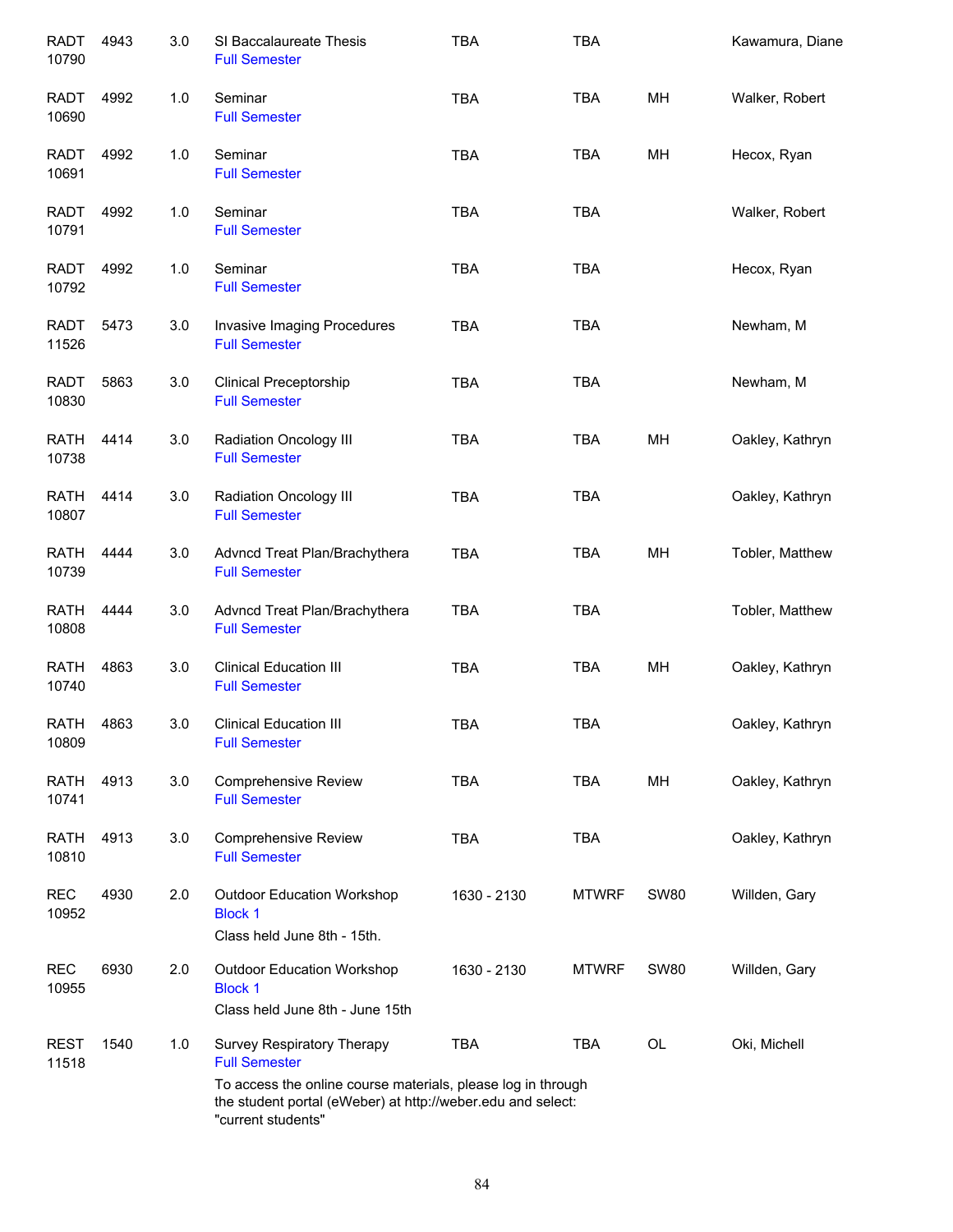| <b>REST</b><br>11506 | 2140 | 3.0 | Intro Basic Therapeutic Modali<br><b>Full Semester</b>               | <b>TBA</b> | <b>TBA</b> | UM              | Clawson, Gary      |
|----------------------|------|-----|----------------------------------------------------------------------|------------|------------|-----------------|--------------------|
| <b>REST</b><br>11500 | 2160 | 3.0 | Equipment Management Lab<br><b>Full Semester</b>                     | <b>TBA</b> | <b>TBA</b> | D <sub>02</sub> | Bouwhuis, Kristine |
| <b>REST</b><br>11507 | 2210 | 3.0 | Elem Cardiopulm Anatomy/Physio<br><b>Full Semester</b>               | <b>TBA</b> | TBA        | UM              | Guenter, Robert    |
| REST<br>11497        | 2230 | 2.0 | Cardiopulmonary Pathophysiolog<br><b>Full Semester</b>               | <b>TBA</b> | TBA        | D02106          | Eberle, Paul       |
| REST<br>11498        | 2250 | 2.0 | <b>Basic Patient Assessment</b><br><b>Full Semester</b>              | <b>TBA</b> | TBA        | D02106          | Hudson, Keith      |
| REST<br>11508        | 2250 | 2.0 | <b>Basic Patient Assessment</b><br><b>Full Semester</b>              | <b>TBA</b> | <b>TBA</b> | UM              | Guenter, Robert    |
| <b>REST</b><br>11509 | 2300 | 3.0 | Basic Modalities Resp Care I<br><b>Full Semester</b>                 | <b>TBA</b> | <b>TBA</b> | UM              | Clawson, Gary      |
| <b>REST</b><br>11510 | 2310 | 3.0 | Basic Modalities Resp Care II<br><b>Full Semester</b>                | <b>TBA</b> | <b>TBA</b> | UM              | Clawson, Gary      |
| <b>REST</b><br>11499 | 2320 | 2.0 | <b>Essentials Mechani Ventilation</b><br><b>Full Semester</b>        | <b>TBA</b> | <b>TBA</b> | D02106          | Hudson, Keith      |
| <b>REST</b><br>11501 | 2700 | 4.0 | <b>Clinical Applications</b><br><b>Full Semester</b>                 | <b>TBA</b> | <b>TBA</b> | D <sub>02</sub> | Bouwhuis, Kristine |
| <b>REST</b><br>11511 | 2700 | 4.0 | <b>Clinical Applications</b><br><b>Full Semester</b>                 | <b>TBA</b> | <b>TBA</b> | UM              | Guenter, Robert    |
| <b>REST</b><br>11512 | 3210 | 2.0 | Adv Cardiopulm Anatomy/Physiol<br><b>Full Semester</b>               | <b>TBA</b> | <b>TBA</b> | <b>UM</b>       | Guenter, Robert    |
| <b>REST</b><br>11502 | 3220 | 2.0 | Adv Cardiopulm Pathophysiology<br><b>Full Semester</b>               | TBA        | <b>TBA</b> | <b>SR</b>       | Murray, Shawna     |
| <b>REST</b><br>11513 | 3220 | 2.0 | Adv Cardiopulm Pathophysiology<br><b>Full Semester</b>               | <b>TBA</b> | <b>TBA</b> | UM              | Clawson, Gary      |
| <b>REST</b><br>11503 | 3230 | 2.0 | Adv Cardiopulmonary Technology<br><b>Full Semester</b>               | <b>TBA</b> | TBA        | <b>SR</b>       | Guenter, Robert    |
| <b>REST</b><br>11514 | 3230 | 2.0 | Adv Cardiopulmonary Technology<br><b>Full Semester</b>               | <b>TBA</b> | <b>TBA</b> | UM              | Clawson, Gary      |
| <b>REST</b><br>11496 | 3502 | 2.0 | Intro to Sleep Disorders<br><b>Full Semester</b>                     | <b>TBA</b> | <b>TBA</b> | D02103          | Oki, Michell       |
|                      |      |     | Class meets on May 11th, 13th, 18th, and 20th from<br>9:00am-3:00pm. |            |            |                 |                    |
| <b>REST</b><br>11504 | 3760 | 4.0 | Clin Appl Neonatal/Pediatric<br><b>Full Semester</b>                 | <b>TBA</b> | <b>TBA</b> | <b>SR</b>       | Guenter, Robert    |
| <b>REST</b><br>11515 | 3760 | 4.0 | Clin Appl Neonatal/Pediatric<br><b>Full Semester</b>                 | <b>TBA</b> | <b>TBA</b> | UM              | Guenter, Robert    |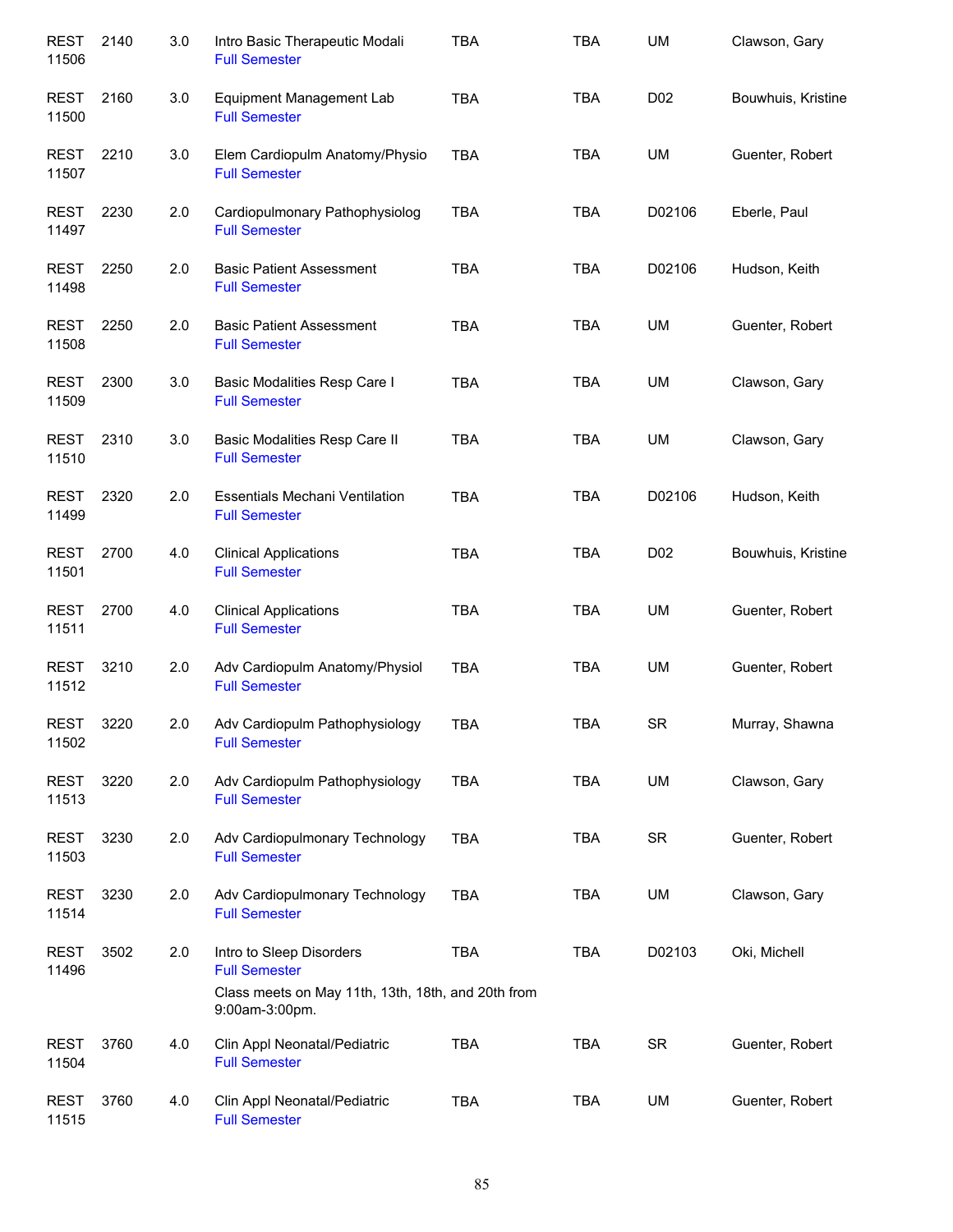| <b>REST</b><br>11505 | 3900 | 2.0 | SI Clinical Simulation Seminar<br><b>Full Semester</b>                                                                                                                              | <b>TBA</b>  | <b>TBA</b> | <b>SR</b>    | Murray, Shawna      |
|----------------------|------|-----|-------------------------------------------------------------------------------------------------------------------------------------------------------------------------------------|-------------|------------|--------------|---------------------|
| <b>REST</b><br>11517 | 3900 | 2.0 | <b>SI Clinical Simulation Seminar</b><br><b>Full Semester</b>                                                                                                                       | <b>TBA</b>  | <b>TBA</b> | UM           | Clawson, Gary       |
| <b>REST</b><br>11759 | 4800 | 1.0 | Independent Projects<br><b>Full Semester</b>                                                                                                                                        | <b>TBA</b>  | <b>TBA</b> |              | Eberle, Paul        |
| <b>REST</b><br>11760 | 4800 | 1.0 | Independent Projects<br><b>Full Semester</b>                                                                                                                                        | <b>TBA</b>  | <b>TBA</b> |              | Eberle, Paul        |
| <b>REST</b><br>11761 | 4800 | 1.0 | Independent Projects<br><b>Full Semester</b>                                                                                                                                        | <b>TBA</b>  | <b>TBA</b> |              | Oki, Michell        |
| <b>REST</b><br>11762 | 4800 | 1.0 | Independent Projects<br><b>Full Semester</b>                                                                                                                                        | <b>TBA</b>  | <b>TBA</b> |              | Oki, Michell        |
| <b>REST</b><br>11763 | 4800 | 1.0 | Independent Projects<br><b>Full Semester</b>                                                                                                                                        | <b>TBA</b>  | <b>TBA</b> |              | Gardiner, Janelle   |
| <b>REST</b><br>11765 | 4800 | 1.0 | Independent Projects<br><b>Full Semester</b>                                                                                                                                        | <b>TBA</b>  | <b>TBA</b> |              | Gardiner, Janelle   |
| <b>REST</b><br>11766 | 4800 | 1.0 | Independent Projects<br><b>Full Semester</b>                                                                                                                                        | <b>TBA</b>  | <b>TBA</b> |              | Trujillo, Lisa      |
| <b>REST</b><br>11767 | 4800 | 1.0 | Independent Projects<br><b>Full Semester</b>                                                                                                                                        | <b>TBA</b>  | <b>TBA</b> |              | Trujillo, Lisa      |
| <b>SCM</b><br>11056  | 3050 | 3.0 | Operations & Logistics Mgmt<br><b>Block 2</b>                                                                                                                                       | 0930 - 1210 | <b>TR</b>  | <b>WB110</b> | Hill, Stephen       |
| <b>SCM</b><br>11835  | 4860 | 3.0 | Supply Chain Mngmt Internship<br><b>Full Semester</b>                                                                                                                               | <b>TBA</b>  | <b>TBA</b> |              | Russell, Stephen    |
| SOC<br>10046         | 1010 | 3.0 | SS/DV Intro to Sociology<br><b>Full Semester</b>                                                                                                                                    | <b>TBA</b>  | <b>TBA</b> | OL           | Wei-Arthus, Huiying |
|                      |      |     | To access the online course materials, please log in through<br>the student portal (eWeber) at http://weber.edu and select:<br>"current students"                                   |             |            |              |                     |
| <b>SOC</b><br>10047  | 1010 | 3.0 | SS/DV Intro to Sociology<br><b>Full Semester</b>                                                                                                                                    | <b>TBA</b>  | <b>TBA</b> | OL           | Reynolds, Robert    |
|                      |      |     | To access the online course materials, please log in through<br>the student portal (eWeber) at http://weber.edu and select:<br>"current students"                                   |             |            |              |                     |
| <b>SOC</b><br>10048  | 1020 | 3.0 | <b>SS/DV Social Problems</b><br><b>Full Semester</b><br>To access the online course materials, please log in through<br>the student portal (eWeber) at http://weber.edu and select: | <b>TBA</b>  | <b>TBA</b> | <b>OL</b>    | Kearin, Thomas      |
|                      |      |     | "current students"                                                                                                                                                                  |             |            |              |                     |
| <b>SOC</b><br>10267  | 1020 | 3.0 | <b>SS/DV Social Problems</b><br><b>Block 1</b>                                                                                                                                      | 1030 - 1310 | <b>TR</b>  | SS109        | Kearin, Thomas      |
| SOC<br>10268         | 3030 | 3.0 | <b>Classical Sociological Theory</b><br><b>Block 1</b>                                                                                                                              | 0730 - 1010 | <b>TR</b>  | <b>SS44</b>  | Higley, Ramona      |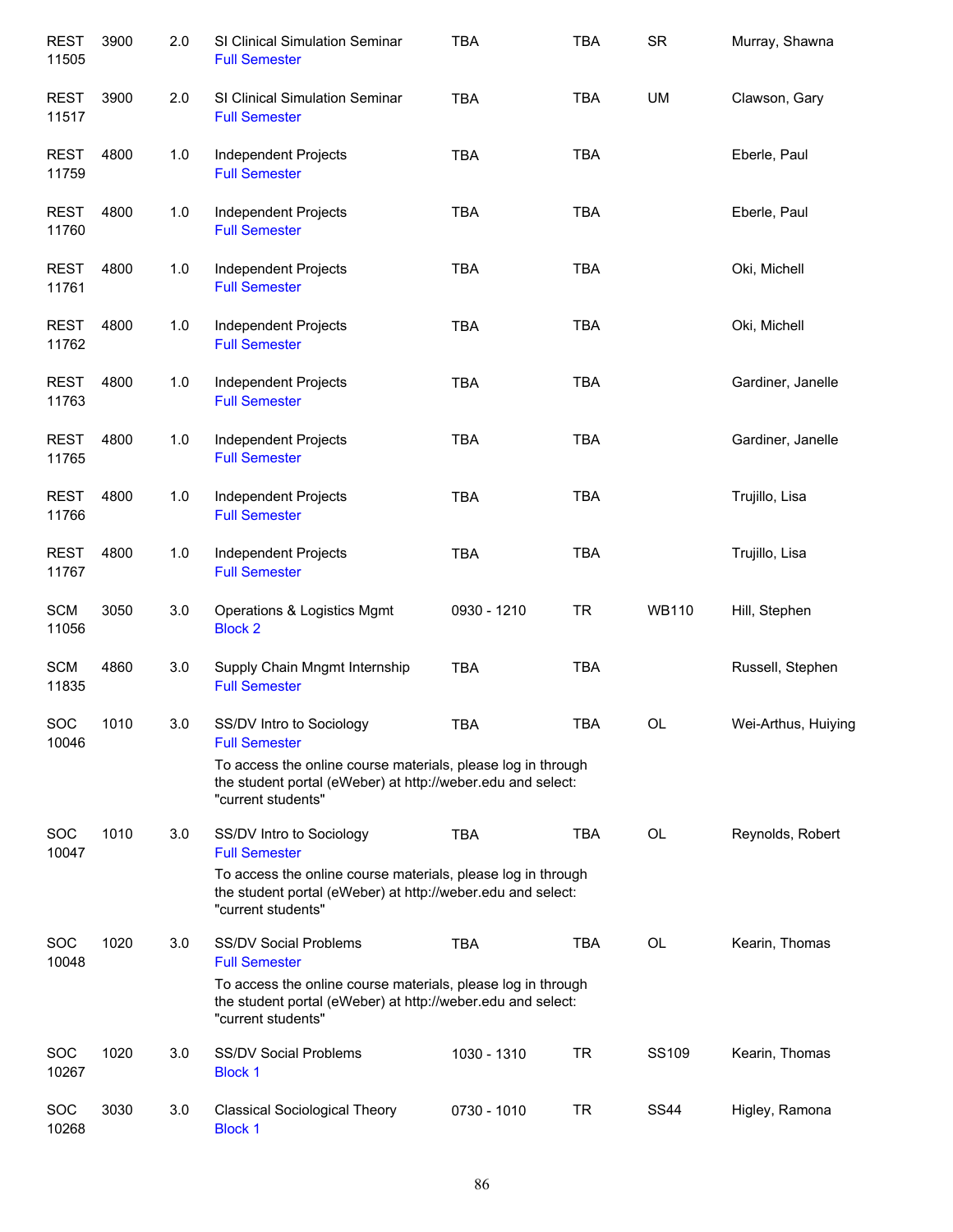| SOC<br>10266         | 3250 | 3.0   | Deviance and Social Control<br><b>Block 1</b>                           | 0930 - 1120 | <b>MWF</b>  | <b>SS44</b> | Pope, Jennifer    |
|----------------------|------|-------|-------------------------------------------------------------------------|-------------|-------------|-------------|-------------------|
| SOC<br>10264         | 3410 | 3.0   | Sociology of Religion<br><b>Block 1</b>                                 | 1730 - 2010 | <b>MW</b>   | SS109       | Reynolds, Robert  |
| SOC<br>10265         | 3600 | 3.0   | SI Social Statistics<br><b>Block 1</b>                                  | 0730 - 0920 | <b>MWF</b>  | <b>SS44</b> | Reynolds, Robert  |
| SOC<br>10269         | 3660 | 3.0   | SI Sociological Research<br><b>Block 1</b>                              | 1030 - 1310 | <b>TR</b>   | <b>SS44</b> | Higley, Ramona    |
| SOC<br>10270         | 4830 | $1.0$ | Readings and/or Projects<br><b>Full Semester</b>                        | <b>TBA</b>  | <b>TBA</b>  |             | Reynolds, Robert  |
| SOC<br>10271         | 4830 | $1.0$ | Readings and/or Projects<br><b>Full Semester</b>                        | <b>TBA</b>  | <b>TBA</b>  |             | Reynolds, Robert  |
| <b>SOC</b><br>10272  | 4830 | 1.0   | Readings and/or Projects<br><b>Full Semester</b>                        | <b>TBA</b>  | <b>TBA</b>  |             | Reynolds, Robert  |
| SOC<br>10273         | 4890 | $1.0$ | Internship<br><b>Full Semester</b>                                      | <b>TBA</b>  | <b>TBA</b>  |             | Reynolds, Robert  |
| <b>SOC</b><br>10274  | 4890 | $1.0$ | Internship<br><b>Full Semester</b>                                      | <b>TBA</b>  | <b>TBA</b>  |             | Reynolds, Robert  |
| <b>SOC</b><br>10275  | 4890 | 1.0   | Internship<br><b>Full Semester</b>                                      | <b>TBA</b>  | <b>TBA</b>  |             | Reynolds, Robert  |
| SOC<br>10276         | 4890 | 1.0   | Internship<br><b>Full Semester</b>                                      | <b>TBA</b>  | <b>TBA</b>  |             | Reynolds, Robert  |
| SOC<br>10277         | 4890 | 1.0   | Internship<br><b>Full Semester</b>                                      | <b>TBA</b>  | <b>TBA</b>  |             | Reynolds, Robert  |
| SOC<br>10278         | 4890 | 1.0   | Internship<br><b>Full Semester</b>                                      | <b>TBA</b>  | <b>TBA</b>  |             | Reynolds, Robert  |
| <b>SPAN</b><br>10038 | 1010 | 4.0   | First Year Spanish I<br><b>Block 1</b>                                  | 0830 - 1020 | <b>MTWR</b> | EH104       | Fielding, Maria   |
| <b>SPAN</b><br>10039 | 1020 | 4.0   | First Year Spanish II<br><b>Block 2</b><br>Continuation of Spanish 1010 | 0830 - 1020 | <b>MTWR</b> | EH104       | Jasmer, Dolores   |
| <b>SPAN</b><br>10040 | 2010 | 4.0   | Second Year Spanish I<br><b>Block 1</b>                                 | 0830 - 1020 | <b>MTWR</b> | EH105       | Nebeker, Jared    |
| <b>SPAN</b><br>10041 | 2020 | 4.0   | HU Second Year Spanish II<br><b>Block 2</b>                             | 0830 - 1020 | <b>MTWR</b> | EH105       | Nebeker, Jared    |
| <b>SPAN</b><br>10042 | 3060 | 3.0   | <b>Grammar &amp; Composition</b><br><b>Block 1</b>                      | 0830 - 1110 | MW          | EH106       | Maughan, Rona Lee |
| <b>SPAN</b><br>10043 | 3160 | 3.0   | Introduction to Literature<br><b>Block 2</b>                            | 0830 - 1110 | <b>MW</b>   | EH106       | Norseth, Marianna |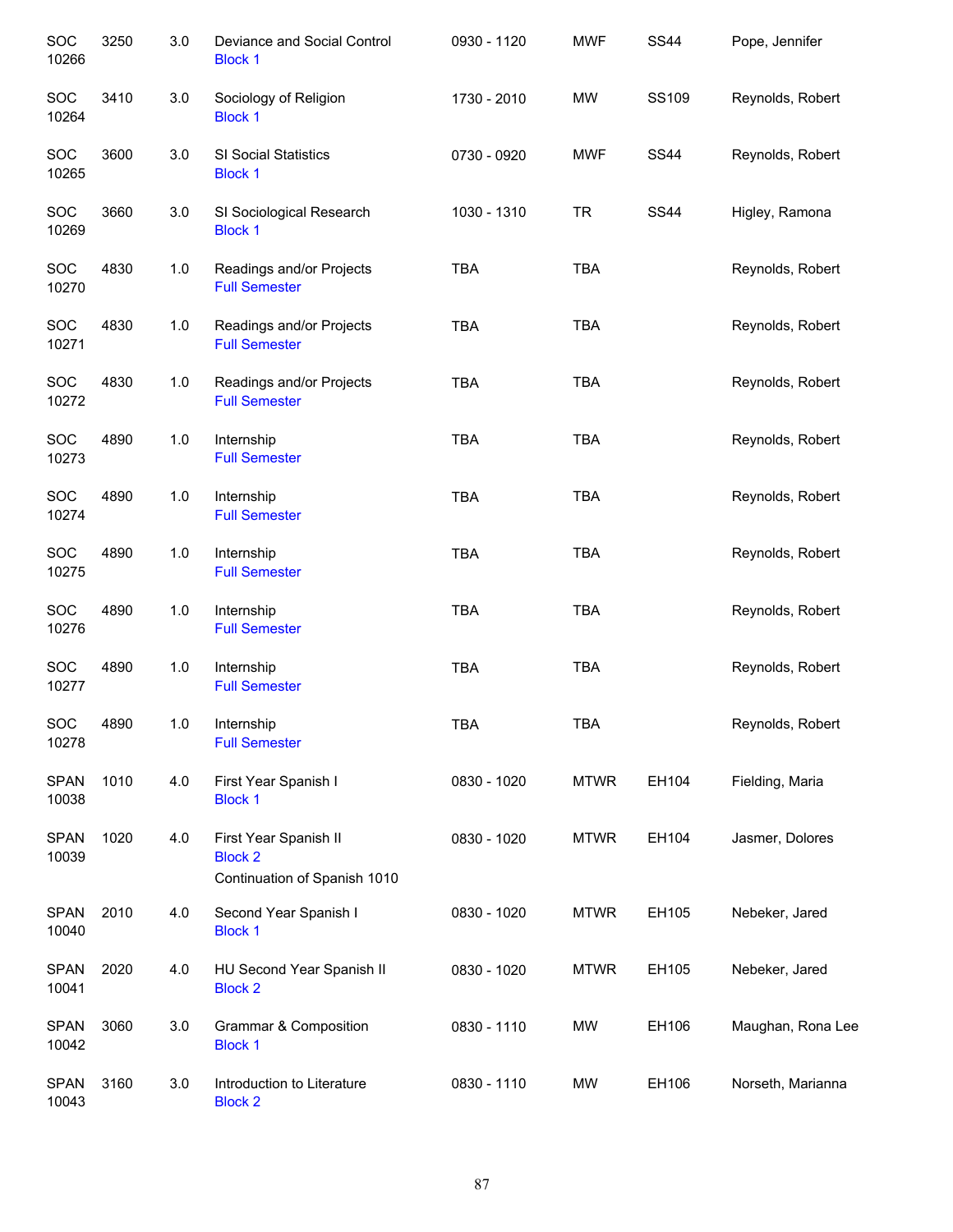| <b>SPAN</b><br>10044 | 3220 | 3.0 | Phonetics & Phonology<br><b>Block 1</b>                                                                                                           | 0830 - 1110 | TR         | EH106     | Stokes, Jeffery    |
|----------------------|------|-----|---------------------------------------------------------------------------------------------------------------------------------------------------|-------------|------------|-----------|--------------------|
| <b>SPAN</b><br>11357 | 3320 | 1.0 | Applied Language Studies<br><b>Block 2</b>                                                                                                        | 0830 - 1110 | <b>TR</b>  | KA210     | Guadano, Luis      |
|                      |      |     | \$45 course fee required in lieu of textbook                                                                                                      |             |            |           |                    |
| <b>SPAN</b><br>11946 | 4830 | 1.0 | <b>Directed Readings</b><br><b>Full Semester</b>                                                                                                  | <b>TBA</b>  | <b>TBA</b> |           | Mathews, Thomas    |
| <b>SST</b><br>10052  | 1143 | 3.0 | <b>Fundamental Selling Techniques</b><br><b>Full Semester</b>                                                                                     | <b>TBA</b>  | TBA        | OL        | Litchford, Charles |
|                      |      |     | To access the online course materials, please log in through<br>the student portal (eWeber) at http://weber.edu and select:<br>"current students" |             |            |           |                    |
| SST<br>10053         | 1303 | 3.0 | <b>Distribution Principles</b><br><b>Full Semester</b>                                                                                            | <b>TBA</b>  | <b>TBA</b> | OL        | Eichmeier, Steven  |
|                      |      |     | To access the online course materials, please log in through<br>the student portal (eWeber) at http://weber.edu and select:<br>"current students" |             |            |           |                    |
| SST<br>10054         | 1401 | 1.0 | Intoduction to SST<br><b>Full Semester</b>                                                                                                        | <b>TBA</b>  | <b>TBA</b> | <b>OL</b> | Eichmeier, Steven  |
|                      |      |     | To access the online course materials, please log in through<br>the student portal (eWeber) at http://weber.edu and select:<br>"current students" |             |            |           |                    |
| <b>SST</b><br>10055  | 1602 | 2.0 | <b>Advanced Selling Techniques</b><br><b>Full Semester</b>                                                                                        | <b>TBA</b>  | <b>TBA</b> | <b>OL</b> | Litchford, Charles |
|                      |      |     | To access the online course materials, please log on through<br>the student portal (eWeber) at http://weber.edu and select:<br>"current students" |             |            |           |                    |
| <b>SST</b><br>10056  | 2383 | 3.0 | Retail Merchandising/Buying Me<br><b>Full Semester</b>                                                                                            | <b>TBA</b>  | <b>TBA</b> | OL        | Jonsson, Jo Ellen  |
|                      |      |     | To access the online course materials, please log in through<br>the student portal (eWeber) at http://weber.edu and select:<br>"current students" |             |            |           |                    |
| <b>SST</b><br>10057  | 2443 | 3.0 | <b>Advertising Methods</b><br><b>Full Semester</b>                                                                                                | <b>TBA</b>  | <b>TBA</b> | OL        | Grunander, Carl    |
|                      |      |     | To access the online course materials, please log in through<br>the student portal (eWeber) at http://weber.edu and select:<br>"current students" |             |            |           |                    |
| <b>SST</b><br>10059  | 3103 | 3.0 | Sales Personalities & Profiles<br><b>Full Semester</b>                                                                                            | <b>TBA</b>  | <b>TBA</b> | OL        | Litchford, Charles |
|                      |      |     | To access the online course materials, please log in through<br>the student portal (eWeber) at http://weber.edu and select:<br>"current students" |             |            |           |                    |
| <b>SST</b><br>10060  | 3203 | 3.0 | <b>Customer Service Techniques</b><br><b>Full Semester</b>                                                                                        | <b>TBA</b>  | <b>TBA</b> | <b>OL</b> | Grunander, Carl    |
|                      |      |     | To access the online course materials, please log in through<br>the student portal (eWeber) at http://weber.edu and select:<br>"current students" |             |            |           |                    |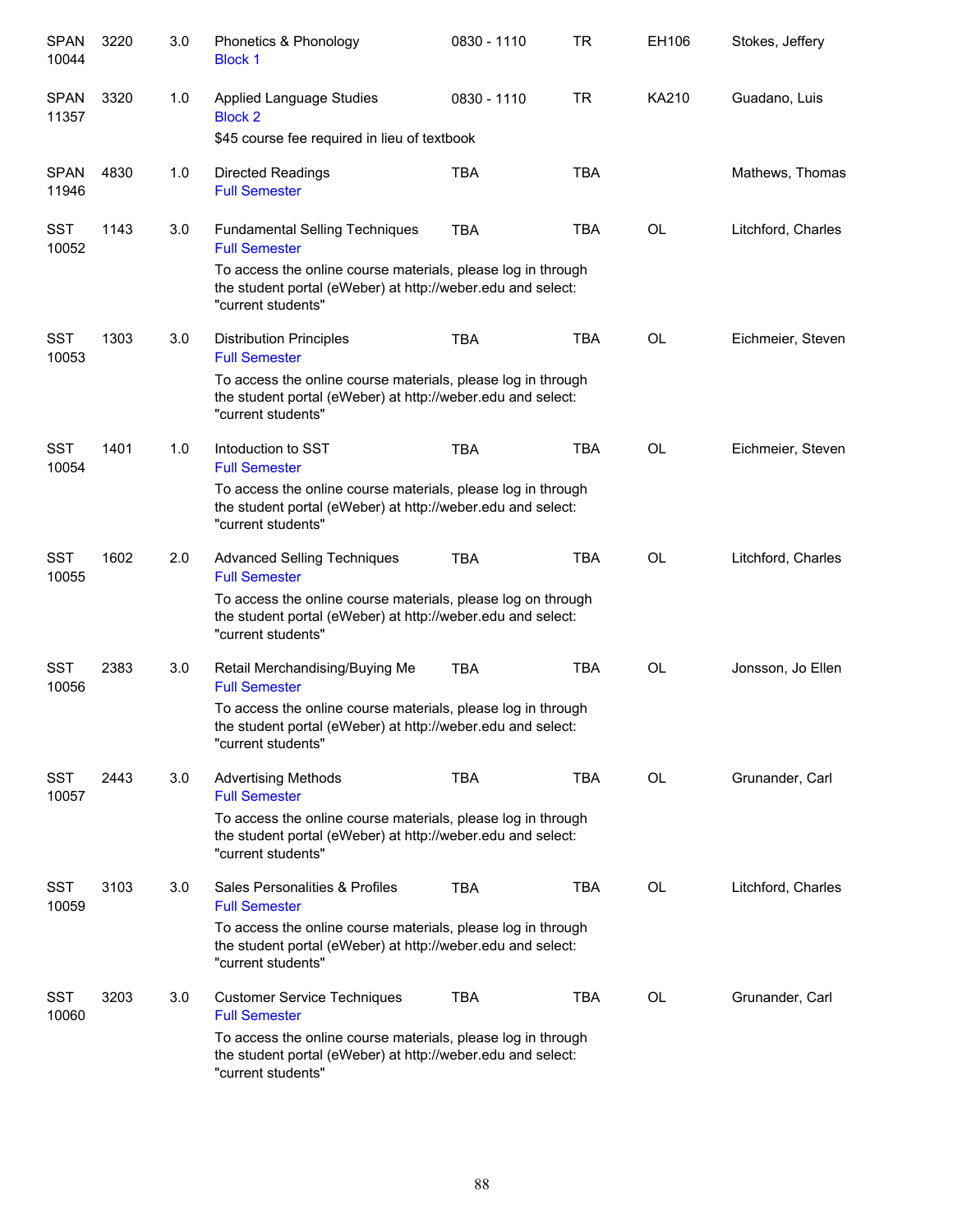| <b>SST</b><br>10061 | 3363 | 3.0 | <b>Contract &amp; Sales Negotiation</b><br><b>Full Semester</b>                                                                                                              | <b>TBA</b>                                | <b>TBA</b>  | <b>OL</b>                                       | Casler, Velton    |
|---------------------|------|-----|------------------------------------------------------------------------------------------------------------------------------------------------------------------------------|-------------------------------------------|-------------|-------------------------------------------------|-------------------|
|                     |      |     | To access the online course materials, please log in through<br>the student portal (eWeber) at http://weber.edu and select:<br>"current students"                            |                                           |             |                                                 |                   |
| <b>SST</b><br>10062 | 3563 | 3.0 | Principles of Supervision<br><b>Full Semester</b>                                                                                                                            | <b>TBA</b>                                | <b>TBA</b>  | <b>OL</b>                                       | Eichmeier, Steven |
|                     |      |     | To access the online course materials, please log in through<br>the student portal (eWeber) at http://weber.edu and select:<br>"current students"                            |                                           |             |                                                 |                   |
| <b>SST</b><br>10063 | 3563 | 3.0 | Principles of Supervision<br><b>Full Semester</b>                                                                                                                            | <b>TBA</b>                                | <b>TBA</b>  | OL                                              | Dove, Rick        |
|                     |      |     | To access the online course materials, please log in through<br>the student portal (eWeber) at http://weber.edu and select:<br>"current students"                            |                                           |             |                                                 |                   |
| SST<br>10145        | 3702 | 2.0 | Devloping Team Leadrshp Skills<br><b>Full Semester</b>                                                                                                                       | 0900 - 1900<br>1200 - 2100                | S<br>R<br>F | <b>TE202N</b><br><b>TE202N</b><br><b>TE202N</b> | Dove, Rick        |
|                     |      |     | This class is 3 days only - May 14 & 15 12:00 pm to 9:00 pm<br>and May 16 9:00 am to 7:00 pm. Taught by Rick Dove in<br>TE 202N. For questions please call 626-6913.         | 1200 - 2100                               |             |                                                 |                   |
| <b>SST</b><br>10146 | 3702 | 2.0 | Devloping Team Leadrshp Skills<br><b>Full Semester</b>                                                                                                                       | 0900 - 1900<br>1200 - 2100<br>1200 - 2100 | S<br>R<br>F | <b>TE202N</b><br><b>TE202N</b><br><b>TE202N</b> | Dove, Rick        |
|                     |      |     | This is a three day class - May 21 & 22 12:00 pm to 9:00 pm<br>and May 23 9:00 am to 7:00 pm. Taught by Rick Dove in TE<br>202N. If you have questions please call 626-6913. |                                           |             |                                                 |                   |
| <b>SST</b><br>10064 | 3803 | 3.0 | Sales Engineering Techniques<br><b>Full Semester</b>                                                                                                                         | <b>TBA</b>                                | <b>TBA</b>  | OL                                              | Dove, Rick        |
|                     |      |     | To access the online course materials, please log in through<br>the student portal (eWeber) at http://weber.edu and select:<br>"current students"                            |                                           |             |                                                 |                   |
| <b>SST</b><br>10065 | 3903 | 3.0 | <b>Sales Presentation Strategies</b><br><b>Block 1</b>                                                                                                                       | <b>TBA</b>                                | <b>TBA</b>  | OL                                              | Cooper, Desiree   |
|                     |      |     | To access the online course materials, please log in through<br>the student portal (eWeber) at http://weber.edu and select:<br>"current students"                            |                                           |             |                                                 |                   |
| <b>SST</b><br>10066 | 4203 | 3.0 | <b>Ethical Sales and Service</b><br><b>Full Semester</b>                                                                                                                     | <b>TBA</b>                                | <b>TBA</b>  | OL                                              | Casler, Velton    |
|                     |      |     | To access the online course materials, please log in through<br>the student portal (eWeber) at http://weber.edu and select:<br>"current students"                            |                                           |             |                                                 |                   |
| <b>SST</b><br>10067 | 4203 | 3.0 | <b>Ethical Sales and Service</b><br><b>Full Semester</b>                                                                                                                     | <b>TBA</b>                                | <b>TBA</b>  | OL                                              | Dove, Rick        |
|                     |      |     | To access the online course materials, please log in through<br>the student portal (eWeber) at http://weber.edu and select:<br>"current students"                            |                                           |             |                                                 |                   |
| <b>SST</b><br>10068 | 4610 | 3.0 | Senior Project I<br><b>Full Semester</b>                                                                                                                                     | <b>TBA</b>                                | <b>TBA</b>  | OL                                              | Casler, Velton    |
|                     |      |     | To access the online course materials, please log in through<br>the student portal (eWeber) at http://weber.edu and select:<br>"current students"                            |                                           |             |                                                 |                   |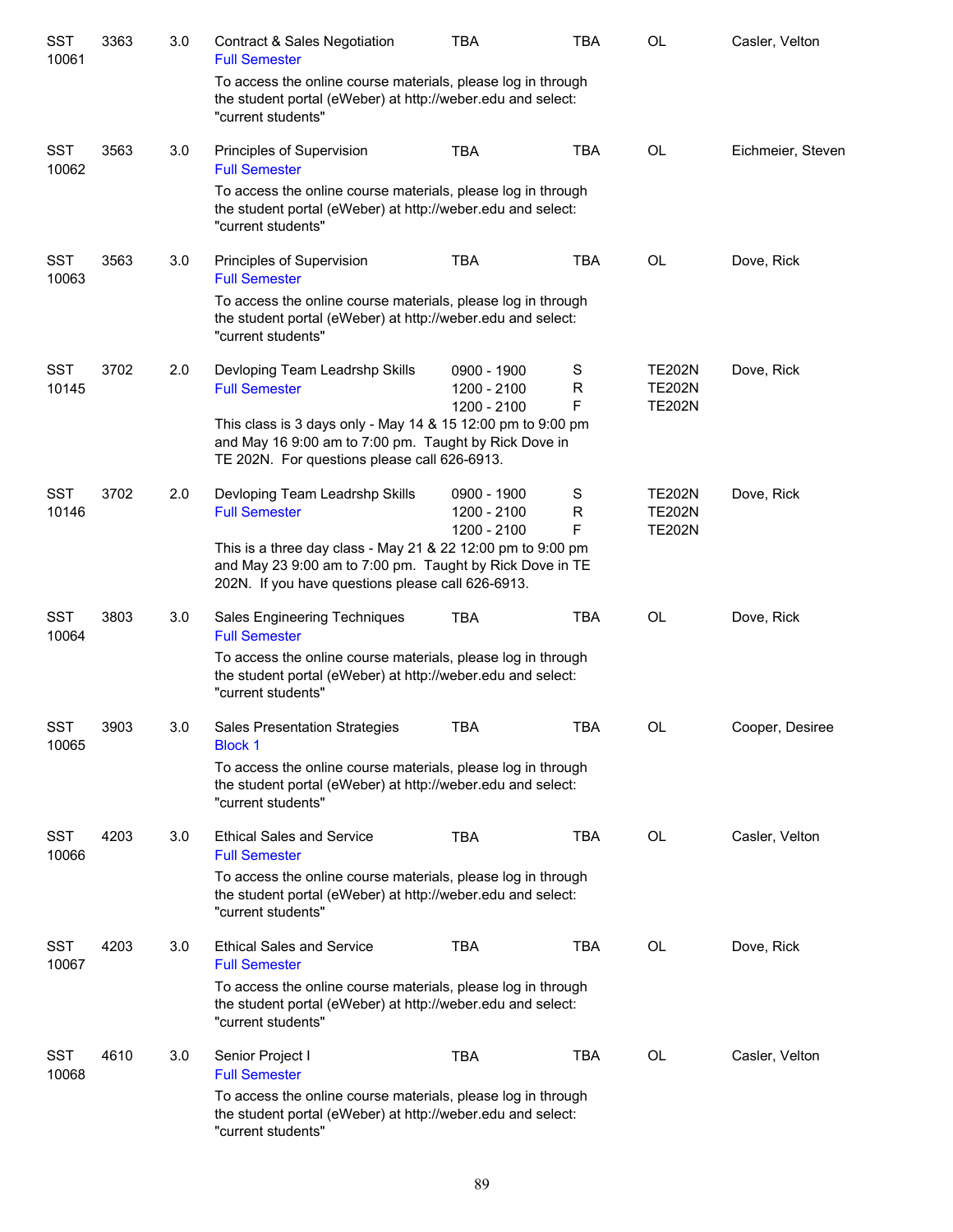| <b>SST</b><br>10069 | 4620 | 3.0 | Senior Project II<br><b>Full Semester</b>                                                                                                         | <b>TBA</b>  | <b>TBA</b> | <b>OL</b>    | Casler, Velton         |
|---------------------|------|-----|---------------------------------------------------------------------------------------------------------------------------------------------------|-------------|------------|--------------|------------------------|
|                     |      |     | To access the online course materials, please log in through<br>the student portal (eWeber) at http://weber.edu and select:<br>"current students" |             |            |              |                        |
| <b>SST</b><br>10070 | 4992 | 2.0 | Senior Seminar<br><b>Full Semester</b>                                                                                                            | <b>TBA</b>  | <b>TBA</b> | <b>OL</b>    | Eichmeier, Steven      |
|                     |      |     | To access the online course materials, please log in through<br>the student portal (eWeber) at http://weber.edu and select:<br>"current students" |             |            |              |                        |
| SW<br>10073         | 1010 | 3.0 | SS Intro - Generalist Soc Work<br><b>Full Semester</b>                                                                                            | 0900 - 1015 | <b>MW</b>  | SS101        | Hooten, Herman         |
| SW<br>10875         | 1010 | 3.0 | SS Intro - Generalist Soc Work<br><b>Full Semester</b>                                                                                            | <b>TBA</b>  | <b>TBA</b> | <b>OL</b>    | Bigler, Mark           |
|                     |      |     | To access the online course materials, please log in through<br>the student portal (eWeber) at http://weber.edu and select:<br>"current students" |             |            |              |                        |
| <b>SW</b><br>10074  | 2100 | 3.0 | Human Behavior & Social Enviro<br><b>Full Semester</b>                                                                                            | 0900 - 1015 | <b>TR</b>  | <b>SS229</b> | Hooten, Herman         |
| SW<br>10876         | 2100 | 3.0 | Human Behavior & Social Enviro<br><b>Full Semester</b>                                                                                            | <b>TBA</b>  | <b>TBA</b> | <b>OL</b>    | Tadehara, Corina       |
|                     |      |     | To access the online course materials, please log in through<br>the student portal (eWeber) at http://weber.edu and select:<br>"current students" |             |            |              |                        |
| SW<br>10075         | 3100 | 2.0 | Human Behavoir & Social Enviro<br><b>Block 1</b>                                                                                                  | 0930 - 1440 | Т          | SS101        | Bigler, Mark           |
| SW<br>10076         | 3900 | 3.0 | Social Work Methods, Values<br><b>Block 1</b>                                                                                                     | 1230 - 1740 | M          | SS101        | Bigler, Mark           |
| SW<br>10077         | 3910 | 3.0 | Social Work Practice I<br><b>Block 2</b>                                                                                                          | 1230 - 1740 | M          | SS101        | Kennedy-Pressey, Kerry |
| SW<br>10078         | 3920 | 3.0 | Social work Practice II<br><b>Block 1</b>                                                                                                         | 0930 - 1440 | T          | SS121        | Tadehara, Corina       |
| SW<br>10079         | 3930 | 3.0 | Social Work Practice III<br><b>Block 2</b>                                                                                                        | 1230 - 1740 | T          | SS101        | Kennedy-Pressey, Kerry |
| SW<br>10080         | 4500 | 3.0 | Interventions for Pop at Risk<br><b>Block 1</b>                                                                                                   | 0930 - 1440 | M          | SS121        | Tadehara, Corina       |
| SW<br>10367         | 4800 | 1.0 | Projects and Ressearch<br><b>Full Semester</b>                                                                                                    | <b>TBA</b>  | <b>TBA</b> |              | Bigler, Mark           |
|                     |      |     | Instructor approval is required. Contact the Social Work &<br>Gerontology Office at 801-626-6157.                                                 |             |            |              |                        |
| SW<br>10368         | 4800 | 1.0 | Projects and Ressearch<br><b>Full Semester</b>                                                                                                    | <b>TBA</b>  | <b>TBA</b> |              | Bigler, Mark           |
|                     |      |     | Instructor approval is required. Contact the Social Work &<br>Gerontology Office, 801-626-6157, SS140.                                            |             |            |              |                        |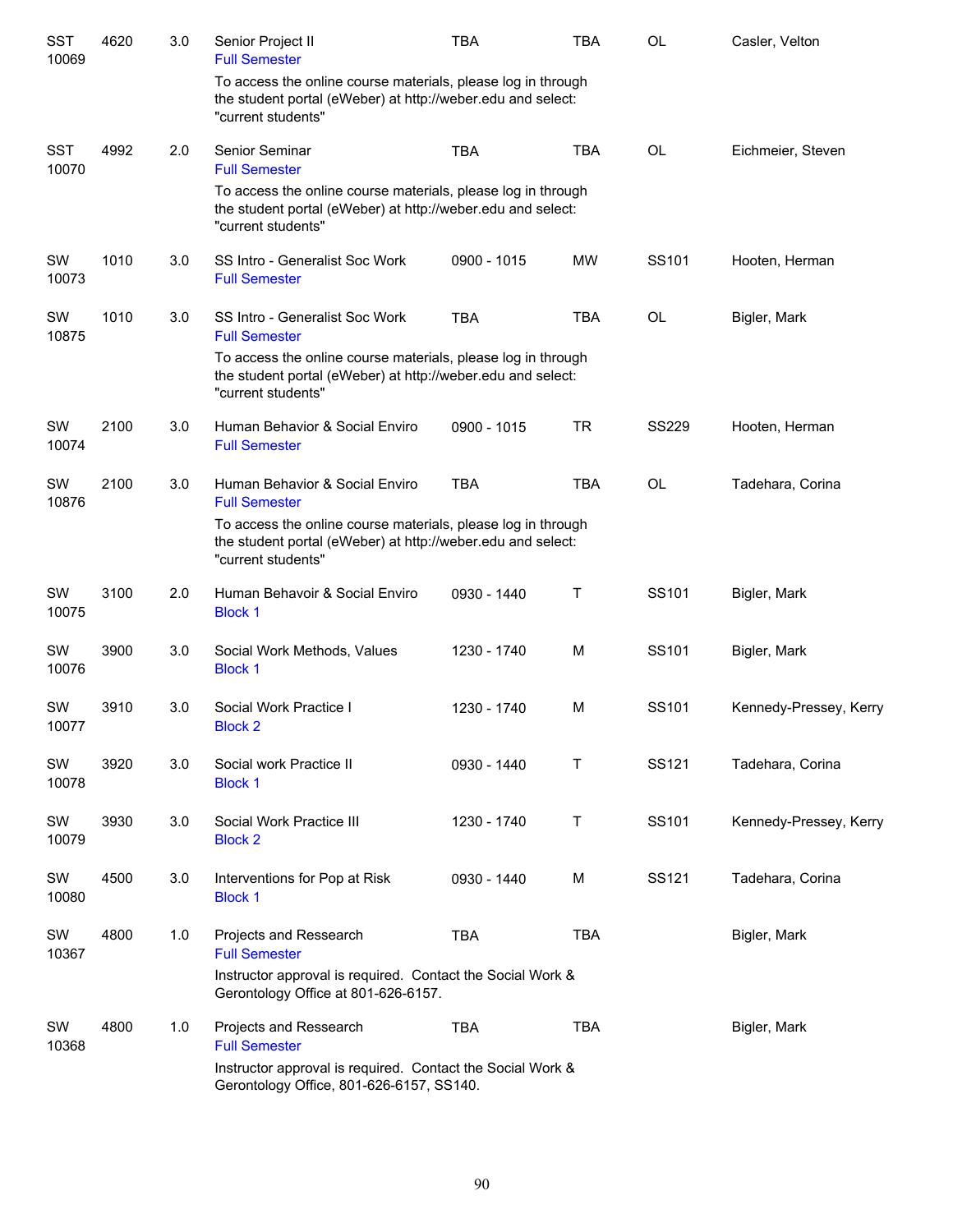| SW<br>10369         | 4800 | 1.0 | Projects and Ressearch<br><b>Full Semester</b>                                                                                                    | <b>TBA</b>  | <b>TBA</b> |       | Bigler, Mark   |
|---------------------|------|-----|---------------------------------------------------------------------------------------------------------------------------------------------------|-------------|------------|-------|----------------|
|                     |      |     | Instructor approval required. Contact the Social Work &<br>Gerontology Office, 801-626-6157, SS140.                                               |             |            |       |                |
| SW<br>10370         | 4830 | 1.0 | <b>Directed Readings</b><br><b>Full Semester</b>                                                                                                  | <b>TBA</b>  | <b>TBA</b> |       | Bigler, Mark   |
|                     |      |     | Instructor approval required. Contact the Social Work &<br>Gerontology Office, 801-626-6157, SS140.                                               |             |            |       |                |
| SW<br>10371         | 4830 | 1.0 | <b>Directed Readings</b><br><b>Full Semester</b>                                                                                                  | TBA         | <b>TBA</b> |       | Bigler, Mark   |
|                     |      |     | Instructor approval required. Contact Social Work &<br>Gerontology Office, 801-626-6157, SS140.                                                   |             |            |       |                |
| SW<br>10373         | 4830 | 1.0 | <b>Directed Readings</b><br><b>Full Semester</b>                                                                                                  | <b>TBA</b>  | <b>TBA</b> |       | Bigler, Mark   |
|                     |      |     | Instructor approval required. Contact the Social Work &<br>Gerontology Office, 801-626-6157, SS140                                                |             |            |       |                |
| SW<br>10081         | 4860 | 4.0 | Social Service Field Exp I<br><b>Full Semester</b>                                                                                                | 1730 - 2045 | М          | SS121 | Vigil, Steven  |
|                     |      |     | The dates of this course are: 5/11, 6/1, 6/22, 7/20, and 8/3                                                                                      |             |            |       |                |
| SW<br>10083         | 4861 | 4.0 | Social Service Field Exp II<br><b>Full Semester</b>                                                                                               | 1730 - 2045 | M          | SS121 | Vigil, Steven  |
|                     |      |     | The date for this course are: 5/18, 6/15, 7/13, and 8/10.                                                                                         |             |            |       |                |
| SW<br>10084         | 4990 | 2.0 | Social Work Senior Seminar<br><b>Full Semester</b>                                                                                                | 1530 - 1715 | M          | SS121 | Vigil, Steven  |
| <b>TBE</b><br>10284 | 1501 | 0.5 | TA Word Processing Comp Exam<br><b>Full Semester</b>                                                                                              | <b>TBA</b>  | <b>TBA</b> | EH311 | Lapine, Carole |
|                     |      |     | After registering find practice problems and schedule exam<br>time at http://programs.weber.edu/cil<br>Lab Fee: \$5.00                            |             |            |       |                |
| TBE<br>10953        | 1501 | 0.5 | TA Word Processing Comp Exam<br><b>Full Semester</b>                                                                                              | <b>TBA</b>  | TBA        | OL    | Lapine, Carole |
|                     |      |     | To access the online course materials, please log in through<br>the student portal (eWeber) at http://weber.edu and select:<br>"current students" |             |            |       |                |
| TBE<br>10285        | 1502 | 0.5 | TB Micro, Operating Sys Exam<br><b>Full Semester</b>                                                                                              | <b>TBA</b>  | <b>TBA</b> | EH311 | Lapine, Carole |
|                     |      |     | After registering find practice problems and schedule exam<br>time at http://programs.weber.edu/cil<br>Lab Fee: \$5.00                            |             |            |       |                |
| <b>TBE</b><br>10954 | 1502 | 0.5 | TB Micro, Operating Sys Exam<br><b>Full Semester</b>                                                                                              | <b>TBA</b>  | <b>TBA</b> | OL    | Lapine, Carole |
|                     |      |     | To access the online course materials, please log in through<br>the student portal (eWeber) at http://weber.edu and select:<br>"current students" |             |            |       |                |
| TBE<br>10286        | 1503 | 0.5 | TC Spreadsheet Competency Exam TBA<br><b>Full Semester</b>                                                                                        |             | <b>TBA</b> | EH311 | Lapine, Carole |
|                     |      |     | After registering find practice problems and schedule exam<br>time at http://programs.weber.edu/cil<br>Lab Fee: \$5.00                            |             |            |       |                |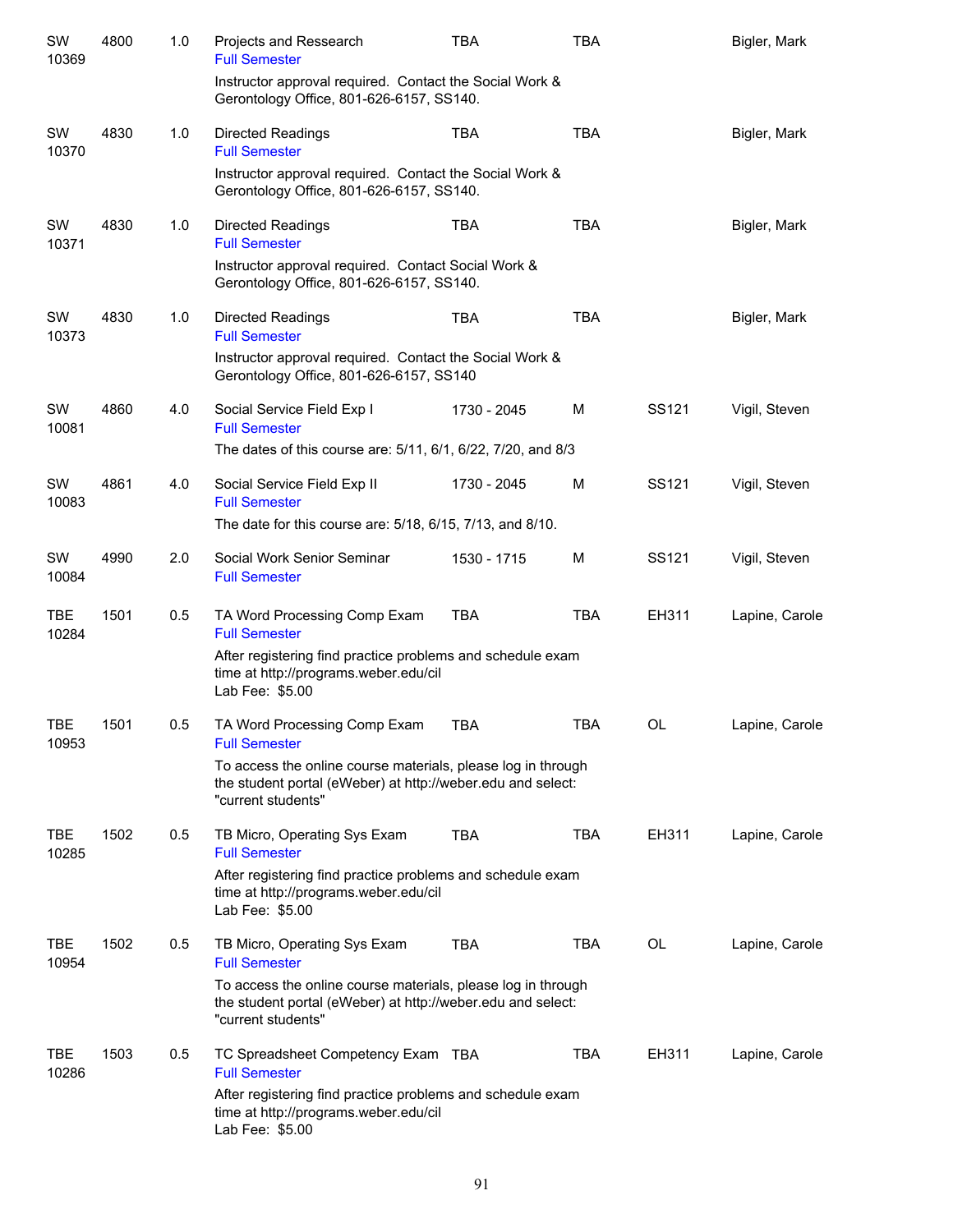| <b>TBE</b><br>10956 | 1503 | 0.5 | TC Spreadsheet Competency Exam TBA<br><b>Full Semester</b>                                                                                        |             | <b>TBA</b> | <b>OL</b> | Lapine, Carole   |
|---------------------|------|-----|---------------------------------------------------------------------------------------------------------------------------------------------------|-------------|------------|-----------|------------------|
|                     |      |     | To access the online course materials, please log in through<br>the student portal (eWeber) at http://weber.edu and select:<br>"current students" |             |            |           |                  |
| <b>TBE</b><br>10287 | 1504 | 0.5 | TD Info Literacy Comp Exam<br><b>Full Semester</b>                                                                                                | <b>TBA</b>  | <b>TBA</b> | EH311     | Lapine, Carole   |
|                     |      |     | After registering find practice problems and schedule exam<br>time at http://programs.weber.edu/cil<br>Lab Fee: \$5.00                            |             |            |           |                  |
| TBE<br>10957        | 1504 | 0.5 | TD Info Literacy Comp Exam<br><b>Full Semester</b>                                                                                                | <b>TBA</b>  | <b>TBA</b> | <b>OL</b> | Lapine, Carole   |
|                     |      |     | To access the online course materials, please log in through<br>the student portal (eWeber) at http://weber.edu and select:<br>"current students" |             |            |           |                  |
| <b>TBE</b><br>10288 | 1700 | 3.0 | TE Intro to Microcomputer App<br><b>Block 1</b>                                                                                                   | 0730 - 0920 | <b>MWF</b> | EH318     | Hoyt, Nancy      |
|                     |      |     | Keyboarding 25 wpm recommended.<br>Lab Fee: \$15.00                                                                                               |             |            |           |                  |
| <b>TBE</b><br>10289 | 1700 | 3.0 | TE Intro to Microcomputer App<br><b>Block 1</b>                                                                                                   | 0930 - 1120 | <b>MWF</b> | EH318     | Hoyt, Nancy      |
|                     |      |     | Keyboarding 25 wpm recommended.<br>Lab Fee: \$15.00                                                                                               |             |            |           |                  |
| <b>TBE</b><br>10290 | 1700 | 3.0 | TE Intro to Microcomputer App<br><b>Block 1</b>                                                                                                   | 1030 - 1310 | <b>TR</b>  | EH313     | Anderson, Laura  |
|                     |      |     | Keyboarding 25 wpm recommended.<br>Lab Fee: \$15.00                                                                                               |             |            |           |                  |
| <b>TBE</b><br>10291 | 1700 | 3.0 | TE Intro to Microcomputer App<br><b>Block 2</b>                                                                                                   | 1030 - 1310 | <b>TR</b>  | EH313     | Anderson, Laura  |
|                     |      |     | Keyboarding 25 wpm recommended.<br>Lab Fee: \$15.00                                                                                               |             |            |           |                  |
| <b>TBE</b><br>10292 | 1700 | 3.0 | TE Intro to Microcomputer App<br><b>Block 2</b>                                                                                                   | 0930 - 1210 | TR         | EH318     | Porter, Joyce    |
|                     |      |     | Keyboarding 25 wpm recommended.<br>Lab Fee: \$15.00                                                                                               |             |            |           |                  |
| <b>TBE</b><br>10293 | 1700 | 3.0 | TE Intro to Microcomputer App<br><b>Block 2</b>                                                                                                   | 1430 - 1710 | <b>TR</b>  | EH318     | Morgan, Jennifer |
|                     |      |     | Keyboarding 25 wpm recommended.<br>Lab Fee: \$15.00                                                                                               |             |            |           |                  |
| <b>TBE</b><br>10294 | 1700 | 3.0 | TE Intro to Microcomputer App<br><b>Block 2</b>                                                                                                   | 1730 - 2010 | <b>TR</b>  | EH318     | Pollard, James   |
|                     |      |     | Keyboarding 25 wpm recommended.<br>Lab Fee: \$15.00                                                                                               |             |            |           |                  |
| TBE<br>10295        | 1700 | 3.0 | TE Intro to Microcomputer App<br><b>Block 2</b>                                                                                                   | 1730 - 2010 | MW         | EH318     | Marriott, Naloni |
|                     |      |     | Keyboarding 25 wpm recommended.<br>Lab Fee: \$15.00                                                                                               |             |            |           |                  |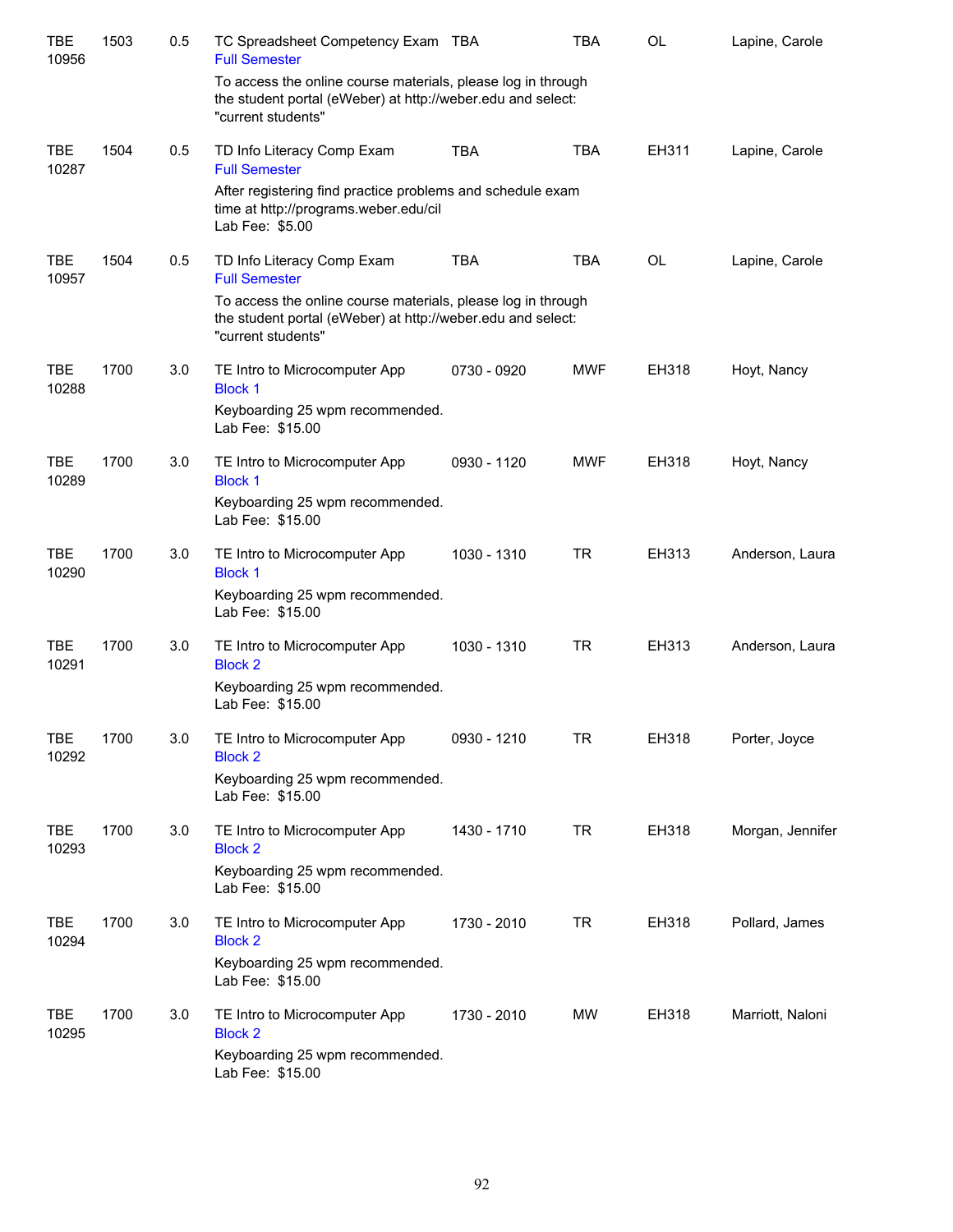| <b>TBE</b><br>10296 | 1700 | 3.0 | TE Intro to Microcomputer App<br><b>Full Semester</b>                                                                                             | 0830 - 1110 | S          | EH318     | Gardner, Jon       |
|---------------------|------|-----|---------------------------------------------------------------------------------------------------------------------------------------------------|-------------|------------|-----------|--------------------|
|                     |      |     | Keyboarding 25 wpm recommended.<br>Lab Fee: \$15.00                                                                                               |             |            |           |                    |
| <b>TBE</b><br>10963 | 1700 | 3.0 | TE Intro to Microcomputer App<br><b>Block 2</b>                                                                                                   | 0730 - 1010 | <b>TR</b>  | D02315    | McFerson, Patricia |
| <b>TBE</b><br>10964 | 1700 | 3.0 | TE Intro to Microcomputer App<br><b>Block 2</b>                                                                                                   | 1030 - 1310 | <b>TR</b>  | D02315    | McFerson, Patricia |
| <b>TBE</b><br>10297 | 1701 | 1.0 | TA Intro to Word Processing<br><b>Block 1</b>                                                                                                     | <b>TBA</b>  | <b>TBA</b> | EH311     | Talbot, Alden      |
|                     |      |     | Come to EH 311 for information the 1st week of the semester.<br>Lab Fee: \$5.00                                                                   |             |            |           |                    |
| <b>TBE</b><br>10959 | 1701 | 1.0 | TA Intro to Word Processing<br><b>Block 1</b>                                                                                                     | <b>TBA</b>  | <b>TBA</b> | <b>OL</b> | Talbot, Alden      |
|                     |      |     | To access the online course materials, please log in through<br>the student portal (eWeber) at http://weber.edu and select:<br>"current students" |             |            |           |                    |
| <b>TBE</b><br>10298 | 1702 | 1.0 | TB Intro to Micro, E-mail, Op<br><b>Block 2</b>                                                                                                   | <b>TBA</b>  | <b>TBA</b> | EH311     | Porter, Joyce      |
|                     |      |     | Come to EH 311 for information or call 626-7118.<br>Lab Fee: \$5.00                                                                               |             |            |           |                    |
| <b>TBE</b><br>10960 | 1702 | 1.0 | TB Intro to Micro, E-mail, Op<br><b>Block 2</b>                                                                                                   | <b>TBA</b>  | <b>TBA</b> | <b>OL</b> | Porter, Joyce      |
|                     |      |     | To access the online course materials, please log in through<br>the student portal (eWeber) at http://weber.edu and select:<br>"current students" |             |            |           |                    |
| <b>TBE</b><br>10299 | 1703 | 1.0 | TC Intro to Spreadsheets<br><b>Block 2</b>                                                                                                        | <b>TBA</b>  | <b>TBA</b> | EH311     | Anderson, Laura    |
|                     |      |     | Come to EH 311 for information or call 626-6113.<br>Lab Fee: \$5.00                                                                               |             |            |           |                    |
| <b>TBE</b><br>10961 | 1703 | 1.0 | TC Intro to Spreadsheets<br><b>Block 2</b>                                                                                                        | <b>TBA</b>  | <b>TBA</b> | OL        | Anderson, Laura    |
|                     |      |     | To access the online course materials, please log in through<br>the student portal (eWeber) at http://weber.edu and select:<br>"current students" |             |            |           |                    |
| TBE<br>10300        | 2080 | 1.0 | Database Applications<br><b>Block 1</b>                                                                                                           | <b>TBA</b>  | <b>TBA</b> | EH311     | Anderson, Laura    |
|                     |      |     | Come to EH 311 for information the 1st week of the semester.<br>Lab Fee: \$5.00                                                                   |             |            |           |                    |
| TBE<br>10967        | 2415 | 3.0 | Cisco TCP/IP Routing Protocols<br><b>Block 1</b>                                                                                                  | 1730 - 2010 | <b>TR</b>  | D02311    | Cuddeback, Kenneth |
| TBE<br>10971        | 2435 | 3.0 | Cisco Adv LAN/WAN Switching/Ro<br><b>Block 2</b>                                                                                                  | 1730 - 2010 | <b>TR</b>  | D02311    | Cuddeback, Kenneth |
| <b>TBE</b><br>10301 | 2531 | 3.0 | Exploring Multimedia Applicati<br><b>Full Semester</b><br>Lab Fee: \$15.00                                                                        | 0900 - 1015 | <b>TR</b>  | EH313     | Anderson, Laura    |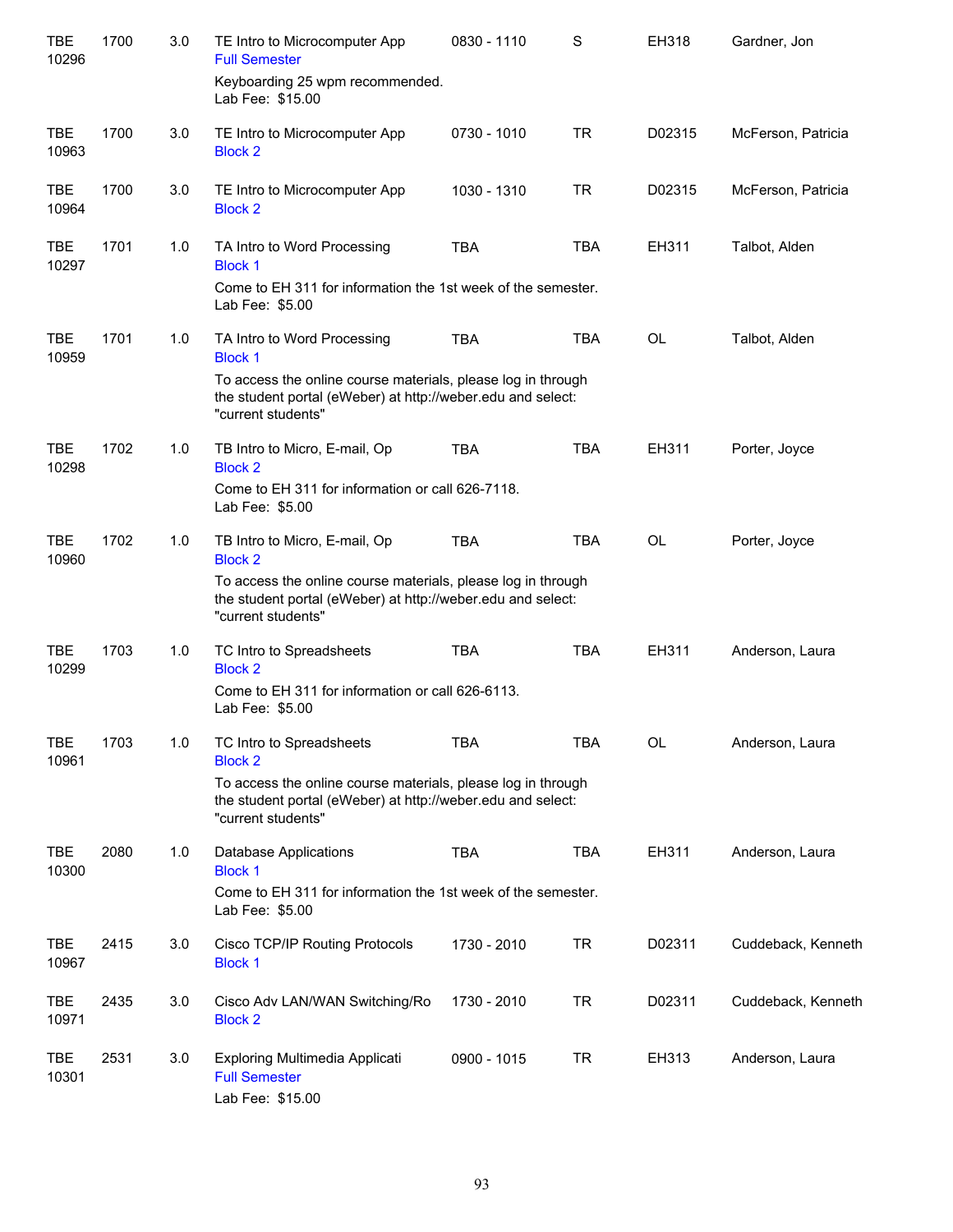| <b>TBE</b><br>10302  | 2532 | 3.0 | Web Page Design/ Development<br><b>Full Semester</b><br>Lab Fee: \$15.00                                                                          | 0730 - 0845 | <b>TR</b>  | EH313        | Porter, Joyce      |
|----------------------|------|-----|---------------------------------------------------------------------------------------------------------------------------------------------------|-------------|------------|--------------|--------------------|
| TBE<br>10303         | 3070 | 1.0 | Advanced Spreadsheet Applicat<br><b>Block 2</b>                                                                                                   | <b>TBA</b>  | <b>TBA</b> | EH311        | Anderson, Laura    |
|                      |      |     | Come to EH 311 for information or call 626-6113.<br>LabFee: \$5.00                                                                                |             |            |              |                    |
| <b>TBE</b><br>10962  | 3090 | 1.0 | <b>Adv Electronic Presentations</b><br><b>Block 1</b>                                                                                             | <b>TBA</b>  | <b>TBA</b> | <b>OL</b>    | MacLeod, Laura     |
|                      |      |     | To access the online course materials, please log in through<br>the student portal (eWeber) at http://weber.edu and select:<br>"current students" |             |            |              |                    |
| <b>TBE</b><br>11802  | 3090 | 1.0 | <b>Adv Electronic Presentations</b><br><b>Block 1</b>                                                                                             | <b>TBA</b>  | <b>TBA</b> | <b>OL</b>    | Saunders, Allyson  |
|                      |      |     | To access the online course materials, please log in through<br>the student portal (eWeber) at http://weber.edu and select:<br>"current students" |             |            |              |                    |
| <b>TBE</b><br>10304  | 3250 | 3.0 | <b>Business Communication</b><br><b>Block 1</b>                                                                                                   | 0730 - 0920 | <b>MWF</b> | B3338        | Lapine, Carole     |
| <b>TBE</b><br>10305  | 3250 | 3.0 | <b>Business Communication</b><br><b>Block 1</b>                                                                                                   | 1030 - 1310 | <b>TR</b>  | <b>B3338</b> | Lapine, Carole     |
| <b>TBE</b><br>10306  | 3300 | 3.0 | Advanced LAN Security Manageme<br><b>Block 1</b>                                                                                                  | 1730 - 2010 | <b>MW</b>  | B3338        | Cuddeback, Kenneth |
| <b>TBE</b><br>10307  | 4760 | 1.0 | Telecommunications Internship<br><b>Full Semester</b>                                                                                             | <b>TBA</b>  | <b>TBA</b> | EH301        | Green, Diana       |
|                      |      |     | Should take TBE 4760 & 4790 the same semester.                                                                                                    |             |            |              |                    |
| <b>TBE</b><br>10308  | 4790 | 2.0 | <b>Telecom Senior Project</b><br><b>Full Semester</b>                                                                                             | <b>TBA</b>  | <b>TBA</b> | EH301        | Green, Diana       |
|                      |      |     | Should take TBE 4760 & 4790 the same semester.                                                                                                    |             |            |              |                    |
| <b>TBE</b><br>10309  | 4800 | 1.0 | Independent Research<br><b>Full Semester</b>                                                                                                      | <b>TBA</b>  | <b>TBA</b> | EH301        | Anderson, Laura    |
| <b>TBE</b><br>10310  | 4800 | 1.0 | Independent Research<br><b>Full Semester</b>                                                                                                      | <b>TBA</b>  | <b>TBA</b> | EH301        | Anderson, Laura    |
| TBE<br>10311         | 4800 | 1.0 | Independent Research<br><b>Full Semester</b>                                                                                                      | <b>TBA</b>  | <b>TBA</b> | EH301        | Anderson, Laura    |
| <b>THEA</b><br>11527 | 1013 | 3.0 | CA Intro to Theatre/Survey<br><b>Full Semester</b>                                                                                                | <b>TBA</b>  | <b>TBA</b> | OL           | Lowe, Phillip      |
|                      |      |     | To access the online course materials, please log in through<br>the student portal (eWeber) at http://weber.edu and select:<br>"current students" |             |            |              |                    |
| <b>THEA</b><br>11443 | 1023 | 3.0 | CA Introduction to Film<br><b>Block 1</b>                                                                                                         | 1630 - 1910 | <b>TR</b>  | <b>BC113</b> | Woodmansee, Carla  |
|                      |      |     | This class will meet during the first 7 week block,<br>May 11th to June 26th.                                                                     |             |            |              |                    |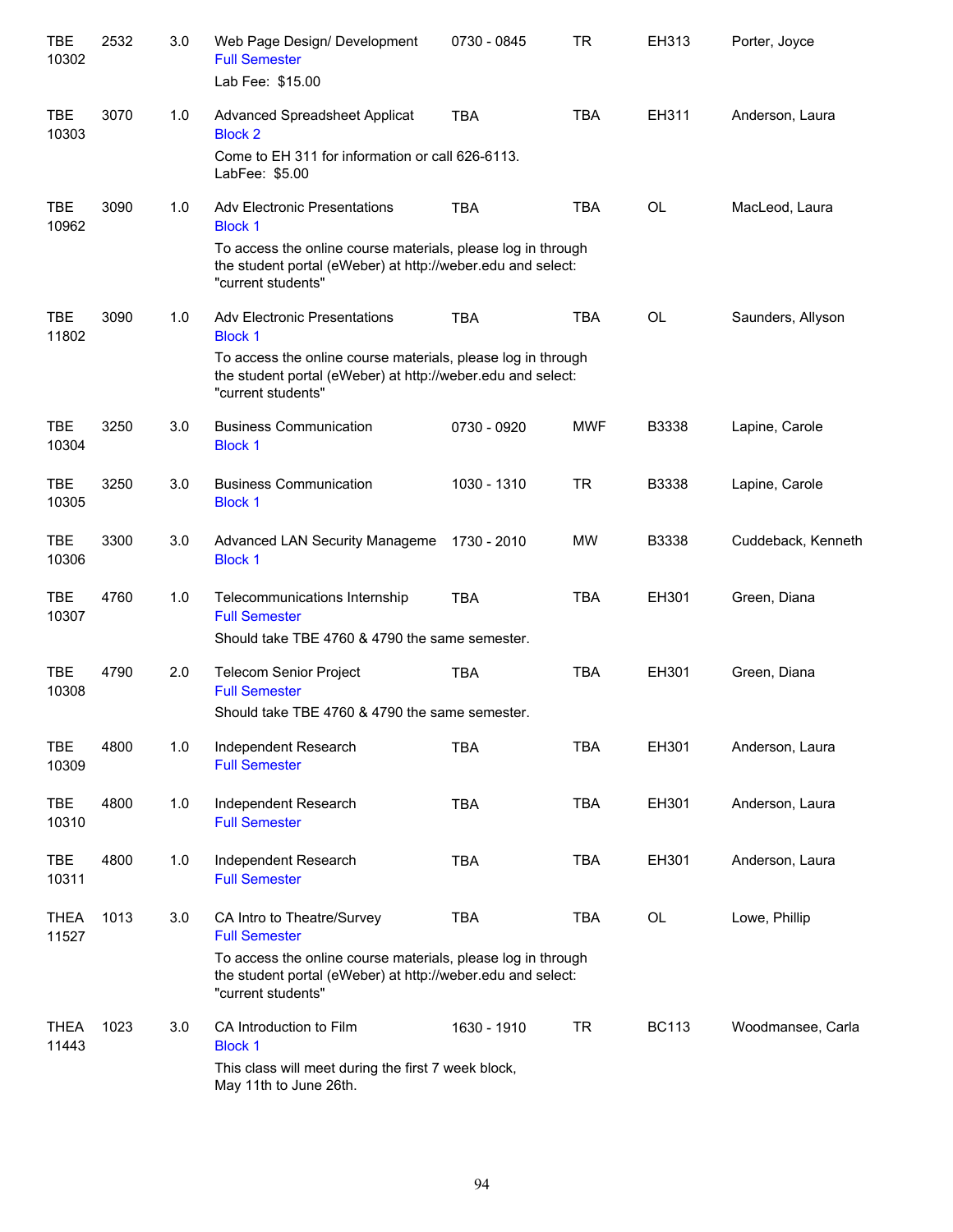| <b>THEA</b><br>11528 | 1023 | 3.0 | CA Introduction to Film<br><b>Block 2</b>                                                                                                                   | <b>TBA</b>  | <b>TBA</b>  | OL           | Zublin, Catherine        |
|----------------------|------|-----|-------------------------------------------------------------------------------------------------------------------------------------------------------------|-------------|-------------|--------------|--------------------------|
|                      |      |     | To access the online course materials, please log in through<br>the student portal (eWeber) at http://weber.edu and select:<br>"current students"           |             |             |              |                          |
| <b>THEA</b><br>11530 | 1023 | 3.0 | CA Introduction to Film<br><b>Full Semester</b>                                                                                                             | 0930 - 1230 | $\mathbf S$ | D02103       | Pecchia-Bekkum, Steven   |
| <b>THEA</b><br>11433 | 1033 | 3.0 | CA Acting I<br><b>Block 1</b><br>This class will meet during the first 7 week block,<br>May 11th to June 26th.                                              | 1030 - 1220 | <b>MWF</b>  | <b>BC230</b> | Dooley, Lawrence         |
| <b>THEA</b><br>10354 | 4651 | 1.0 | Indiv Training in Stage Voice<br><b>Full Semester</b><br>Lab Fee: \$350.                                                                                    | <b>TBA</b>  | <b>TBA</b>  |              | Christian, James         |
| <b>THEA</b><br>10355 | 4830 | 1.0 | <b>Directed Readings</b><br><b>Full Semester</b>                                                                                                            | <b>TBA</b>  | <b>TBA</b>  |              | Tinkham, Van             |
| <b>THEA</b><br>10356 | 4830 | 1.0 | Directed Readings<br><b>Full Semester</b>                                                                                                                   | <b>TBA</b>  | <b>TBA</b>  |              | Tinkham, Van             |
| THEA<br>10357        | 4830 | 1.0 | <b>Directed Readings</b><br><b>Full Semester</b>                                                                                                            | <b>TBA</b>  | <b>TBA</b>  |              | Tinkham, Van             |
| WS<br>11006          | 1500 | 3.0 | SS/DV Intro to Women's Studies<br><b>Block 1</b>                                                                                                            | 1730 - 2010 | <b>TR</b>   | EH316        | Szalay, Eva              |
| WS<br>11007          | 4050 | 2.0 | Research Methodologies<br><b>Full Semester</b>                                                                                                              | <b>TBA</b>  | <b>TBA</b>  |              | Szalay, Eva              |
| WS<br>11907          | 4060 | 2.0 | Research Project<br><b>Full Semester</b>                                                                                                                    | <b>TBA</b>  | <b>TBA</b>  |              | Parrilla de Kokal, Maria |
| WS<br>11008          | 4830 | 1.0 | Directed Readings<br><b>Full Semester</b>                                                                                                                   | <b>TBA</b>  | <b>TBA</b>  |              | Parrilla de Kokal, Maria |
| WS<br>11009          | 4830 | 1.0 | Directed Readings<br><b>Full Semester</b>                                                                                                                   | <b>TBA</b>  | <b>TBA</b>  |              | Parrilla de Kokal, Maria |
| WS<br>11010          | 4830 | 1.0 | <b>Directed Readings</b><br><b>Full Semester</b>                                                                                                            | <b>TBA</b>  | <b>TBA</b>  |              | Parrilla de Kokal, Maria |
| WS<br>11617          | 4830 | 1.0 | Directed Readings<br><b>Block 1</b><br>Psych of Women and Gender CROSS-LISTED with Women's Studies<br>Please register under PSY 2370 CRN 10748              | 1730 - 2010 | <b>MW</b>   | SS349        | Parrilla de Kokal, Maria |
| WS<br>11788          | 4830 | 1.0 | Directed Readings<br><b>Full Semester</b><br>Study Abroad: Women of Guatemala; CROSS-LISTED with<br>Women's Studies. Please register under SPAN 3850 11786. | <b>TBA</b>  | <b>TBA</b>  |              | Giralt, Alicia           |
| WS<br>11977          | 4900 | 1.0 | Topics In Women Studies<br><b>Full Semester</b>                                                                                                             | <b>TBA</b>  | <b>TBA</b>  |              | Parrilla de Kokal, Maria |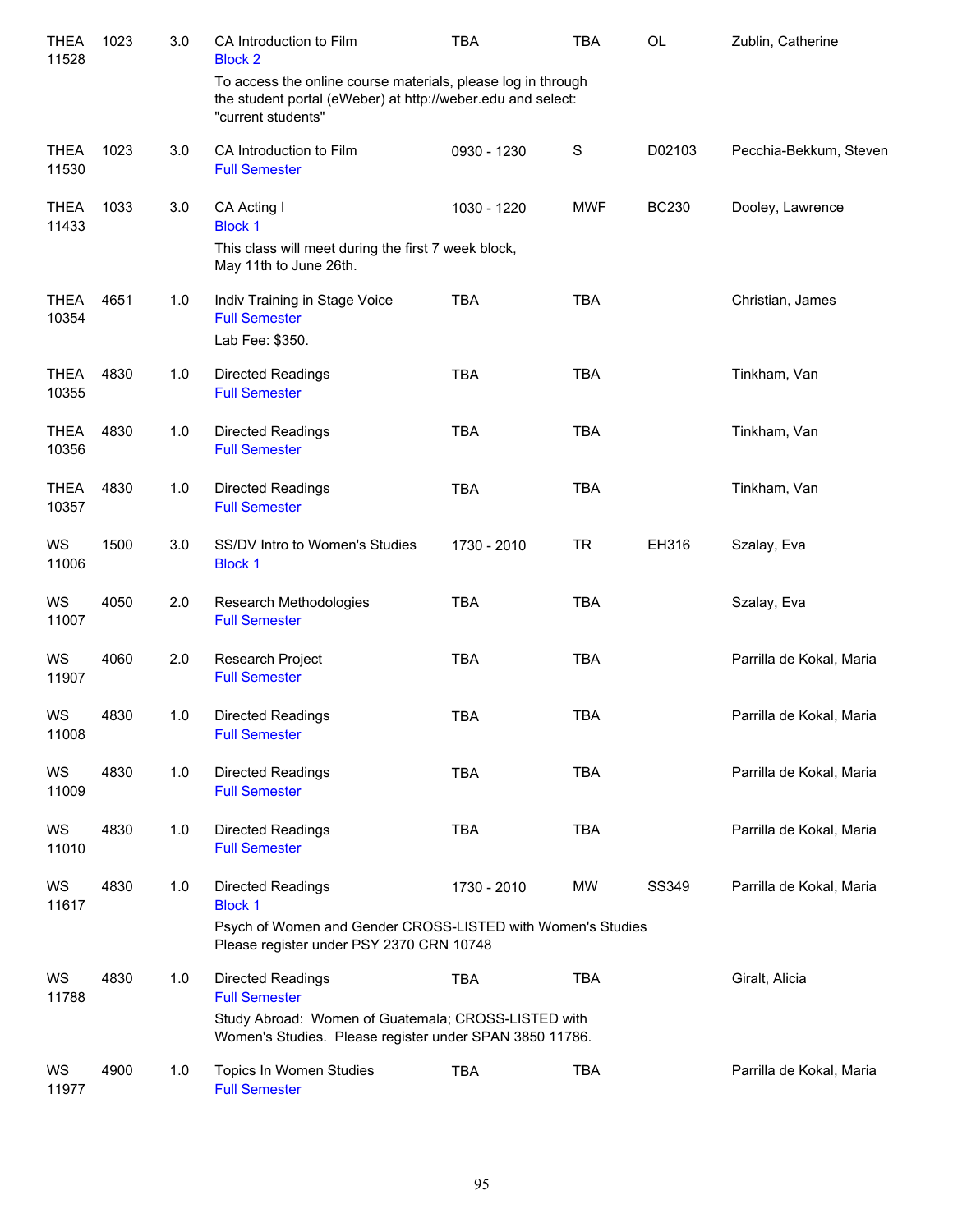| ZOOL<br>11057        | 1010  | 3.0 | <b>LS Animal Biology</b><br><b>Block 2</b>                                                                                                        | 1430 - 1710                | <b>TR</b>  | <b>SL427</b>             | Prothero, Walter |
|----------------------|-------|-----|---------------------------------------------------------------------------------------------------------------------------------------------------|----------------------------|------------|--------------------------|------------------|
| <b>ZOOL</b><br>11058 | 1010  | 3.0 | LS Animal Biology<br><b>Full Semester</b>                                                                                                         | <b>TBA</b>                 | <b>TBA</b> | <b>OL</b>                | Robinson, Ami    |
|                      |       |     | To access the online course materials, please log in through<br>the student portal (eWeber) at http://weber.edu and select:<br>"current students" |                            |            |                          |                  |
| ZOOL<br>11059        | 1020  | 3.0 | LS Human Biology<br><b>Block 1</b>                                                                                                                | 1630 - 1910                | <b>MW</b>  | ET128                    | Gurr, Susan      |
| <b>ZOOL</b><br>11060 | 1020  | 3.0 | LS Human Biology<br><b>Full Semester</b>                                                                                                          | <b>TBA</b>                 | <b>TBA</b> | <b>OL</b>                | Robinson, Ami    |
|                      |       |     | To access the online course materials, please log in through<br>the student portal (eWeber) at http://weber.edu and select:<br>"current students" |                            |            |                          |                  |
| <b>ZOOL</b><br>11182 | 1020  | 3.0 | LS Human Biology<br><b>Block 2</b>                                                                                                                | 1730 - 2010                | <b>TR</b>  | D02235                   | Prothero, Walter |
|                      |       |     | To access the online course materials, please log in through<br>the student portal (eWeber) at http://weber.edu and select:<br>"current students" |                            |            |                          |                  |
| <b>ZOOL</b><br>11061 | 1110  | 4.0 | SI Principles of Zoology I<br><b>Full Semester</b>                                                                                                | <b>TBA</b>                 | <b>TBA</b> | <b>OL</b>                | Mull, John       |
|                      |       |     | To access the online course materials, please log in through<br>the student portal (eWeber) at http://weber.edu and select:<br>"current students" |                            |            |                          |                  |
| <b>ZOOL</b><br>11062 | 1110L | 0.0 | Lab<br><b>Full Semester</b>                                                                                                                       | 1230 - 1620                | W          | <b>SL429</b>             | Mull, John       |
|                      |       |     | Labs will meet every other week starting May 13.<br>Must also register for Zool 1110 online lecture.                                              |                            |            |                          |                  |
| <b>ZOOL</b><br>11719 | 2100  | 4.0 | Human Anatomy<br><b>Full Semester</b>                                                                                                             | 1030 - 1145<br>1300 - 1500 | TR<br>T.   | LL130<br>LL <sub>3</sub> | Jolley, Mark     |
| ZOOL<br>11064        | 3720  | 3.0 | Evolution<br><b>Full Semester</b>                                                                                                                 | <b>TBA</b>                 | <b>TBA</b> | <b>OL</b>                | Zeveloff, Samuel |
|                      |       |     | To access the online course materials, please log in through<br>the student portal (eWeber) at http://weber.edu and select:<br>"current students" |                            |            |                          |                  |
| <b>ZOOL</b><br>11065 | 4800  | 1.0 | Problems in Zoology<br><b>Full Semester</b>                                                                                                       | <b>TBA</b>                 | <b>TBA</b> |                          | Cavitt, John     |
| ZOOL<br>11066        | 4800  | 1.0 | Problems in Zoology<br><b>Full Semester</b>                                                                                                       | <b>TBA</b>                 | <b>TBA</b> |                          | Cavitt, John     |
| ZOOL<br>11067        | 4800  | 1.0 | Problems in Zoology<br><b>Full Semester</b>                                                                                                       | <b>TBA</b>                 | <b>TBA</b> |                          | Cavitt, John     |
| ZOOL<br>11068        | 4800  | 1.0 | Problems in Zoology<br><b>Full Semester</b>                                                                                                       | <b>TBA</b>                 | <b>TBA</b> |                          | Cavitt, John     |
| ZOOL<br>11069        | 4800  | 1.0 | Problems in Zoology<br><b>Full Semester</b>                                                                                                       | <b>TBA</b>                 | <b>TBA</b> |                          | Chung, Brian     |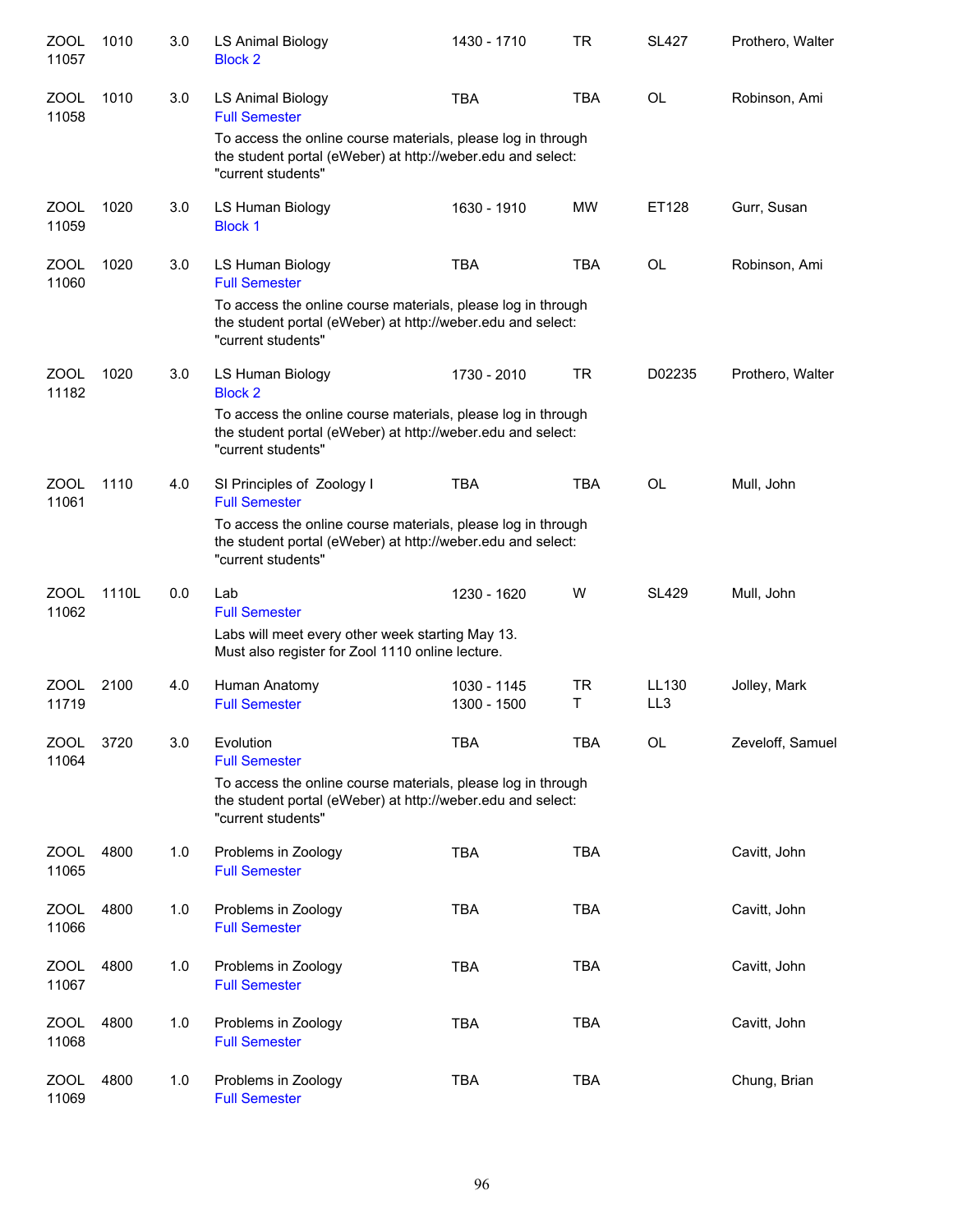| <b>ZOOL</b><br>11070 | 4800 | 1.0   | Problems in Zoology<br><b>Full Semester</b> | <b>TBA</b> | <b>TBA</b> | Chung, Brian           |
|----------------------|------|-------|---------------------------------------------|------------|------------|------------------------|
| ZOOL<br>11071        | 4800 | 1.0   | Problems in Zoology<br><b>Full Semester</b> | <b>TBA</b> | <b>TBA</b> | Chung, Brian           |
| ZOOL<br>11072        | 4800 | 1.0   | Problems in Zoology<br><b>Full Semester</b> | <b>TBA</b> | <b>TBA</b> | Chung, Brian           |
| ZOOL<br>11073        | 4800 | 1.0   | Problems in Zoology<br><b>Full Semester</b> | <b>TBA</b> | <b>TBA</b> | Clark, Jonathan        |
| ZOOL<br>11074        | 4800 | 1.0   | Problems in Zoology<br><b>Full Semester</b> | <b>TBA</b> | <b>TBA</b> | Clark, Jonathan        |
| ZOOL<br>11075        | 4800 | 1.0   | Problems in Zoology<br><b>Full Semester</b> | <b>TBA</b> | <b>TBA</b> | Clark, Jonathan        |
| <b>ZOOL</b><br>11076 | 4800 | 1.0   | Problems in Zoology<br><b>Full Semester</b> | <b>TBA</b> | <b>TBA</b> | Clark, Jonathan        |
| <b>ZOOL</b><br>11077 | 4800 | 1.0   | Problems in Zoology<br><b>Full Semester</b> | <b>TBA</b> | <b>TBA</b> | Hoagstrom, Christopher |
| <b>ZOOL</b><br>11078 | 4800 | 1.0   | Problems in Zoology<br><b>Full Semester</b> | <b>TBA</b> | <b>TBA</b> | Hoagstrom, Christopher |
| <b>ZOOL</b><br>11079 | 4800 | 1.0   | Problems in Zoology<br><b>Full Semester</b> | <b>TBA</b> | <b>TBA</b> | Hoagstrom, Christopher |
| <b>ZOOL</b><br>11080 | 4800 | 1.0   | Problems in Zoology<br><b>Full Semester</b> | <b>TBA</b> | <b>TBA</b> | Hoagstrom, Christopher |
| ZOOL<br>11081        | 4800 | 1.0   | Problems in Zoology<br><b>Full Semester</b> | <b>TBA</b> | <b>TBA</b> | Marshall, Jon          |
| <b>ZOOL</b><br>11082 | 4800 | 1.0   | Problems in Zoology<br><b>Full Semester</b> | <b>TBA</b> | <b>TBA</b> | Marshall, Jon          |
| <b>ZOOL</b><br>11083 | 4800 | $1.0$ | Problems in Zoology<br><b>Full Semester</b> | <b>TBA</b> | <b>TBA</b> | Marshall, Jon          |
| <b>ZOOL</b><br>11084 | 4800 | 1.0   | Problems in Zoology<br><b>Full Semester</b> | <b>TBA</b> | <b>TBA</b> | Marshall, Jon          |
| ZOOL<br>11085        | 4800 | 1.0   | Problems in Zoology<br><b>Full Semester</b> | <b>TBA</b> | <b>TBA</b> | Meyers, Ronald         |
| <b>ZOOL</b><br>11086 | 4800 | 1.0   | Problems in Zoology<br><b>Full Semester</b> | <b>TBA</b> | <b>TBA</b> | Meyers, Ronald         |
| <b>ZOOL</b><br>11087 | 4800 | 1.0   | Problems in Zoology<br><b>Full Semester</b> | <b>TBA</b> | <b>TBA</b> | Meyers, Ronald         |
| <b>ZOOL</b><br>11088 | 4800 | 1.0   | Problems in Zoology<br><b>Full Semester</b> | TBA        | <b>TBA</b> | Meyers, Ronald         |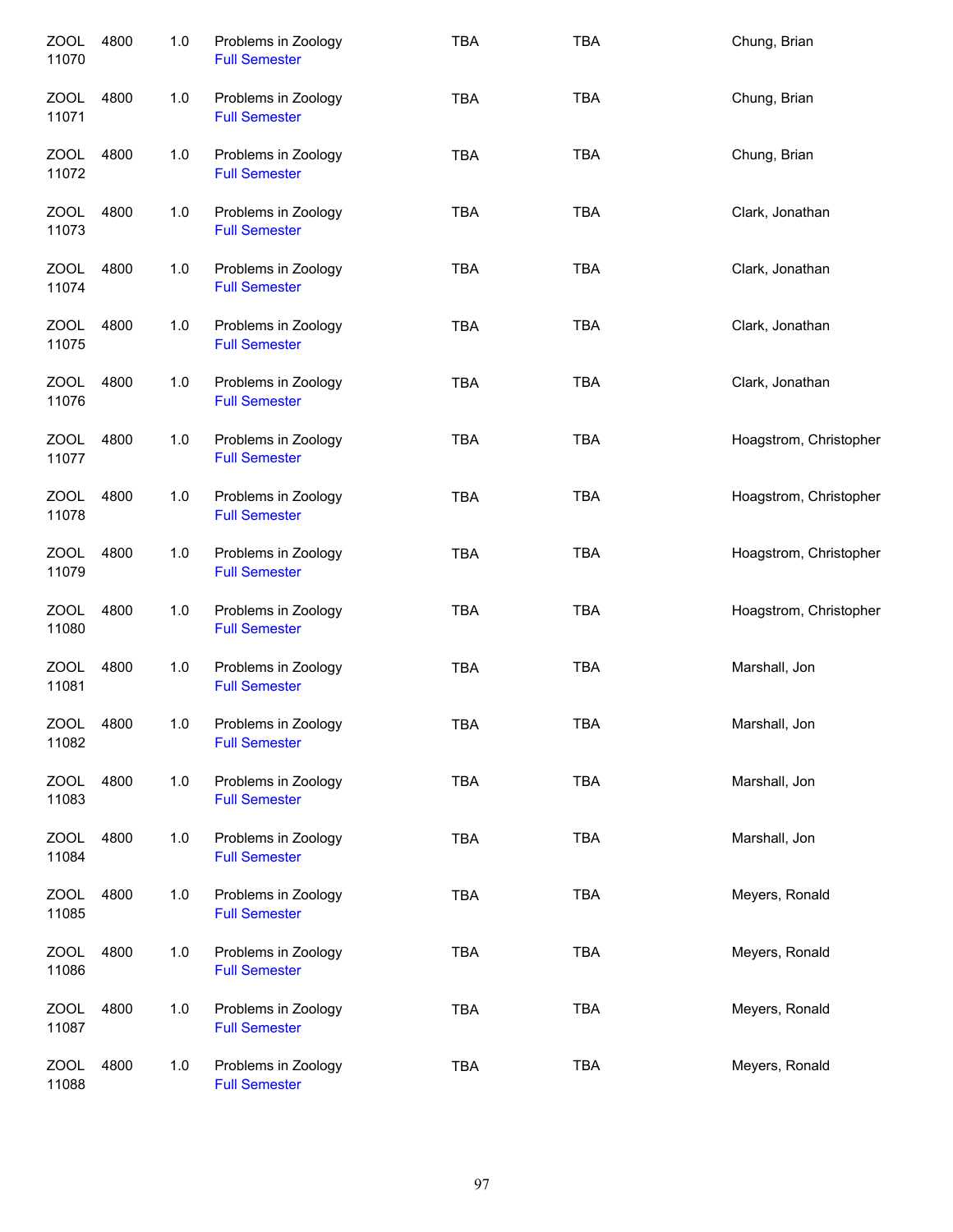| ZOOL<br>11089        | 4800 | 1.0 | Problems in Zoology<br><b>Full Semester</b> | <b>TBA</b> | <b>TBA</b> | Mull, John      |
|----------------------|------|-----|---------------------------------------------|------------|------------|-----------------|
| ZOOL<br>11090        | 4800 | 1.0 | Problems in Zoology<br><b>Full Semester</b> | <b>TBA</b> | <b>TBA</b> | Mull, John      |
| <b>ZOOL</b><br>11091 | 4800 | 1.0 | Problems in Zoology<br><b>Full Semester</b> | <b>TBA</b> | <b>TBA</b> | Mull, John      |
| ZOOL<br>11092        | 4800 | 1.0 | Problems in Zoology<br><b>Full Semester</b> | <b>TBA</b> | <b>TBA</b> | Mull, John      |
| ZOOL<br>11093        | 4800 | 1.0 | Problems in Zoology<br><b>Full Semester</b> | <b>TBA</b> | <b>TBA</b> | Okazaki, Nicole |
| <b>ZOOL</b><br>11094 | 4800 | 1.0 | Problems in Zoology<br><b>Full Semester</b> | <b>TBA</b> | <b>TBA</b> | Okazaki, Nicole |
| ZOOL<br>11095        | 4800 | 1.0 | Problems in Zoology<br><b>Full Semester</b> | <b>TBA</b> | <b>TBA</b> | Okazaki, Nicole |
| <b>ZOOL</b><br>11096 | 4800 | 1.0 | Problems in Zoology<br><b>Full Semester</b> | <b>TBA</b> | <b>TBA</b> | Okazaki, Nicole |
| <b>ZOOL</b><br>11097 | 4800 | 1.0 | Problems in Zoology<br><b>Full Semester</b> | <b>TBA</b> | <b>TBA</b> | Okazaki, Robert |
| <b>ZOOL</b><br>11098 | 4800 | 1.0 | Problems in Zoology<br><b>Full Semester</b> | <b>TBA</b> | <b>TBA</b> | Okazaki, Robert |
| <b>ZOOL</b><br>11099 | 4800 | 1.0 | Problems in Zoology<br><b>Full Semester</b> | <b>TBA</b> | <b>TBA</b> | Okazaki, Robert |
| <b>ZOOL</b><br>11100 | 4800 | 1.0 | Problems in Zoology<br><b>Full Semester</b> | <b>TBA</b> | <b>TBA</b> | Okazaki, Robert |
| <b>ZOOL</b><br>11101 | 4800 | 1.0 | Problems in Zoology<br><b>Full Semester</b> | TBA        | TBA        | Skopec, Michele |
| ZOOL<br>11102        | 4800 | 1.0 | Problems in Zoology<br><b>Full Semester</b> | <b>TBA</b> | <b>TBA</b> | Skopec, Michele |
| ZOOL<br>11103        | 4800 | 1.0 | Problems in Zoology<br><b>Full Semester</b> | <b>TBA</b> | <b>TBA</b> | Skopec, Michele |
| <b>ZOOL</b><br>11104 | 4800 | 1.0 | Problems in Zoology<br><b>Full Semester</b> | <b>TBA</b> | <b>TBA</b> | Skopec, Michele |
| <b>ZOOL</b><br>11105 | 4800 | 1.0 | Problems in Zoology<br><b>Full Semester</b> | <b>TBA</b> | <b>TBA</b> | Trask, Barbara  |
| <b>ZOOL</b><br>11106 | 4800 | 1.0 | Problems in Zoology<br><b>Full Semester</b> | <b>TBA</b> | <b>TBA</b> | Trask, Barbara  |
| <b>ZOOL</b><br>11107 | 4800 | 1.0 | Problems in Zoology<br><b>Full Semester</b> | <b>TBA</b> | <b>TBA</b> | Trask, Barbara  |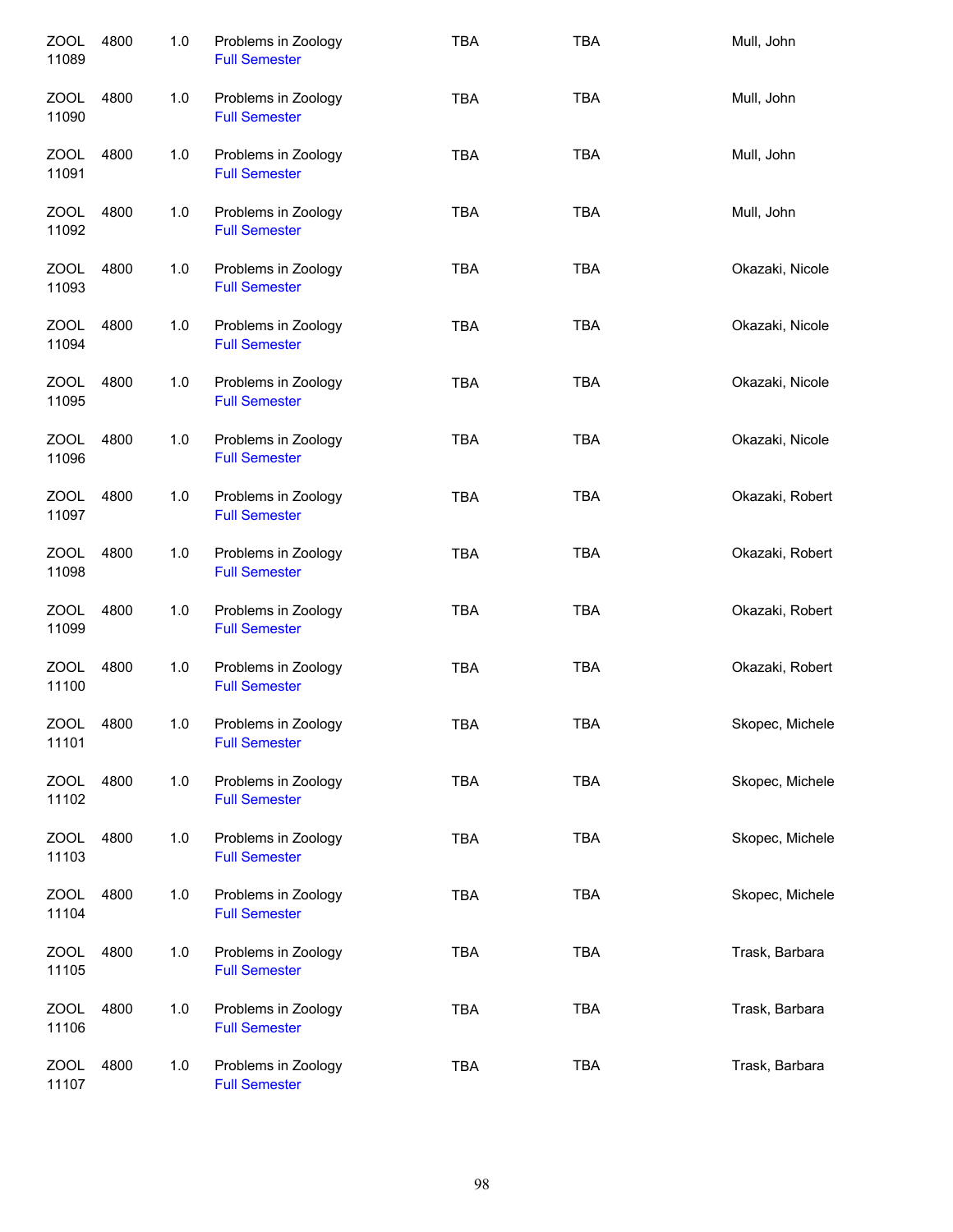| <b>ZOOL</b><br>11108 | 4800 | 1.0   | Problems in Zoology<br><b>Full Semester</b> | <b>TBA</b> | <b>TBA</b> | Trask, Barbara         |
|----------------------|------|-------|---------------------------------------------|------------|------------|------------------------|
| ZOOL<br>11109        | 4800 | 1.0   | Problems in Zoology<br><b>Full Semester</b> | <b>TBA</b> | <b>TBA</b> | Zeveloff, Samuel       |
| ZOOL<br>11110        | 4800 | $1.0$ | Problems in Zoology<br><b>Full Semester</b> | <b>TBA</b> | <b>TBA</b> | Zeveloff, Samuel       |
| ZOOL<br>11111        | 4800 | 1.0   | Problems in Zoology<br><b>Full Semester</b> | <b>TBA</b> | <b>TBA</b> | Zeveloff, Samuel       |
| ZOOL<br>11112        | 4800 | 1.0   | Problems in Zoology<br><b>Full Semester</b> | <b>TBA</b> | <b>TBA</b> | Zeveloff, Samuel       |
| <b>ZOOL</b><br>11113 | 4830 | 1.0   | Readings in Zoology<br><b>Full Semester</b> | <b>TBA</b> | <b>TBA</b> | Cavitt, John           |
| <b>ZOOL</b><br>11114 | 4830 | 1.0   | Readings in Zoology<br><b>Full Semester</b> | <b>TBA</b> | <b>TBA</b> | Cavitt, John           |
| <b>ZOOL</b><br>11115 | 4830 | 1.0   | Readings in Zoology<br><b>Full Semester</b> | <b>TBA</b> | <b>TBA</b> | Cavitt, John           |
| <b>ZOOL</b><br>11116 | 4830 | 1.0   | Readings in Zoology<br><b>Full Semester</b> | <b>TBA</b> | <b>TBA</b> | Cavitt, John           |
| ZOOL<br>11117        | 4830 | 1.0   | Readings in Zoology<br><b>Full Semester</b> | <b>TBA</b> | <b>TBA</b> | Chung, Brian           |
| <b>ZOOL</b><br>11118 | 4830 | 1.0   | Readings in Zoology<br><b>Full Semester</b> | <b>TBA</b> | <b>TBA</b> | Chung, Brian           |
| <b>ZOOL</b><br>11119 | 4830 | $1.0$ | Readings in Zoology<br><b>Full Semester</b> | <b>TBA</b> | <b>TBA</b> | Chung, Brian           |
| ZOOL<br>11120        | 4830 | 1.0   | Readings in Zoology<br><b>Full Semester</b> | <b>TBA</b> | <b>TBA</b> | Chung, Brian           |
| ZOOL<br>11121        | 4830 | 1.0   | Readings in Zoology<br><b>Full Semester</b> | TBA        | <b>TBA</b> | Clark, Jonathan        |
| ZOOL<br>11122        | 4830 | 1.0   | Readings in Zoology<br><b>Full Semester</b> | <b>TBA</b> | <b>TBA</b> | Clark, Jonathan        |
| <b>ZOOL</b><br>11123 | 4830 | 1.0   | Readings in Zoology<br><b>Full Semester</b> | TBA        | <b>TBA</b> | Clark, Jonathan        |
| ZOOL<br>11124        | 4830 | 1.0   | Readings in Zoology<br><b>Full Semester</b> | <b>TBA</b> | <b>TBA</b> | Clark, Jonathan        |
| <b>ZOOL</b><br>11125 | 4830 | 1.0   | Readings in Zoology<br><b>Full Semester</b> | <b>TBA</b> | <b>TBA</b> | Hoagstrom, Christopher |
| <b>ZOOL</b><br>11126 | 4830 | 1.0   | Readings in Zoology<br><b>Full Semester</b> | <b>TBA</b> | <b>TBA</b> | Hoagstrom, Christopher |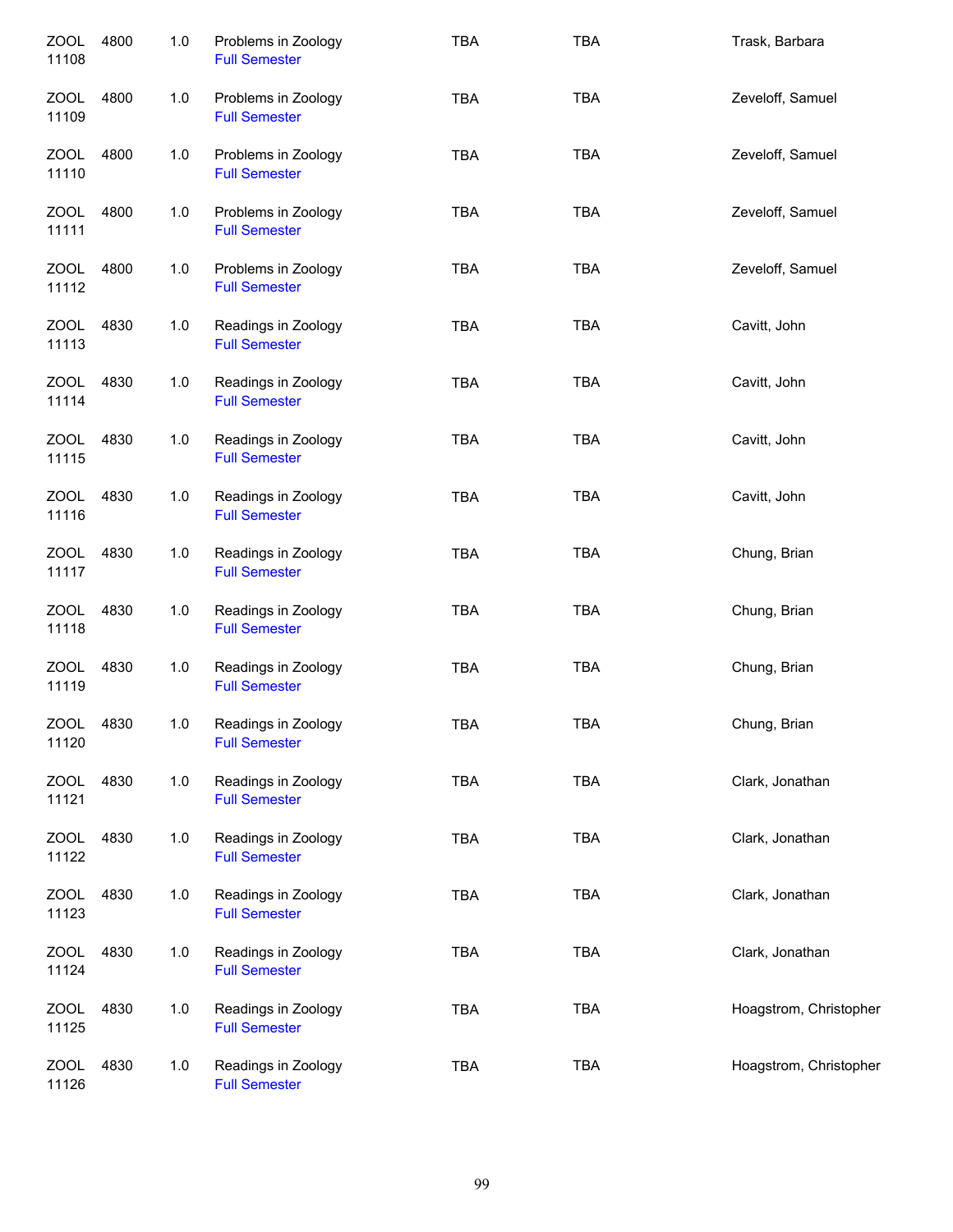| <b>ZOOL</b><br>11127 | 4830 | 1.0 | Readings in Zoology<br><b>Full Semester</b> | <b>TBA</b> | <b>TBA</b> | Hoagstrom, Christopher |
|----------------------|------|-----|---------------------------------------------|------------|------------|------------------------|
| <b>ZOOL</b><br>11128 | 4830 | 1.0 | Readings in Zoology<br><b>Full Semester</b> | <b>TBA</b> | <b>TBA</b> | Hoagstrom, Christopher |
| ZOOL<br>11129        | 4830 | 1.0 | Readings in Zoology<br><b>Full Semester</b> | <b>TBA</b> | <b>TBA</b> | Marshall, Jon          |
| ZOOL<br>11130        | 4830 | 1.0 | Readings in Zoology<br><b>Full Semester</b> | <b>TBA</b> | <b>TBA</b> | Marshall, Jon          |
| ZOOL<br>11131        | 4830 | 1.0 | Readings in Zoology<br><b>Full Semester</b> | <b>TBA</b> | <b>TBA</b> | Marshall, Jon          |
| ZOOL<br>11132        | 4830 | 1.0 | Readings in Zoology<br><b>Full Semester</b> | <b>TBA</b> | <b>TBA</b> | Marshall, Jon          |
| <b>ZOOL</b><br>11133 | 4830 | 1.0 | Readings in Zoology<br><b>Full Semester</b> | <b>TBA</b> | <b>TBA</b> | Meyers, Ronald         |
| <b>ZOOL</b><br>11134 | 4830 | 1.0 | Readings in Zoology<br><b>Full Semester</b> | <b>TBA</b> | <b>TBA</b> | Meyers, Ronald         |
| <b>ZOOL</b><br>11135 | 4830 | 1.0 | Readings in Zoology<br><b>Full Semester</b> | <b>TBA</b> | <b>TBA</b> | Meyers, Ronald         |
| <b>ZOOL</b><br>11136 | 4830 | 1.0 | Readings in Zoology<br><b>Full Semester</b> | <b>TBA</b> | <b>TBA</b> | Meyers, Ronald         |
| <b>ZOOL</b><br>11137 | 4830 | 1.0 | Readings in Zoology<br><b>Full Semester</b> | <b>TBA</b> | <b>TBA</b> | Mull, John             |
| <b>ZOOL</b><br>11138 | 4830 | 1.0 | Readings in Zoology<br><b>Full Semester</b> | <b>TBA</b> | <b>TBA</b> | Mull, John             |
| <b>ZOOL</b><br>11139 | 4830 | 1.0 | Readings in Zoology<br><b>Full Semester</b> | <b>TBA</b> | <b>TBA</b> | Mull, John             |
| ZOOL<br>11140        | 4830 | 1.0 | Readings in Zoology<br><b>Full Semester</b> | TBA        | <b>TBA</b> | Mull, John             |
| ZOOL<br>11141        | 4830 | 1.0 | Readings in Zoology<br><b>Full Semester</b> | TBA        | <b>TBA</b> | Okazaki, Nicole        |
| ZOOL<br>11142        | 4830 | 1.0 | Readings in Zoology<br><b>Full Semester</b> | <b>TBA</b> | <b>TBA</b> | Okazaki, Nicole        |
| <b>ZOOL</b><br>11143 | 4830 | 1.0 | Readings in Zoology<br><b>Full Semester</b> | <b>TBA</b> | <b>TBA</b> | Okazaki, Nicole        |
| <b>ZOOL</b><br>11144 | 4830 | 1.0 | Readings in Zoology<br><b>Full Semester</b> | <b>TBA</b> | <b>TBA</b> | Okazaki, Nicole        |
| <b>ZOOL</b><br>11145 | 4830 | 1.0 | Readings in Zoology<br><b>Full Semester</b> | TBA        | <b>TBA</b> | Okazaki, Robert        |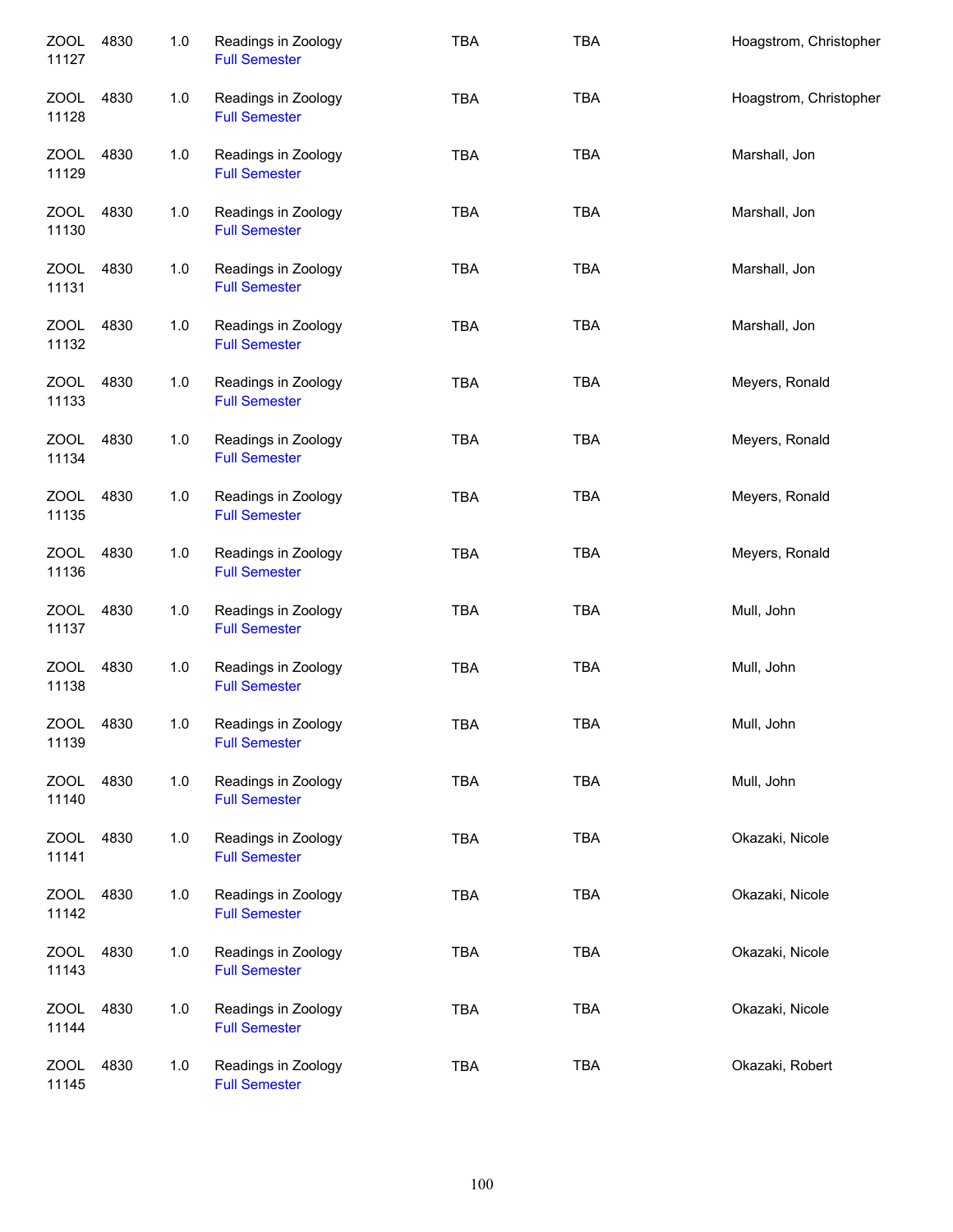| <b>ZOOL</b><br>11146 | 4830 | 1.0 | Readings in Zoology<br><b>Full Semester</b>   | <b>TBA</b> | <b>TBA</b> | Okazaki, Robert  |
|----------------------|------|-----|-----------------------------------------------|------------|------------|------------------|
| <b>ZOOL</b><br>11147 | 4830 | 1.0 | Readings in Zoology<br><b>Full Semester</b>   | <b>TBA</b> | <b>TBA</b> | Okazaki, Robert  |
| <b>ZOOL</b><br>11148 | 4830 | 1.0 | Readings in Zoology<br><b>Full Semester</b>   | <b>TBA</b> | <b>TBA</b> | Okazaki, Robert  |
| ZOOL<br>11149        | 4830 | 1.0 | Readings in Zoology<br><b>Full Semester</b>   | <b>TBA</b> | <b>TBA</b> | Skopec, Michele  |
| ZOOL<br>11150        | 4830 | 1.0 | Readings in Zoology<br><b>Full Semester</b>   | <b>TBA</b> | <b>TBA</b> | Skopec, Michele  |
| ZOOL<br>11151        | 4830 | 1.0 | Readings in Zoology<br><b>Full Semester</b>   | <b>TBA</b> | <b>TBA</b> | Skopec, Michele  |
| ZOOL<br>11152        | 4830 | 1.0 | Readings in Zoology<br><b>Full Semester</b>   | <b>TBA</b> | <b>TBA</b> | Skopec, Michele  |
| <b>ZOOL</b><br>11153 | 4830 | 1.0 | Readings in Zoology<br><b>Full Semester</b>   | <b>TBA</b> | <b>TBA</b> | Trask, Barbara   |
| <b>ZOOL</b><br>11154 | 4830 | 1.0 | Readings in Zoology<br><b>Full Semester</b>   | <b>TBA</b> | <b>TBA</b> | Trask, Barbara   |
| <b>ZOOL</b><br>11155 | 4830 | 1.0 | Readings in Zoology<br><b>Full Semester</b>   | <b>TBA</b> | <b>TBA</b> | Trask, Barbara   |
| <b>ZOOL</b><br>11156 | 4830 | 1.0 | Readings in Zoology<br><b>Full Semester</b>   | <b>TBA</b> | <b>TBA</b> | Trask, Barbara   |
| <b>ZOOL</b><br>11158 | 4830 | 1.0 | Readings in Zoology<br><b>Full Semester</b>   | <b>TBA</b> | <b>TBA</b> | Zeveloff, Samuel |
| <b>ZOOL</b><br>11159 | 4830 | 1.0 | Readings in Zoology<br><b>Full Semester</b>   | TBA        | <b>TBA</b> | Zeveloff, Samuel |
| ZOOL<br>11160        | 4830 | 1.0 | Readings in Zoology<br><b>Full Semester</b>   | <b>TBA</b> | <b>TBA</b> | Zeveloff, Samuel |
| ZOOL<br>11161        | 4830 | 1.0 | Readings in Zoology<br><b>Full Semester</b>   | <b>TBA</b> | <b>TBA</b> | Zeveloff, Samuel |
| ZOOL<br>11162        | 4890 | 1.0 | Co-op Work Experience<br><b>Full Semester</b> | <b>TBA</b> | <b>TBA</b> | Zeveloff, Samuel |
| <b>ZOOL</b><br>11163 | 4890 | 1.0 | Co-op Work Experience<br><b>Full Semester</b> | <b>TBA</b> | <b>TBA</b> | Zeveloff, Samuel |
| <b>ZOOL</b><br>11164 | 4890 | 1.0 | Co-op Work Experience<br><b>Full Semester</b> | <b>TBA</b> | <b>TBA</b> | Zeveloff, Samuel |
| <b>ZOOL</b><br>11165 | 4890 | 1.0 | Co-op Work Experience<br><b>Full Semester</b> | <b>TBA</b> | <b>TBA</b> | Zeveloff, Samuel |